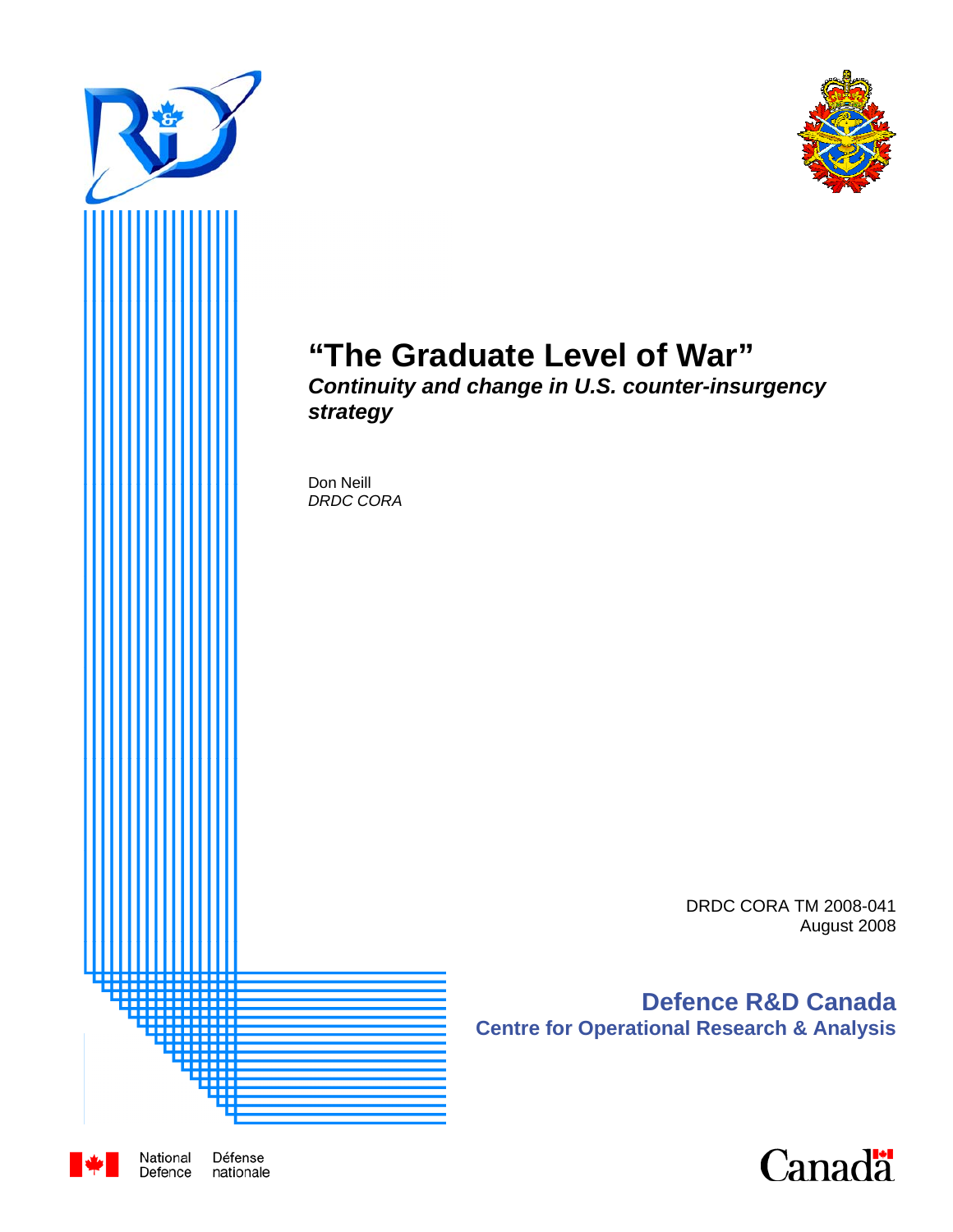# **"The graduate level of war"**

*Continuity and change in U.S. counter-insurgency strategy* 

D.A. Neill DRDC CORA

The reported results, their interpretation, and any opinions expressed herein, remain those of the author and do not represent, or otherwise reflect, any official position of DND or the government of Canada.

# **Defence R&D Canada – CORA**

Technical Memorandum DRDC CORA TM 2008-041 August 2008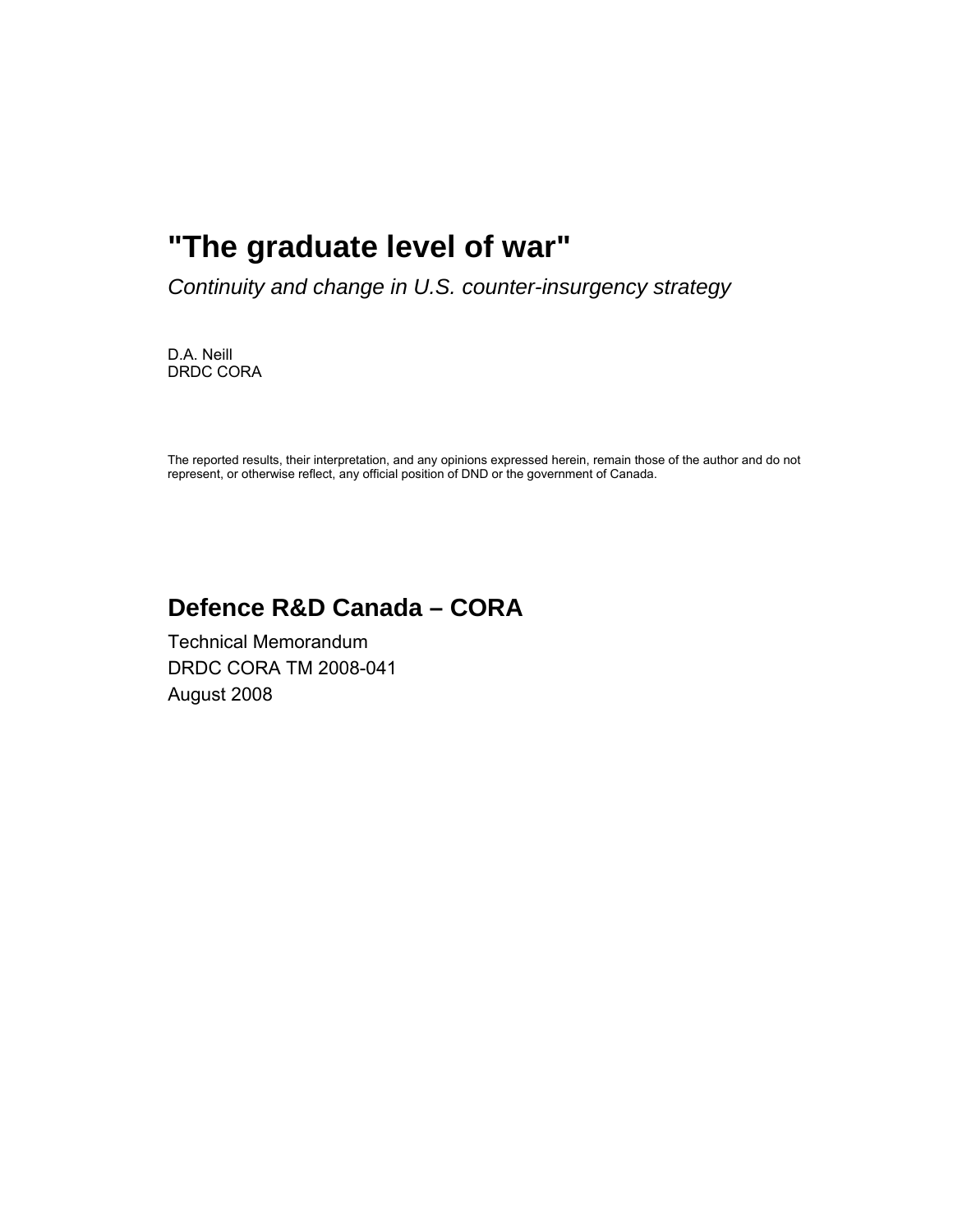Principal Author

*Original signed by D.A. Neill, PhD* 

D.A. Neill, PhD

#### DRDC CORA Defence Scientist

### Approved by

*Original signed by Stéphane Lefebvre* 

Stéphane Lefebvre DRDC CORA Section Head Strategic Analysis

Approved for release by

*Original Signed by D. Reding* 

D.F. Reding DRDC CORA Chief Scientist

Partner Group 0, Strategic and Future Security Environment Thrust

Defence R&D Canada – Centre for Operational Research and Analysis (CORA)

© Her Majesty the Queen in Right of Canada, as represented by the Minister of National Defence, 2008

© Sa Majesté la Reine (en droit du Canada), telle que représentée par le ministre de la Défense nationale, 2008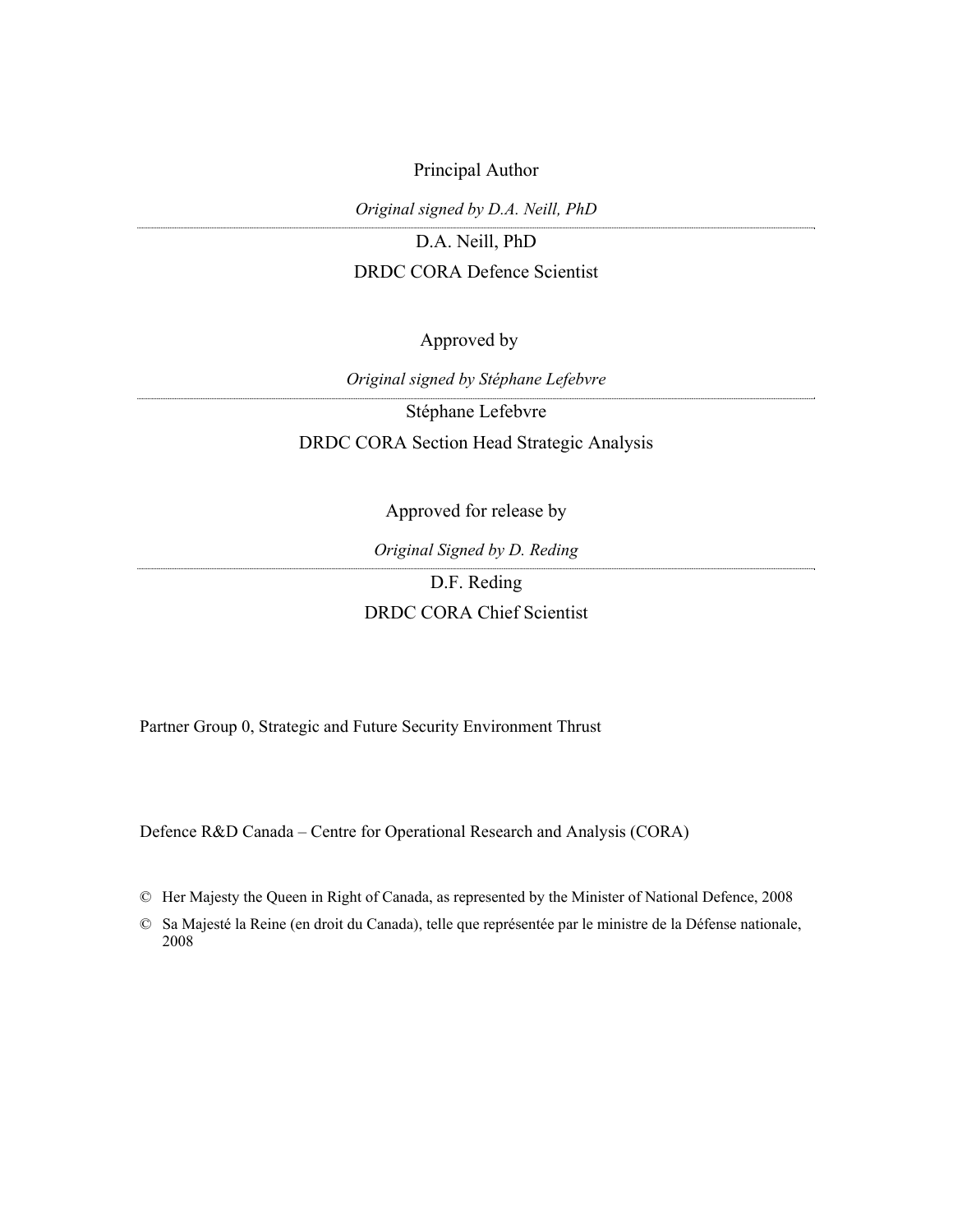## <span id="page-3-0"></span>**Abstract ……..**

In December 2006, the U.S. Department of Defense (DOD) issued FM 3-24/MCWP 3-33.5 *Counterinsurgency*. This new doctrine manual was billed as a significant departure from the U.S. military's previous approach to counterinsurgency (COIN) warfare, elements of which dated back to the immediate post-Vietnam period. This document has since been cited as the foundation upon which General David Petraeus built the "surge" strategy that has been credited with forestalling civil war and stabilizing the security situation in Iraq. This Technical Memorandum examines that claim by comparing the new manual to the publications that it superseded (FMI 3-07.22 *Counterinsurgency Operations*, issued by the U.S. Army in October 2004; and MCWP 3-33.5 *Counterinsurgency Operations*, issued by the U.S. Marine Corps in January 1980) with a view to identifying how the U.S. military's understanding of, and strategic approach to, COIN warfare was transformed by the new manual. It concludes that while most of the key strategic elements that enabled the COIN campaign in Iraq to succeed are drawn from earlier doctrine and historical experience, three factors―catering to the greater manpower requirements of COIN versus conventional operations, the importance of identifying and exploiting internal division in the insurgency, and the need to secure the population as the primary goal of a COIN force―were relatively recent innovations, and played a crucial role in the success of the surge strategy between June and December of 2007.

# **Résumé ….....**

En décembre 2006, le département de la Défense des États-Unis a publié le document FM 3-24/MCWP 3-33.5 intitulé *Counterinsurgency*. Selon certains, ce nouveau manuel de doctrine s'écarte sensiblement de l'approche antérieure de la guerre anti-insurrectionnelle de l'armée américaine, dont certains éléments remontaient à la période qui a suivi immédiatement la guerre du Vietnam. Ce document aurait servi de fondement à la stratégie « d'intensification » du Général David Petraeus, qui aurait permis d'éviter la guerre civile et de stabiliser la situation en Iraq. L'auteur de ce document technique examine cette affirmation en comparant le nouveau manuel aux publications qu'il a remplacées (FMI 3-07.22, *Counterinsurgency Operations*, publié par l'US Army en octobre 2004 et MCWP 3-33.5, *Counterinsurgency Operations*, publié par l'US Marine Corps en janvier 1980) et tente de voir comment le nouveau manuel a transformé la façon dont les militaires américains envisagent la guerre anti-insurrectionnelle et l'abordent du point de vue stratégique. L'auteur en vient à la conclusion que, même si la plupart des éléments stratégiques clés qui ont permis à la campagne anti-insurrectionnelle en Iraq de réussir étaient inspirés de la doctrine antérieure et de l'expérience du passé, trois facteurs – les besoins accrus en effectifs qu'imposent les opérations anti-insurrectionnelles par opposition aux opérations conventionnelles, l'importance de reconnaître et d'exploiter les divisions internes des insurgés et la nécessité de faire de la sécurité de la population le but premier d'une force antiinsurrectionnelle – correspondent à des interprétations relativement récentes et ont joué un rôle crucial dans la réussite de la stratégie d'intensification, de juin à décembre 2007.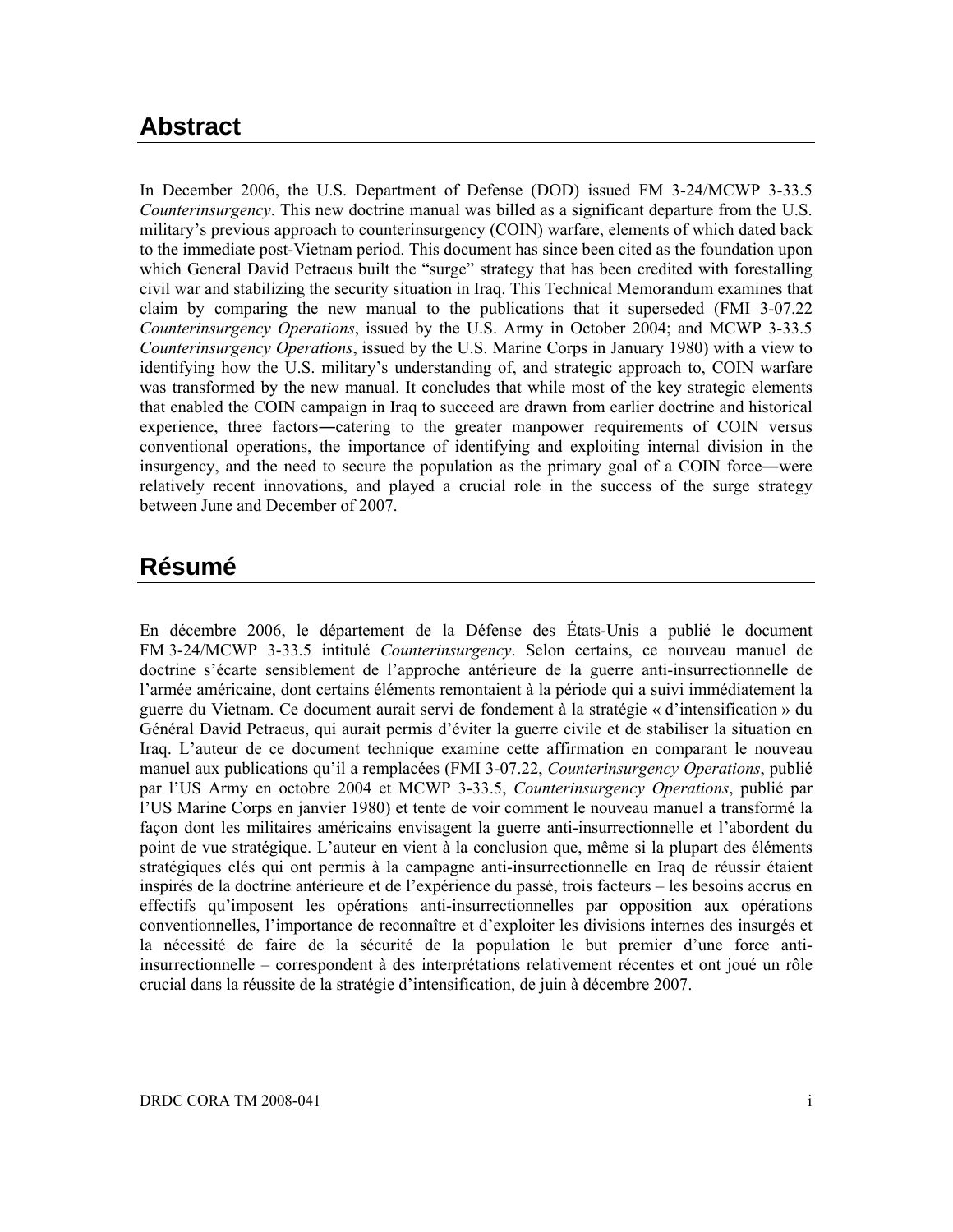This page intentionally left blank.

ii DRDC CORA TM 2008-041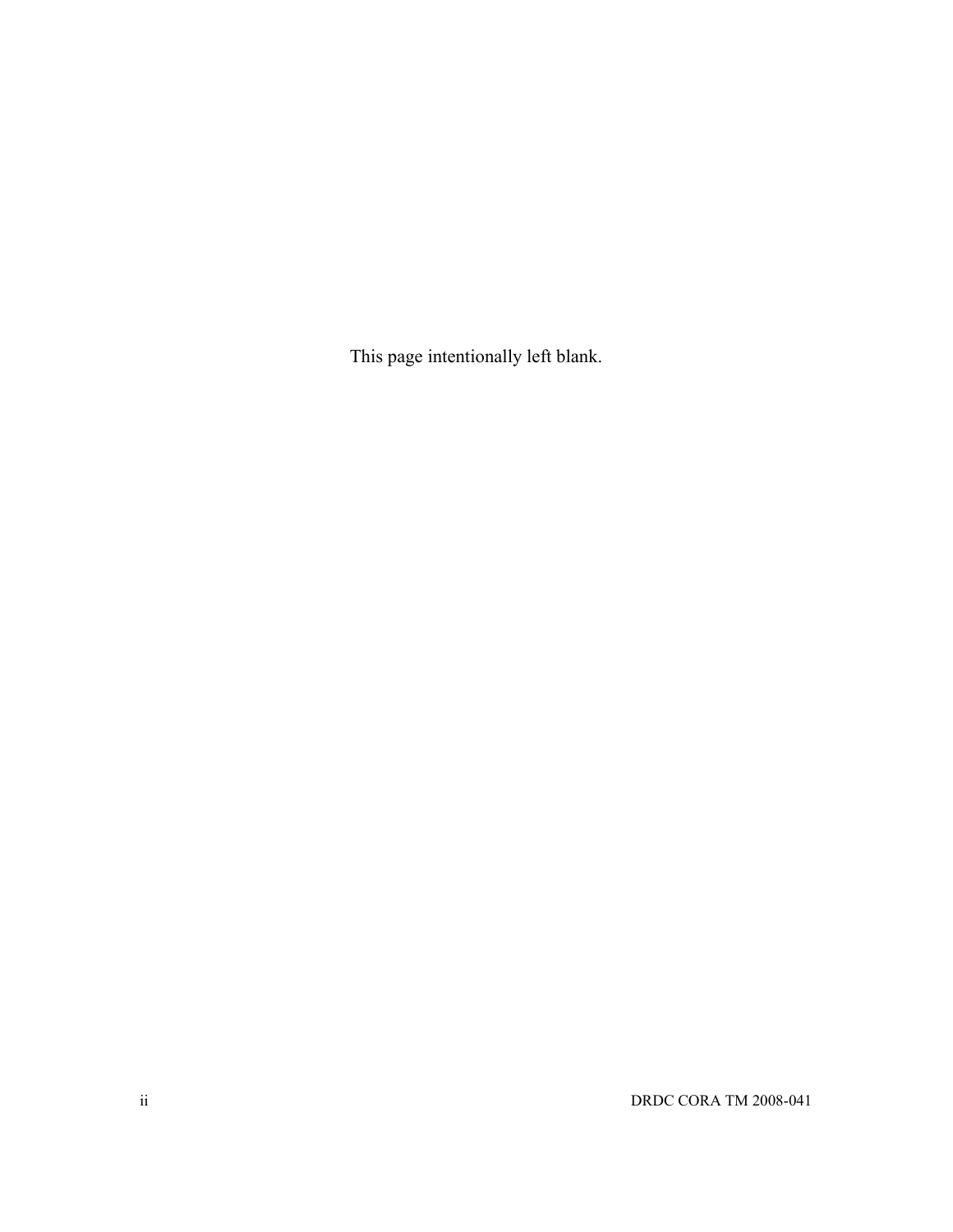### <span id="page-5-0"></span>**"The graduate level of war": Continuity and change in U.S. counter-insurgency strategy**

#### **D.A. Neill; DRDC CORA TM 2008-041; Defence R&D Canada – CORA; August 2008.**

**Introduction or background:** In December 2006, the U.S. Department of Defense (DOD) issued Field Manual (FM) 3-24/Marine Corps Warfighting Publication (MCWP) 3-33.5 *Counterinsurgency*. This new doctrine manual was billed as a significant departure from the U.S. military's previous approach to counterinsurgency (COIN) warfare, elements of which dated back to the immediate post-Vietnam period. It has since been cited as the foundation upon which General David Petraeus built the "surge" strategy that has been credited with forestalling civil war and stabilizing the security situation in Iraq. This Technical Memorandum examines that claim by comparing the new manual to the publications that it superseded (Field Manual-Interim [FMI] 3-07.22 *Counterinsurgency Operations*, issued by the US Army in October 2004; and MCWP 3-33.5 *Counterinsurgency Operations*, issued by the US Marine Corps in January 1980) with a view to identifying how the US military's understanding of, and strategic approach to, counterinsurgency warfare was transformed by the manual issued 17 months ago.

**Results:** The new strategic approach was designed and executed by General Petraeus, who, in January 2007, argued that securing the population of Iraq against insurgent attack should be the top priority of the transformed COIN campaign. This was a significant departure from previous strategy, which had assumed that security would flow from political reconciliation and capacitybuilding. With a new draft of troops in place, Petraeus launched the redesigned campaign, focusing first on Anbar Province and Baghdad. U.S. troops left their fortified camps and moved into new Forward Operating Bases (FOB), living among Iraqis, and conducting aggressive patrolling and COIN operations aimed at driving insurgents out of their strongholds, pursuing them, and capturing or killing them before they could regain their footing. Capitalizing upon a development from the previous autumn, Petraeus assisted Sunni tribal elders in establishing "Concerned Local Citizens" (CLC) organizations (later known as the "Sons of Iraq"), providing training and remuneration to irregular tribal security forces to entice them away from the insurgency and into the government's camp. The results were significant; violence and casualties, both Coalition and Iraqi, plummeted rapidly, while membership in the CLC groups and the willingness of citizens to inform on the insurgents grew. By November 2007, U.S. and Iraqi casualty rates had fallen by 80 to 90 percent, and the first of the "surge" forces began rotating home the following month.

Petraeus, reporting to the U.S. Congress in April 2008, credited the improvement in security to four developments: the U.S. surge (and an accompanying "surge" by Iraq, which had increased its police and military forces by more than 100,000 during 2007); the strategic shift towards aggressive COIN operations aimed at protecting the population; the "Sunni Awakening," that was increasingly causing Iraqis to away from the insurgency, and throw in their lot with the government; and a ceasefire by some of the various Shiite militias. While Petraeus deemed the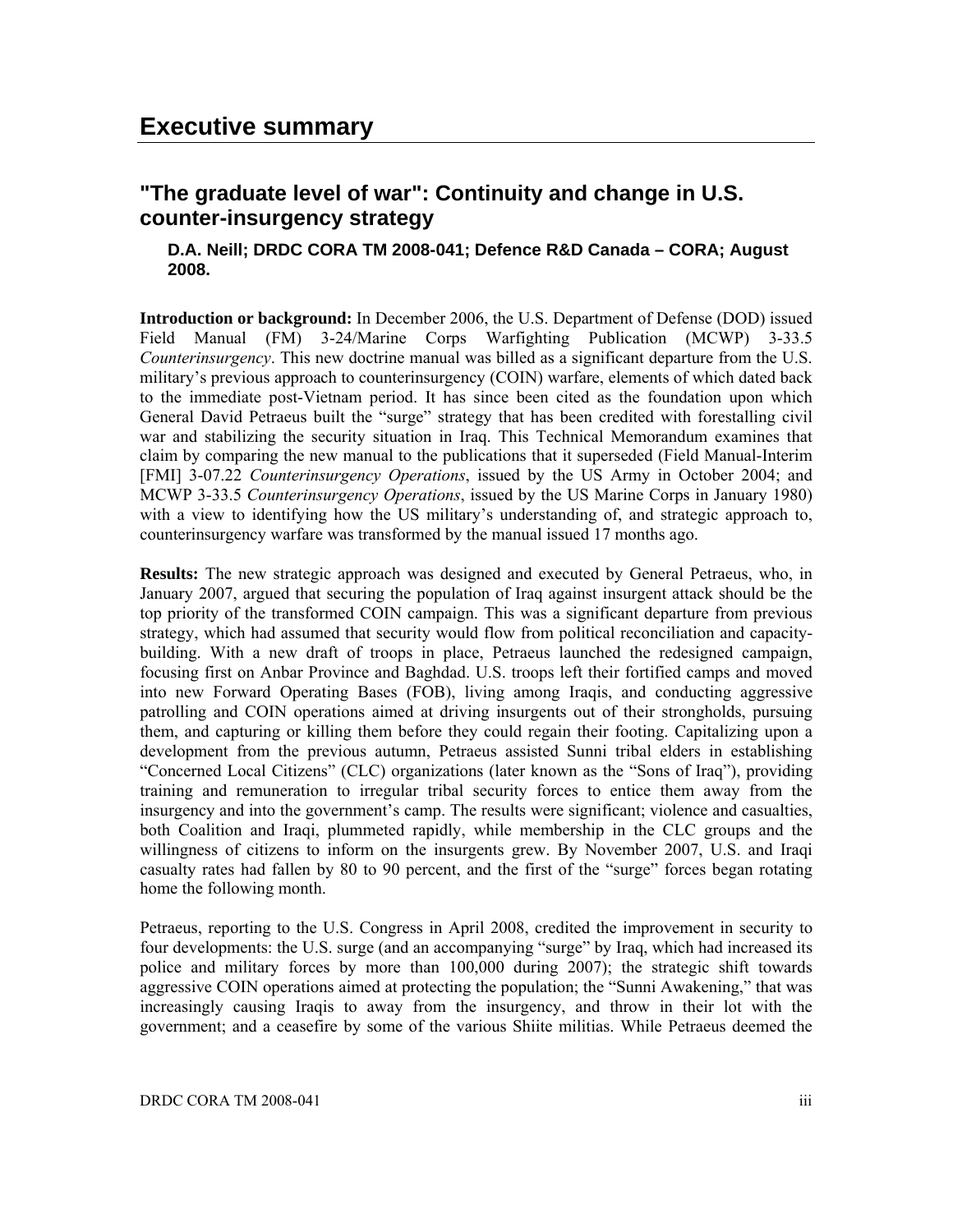progress "significant," it remained "uneven," and was "fragile and reversible." Even qualified success, however, was a far cry from the civil war that had seemed imminent only a year earlier. To what should these important results be attributed? Of the four key factors identified by Petraeus, two (the Sunni "Awakening" and the Shiite ceasefire) were essentially local phenomena, while two (the addition of more troops and the adoption of a new strategy) were entirely under US control. This Technical Memorandum examines the latter, focusing on the strategy that served as the foundation for the "surge"—in particular, on the changes Petraeus effected to America's strategic approach to the insurgency. My goal is to determine whether, as conventional wisdom asserts, some sort of fundamental strategic shift did indeed underwrite the progress achieved between June and December of 2007.

In order to examine this question, I assess the recent evolution of U.S. COIN strategy. Did Petraeus' innovations constitute a fundamentally new strategic approach? Were they merely a reinterpretation of ages-old counterinsurgency practice? Or is the answer somewhere in the middle? FM 3-24 was not the Army's first COIN doctrine; it superseded a number of earlier documents, including, at the strategic level, FMI 3-07.22, the US Army's interim guide to COIN operations, published in October 2004; and MCWP 3-33.5, the US Marine Corps' guide to COIN operations, issued in January 1980. If the success of the "surge" was indeed the result of a transformed strategic approach derived from newly-published doctrine, then at least some aspects of that strategic shift should be reflected in differences between current and past doctrine manuals. Contrariwise, if the differences between the new manual and its antecedents are, in fact, minimal or insignificant, it would be necessary to look elsewhere for causal elements in the successes of the past year.

I conclude that Petraeus' COIN strategy for the surge was informed by a mixture of classical COIN doctrine and a number of relatively recent innovations. Seven key elements of COIN strategy are identified:

- political considerations must take precedence over military concerns in operational planning;
- all aspects of effort must be integrated into a single COIN campaign;
- restraint must be exercised in the use of force;
- legitimate and capable host nation institutions (especially security forces) must be built;
- more, and more extensively trained, manpower must be available for COIN than for conventional operations;
- any internal divisions in the insurgent camp must be recognized and exploited; and,
- securing the population against insurgent attacks must be the primary military mission.

These key elements represent a mixture of classical COIN strategy and more recent innovations deriving from the observations and doctrinal work of Petraeus and like-minded counterinsurgency experts. Most of these tend to increase individual risk for military and civilian personnel involved in a COIN operations. This tends to dilute the vast qualitative advantages enjoyed by Western, and especially U.S., military forces, with the result that casualty ratios are likely to be higher in COIN warfare than in a conventional campaign.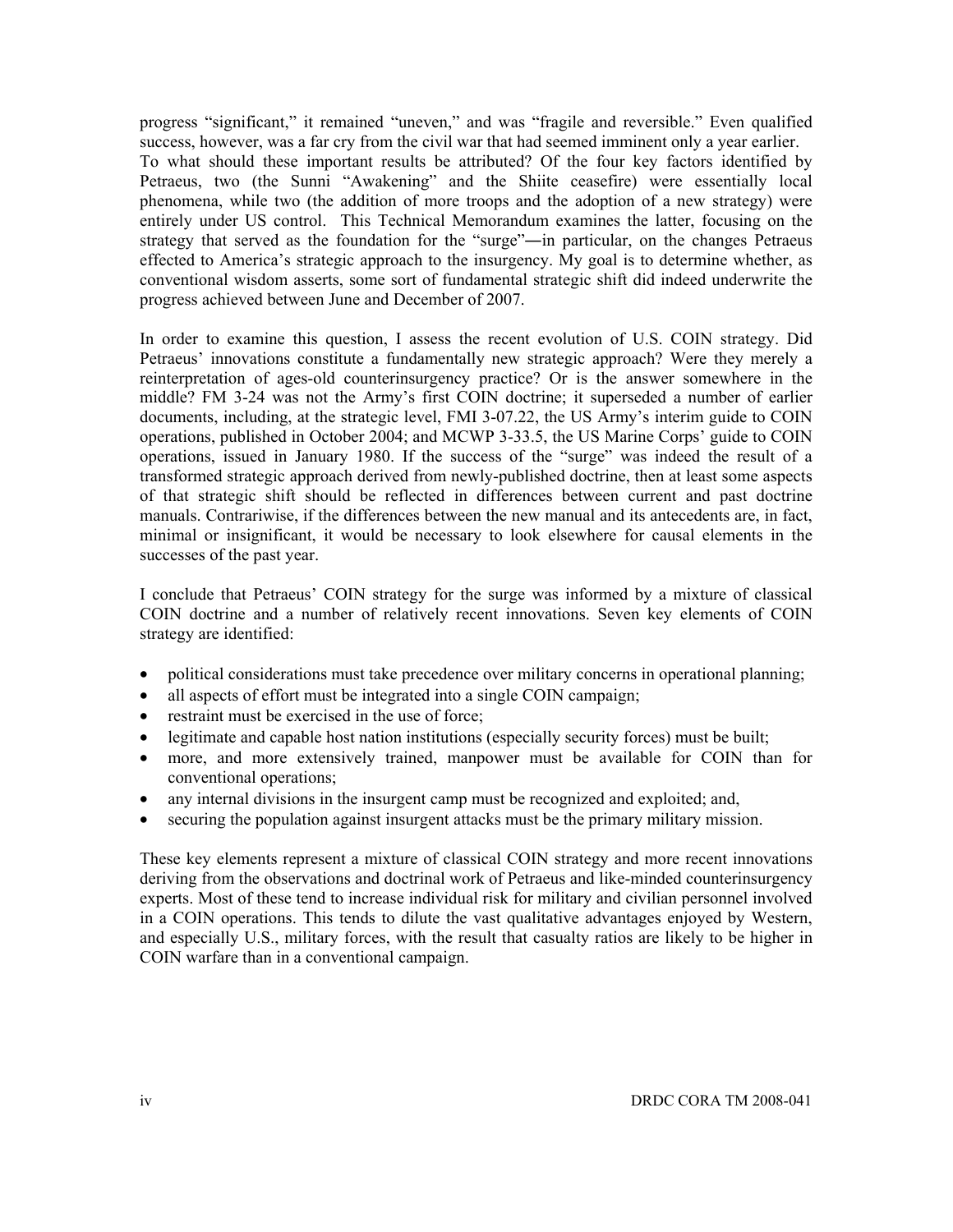## <span id="page-7-0"></span>**Sommaire .....**

### **"The graduate level of war": Continuity and change in U.S. counter-insurgency strategy**

#### **D.A. Neill; DRDC CORA TM 2008-041; R & D pour la défense Canada – CORA; Août 2008.**

**Introduction ou contexte:** En décembre 2006, le département de la Défense des États-Unis a publié le manuel de campagne (FM) 3-24/manuel de guerre du Marine Corps (MCWP) 3-33.5 intitulé *Counterinsurgency*. Selon certains, ce nouveau manuel de doctrine s'écarte sensiblement de l'approche antérieure de la guerre anti-insurrectionnelle de l'armée américaine, dont certains éléments remontaient à la période qui a suivi immédiatement la guerre du Vietnam. Ce document aurait servi de fondement à la stratégie « d'intensification » du Général David Petraeus, qui aurait permis d'éviter la guerre civile et de stabiliser la situation en Iraq. L'auteur de ce document technique examine cette affirmation en comparant le nouveau manuel aux principales publications qu'il a remplacées (le manuel de campagne provisoire [FMI] 3-07.22, *Counterinsurgency Operations*, publié par l'US Army en octobre 2004; le manuel FM 100-27/AFP 3-20, *Military Operations in Low-Intensity Conflict*; et le MCWP 3-33.5, *Counterinsurgency Operations*, publié par l'US Marine Corps en janvier 1980) et tente de voir comment la nouvelle doctrine a transformé, pour autant que cela ait été le cas, la façon dont les militaires américains envisagent la guerre anti-insurrectionnelle et l'abordent du point de vue stratégique.

**Résultats:** La nouvelle approche stratégique a été conçue et mise en application par le Général Petraeus qui, à l'occasion de son témoignage devant le Congrès en janvier 2007, a soutenu que la protection de la population iraquienne contre les attentats des insurgés devait être la grande priorité de la nouvelle campagne anti-insurrectionnelle. Cette nouvelle stratégie se démarquait passablement de la précédente, selon laquelle la sécurité découlerait de la réconciliation politique et du renforcement des capacités. Disposant d'un nouvel apport de troupes, Petraeus a repensé la campagne et l'a axée d'abord sur la province d'Anbar et Bagdad. Les troupes américaines ont quitté leurs camps fortifiés pour gagner de nouvelles bases d'opérations avancées (BOA), vivre parmi les Iraquiens et mener des patrouilles agressives et des opérations anti-insurrectionnelles conçues pour obliger les insurgés à sortir de leurs repaires, les poursuivre, les capturer ou les tuer avant qu'ils puissent reprendre pied. Mettant à profit un développement de l'automne précédent, Petraeus a aidé des aînés tribaux sunnites à constituer des organisations de « citoyens locaux engagés » (qui allaient devenir plus tard les « Fils de l'Iraq ») en formant et en rémunérant des forces de sécurité tribales irrégulières pour les détourner de l'insurrection et les amener dans le camp du gouvernement. La stratégie a vite donné des résultats appréciables : la violence et les pertes, tant du côté de la coalition que du côté de la population iraquienne, ont fortement diminué tandis que le nombre de citoyens engagés et prêts à donner des renseignements sur les insurgés a augmenté. En novembre 2007, les pertes américaines et iraquiennes avaient chuté de 80 à 90 pour 100, et les premiers éléments des forces « d'intensification » ont commencé à rentrer aux États-Unis le mois suivant.

S'adressant au Congrès américain en avril 2008, Petraeus a imputé l'amélioration de la sécurité à quatre facteurs : la stratégie d'intensification des États-Unis (et une « intensification » parallèle de

DRDC CORA TM 2008-041 v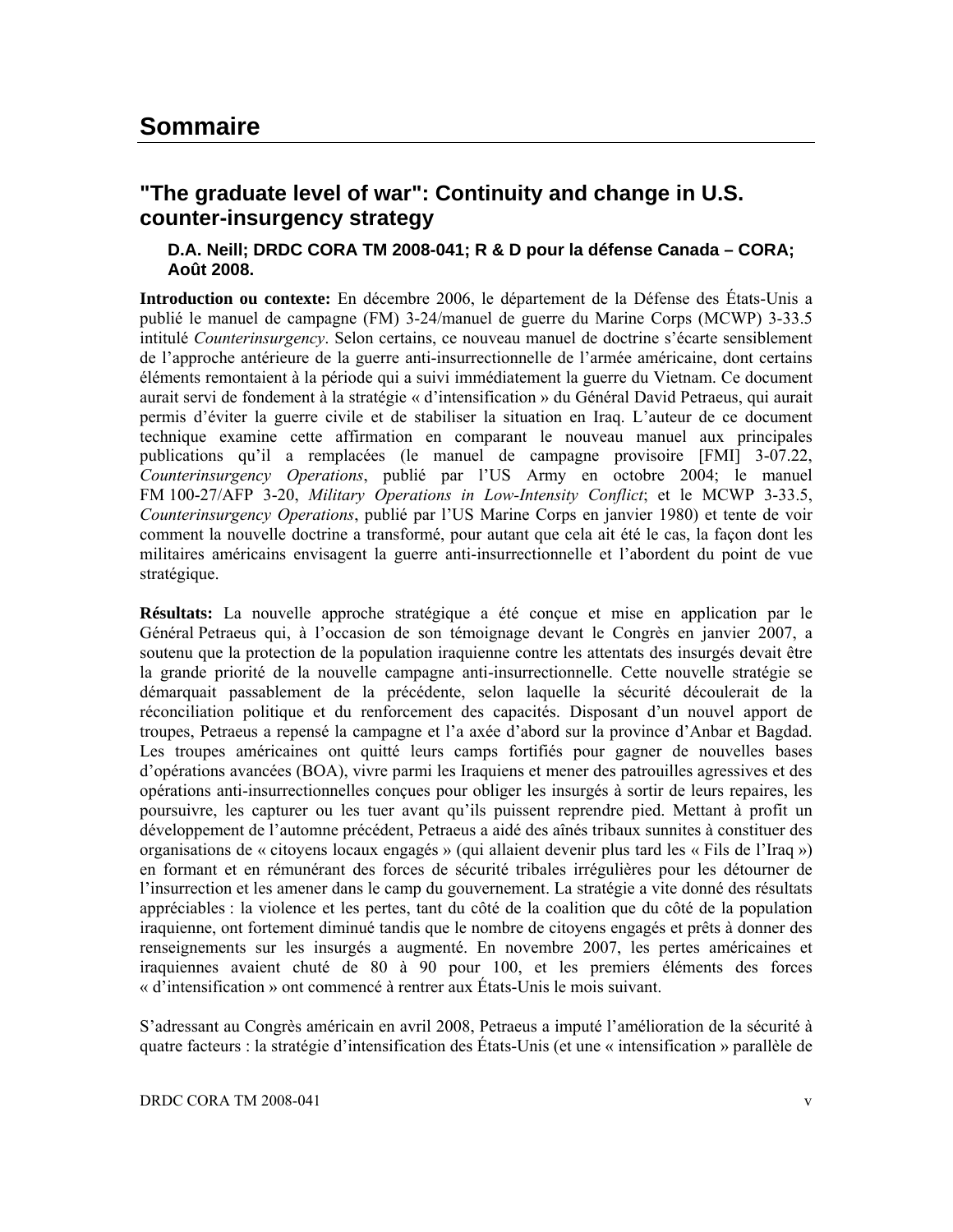l'Iraq, dont l'effectif des forces de police et des forces militaires a augmenté de plus de 100 000 hommes en 2007); le recours à des opérations anti-insurrectionnelles agressives pour protéger la population; l'« éveil sunnite », qui a amené de plus en plus d'Iraquiens à se dissocier des insurgés et à se ranger derrière le gouvernement; et le cessez-le-feu conclu par certaines milices chiites. Même si Petraeus a qualifié les progrès d'appréciables, il a ajouté qu'ils demeuraient inégaux et que la situation était fragile. L'éventualité d'une guerre civile qui semblait imminente un an seulement auparavant semblait cependant écartée.

À quoi peut-on attribuer ces importants résultats? Des quatre principaux facteurs relevés par Petraeus, deux (l'« éveil sunnite » et le cessez-le-feu des chiites) sont essentiellement des phénomènes locaux, tandis que les deux autres (l'accroissement des troupes et l'adoption d'une nouvelle stratégie) dépendaient entièrement des États-Unis. Le document technique est consacré au dernier, et principalement à la stratégie qui a servi de base à l'« intensification » – particulièrement les changements apportés par Petraeus à l'approche stratégique de la lutte anti-insurrectionnelle des États-Unis. L'objectif de l'auteur est d'établir si les progrès accomplis en Iraq de juin à décembre 2007 tiennent, comme on a tendance à l'affirmer, à un virage stratégique quelconque.

Pour examiner la question, l'auteur a évalué l'évolution récente de la stratégie anti-insurrectionnelle des États-Unis. Les innovations de Petraeus correspondaient-elles à une approche stratégique radicalement nouvelle? Étaient-elles une réinterprétation seulement de vieilles pratiques anti-insurrectionnelles? La réponse se situe-t-elle quelque part entre les deux? Le document FM 3-24 n'était pas le premier que l'armée américaine consacrait à la doctrine anti-insurrectionnelle; il remplaçait, comme on l'a vu ci-dessus, des manuels de doctrine antérieurs. Si la réussite de l'« intensification » a effectivement été le résultat d'une nouvelle approche stratégique issue de la nouvelle doctrine, les différences entre les anciens manuels de doctrine et le nouveau devraient se manifester dans certains aspects de ce virage stratégique. À l'inverse, si les différences entre les anciens manuels et le nouveau sont négligeables, il faudrait chercher ailleurs la raison des succès obtenus l'an dernier.

L'auteur arrive à la conclusion que la stratégie d'intensification des opérations anti-insurrectionnelles de Petraeus s'appuyait à la fois sur la doctrine anti-insurrectionnelle classique et sur un petit nombre d'idées relativement nouvelles. La stratégie anti-insurrectionnelle comporterait sept principes clés :

- les considérations politiques doivent primer sur les considérations militaires dans la planification des opérations;
- les différents aspects de l'effort doivent tous être intégrés en une campagne anti-insurrectionnelle cohérente;
- l'usage de la force doit rester mesuré;
- des institutions légitimes et capables (des forces de sécurité, en particulier) doivent être édifiées dans le pays;
- les opérations anti-insurrectionnelles demandent des effectifs plus nombreux et soumis à une instruction plus poussée que les opérations conventionnelles;
- les divisions internes des insurgés doivent être reconnues et exploitées;
- la protection de la population contre les attentats des insurgés doit être l'objectif premier de la mission militaire.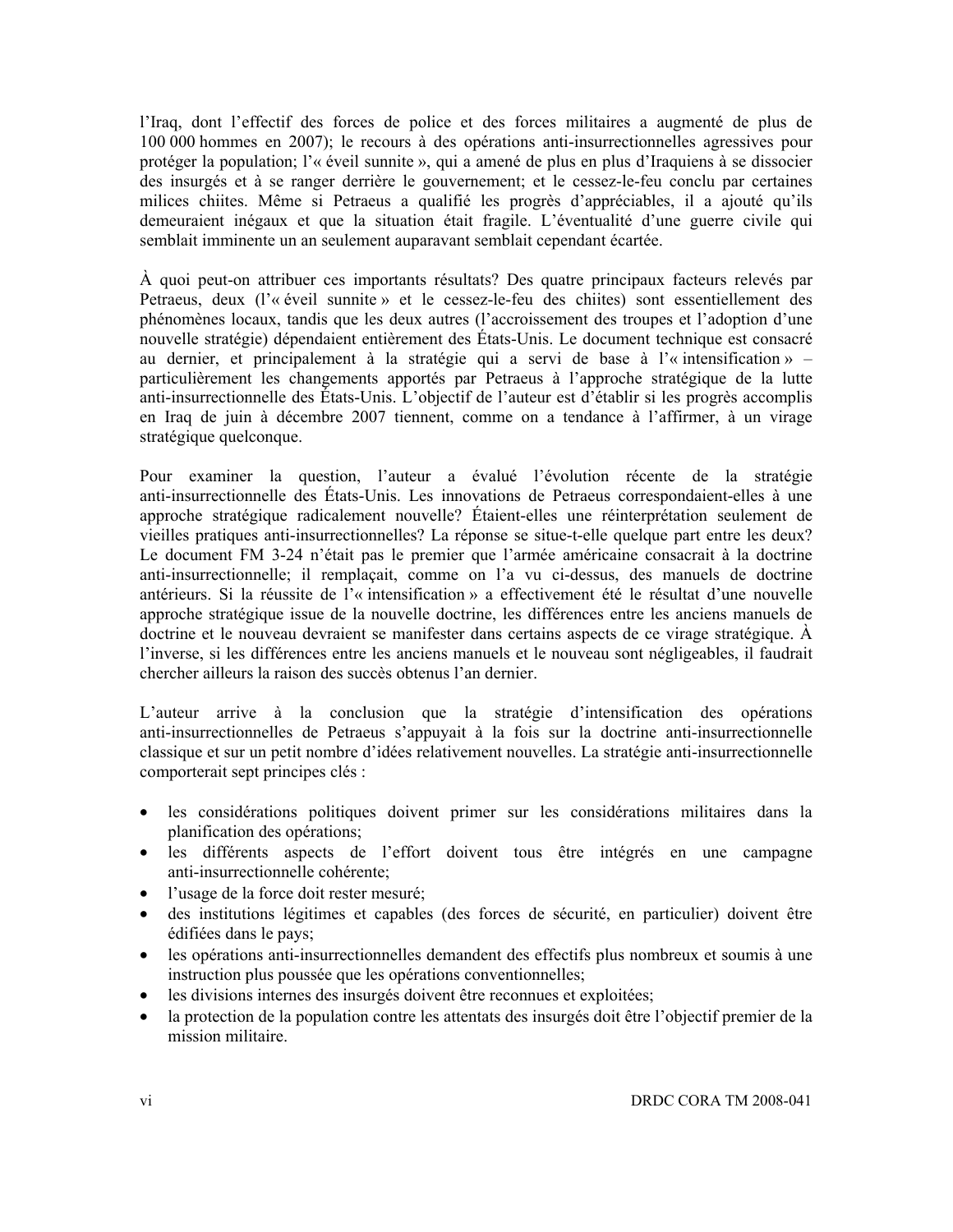Ces éléments clés correspondent à un mélange de stratégies anti-insurrectionnelles classiques et d'idées plus récentes inspirées des observations et des travaux en matière de doctrine de Petraeus et de spécialistes de la lutte anti-insurrectionnelle aux vues analogues. La plupart ont pour effet d'accroître les risques qui pèsent individuellement sur les militaires et les civils associés à des opérations anti-insurrectionnelles. Cela tend à atténuer les avantages qualitatifs considérables des forces militaires de l'Occident et, en particulier, des États-Unis, la proportion des pertes étant de ce fait généralement plus élevée dans la guerre anti-insurrectionnelle que dans les campagnes conventionnelles (contre le même adversaire).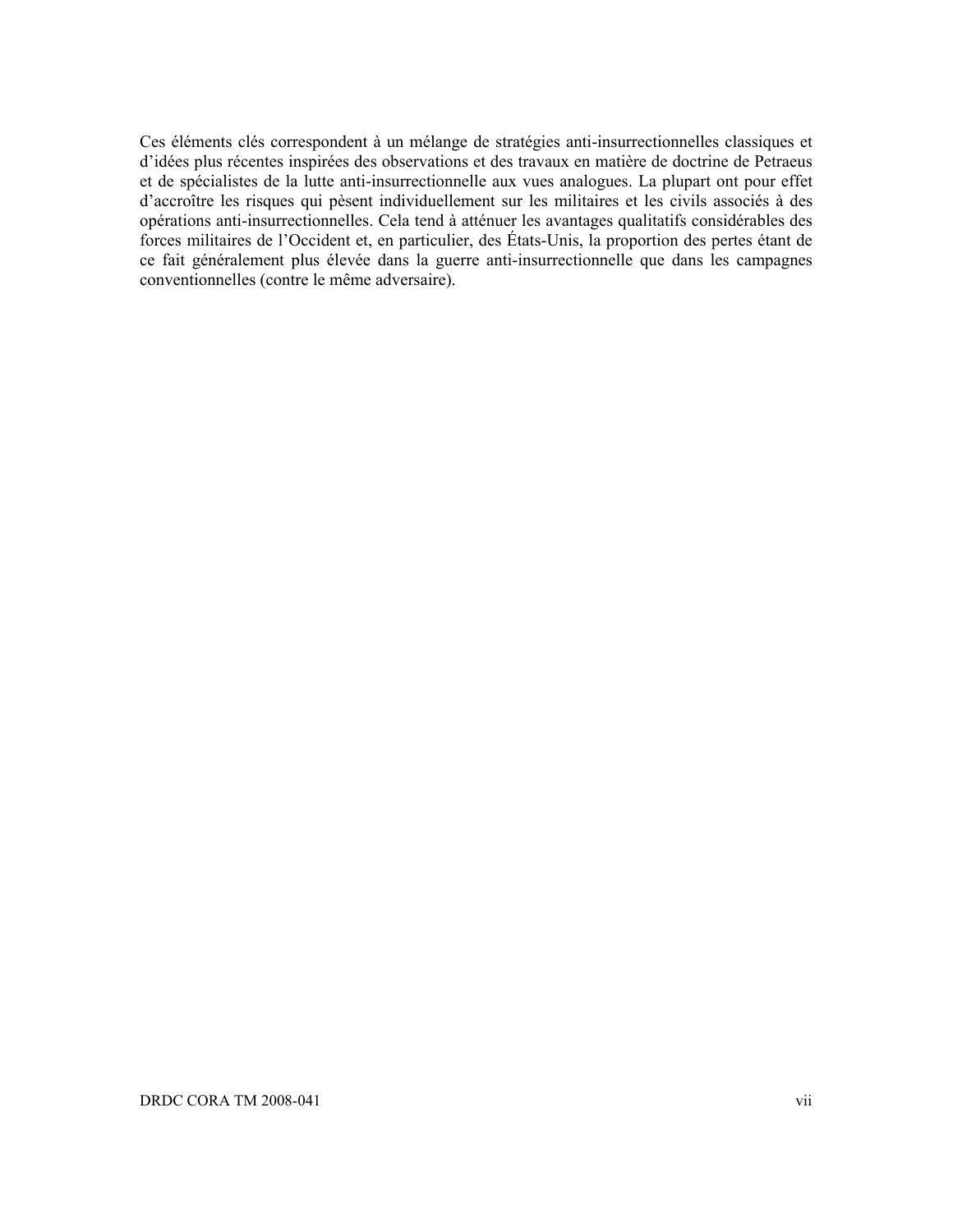This page intentionally left blank.

viii DRDC CORA TM 2008-041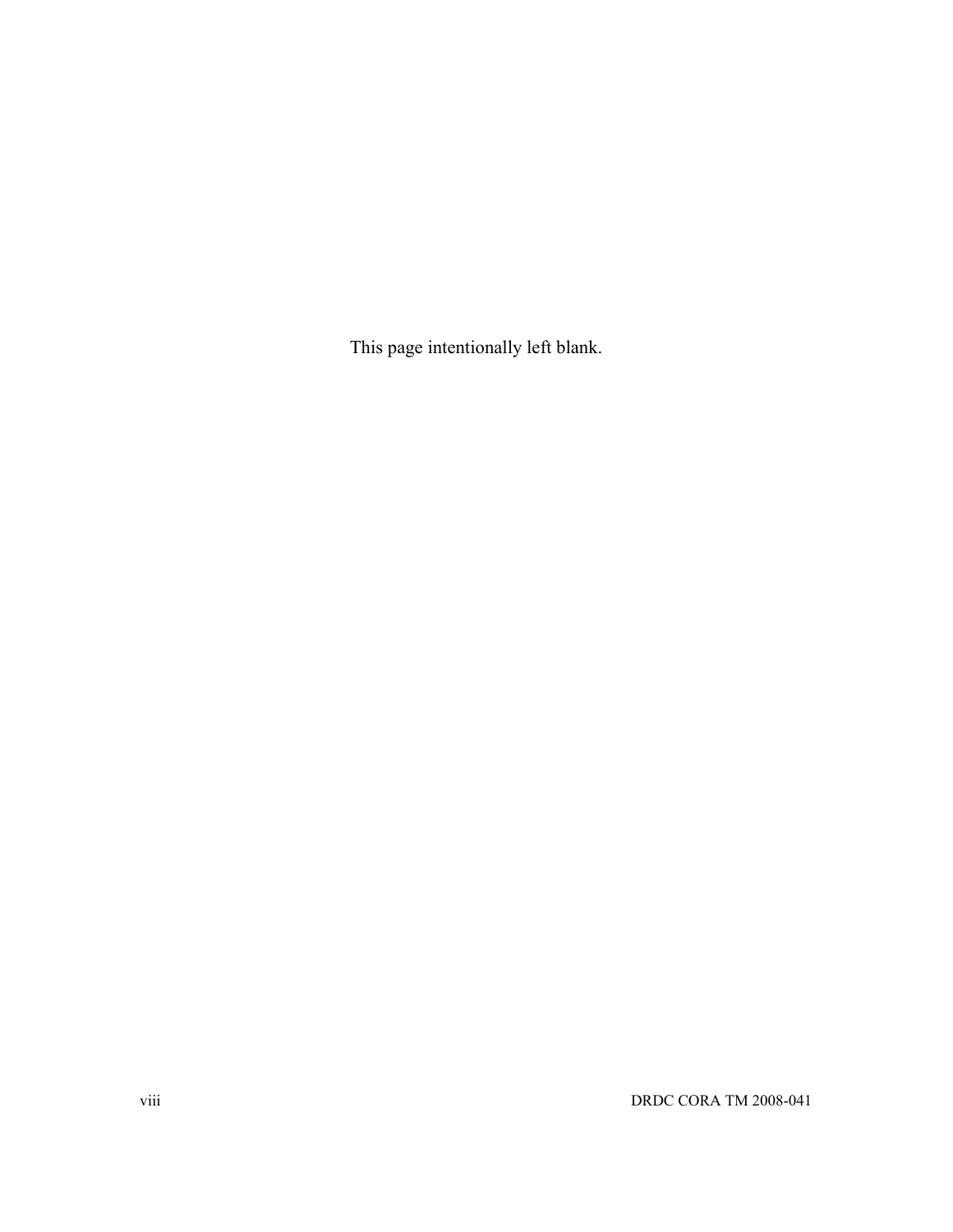# <span id="page-11-0"></span>**Table of contents**

| 1.1 |       |  |  |  |  |
|-----|-------|--|--|--|--|
| 1.2 |       |  |  |  |  |
|     |       |  |  |  |  |
| 2.1 |       |  |  |  |  |
| 2.2 |       |  |  |  |  |
| 2.3 |       |  |  |  |  |
| 2.4 |       |  |  |  |  |
| 2.5 |       |  |  |  |  |
|     |       |  |  |  |  |
| 3.1 |       |  |  |  |  |
| 3.2 |       |  |  |  |  |
| 3.3 |       |  |  |  |  |
| 3.4 |       |  |  |  |  |
| 3.5 |       |  |  |  |  |
| 3.6 |       |  |  |  |  |
| 3.7 |       |  |  |  |  |
|     |       |  |  |  |  |
| 4.1 |       |  |  |  |  |
| 4.2 |       |  |  |  |  |
| 4.3 |       |  |  |  |  |
| 4.4 |       |  |  |  |  |
| 4.5 |       |  |  |  |  |
| 4.6 |       |  |  |  |  |
| 4.7 |       |  |  |  |  |
|     |       |  |  |  |  |
| 5.1 |       |  |  |  |  |
|     | 5.1.1 |  |  |  |  |
|     | 5.1.2 |  |  |  |  |
|     | 5.1.3 |  |  |  |  |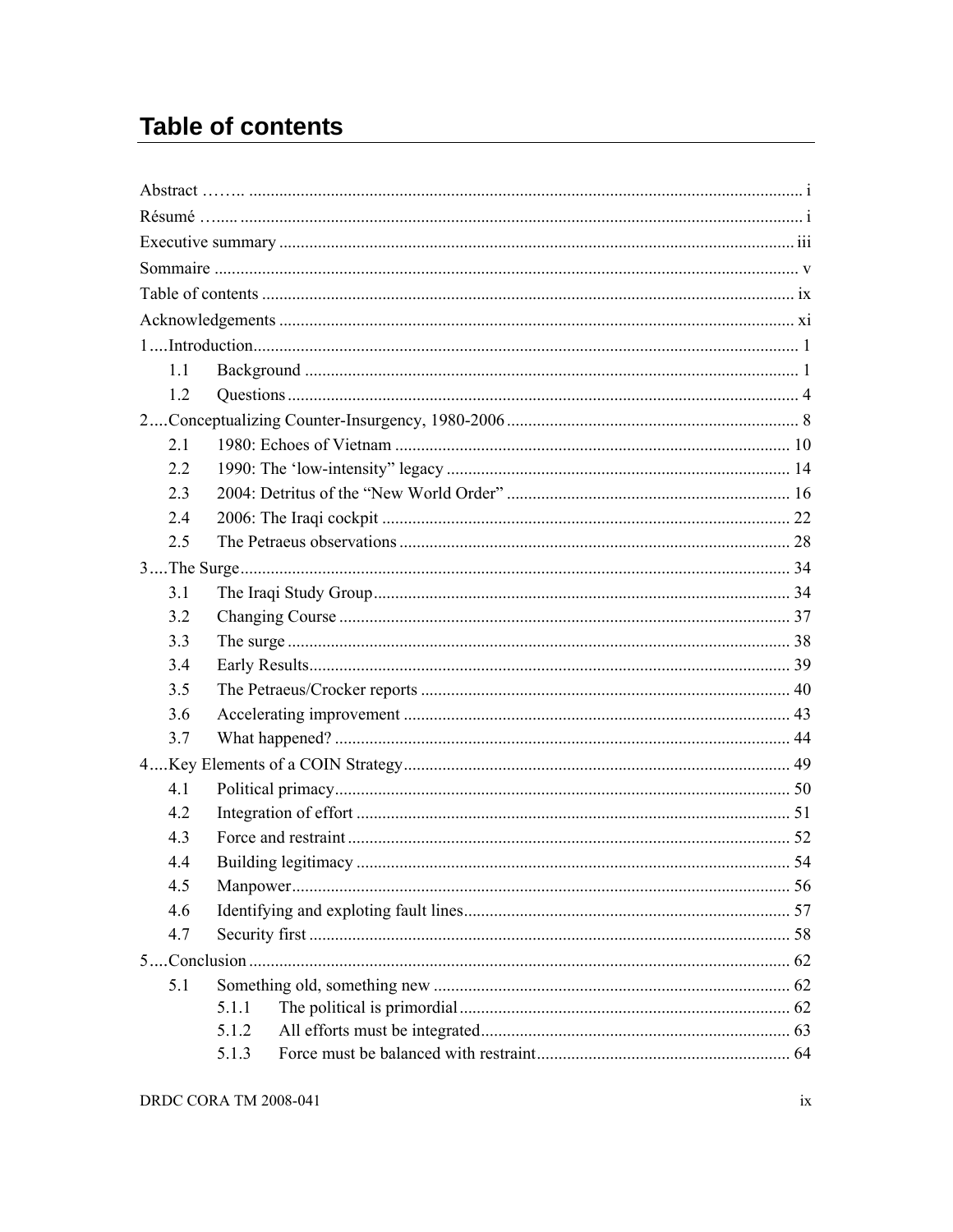|     | 5.1.4 |  |  |  |  |
|-----|-------|--|--|--|--|
|     | 5.1.5 |  |  |  |  |
|     | 5.1.6 |  |  |  |  |
|     | 5.1.7 |  |  |  |  |
| 5.2 |       |  |  |  |  |
|     |       |  |  |  |  |
|     |       |  |  |  |  |
|     |       |  |  |  |  |
|     |       |  |  |  |  |
|     |       |  |  |  |  |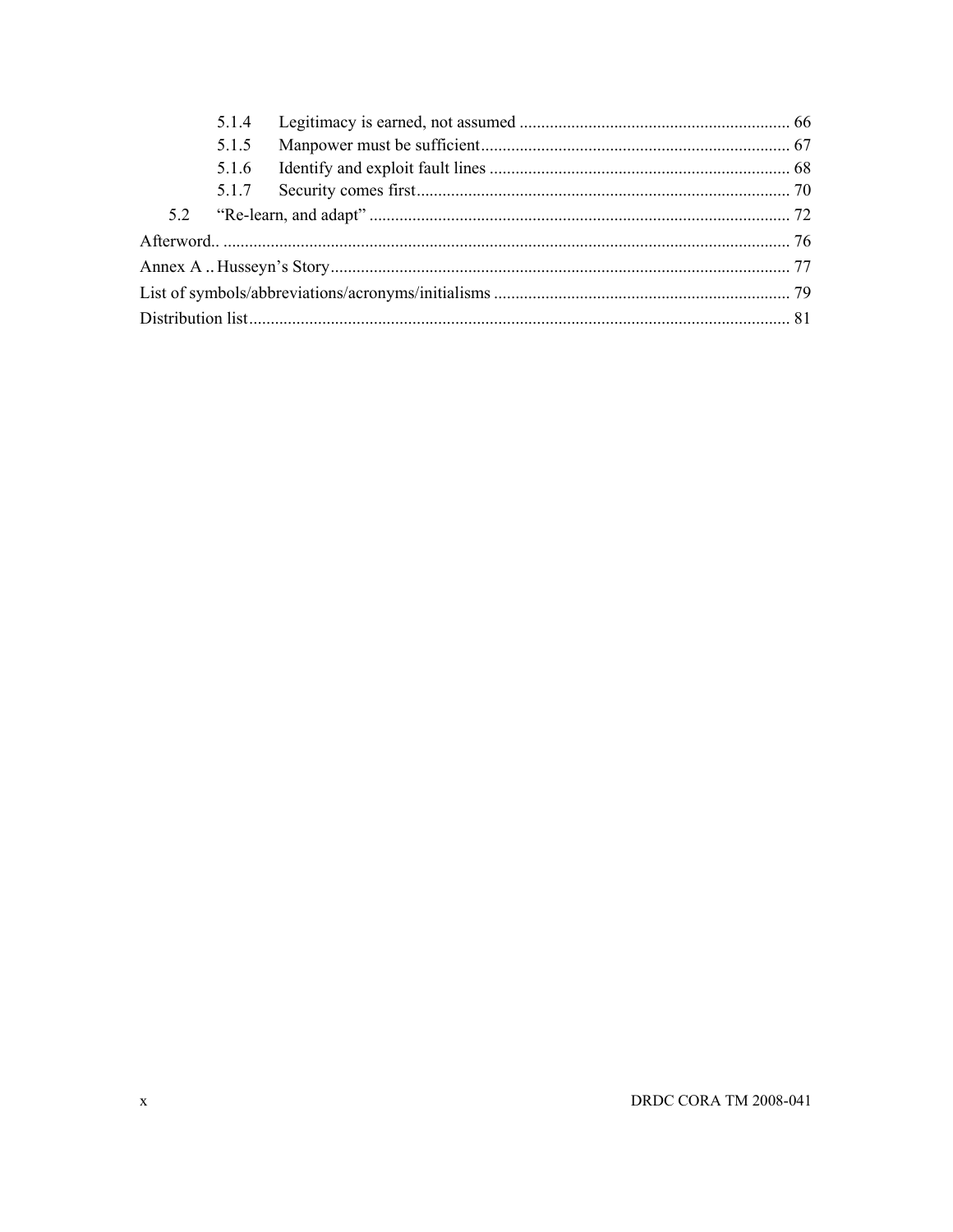# <span id="page-13-0"></span>**Acknowledgements**

I would like to thank Mr. William (Bill) Tuttle of [www.thedonovan.com](http://www.thedonovan.com/) for granting me permission to publish, in its entirety, the blog post entitled "Hussayn's Story", originally published on 14 May 2008 (see Annex A).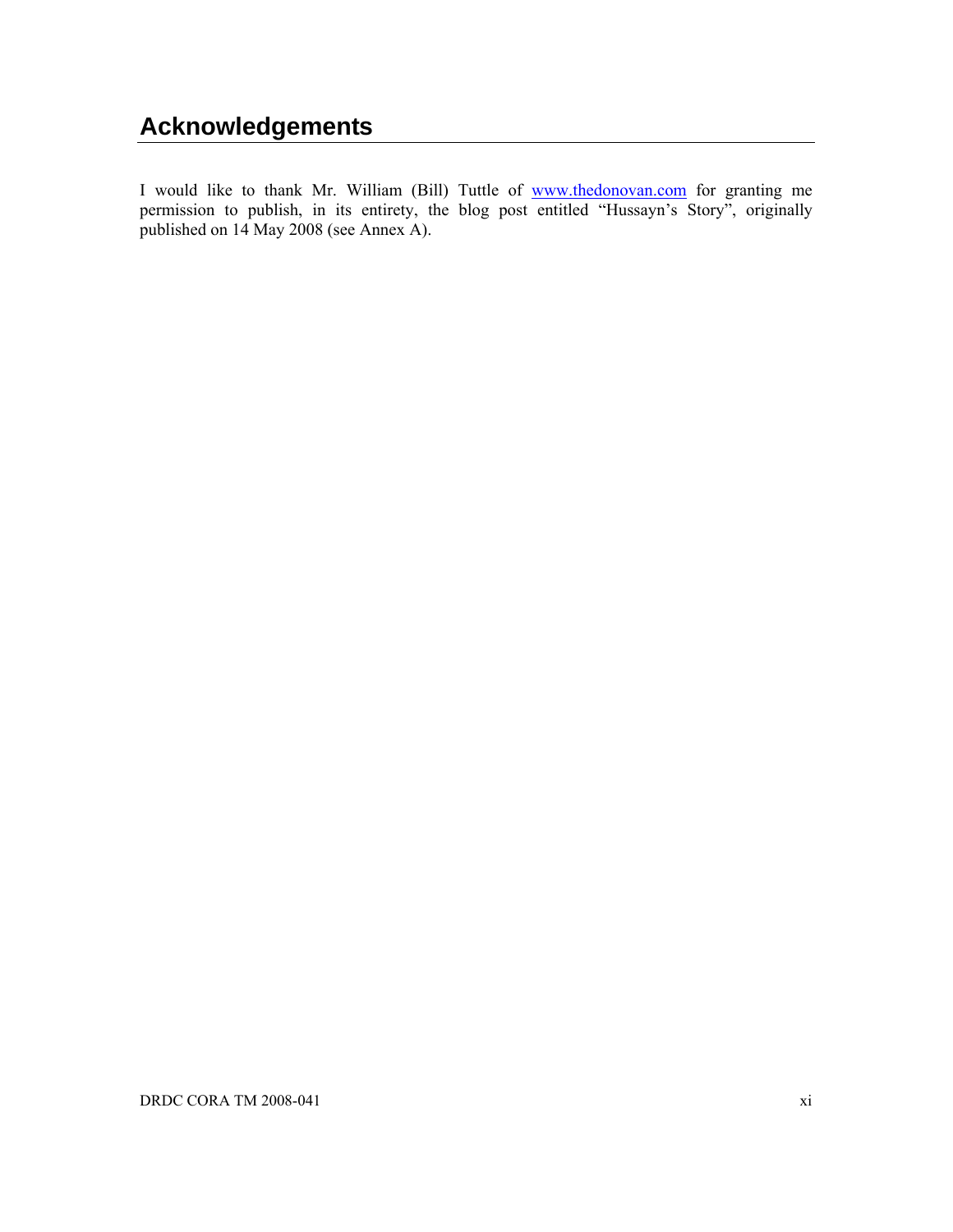This page intentionally left blank.

xii DRDC CORA TM 2008-041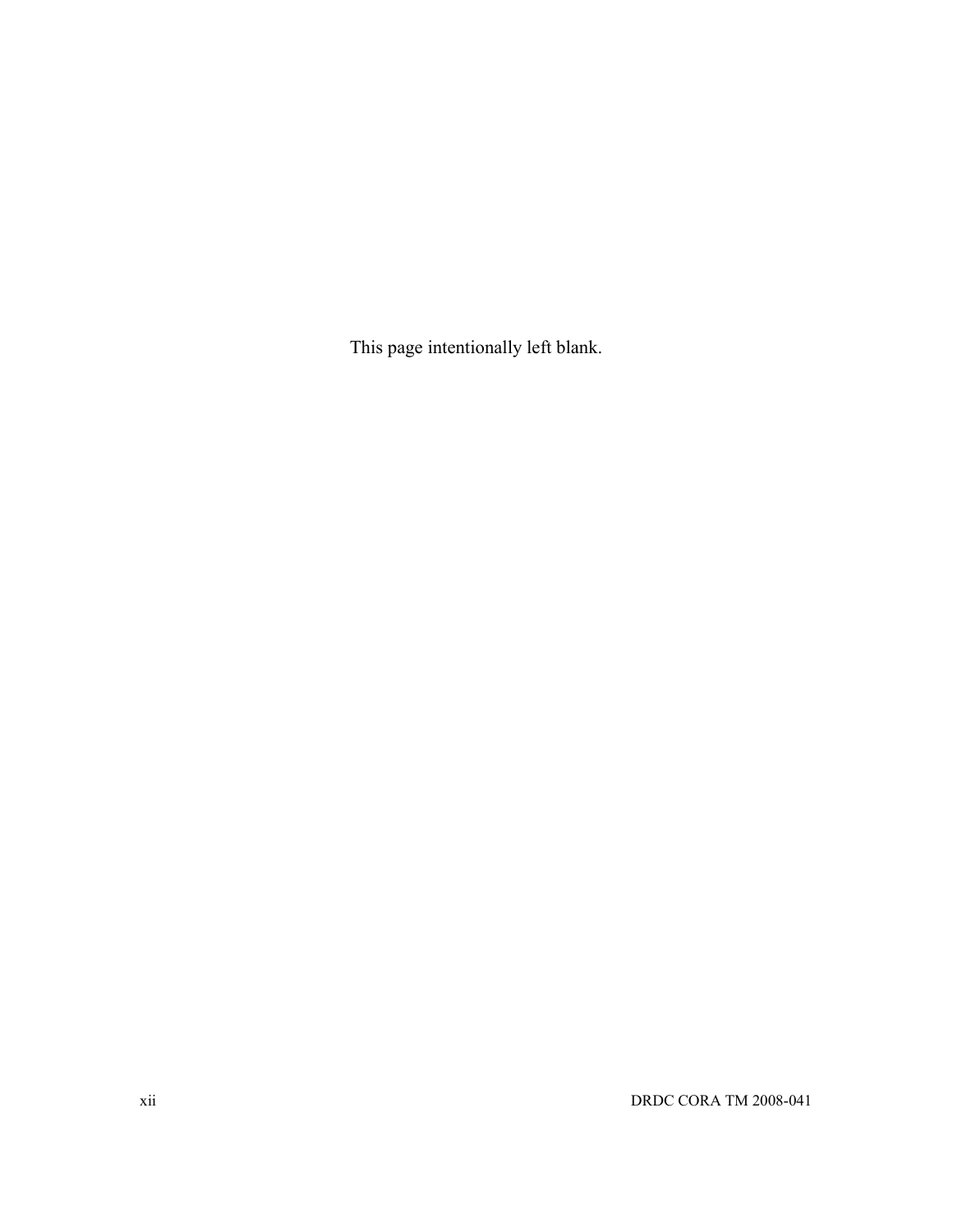*In Iraq, Petraeus changed the nature of the war.[1](#page-15-1)*

<span id="page-15-0"></span>Did he? If so, how?

### **1.1 Background**

The invasion of Iraq in March 2003 was designed to achieve three grand strategic goals: eliminating Iraq's suspected stockpile of weapons of mass destruction (WMD) and prohibited weapons programs; ending its support for international terrorism; and replacing the regime of dictator Saddam Hussein with responsible democratic government.<sup>[2](#page-15-2)</sup> A U.S.-led coalition seized Baghdad within three weeks of crossing the line of departure, and by the summer of 2003 had routed the regime's forces and was in control of the country. Washington established a Coalition Provisional Authority to govern the country temporarily; this ceded control to an Iraqi provisional government the following year. 2005 saw Iraqis elect parliamentary representatives, adopt a provisional constitution, and vote in general elections for the first time in history.

By this point, however, a welter of persistent and lethal insurgent groups had emerged, consisting in essence of Sunni groups on one side (former Ba'athists, members of al Qaida and other jihadists, many of them foreign), and Shiites on the other (formed militias like the Sadrist "Mahdi Army," less structured organizations, and Iranian "special groups" and special forces, e.g., the soi-disant "Quds force").<sup>[3](#page-15-3)</sup> Both sides employed an array of paramilitary, terrorist, classical insurgent and suicide tactics, which quickly led to a tangled urban campaign of atrocity and counter-atrocity. U.S. and coalition casualties climbed, and Iraqi civilian deaths skyrocketed. From the outbreak of the insurgency to mid-2005, U.S. forces remained focussed on hunting

<span id="page-15-1"></span><sup>&</sup>lt;sup>1</sup> George Friedman, "Petraeus, Afghanistan and the Lessons of Iraq" (Canadian Forces Air Warfare Centre Aerogram: Strategic Forecasting, Inc., 4 May 2008), accessed at [http://www.airforce.forces.gc.ca/CFAWC/Contemporary\\_Studies/2008/2008-May/2008-05-](http://www.airforce.forces.gc.ca/CFAWC/Contemporary_Studies/2008/2008-May/2008-05-04_Petraeus_Afghanistan_and_the_Lessons_of_Iraq_e.asp) 04<sup>-</sup> Petraeus Afghanistan and the Lessons of Iraq e.asp.

<span id="page-15-2"></span><sup>&</sup>lt;sup>2</sup> Innumerable versions of the official rationale for war with Iraq have been published, rendering selection of a single *casus belli* all but impossible. The Congressional resolution adopted in October 2002 offers a useful summary: it authorized the use of force against Iraq to "(1) defend the national security of the United States against the continuing threat posed by Iraq; and (2) enforce all relevant United Nations Security Council resolutions regarding Iraq." This resolution, taken together with the *Iraq Liberation Act* (1998), covers all of the bases: WMD, terrorism and the elimination of Saddam's Ba'ath Party regime. Public Law 107-243, accessed at<http://thomas.loc.gov/cgi-bin/bdquery/z?d107:h.j.res.00114>:. 3

<span id="page-15-3"></span><sup>&</sup>lt;sup>3</sup> Some have disputed Iran's direct involvement in the insurgency. During May 2008, Iraqi Army and Police Forces personnel, support by U.S. troops, raided numerous Mahdi Army strongholds and seized various arms caches, including dozens of Iranian-made explosive-formed projectile (EFP) weapons, and Iranianmanufactured weapons and ammunition (60mm mortar shells and 107mm recoilless projectiles) with a production date of 2007. They also arrested half a dozen Iranian Special Groups personnel. Bill Roggio, "Iraqi Army dismantles Mahdi Army caches in Sadr City," accessed at http://www.longwarjournal.org/archives/2008/05/jraqi\_army\_dismantle.php.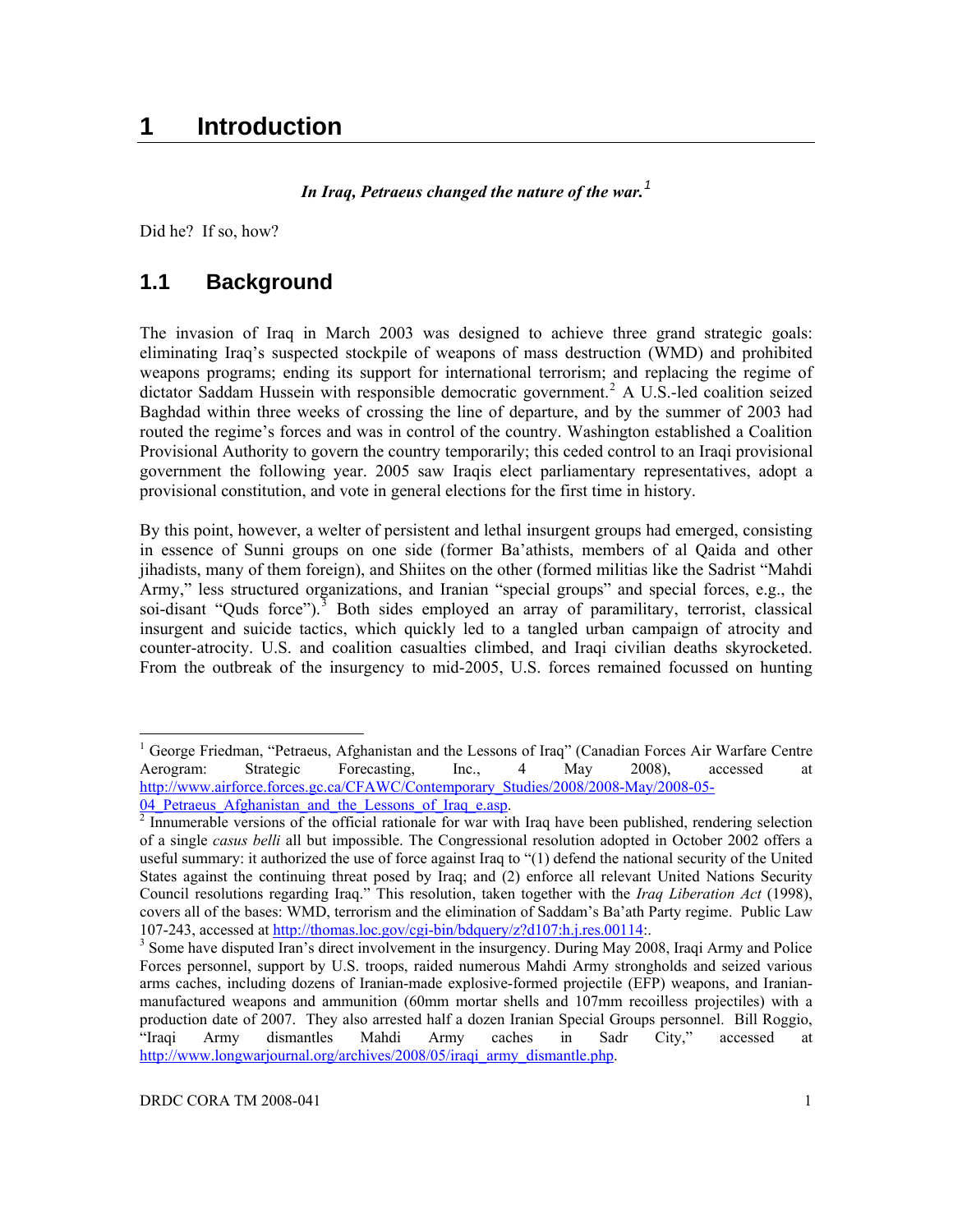down insurgents, and training the embryonic Iraqi Security Forces.<sup>[4](#page-16-0)</sup> At the political level, the Bush Administration remained focussed on achieving political progress through the fledgling Iraqi Government.

The situation remained dangerous but more or less stable until February 2006, when Sunni insurgents bombed the Golden Mosque of Samarra, one of Shia Islam's holiest sites. This incident sparked an explosion of sectarian violence that gathered momentum throughout the remainder of the year, claiming thousands of lives, and threatening to destroy the tenuous social order in Iraq. U.S. forces, which remained focussed on their primary mission of training Iraqi security and military forces to assume control, were unable to stem the rising tide of violence. Against this backdrop, U.S. domestic opposition to the war―fuelled in part by impending Congressional elections in November 2006, and efforts by presidential hopefuls to position themselves for the 2008 Primary campaigns―grew rapidly. The spiralling violence put paid to the Bush Administration's "National Strategy for Victory in Iraq," and spawned the creation of the Iraq Study Group (ISG), co-chaired by former Secretary of State James Baker and former Congressman Lee Hamilton, to consider and recommend possible solutions to the worsening situation on the ground. In its report, delivered on 6 December 2006, the ISG pressed the Bush Administration to do more to bring Sunnis into the political process, accelerate the training of Iraqi security forces, and put diplomatic pressure on Iraq's neighbours to help quell the insurgency, if only by restricting their meddling<sup>[5](#page-16-1)</sup>—policies which, one and all, were all ready under way. The ISG Report advocated redoubling efforts on strategic approach that had already clearly failed.

Bush decided to try something else. Thanking the ISG for its recommendations, he ordered a change of command in Iraq, appointing General David Petraeus joint commander, and announcing that up 30,000 additional troops would be dispatched to provide the new commander with the flexibility needed to stem the violence.<sup>[6](#page-16-2)</sup> The most important change, however, was strategic. Since 2003, Washington had focussed on political change and capacity-building first, and security, second―an order of priorities enshrined in the 2005 "National Strategy for Victory in Iraq."<sup>[7](#page-16-3)</sup> Under the administration's new approach, however, security would come first,<sup>[8](#page-16-4)</sup> on the principal that citizens living in daily fear of their lives are unlikely to be interested in striving for long-term, stable political reconciliation, especially with their tormentors. In the words of one analyst, "the goal became to secure Iraq's population from violence in order to allow civic and political progress."[9](#page-16-5)

<span id="page-16-0"></span> 4 Peter D. Feaver (former Special Advisor for Strategic Planning at the National Security Council), "Anatomy of the Surge," *Commentary*, April 2008, p. 25.<br><sup>5</sup> James A. Baker III and Lee H. Hamilton, co-chairs, "The Iraq Study Group Report," 6 December 2006;

<span id="page-16-1"></span>Executive Summary, pp. 6-8, accessed at [http://www.usip.org/isg/iraq\\_study\\_group\\_report/report/1206/index.html](http://www.usip.org/isg/iraq_study_group_report/report/1206/index.html).

<span id="page-16-2"></span>George W. Bush, President of the United States, "President's address to the nation," 10 January 2007, accessed at<http://www.whitehouse.gov/news/releases/2007/01/20070110-7.html>.

<span id="page-16-3"></span><sup>&</sup>lt;sup>7</sup> National Security Council, "National Strategy for Victory in Iraq," November 2005, p. 8.

<span id="page-16-4"></span>National Security Council, "Highlights of the Iraq Strategy Review," January 2009, slide 9, accessed at <http://www.whitehouse.gov/nsc/iraq/2007/iraq-strategy011007.pdf>.<br><sup>[9](http://www.whitehouse.gov/nsc/iraq/2007/iraq-strategy011007.pdf)</sup> Kimberly Kagen. "How Thoy Did It: Executing the winning strate

<span id="page-16-5"></span><sup>&</sup>lt;sup>9</sup> Kimberly Kagan, "How They Did It: Executing the winning strategy in Iraq," The Weekly Standard, Vol. 13, No. 10, 19 November 2007.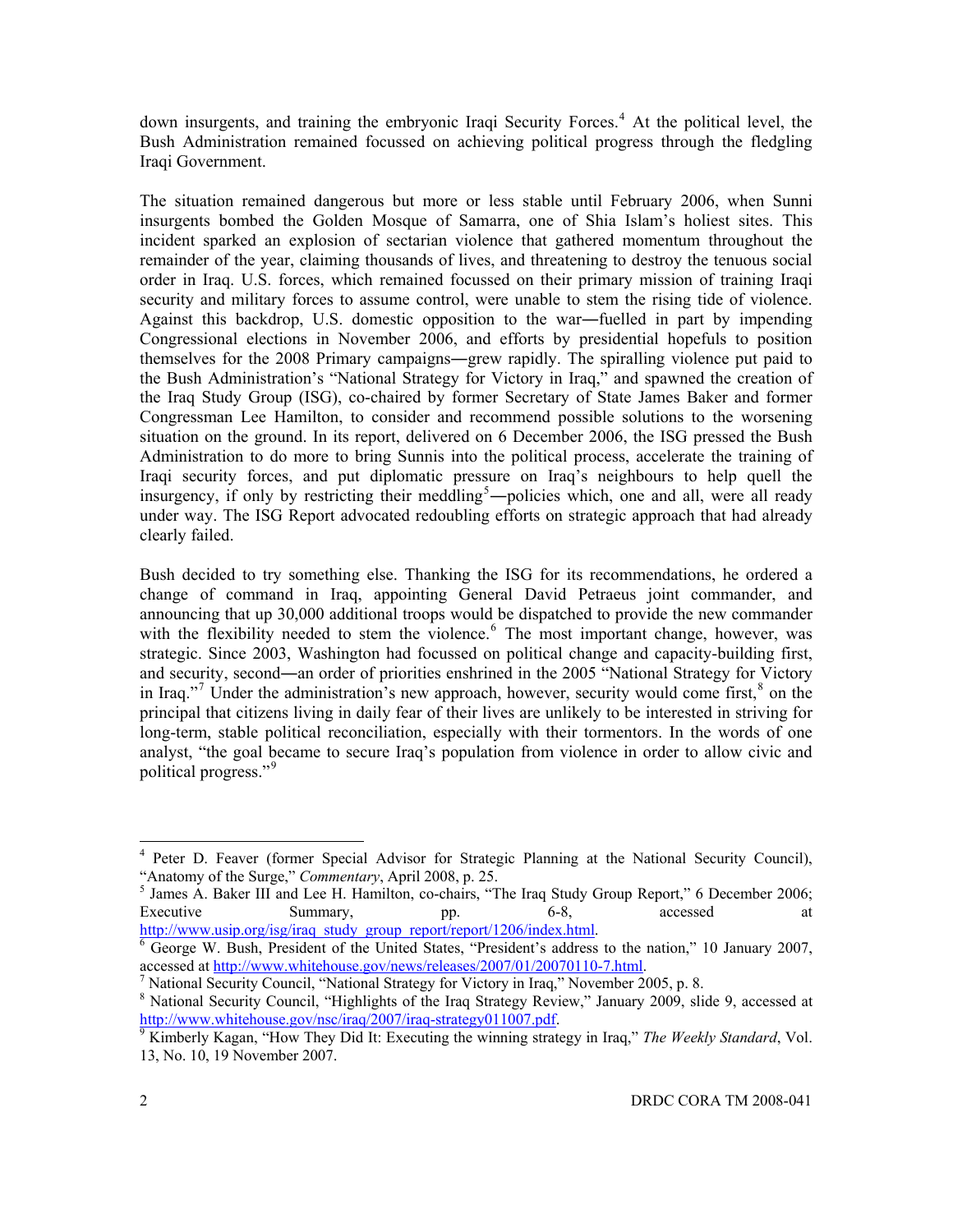Petraeus advised the Senate Armed Services Committee prior to his confirmation hearings in January 2007 that the "top challenge" in Iraq would be "providing the security necessary to reduce the cycle of violence," focusing on "population security, particularly in Baghdad, to give the Iraqi government the breathing space it needs to become more effective."<sup>[10](#page-17-0)</sup> This was a reversal of the "National Strategy for Victory." Petraeus' nomination was confirmed by unanimous vote of the Senate on 26 January 2007, and he took up his new command in the weeks following. The new draft of U.S. forces―which the Bush Administration characterized as "reinforcements," the Democrats dubbed an "escalation," and the media eventually (and lastingly) labelled "the surge"<sup>[11](#page-17-1)</sup>—got underway. The additional troops (five combat infantry brigades, one combat aviation brigade, and a number of supporting units)<sup>[12](#page-17-2)</sup> were complete in theatre by the end of May, and in June, Petraeus launched the first major operations under the new strategy.

The new campaign began in Anbar province, home of the Sunni insurgency, and the epicentre of a growing movement by Sunni tribal chieftains who―due to a combination of war fatigue and the implementation of a variety of novel counter-insurgency (COIN) practices by the U.S. force in and around Ramadi―had begun to reject al Qaida, and respond to U.S. overtures for participating in their own self-defence, and the reconstruction of their city and homes.<sup>[13](#page-17-3)</sup> Under Petraeus' strategy, U.S. troops left their fortified camps and moved into new Forward Operating Bases, building Joint Security Stations and living with and among their Iraqi colleagues. U.S. and Iraqi Security Forces personnel began aggressive patrolling and counter-insurgency operations aimed at driving insurgents out of their strongholds, pursuing them, and capturing or killing them before they could reestablish themselves. Petraeus, Lieutenant General Raymond T. Odierno and their subordinates took the approaches that had worked in Ramadi and employed them more broadly, assisting Sunni tribal elders in establishing "Concerned Local Citizens" (CLC) organizations (later known as the "Sons of Iraq"), providing training and remuneration to irregular tribal security forces. This helped to eliminate the financial hardship and sense of disenfranchisement that had resulted from over-enthusiastic de-Ba'athification policies, which had driven many Sunnis to side with the insurgency.

Results were swift in coming. U.S. casualties climbed briefly (a natural consequence of moving from defensive to offensive operations), but then plummeted, as did Iraqi civilian casualties. Iraqi citizens began helping U.S. forces locate insurgents, weapon caches, bomb factories and buried explosive devices. Petraeus extended the campaign to Baghdad, isolating Sadr City and driving out the Iranian-sponsored Shiite extremists. Significant progress was already noticeable when

<span id="page-17-0"></span><sup>&</sup>lt;sup>10</sup> "Advance Policy Questions for Lieutenant General David H. Petraeus, USA, Nominee to be General and Commander, Multi-National Forces-Iraq;" official documentation submitted by Lieutenant-General David H. Petraeus, U.S. Army, in preparation for testimony before the Senate Armed Services Committee, 23 January 2007, p. 3, accessed at [http://armed-services.senate.gov/statemnt/2007/January/Petraeus%2001-](http://armed-services.senate.gov/statemnt/2007/January/Petraeus%2001-23-07.pdf)  $\frac{23-07. \text{pdf}}{11}$  $\frac{23-07. \text{pdf}}{11}$  $\frac{23-07. \text{pdf}}{11}$  Feaver, "Anatomy of the Surge," p. 27.

<span id="page-17-1"></span>

<span id="page-17-2"></span><sup>&</sup>lt;sup>12</sup> Bill Ardolino, "Why the violence has declined in Iraq"<br>[http://longwarjournal.org/archives/2007/11/why\_the\_violence\_has.php].

<span id="page-17-3"></span>An excellent first-hand account of the rescue of Ramadi—and the prototype for some of the most significantly transformative elements of Petraeus' nationwide COIN strategy―is provided in Major Niel Smith and Colonel Sean MacFarland, "Anbar Awakens: The Tipping Point", *Military Review*, March-April 2008, pp. 41-52.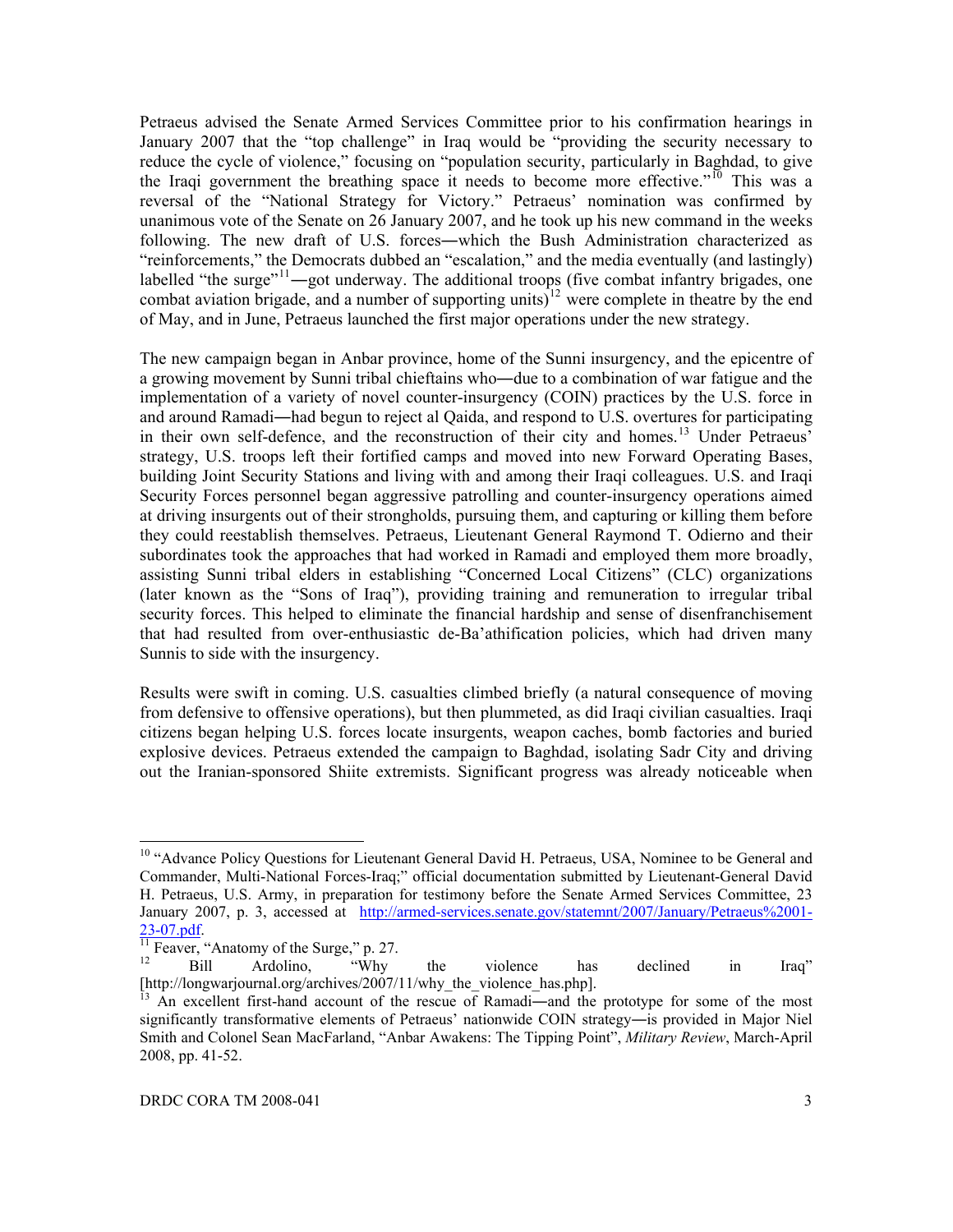<span id="page-18-0"></span>Petraeus testified before Congress in September 2007,<sup>[14](#page-18-1)</sup> and by November, the U.S. and Iraqi casualty rate had fallen by 80 to 90 percent.<sup>[15](#page-18-2)</sup> The first of the "surge" forces began rotating home the following month.

## **1.2 Questions**

In testimony before the Senate Armed Services Committee on 8 April 2008, Petraeus credited four developments for the improvement in security: the U.S. surge (and a complementary "surge" by Iraq, which had increased its police and military forces by more than 100,000 during 2007); the strategic shift towards aggressive counterinsurgency operations aimed at protecting the population; the "Sunni awakening," that had begun to spread from the Sunnis to all of Iraq's ethnic and sectarian groups, and that was causing Iraqis to turn away from the indiscriminate violence of the insurgency, and join the government and U.S. forces in stabilizing their country; and a ceasefire declared by the Iran-sponsored Shiite cleric, Moqtada al-Sadr.<sup>[16](#page-18-3)</sup> Petraeus was careful to temper his good news with warnings that the progress achieved to date was "significant, but uneven," and remained "fragile and reversible." The Iraqi Security Forces, he cautioned, required more training and greater overall numbers before they would be able to take responsibility for the country as a whole. Provincial elections (scheduled for autumn 2008), returning refugees, detainee releases and a host of social issues would continue to pose security challenges. The transformation of the "Sons of Iraq" into bona fide security personnel would take time and had to be monitored closely. All of these, he argued, required the presence of "sizable conventional forces," along with special operations forces and advisor teams. Accordingly, Petraeus recommended a temporary halt to the drawdown of US forces, arguing that further reductions should be made only on the basis of the security situation, rather than arbitrary timetables.

In the face of qualified success where, only a year earlier, civil war had seemed imminent and unavoidable, it has become increasingly difficult even for the most vehement of critics to argue that the "surge" has failed to achieve important results. But to what should these results be attributed? Petraeus, as noted above, has himself identified four key factors: the availability of more personnel, both American and Iraqi; the shift from defensive counter-terrorist to offensive counter-insurgent operations; the growing rejection of the insurgency; and the Sadrist ceasefire. At time of writing, this last factor seemed to have temporarily broken down, leading to firefights between U.S. and Iran-sponsored Shiite militia forces in the streets of Baghdad―albeit without, it must be noted, resulting in a general collapse of the nationwide stability achieved via the surge (which evidently was not as "fragile and reversible" as Petraeus asserted in his cautious testimony). Clearly, the Sadrist ceasefire, while perhaps an important contributor to the success of the "surge," was not the deciding factor. This leaves the other three factors―which, in reality, are l

<span id="page-18-1"></span><sup>&</sup>lt;sup>14</sup> See General David H. Petraeus, Commander, Multi-national Force—Iraq, "Report to Congress on the Situation in Iraq," 10-11 September 2007, accessed at [http://armed-](http://armed-services.senate.gov/statemnt/2007/September/Petraeus%2009-11-07.pdf)

<span id="page-18-2"></span>[services.senate.gov/statemnt/2007/September/Petraeus%2009-11-07.pdf.](http://armed-services.senate.gov/statemnt/2007/September/Petraeus%2009-11-07.pdf)<br><sup>[15](http://armed-services.senate.gov/statemnt/2007/September/Petraeus%2009-11-07.pdf)</sup> See the slides accompanying the briefing by Lieutenant-General Raymond Odierno entitled "Multinational Corps—Iraq—Pentagon Press Conference," 1 November 2007, accessed at http://www.defenselink.mil/news/briefingslide.aspx?briefingslideid=317.

<span id="page-18-3"></span><sup>&</sup>lt;sup>[16](http://www.defenselink.mil/news/briefingslide.aspx?briefingslideid=317)</sup> See General David H. Petraeus, Commander, Multi-national Force—Iraq, "Report to Congress on the Situation in Iraq," 8-9 April 2008, accessed at [http://armed](http://armed-services.senate.gov/statemnt/2008/April/Petraeus%2004-08-08.pdf)[services.senate.gov/statemnt/2008/April/Petraeus%2004-08-08.pdf.](http://armed-services.senate.gov/statemnt/2008/April/Petraeus%2004-08-08.pdf)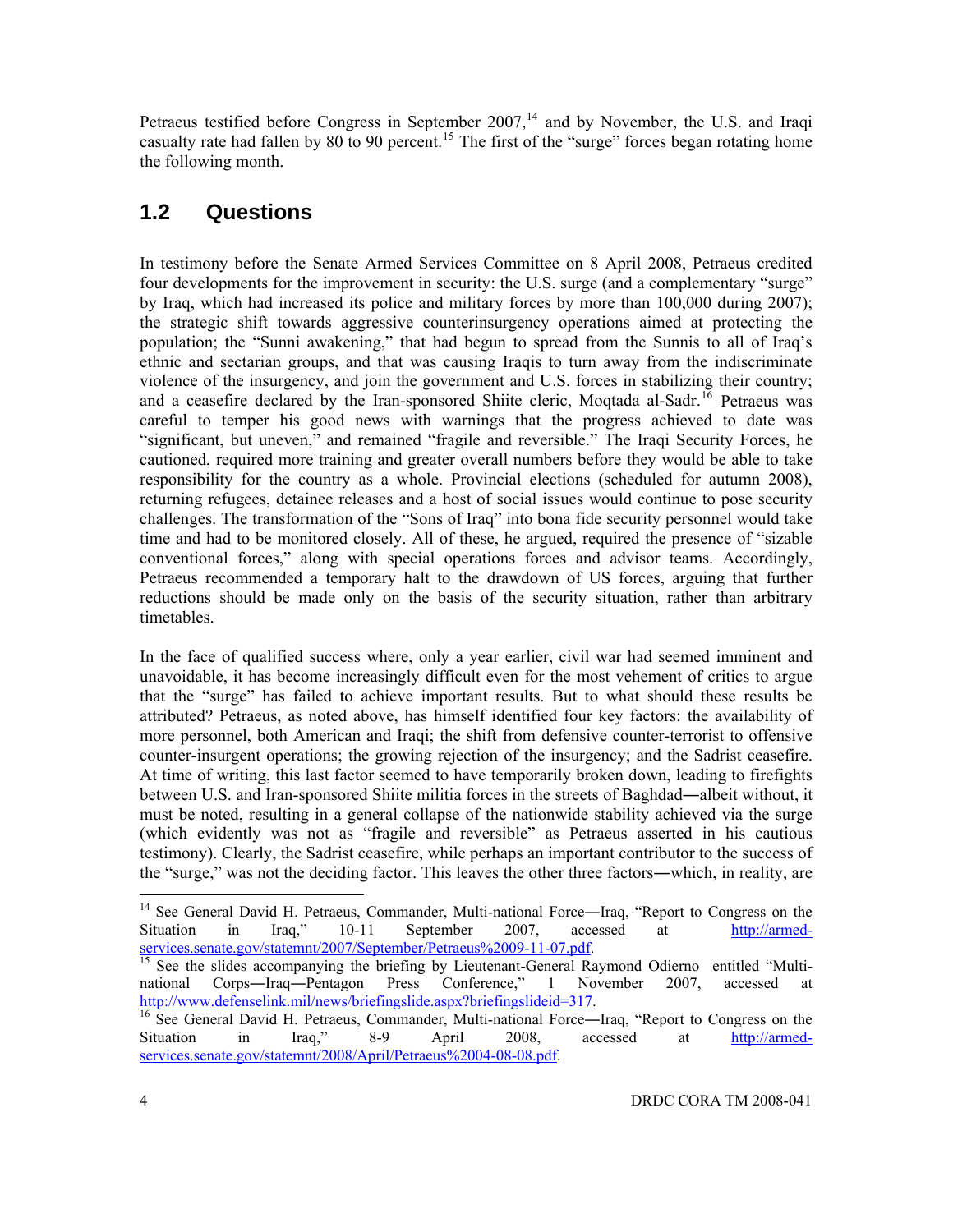only two: the "Sunni Awakening," and the "surge" itself. This latter may be understood to comprise both the availability of additional personnel, and the implementation of a new strategy for employing them.

The many complex socio-cultural underpinnings of the "Awakening" will thus be touched on only briefly. I will focus on the events and ideas that, taken altogether, constituted the "surge."

It is axiomatic in military strategy that a wise general never reinforces failure―that when something is not working, the last thing you need is more of it. The grim experience of the Western Front between 1915 and 1918 demonstrated that merely throwing more personnel and equipment into a hopelessly stalemated situation, much less a losing one, is unlikely to retrieve it. This suggests that while additional drafts of personnel were almost certainly a *necessary* prerequisite for the "surge," the added forces were not, in and of themselves, *sufficient* to enable Petraeus to change the situation on the ground, and to extract a tenuous victory from the jaws of looming defeat. Accordingly, it is necessary to examine the other aspect of the "surge"―the changes Petraeus effected to America's strategic approach to the insurgency―in order to determine whether, as conventional wisdom asserts, some sort of fundamental strategic shift did indeed underwrite the progress achieved between June and December of 2007.

In order to examine this assertion, we must look back a short distance. In December 2006, the U.S. Department of Defense (DOD) issued a new field manual: Field Manual (FM) 3-24/Marine Corps Warfighting Publication (MCWP) 3-33.5 *Counterinsurgency*. This was billed as a significant departure from the U.S. military's previous approach to COIN warfare, elements of which dated back to the immediate post-Vietnam period, and has since been cited as the foundation upon which General Petraeus—the intellectual force behind the manual—constructed the "surge" strategy that is credited with forestalling civil war and stabilizing the security situation in Iraq. As one analyst put it, "our soldiers under the Petraeus strategy got off their big bases and out of their tanks and deeper into the neighbourhoods."<sup>[17](#page-19-0)</sup> This indeed appears to be at least one of the many important things that happened as the result of the "surge."

But *why* did it happen? Was it a fundamentally new strategy, some "new, ground-breaking changes," as some observers have claimed?<sup>[18](#page-19-1)</sup> Or was it merely a novel application of ages-old counter-insurgency practice? Was there some sudden, transformative understanding of the nature of COIN warfare contained in the new manual? FM 3-24 was not, after all, the Army's first COIN doctrine; it superseded a number of earlier documents, including Field Manual-Interim (FMI) 3- 07.22, the U.S. Army's interim guide to COIN operations, published in October 2004; FM 100- 20, the U.S. Army and Air Force doctrine for "Military Operations in Low Intensity Conflict," published in 1994 (and superseding a 1981 version of the same manual); and MCWP 3-33.5, the U.S. Marine Corps' guide to COIN operations, issued in January 1980. American soldiers were not new to dealing with insurgents and insurgencies; the U.S. military has been fighting COIN campaigns at least since the Philippine Insurrection, more than a century ago.<sup>[19](#page-19-2)</sup> If the success of

<span id="page-19-0"></span><sup>&</sup>lt;sup>17</sup> Michael Yon, "Let's 'Surge' Some More," The Wall Street Journal, 11 April 2008, p. A17.

<span id="page-19-1"></span><sup>&</sup>lt;sup>18</sup> Dr. Conrad Crane, U.S. Army War College. Cited in Michelle Gordon, "Army, Marine Corps unveil counterinsurgency field manual," Army.mil/news, 15 December 2006, accessed at [http://www.army.mil/-](http://www.army.mil/-news/2006/12/15/1005-army-marine-corps-unveil-counterinsurgency-field-manual/)<br>news/2006/12/15/1005-army-marine-corps-unveil-counterinsurgency-field-manual/.

<span id="page-19-2"></span> $\frac{19}{19}$  $\frac{19}{19}$  $\frac{19}{19}$  From an historical perspective, U.S. forces in their earliest incarnation earned extensive experience in insurgency during the Revolutionary War.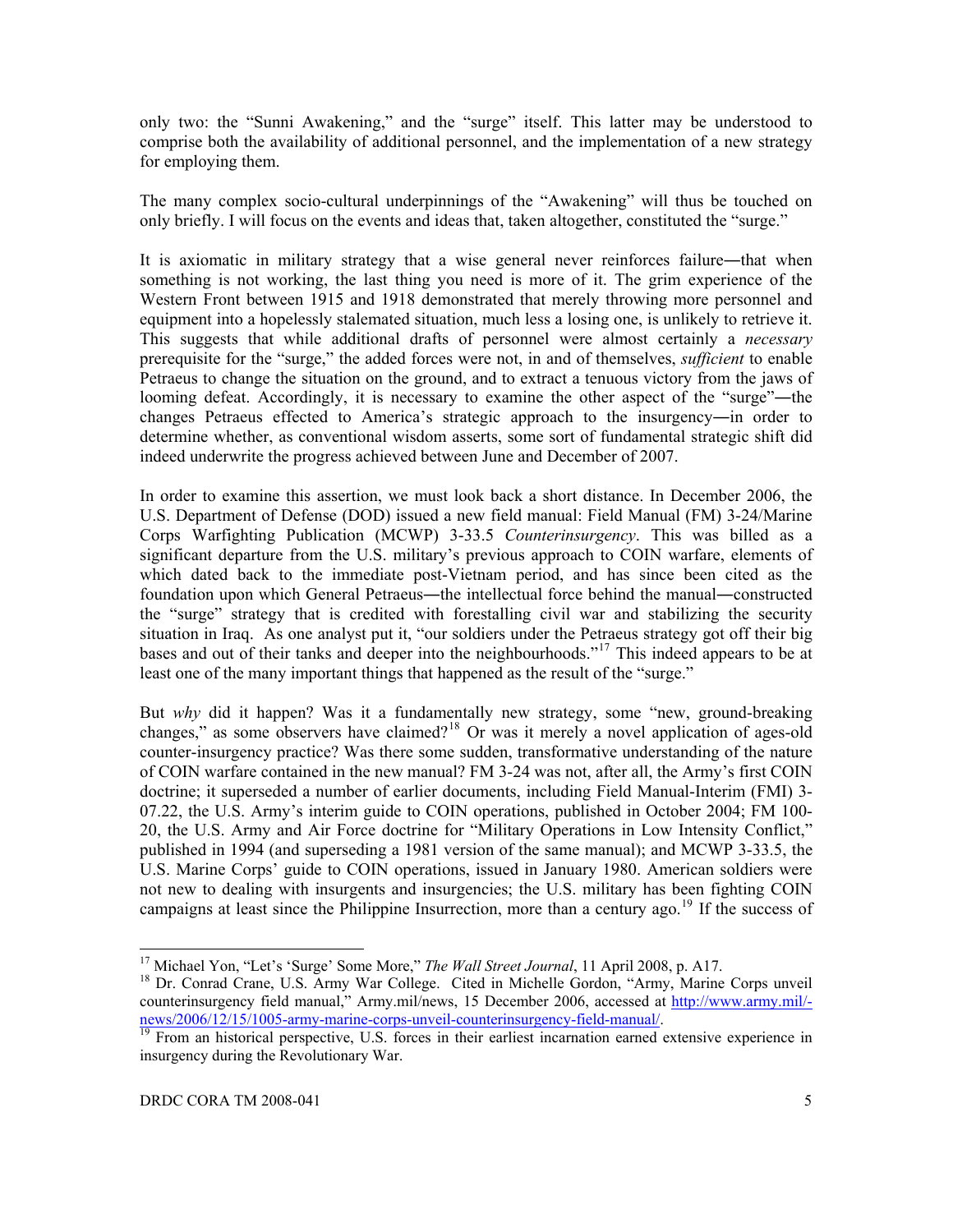the "surge" was indeed the result of a transformed strategic approach derived from newlypublished doctrine, then the most important elements of that strategic shift would logically be reflected in the differences between the current document and those it replaced. If, on the other hand, the differences between the new manual and its antecedents were found to be minimal, it would be necessary to seek elsewhere for the key causal element in the successes of the past year.

Strategic doctrine, of course, is not everything, and military history is replete with victories achieved by commanders who departed from established doctrine (whether because it was flawed, or because circumstances presented an opportunity for the achievement of gains through original thinking). Accordingly, while I examine whether the "surge" may have been enabled by significant changes in doctrine between 1980 and 2006, it is also necessary to ask whether Petraeus, in designing and executing the strategy, conformed to or departed from existing doctrine. This is of course something of a loaded question, as Petraeus is credited with coauthoring the present COIN doctrine manual, but it must be asked nonetheless. It is, after all, important to know whether victory resulted from following the concepts presented in FM 3-24, or flouting them.

I therefore compare FM 3-24 with its immediate predecessors, with a view to identifying how the U.S. military's understanding of, and strategic approach to, COIN warfare has been transformed by the new manual; and from this, to compare the strategic elements of the "surge" to current and past doctrine in order to determine the extent to which the transformation of the U.S. military's approach to COIN warfare contributed to the recent improvements in the security situation in Iraq. I will not discuss tactical or operational doctrine; the focus here is on examining the key elements of counterinsurgency strategy (which may be defined as the organization and application of all necessary resources in order to conduct a successful COIN campaign) as they appear in past and present doctrine, and as they emerge from the U.S. experience in Iraq. I examine the design and execution of the operations at the strategic level that took place between June and December of 2007, in order to determine whether they conformed to or departed from the principles and strategy for COIN operations outlined in FM 3-24. I look at three key areas of interest: defining and understanding insurgencies; devising strategic approaches to COIN situations; and developing and executing COIN campaigns at the strategic level of war. My aim is to determine which aspects of the surge strategy (if any) constitute key strategic elements for a successful COIN campaign.

I hope that this Memorandum will offer some clues to assist researchers in identifying topics for further research with respect to the key decision points and rate-limiting steps likely to be encountered when developing COIN responses to insurgent threats. Finally, nothing in this Memorandum should be taken as an assertion that General Petraeus was either the sole originator of the concepts set forth in FM 3-24, or the sole author of the document. Due to his appointment and frequent Congressional testimony, he remains the public face of the ongoing COIN campaign in Iraq; but many experts in, and practitioners of, COIN contributed both to the strategy, and to its practical implementation in the field.<sup>[20](#page-20-0)</sup>

<span id="page-20-0"></span><sup>&</sup>lt;sup>20</sup> Success, as they say, has a thousand fathers, but some names, among many that deserve mention, surfaced repeatedly in the course of this study. Lieutenant-Colonel David Kilcullen, Australian Army, served as a consultant on COIN operations for the U.S. DOD, and reportedly played a significant role in developing the new strategy. Lieutenant Colonel John Nagl, U.S. Army, author of *Learning to Eat Soup with a Knife* (Chicago: University of Chicago Press, 2005), extracted important lessons from historical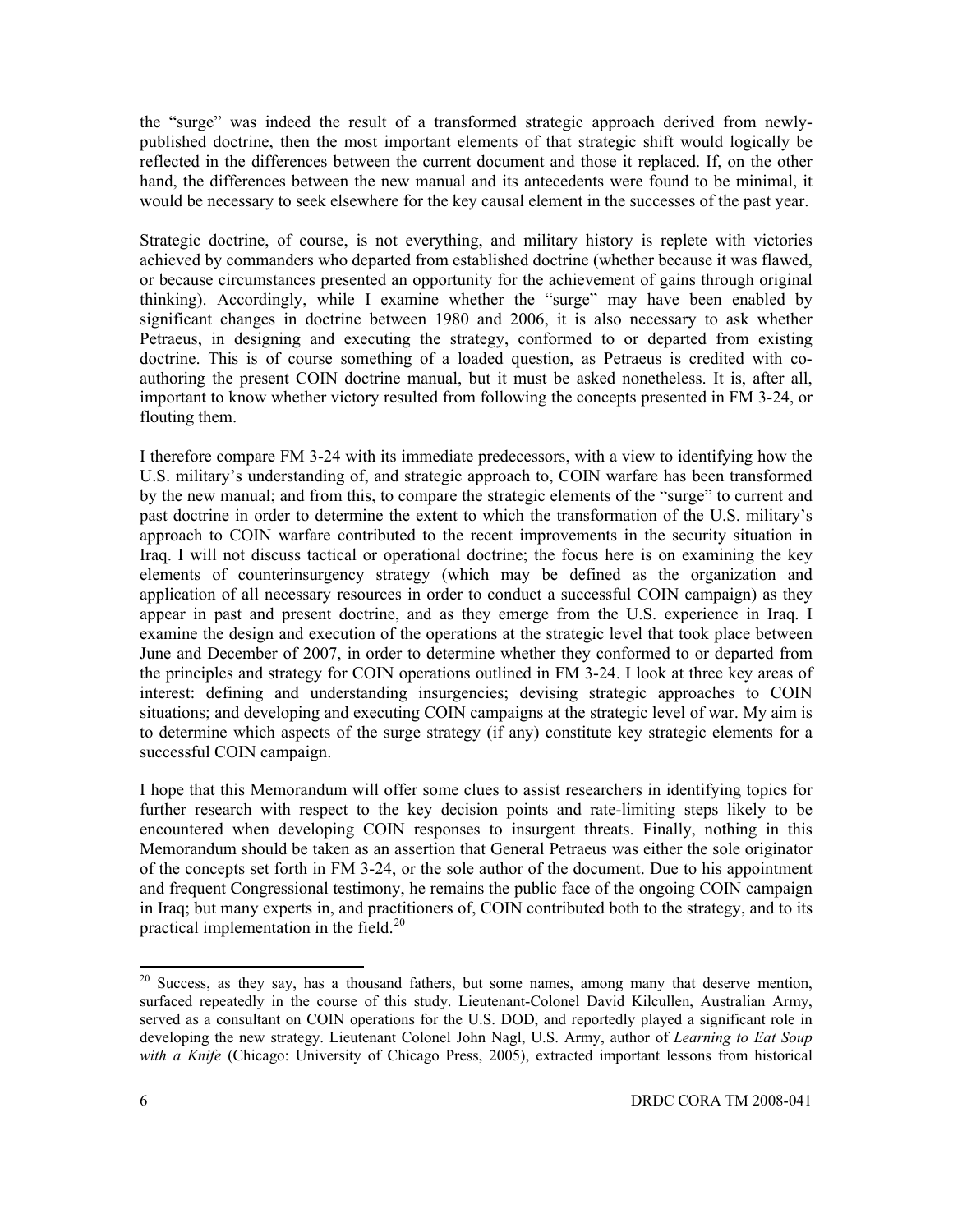Finally, we must remember that the surge is not over, and that Iraq remains in a state of flux. Most trends at time of writing were positive; but, as Petraeus himself has noted, reversals are always possible because "the enemy gets a vote."[21](#page-21-0) Any analysis undertaken *in medias res* therefore comes heavily laden with caveats. This challenge notwithstanding, students of COIN strategy will doubtless continue to observe ongoing conflicts closely, resulting in data and conclusions that may tend to either support or refute the arguments I have made herein. Continuous review and analysis of what appears to be working is crucial to ensuring that the correct lessons are drawn from the ongoing counterinsurgency campaigns in Afghanistan and Iraq.

<u>.</u>

COIN campaigns and ongoing operations in Iraq, and incorporated them into FM 3-24. Colonel Sean MacFarland, Commander of the Ready First Brigade Combat Team, 1<sup>st</sup> Armoured Division, U.S. Army, was at the center of the "Sunni Awakening" in Anbar province in the summer of 2006, and pioneered many of the strategic transformations that shepherded it into a full-blown rejection of al Qaeda, and that were adopted and adapted by Petraeus the following spring and summer during the surge. Lieutenant General Raymond Odierno, Commander Multinational Corps Iraq, put the new strategy into practice while the surge unfolded. Finally, Captain Travis Patriquin, U.S. Army, deserves enormous credit for developing and disseminating, in readily-understood form, crucial ideas on how to leverage Iraq's complex social and sectarian dynamics, and co-opt the Sunni sheiks in Anbar province.

<span id="page-21-0"></span><sup>&</sup>lt;sup>21</sup> General David Petraeus, in testimony to the Senate Foreign Relations Committee, 8 April 2008, accessed http:// [www.washingtonpost.com/wp](http://www.washingtonpost.com/wp-rv/politics/documents/senate_foreign_relations_Iraq_04082008.html)[rv/politics/documents/senate\\_foreign\\_relations\\_Iraq\\_04082008.html.](http://www.washingtonpost.com/wp-rv/politics/documents/senate_foreign_relations_Iraq_04082008.html)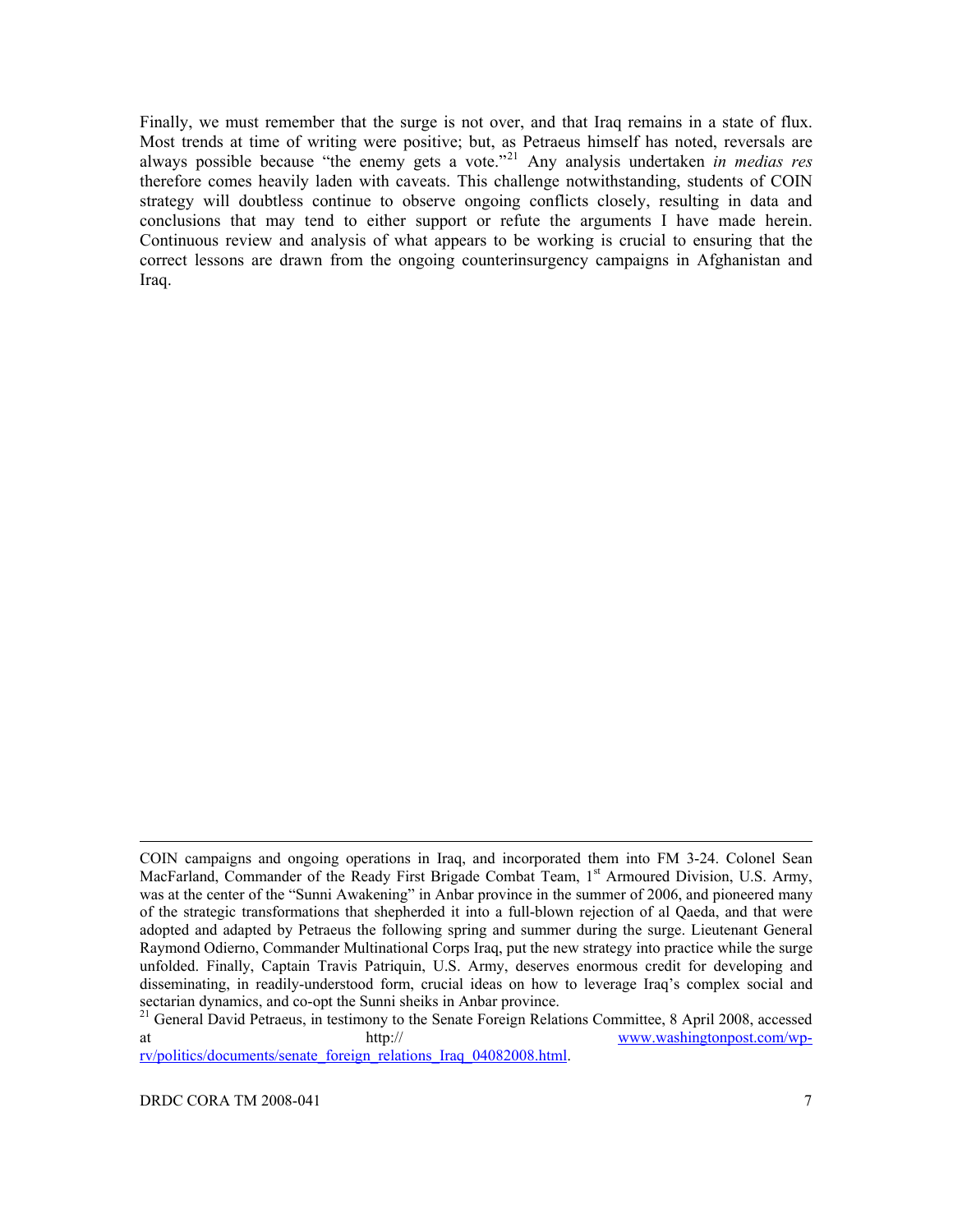# <span id="page-22-0"></span>**2 Conceptualizing Counter-Insurgency, 1980-2006**

#### *Counterinsurgency is not just thinking man's warfare – it is the graduate level of war.[22](#page-22-1)*

In this first chapter I examine the U.S. military's evolving understanding of the nature of COIN warfare. I look at the characteristics of insurgencies and counter-insurgencies as these were understood in the 1980, 2004 and 2006 doctrine manuals, and discuss some of the many conditions and caveats that apply when translating strategic principles into a COIN campaign. As always in any comparative analysis, what is of interest is not merely where perspectives on insurgency and counter-insurgency stand today, but also how―and why―they changed over the course of more than a quarter-century of doctrinal evolution. It is an axiom of historical analysis that it is easier to understand where we are in the context of where we have been.

As a starting point for the following analysis, it is first necessary to examine what the terms "insurgency" and "counter-insurgency" have, over the past twenty-five years, been understood to mean (see Table 1).

| <b>Definition</b>                                                                                                                                                                                                                                                                                                                                                                 | <b>Source</b>                                                                                                                                                                |
|-----------------------------------------------------------------------------------------------------------------------------------------------------------------------------------------------------------------------------------------------------------------------------------------------------------------------------------------------------------------------------------|------------------------------------------------------------------------------------------------------------------------------------------------------------------------------|
| "Any attempt by a dissident element to organise and incite the<br>population of a country into forcibly overthrowing its existing<br>government is called subversive insurgency." (p. 9)<br>"Counterinsurgency situations may occur during any stage of<br>national development and will normally involve concurrent<br>and coordinated military and diplomatic actions." (p. 39) | MCWP 3-33.5 (formerly FMFM 8-2),<br>Counterinsurgency Operations<br>(Quantico, Virginia: Marine Corps<br>Development and Education Command,<br>29 January 1980).             |
| "An insurgency is an organized, armed political struggle<br>whose goal may be the seizure of power through<br>revolutionary takeover and replacement of the existing<br>government."<br>"counterinsurgency [is] all military and other actions taken<br>by a government to defeat insurgency."                                                                                    | FM 100-20 / AFP 3-20 Military<br>Operations in Low Intensity Conflict<br>(Washington, D.C.: Headquarters of the<br>Army, 1990)                                               |
| "insurgency $-$ An organized movement aimed at the<br>overthrow of a constituted government through use of<br>subversion and armed conflict." (p. 267)<br>"counterinsurgency — Those military, paramilitary,<br>political, economic, psychological, and civic actions taken by<br>a government to defeat insurgency." (p. 128)                                                    | JP 1-02, Department of Defense<br>Dictionary of Military and Associated<br>Terms (Washington, D.C.: Department<br>of Defense, 12 April 2001, updated 4<br><b>March 2008)</b> |

*Table 1: Evolving definitions of insurgency and counter-insurgency* 

<span id="page-22-1"></span> $22$  Quotation attributed to a U.S. Special Forces officer serving in Iraq in 2005. Cited in FM 3-24/MCWP 3-33.5 *Counterinsurgency* (Washington, D.C.: Headquarters Department of the Army and Headquarters Marine Corps Combat Development Command, Department of the Navy, 15 December 2006), p. 1-1.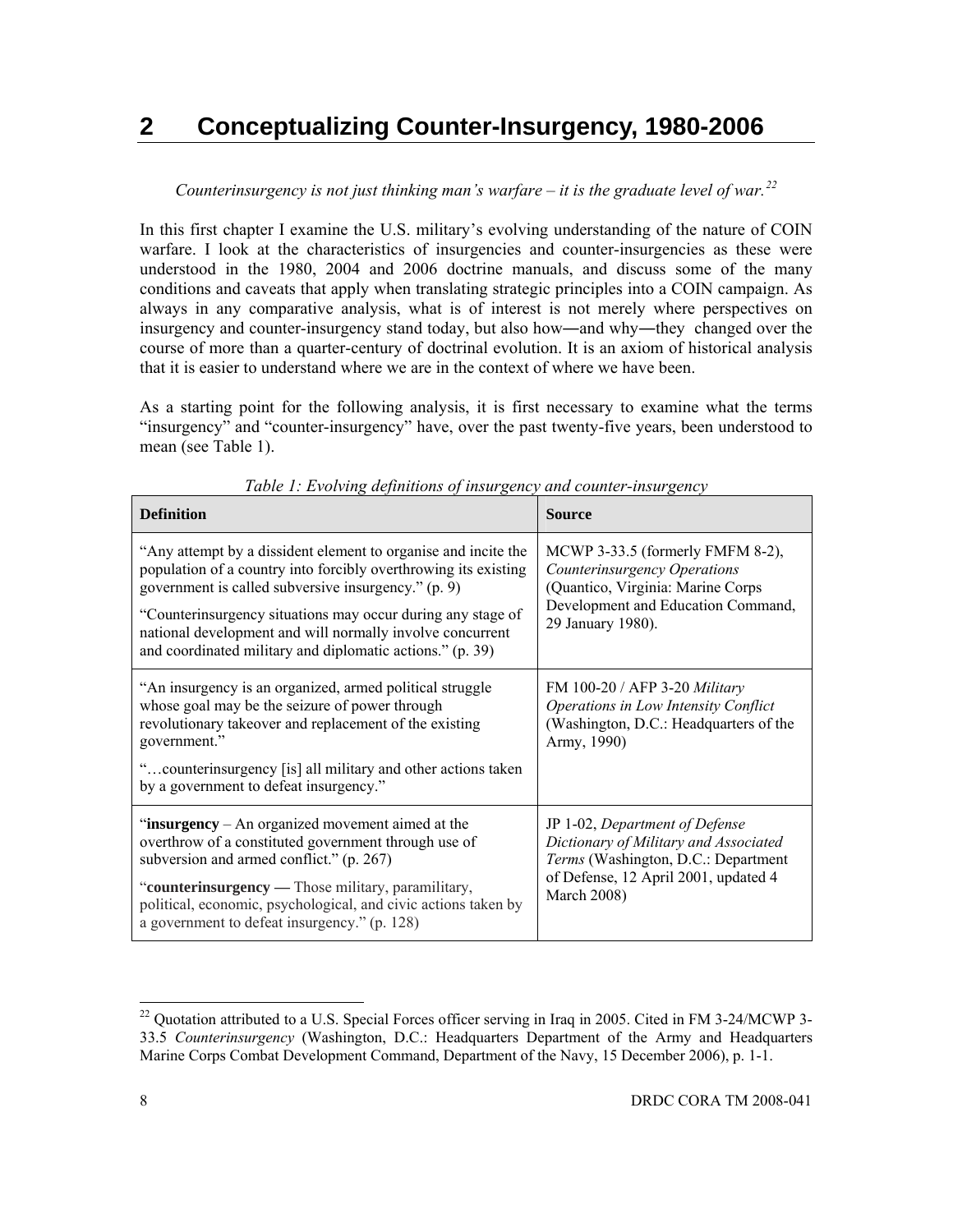The three documents contain only two sets of definitions because joint force terminology was standardized in the interval between the publication of MCWP 3-33.5 in 1980 and FM 3-07.22 in 2004. In 2001, the Department of Defense published JP 1-02 *Department of Defense Dictionary of Military and Associated Terms*, which collated and de-conflicted the tens of thousands of specialized terms associated with military operations and administration. Authors of subsequent publications made an effort to avoid creating new terms not already defined in the Dictionary (the authors of FM 3-07.22 note in the preface to the manual that their document "is not the proponent manual for any terms,"<sup>[23](#page-23-0)</sup> while the preface to the successor document, FM 3-24, notes that "FM 3-[24](#page-23-1) is not the proponent field manual (the authority) for any term<sup>"</sup>).<sup>24</sup> The *Dictionary* was updated early in 2008 and thus is current.

Despite the different publications in which they appear, there is so little substantive variance between the definitions of insurgency and counter-insurgency in use in 1980 and those derived from the modern reference that there is little to be gained by deconstructing the differences. With respect to the former, the 1980 definition explicitly includes reference to organization and incitement of "the population," a feature common to the communist insurgencies of the Cold War period, but less prevalent in the modern context, where insurgents are more likely to attempt to dominate an indifferent or hostile population through terror than through persuasion (communist revolutionary doctrine advocated a mixture of both).<sup>[25](#page-23-2)</sup> The 2004 definition, by contrast, makes explicit reference to insurgencies targeting "constituted" government, which may amount to acknowledgement of the contemporary importance to the supporting state of ensuring that the supported government is democratically legitimate―something that was arguably less of a concern a generation ago, when a supported government's anti-communist stance often seemed to count for more than its democratic bona fides.

By contrast, the 1980 definition of counter-insurgency is rather more nebulous than the definition of insurgency; the assertion that a counter-insurgency situation can occur at "any stage of national development" is an explicit reference to political evolution in developing countries, which was a principal focus of U.S. foreign policy at the time (e.g., under Carter). By 2004, the definition had become much more precise, and encompassed the incorporation and coordination of all of the assets and capabilities available to a state, and any state assisting it, to defeat an attempt to overthrow its constituted government. Clearly, the progressive delegitimization of Marxist ideology and Washington's experience with post-Soviet ethnic and religious conflict in the Balkans, Asia, Africa and the Middle East, had established that vastly different types of insurgencies might be encountered, and that definitions must therefore be flexible. The reader is invited to remember these definitions, and to keep an open mind about how the sources of motivation in insurgencies are understood while proceeding through the remainder of this Memorandum.

<span id="page-23-0"></span><sup>&</sup>lt;sup>23</sup> FM 3-07.22 Counterinsurgency Operations (Washington, D.C.: Headquarters, Department of the Army, 2004), p. iv.

<span id="page-23-1"></span><sup>&</sup>lt;sup>24</sup> FM 3-24, p. vii.

<span id="page-23-2"></span><sup>&</sup>lt;sup>25</sup> For an overview of the communist approach to revolutionary warfare, see the classical text by Mao Tse-Tung, *Yu Chi Chan* [Guerilla Warfare], trans. Samuel B. Griffith (New York: Praeger Publishers, 1961).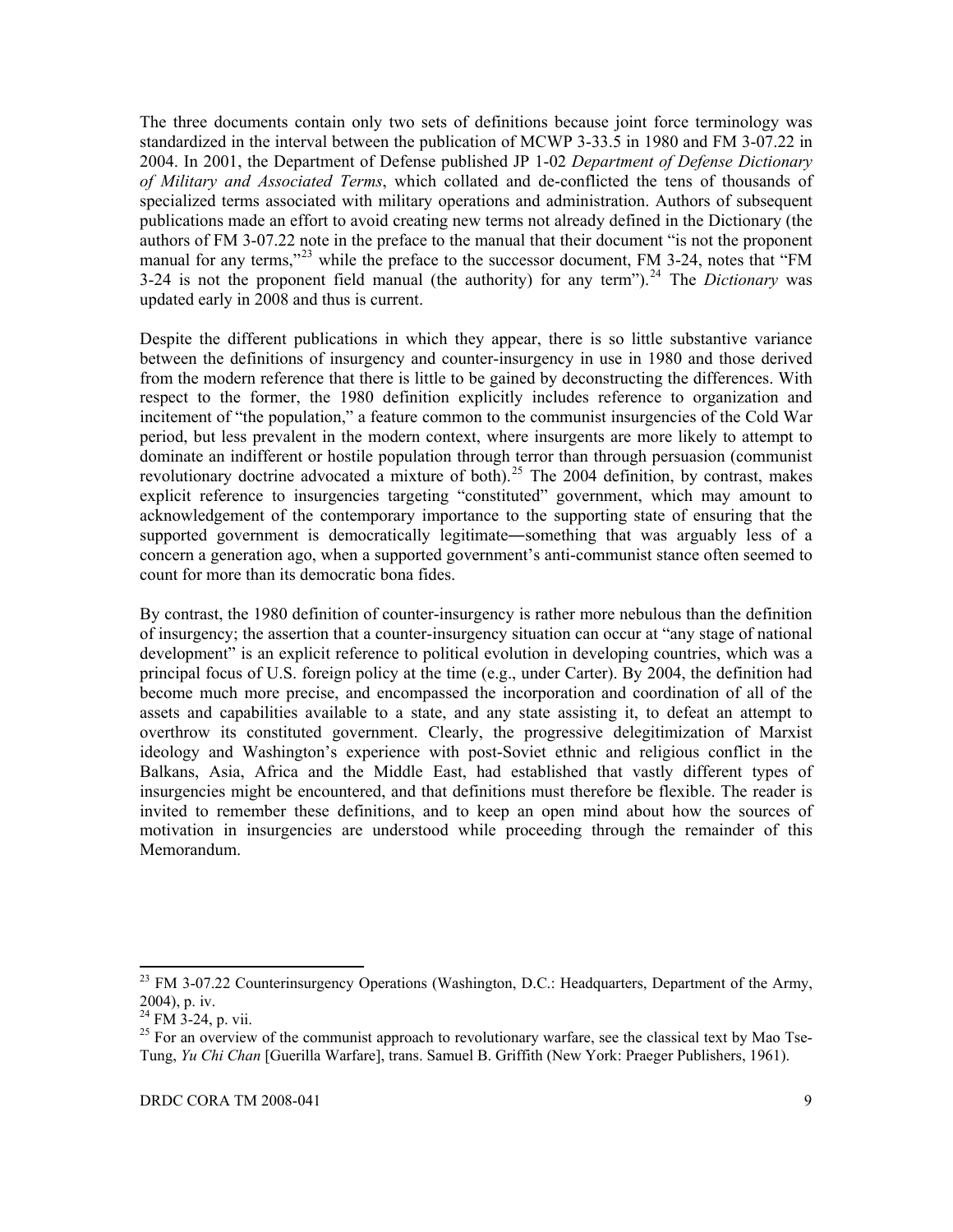### <span id="page-24-0"></span>**2.1 1980: Echoes of Vietnam**

The most marked shift in COIN doctrine between the 1980 and the 2004 manuals is the transformed understanding of the nature of the political impetus underlying the bulk of insurgencies since the end of the Second World War―an understanding naturally rooted in the American experience of COIN warfare. In general, the post-Second World War period saw three principal types of insurgencies: popular movements aimed at achieving or accelerating independence from a colonial power (e.g., in India and Israel); popular revolts aimed at creating a communist "people's state;" and palace coups d'état by elites, aimed at seizing power, either with or without an accompanying alteration in the form of government. Prior to the collapse of the Soviet Union, America's most prevalent experience was in opposing communist insurgencies―the Maoist capture of China, the protracted victory of North Vietnamese communism over South Vietnam, the invasion to liberate Grenada in 1983―and supporting anticommunist insurgencies, especially in Latin America (e.g., the Contras against the Sandinistas in Nicaragua). Accordingly, it is not surprising that while the 1980 COIN doctrine manual acknowledges that not "all rebellions or attempts to overthrow established governments are inspired by communism,"[26](#page-24-1) it focuses heavily on communist insurgencies (usually dubbed "wars of national liberation" by their perpetrators).

The 1980 manual thus reflects the thinking of the post-Second World War era regarding the nature of insurgencies, which, again not surprisingly, focuses heavily on insurgencies inspired by Marxism, either independently derived, or Soviet-sponsored. It posits three types of insurgent strategies: "left" (those predicated on the assumption that the conditions necessary for revolution can be achieved spontaneously with a minimum of organization); "right" (those which work through legal means, perhaps aiming at cooperation with established government, but not shy about using violence); and "mass" (those which leverage a large, discontented populace to foment a general uprising). "Mass" insurgent strategies are the focus of the 1980 doctrine,  $2^7$  and Mao's theories of popular uprisings provide much of the explanatory matter in the text.

Washington's goals, according to the manual, were to safeguard the interests of the United States, which is best achieved through promotion and maintenance of "a stable international environment $128$  $128$ —a clear indication that when considering involvement any regional dispute, the primary aim was not to place unendurable strain on the all-important bilateral relationship between Moscow and Washington (which, at the time the manual was being written, was still characterized by post-Nixonian détente). U.S. aid to counterinsurgents, the doctrine argues, should focus on assistance and development, but could also extend to military assistance ranging in scope "from protection or evacuation of American citizens to supporting the host country government in defeating the insurgency." The doctrine envisioned a graduated scale of commitments, that might include: advisory efforts "intended to strengthen the military of the host country to combat insurgency;" a "show of force to deter insurgency;" the insertion of American forces to protect or evacuate U.S. personnel and property; "the destruction of property and installations owned by the United States in order to prevent their use by insurgents;" and "the conduct of combat operations."<sup>[29](#page-24-4)</sup> Some of the rationales for the insertion of U.S. forces still echo

<span id="page-24-1"></span><sup>26</sup> MCWP 3-33.5 (formerly FMFM 8-2), *Counterinsurgency Operations* (Quantico, Virginia: Marine Corps Development and Education Command, 29 January 1980), p. 10.

<span id="page-24-2"></span><sup>27</sup> MCWP 3-33.5, p. 10.

<span id="page-24-3"></span><sup>28</sup> MCWP 3-33.5, p. 31.

<span id="page-24-4"></span><sup>29</sup> MCWP 3-33.5, p. 35.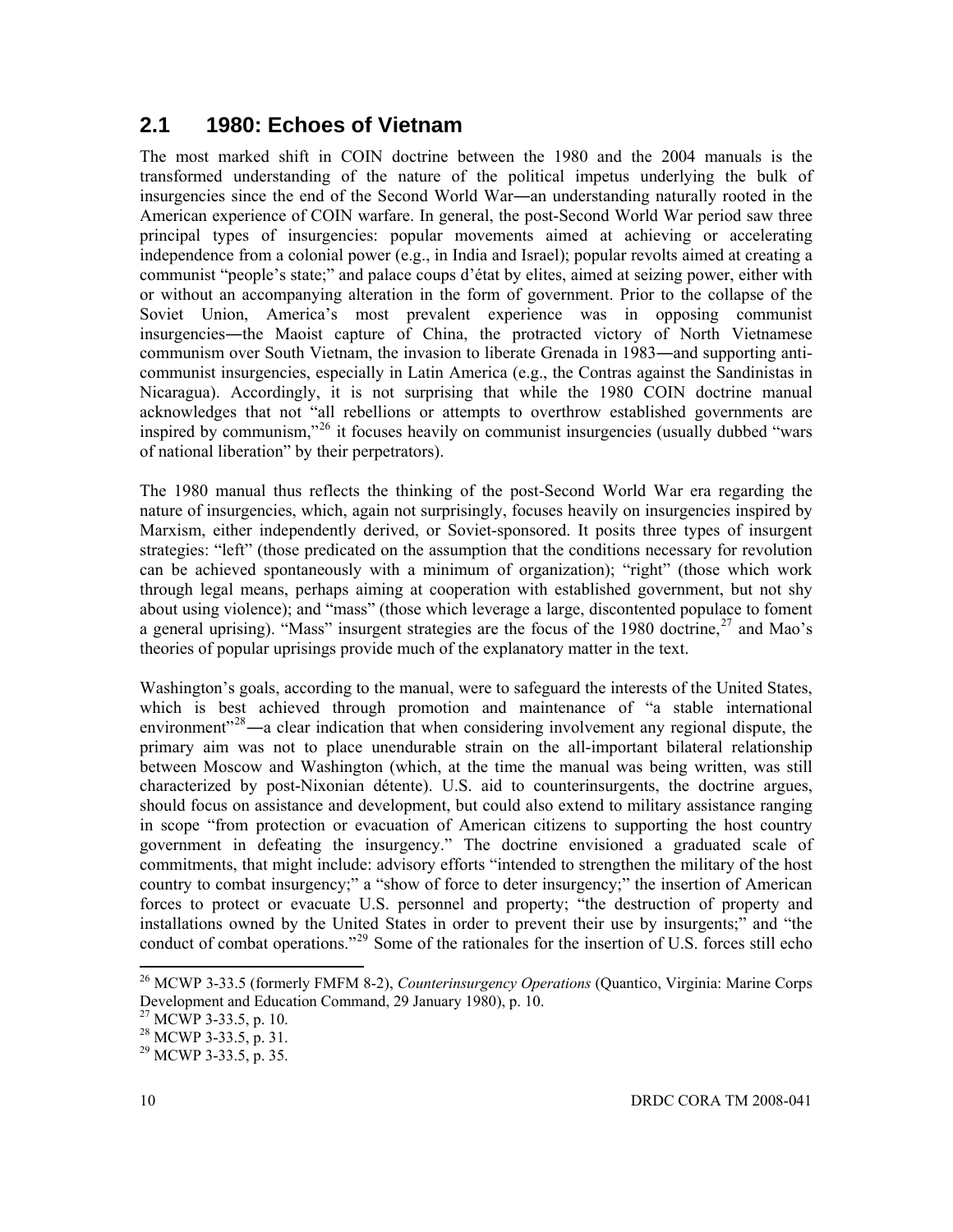in today's environment; according to the manual, the political interests of the United States included not only preserving U.S. security and creating a stable international security environment, but also preserving "the right of an independent country to determine its own future<sup>3[30](#page-25-0)</sup>—perhaps an indication that the military understood the need to be able to support the Truman, Eisenhower and Johnson Doctrines.<sup>[31](#page-25-1)</sup>

Substantiating claims of legitimacy for U.S. support was a key strategic concern. Under the 1980 doctrine, support could be provided to a Host Nation (HN) under one or more of the following rubrics: to satisfy a political interest of the United States; to fulfil a treaty agreement; or at the invitation of a host government.<sup>[32](#page-25-2)</sup> Regardless of the justification for the mission, U.S. Marine Corps forces―the principal focus of the 1980 manual―had to be prepared to meet a wide variety of potential tasks. Their primary function in the HN would be "to restore law and order and reestablish security in coordination with the host country;" their secondary role would be to contribute to its "political, social and economic welfare." $33$ 

Any force inserted on COIN operations would face four principal tasks: "ensur[ing] the security of the population and resources;" "defeat[ing] the guerrilla forces and destroy[ing] the insurgent infrastructure;" "defeat[ing] the organized military forces of the enemy;" and "conduct[ing] civil affairs operations which include civic action and psychological operations."<sup>[34](#page-25-4)</sup> In planning a campaign to meet all of these tasks, commanders were enjoined to observe an array of operational, political and economic considerations (see Table 2).

In addition to these, the 1980 manual outlined a number of considerations governing the design and conduct of tactical operations in a COIN campaign. Two different types of operations are described: "strike operations," the goal of which is to "inflict damage on, seize or destroy an objective," which may be "either terrain or hostile forces,"[35](#page-25-5) and "consolidation operations," also known as "clear and hold operations," a term that covers "the application of all aspects of national internal defense and development programs…in order to maintain or restore internal security" of the region in question.<sup>[36](#page-25-6)</sup> Regardless of the type of operation envisaged, however, planners are enjoined to observe an array of key principles in designing the intervention force. Some of these ―for example, an emphasis on "firepower and mobility," tactical self-sufficiency, intelligence, communications and transportation―are standard hallmarks of U.S. force employment. Others, however, are peculiar to a COIN-focused deployment—for example, the need to incorporate civil affairs and psychological operations (PSYOPS) personnel into the force to a far greater degree than in conventional operations, due to the importance of creating and maintaining close contact with civilian populations in a COIN scenario.

 $30$  MCWP 3-33.5, p. 36.

<span id="page-25-1"></span><span id="page-25-0"></span><sup>&</sup>lt;sup>31</sup> The Truman, Eisenhower, Johnson and Reagan Doctrines promised U.S. aid to oppose Soviet/communist influence in, respectively, Greece and Turkey; countries that oppose communism in general; in the Western hemisphere; and Africa, Asia and Latin America, with a view to "rolling back" communist governments. Taken altogether, these eponymous doctrines formed the policy backbone of America's post-Second World War strategy of "containment."

<span id="page-25-2"></span><sup>32</sup> MCWP 3-33.5, p. 37.

<span id="page-25-3"></span><sup>33</sup> MCWP 3-33.5, p. 39.

<span id="page-25-4"></span><sup>34</sup> MCWP 3-33.5, p. 41.

<span id="page-25-5"></span> $35$  MCWP 3-33.5, p. 47.

<span id="page-25-6"></span><sup>36</sup> MCWP 3-33.5 (formerly FMFM 8-2), *Counterinsurgency Operations* (Quantico, Virginia: Marine Corps Development and Education Command, 29 January 1980), p. 49.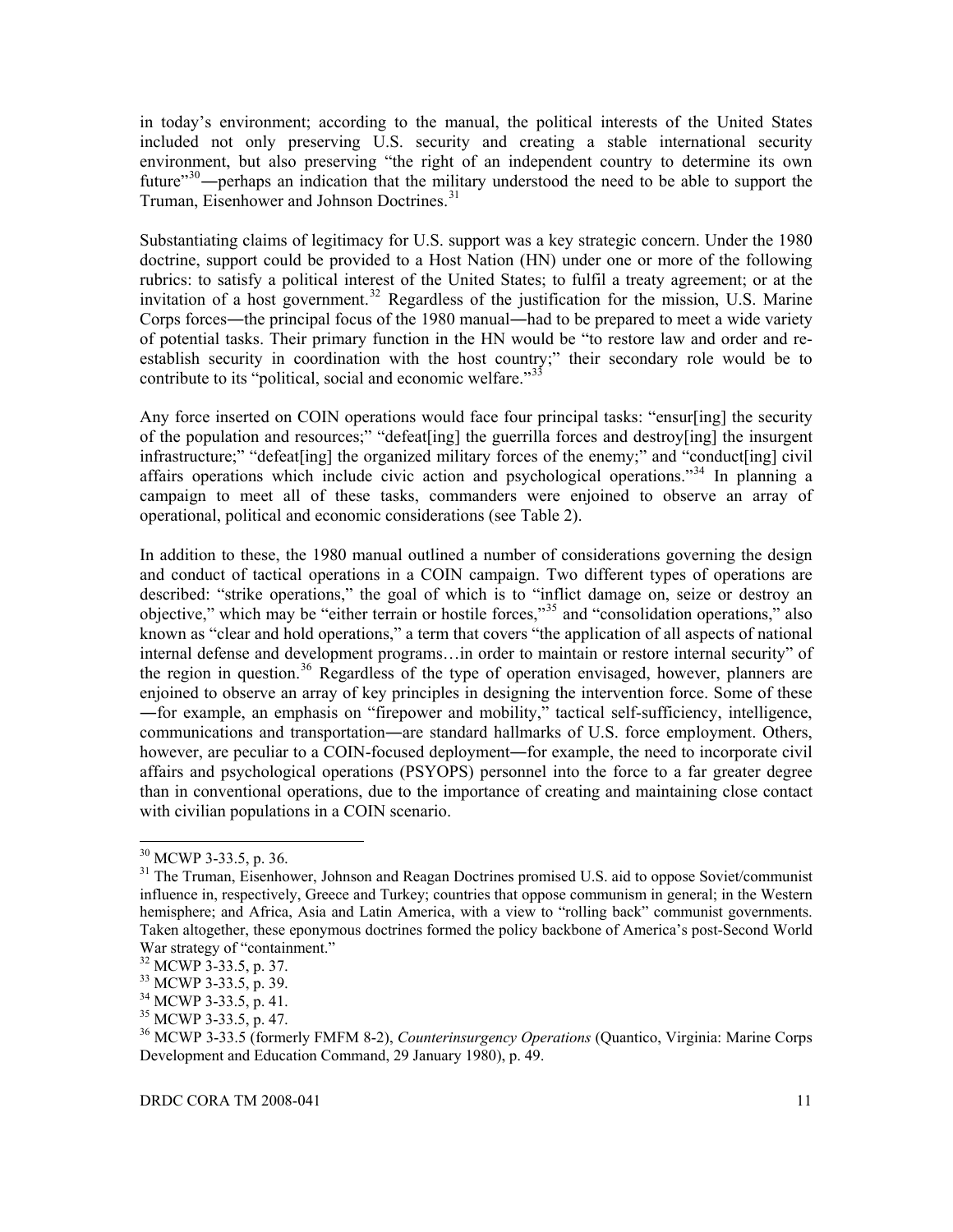Certain of the operational considerations for a COIN campaign highlighted in the 1980 manual stand out. The size of the initial force commitment, for example, must be "large enough to defeat the insurgents speedily," because "insufficient force at the start can result in lengthy, inconclusive, and costly operations."<sup>[37](#page-26-0)</sup> Once deployed the force must engage in "saturation" patrolling to locate and fix insurgent forces," after which "offensive operations to destroy them" are to be undertaken. Commanders are enjoined to maintain "continuous pressure" on the enemy, and must not assume that he has been destroyed when resistance ceases. Once located, enemy forces are to be attacked as soon as possible; "Friendly forces should be larger, and encirclement is the preferred tactic." When attack with overwhelming force is not immediately possible, the pressure should be maintained through harassment to prevent the enemy from resting, reorganizing or massing personnel and equipment for a major attack (harassment, the manual notes, may also be used as an economy-of-force measure in low-priority areas). "Long periods of inactivity" in a COIN situation, the manual asserts, "favour the enemy."<sup>[38](#page-26-1)</sup>

| <i><b>Operational</b></i>                                                                                                                                                            | <i>Economic</i>                                                                                                                                                   |  |
|--------------------------------------------------------------------------------------------------------------------------------------------------------------------------------------|-------------------------------------------------------------------------------------------------------------------------------------------------------------------|--|
| Maintain constant pressure on the insurgents<br>Maintain secrecy and ensuring surprise<br>Make maximum use of superior mobility available<br>to U.S. forces                          | Avoid too pronounced an impact on the local<br>economy<br>Avoid creating local industries to support only U.S.<br>forces                                          |  |
| Collect and rapidly disseminate intelligence<br>Maintain popular support                                                                                                             | Control materials to avoid flow to insurgents/black<br>markets<br>Rationing may be necessary                                                                      |  |
| <b>Political</b>                                                                                                                                                                     | Indigenous labour should be employed, but security<br>of workers must be assured                                                                                  |  |
| What U.S. forces do is more important than what<br>they say<br>Promote respect for, confidence in and loyalty to the                                                                 | Protect low-income groups from exploitation<br>Provide technical assistance where possible to assist<br>economic recovery                                         |  |
| HN government<br>Assist in the restoration of the machinery of<br>government where it has been destroyed<br>Political considerations may be more important than<br>military concerns | Deny the enemy access to key resources and skills<br>Undertake public works only on request, on a short-<br>term basis<br>Coordinate U.S. guidance and assistance |  |

*Table 2: Considerations for a COIN campaign (1980)* [39](#page-26-2)

The doctrine also addresses the question of "combat bases," which are defined as "secure locations from which operations are projected and supported." Such bases are to be located "within or immediately adjacent to their area of responsibility," and are to be moved as often as necessary to keep US forces within striking range of their opponents (admittedly a more important consideration in jungle scenarios, and before the widespread availability of medium and heavy transport helicopters). What is interesting in the 1980 description of combat bases for

<span id="page-26-0"></span> $37$  MCWP 3-33.5, p. 44.

<sup>38</sup> MCWP 3-33.5, p. 45.

<span id="page-26-2"></span><span id="page-26-1"></span><sup>39</sup> MCWP 3-33.5, pp. 41-43.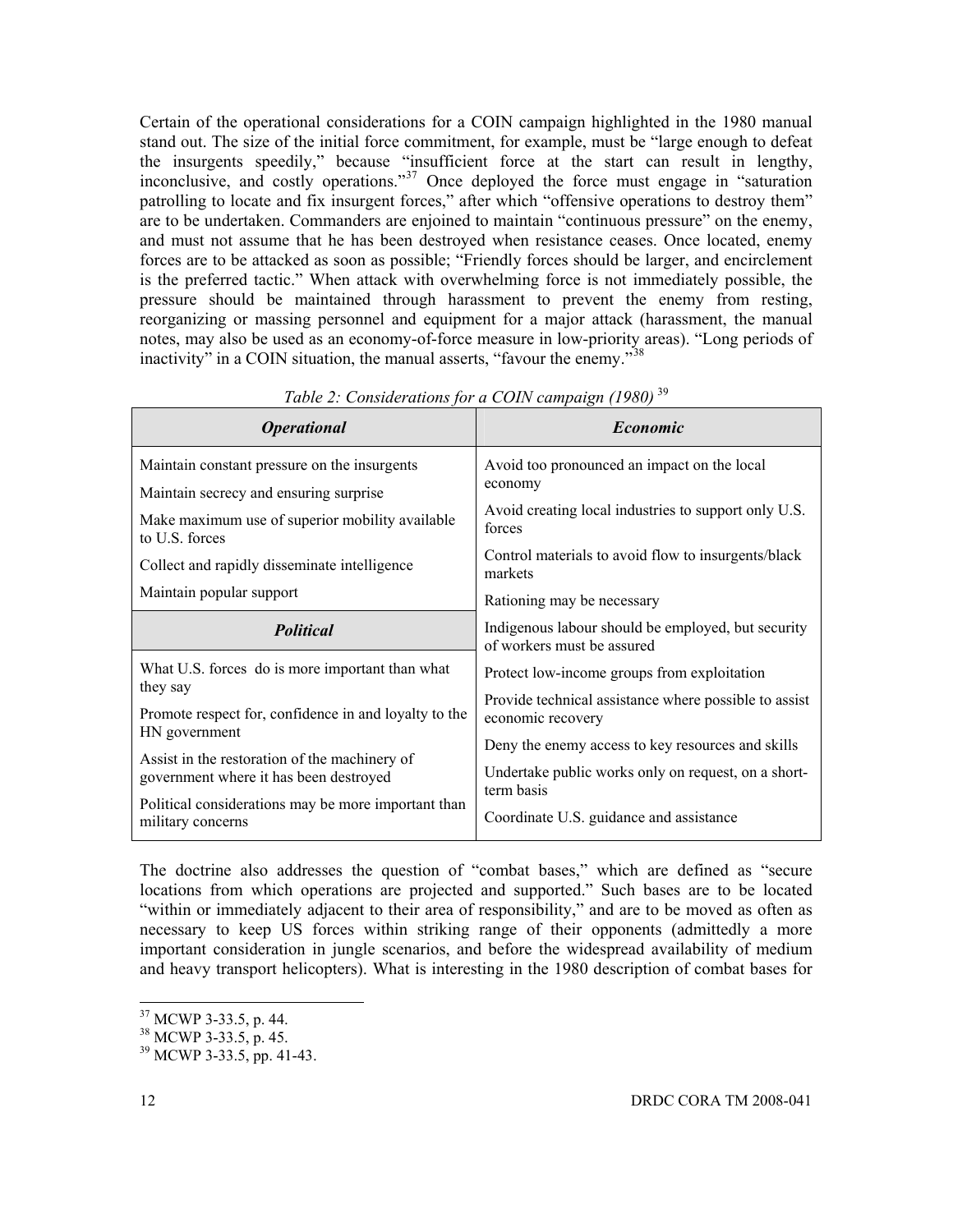COIN campaigns, however, is the principle that the minimum size contemplated is the Companylevel base, $^{40}$  $^{40}$  $^{40}$  and that intimate contact with the populace being protected does not appear to be one of the planning considerations.

Written immediately following the U.S. withdrawal from South Vietnam and that country's subsequent subjugation by the communist north, the 1980 manual naturally reflects a counterinsurgency situation featuring massed enemy forces operating in regimental and division strength, often conducting large-scale conventional military operations (e.g., the 1968 Tet Offensive, which, according to some estimates, involved as many as half a million People's Army of Vietnam personnel and Viet Cong guerrillas, striking dozens of targets throughout South Vietnam virtually simultaneously). The current situations in Iraq and Afghanistan are more representative of what the manual refers to as "consolidation operations." The offensive phase of consolidation may still require "strike operations" to clear large bodies of insurgents, but consolidation was expected to require primarily protective measures, including extensive patrolling, and area defence missions. Reflecting the heightened political sensitivities, it was expected that the consolidation phase would see "regular armed forces, paramilitary, economic, social, psychological and civic elements...integrated under the direction of government officials," and that combat and other activities would be "designed to prevent the resurgence of the insurgent movement."<sup>[41](#page-27-1)</sup> In these circumstances, the operations expected of U.S. forces would be likely to "parallel rear-area security activities in conventional warfare," featuring "combined, joint and interdepartmental civil and military operations at the lowest levels;" "subordination of military to civilian activities;" "dispersion of small units over extremely wide areas;" and "mission diversity between the military and civilian operations." The bulk of defensive forces would be assigned to security tasks, including "extensive" patrolling, while the defence of individual civilian communities, once they are cleared of insurgents, would become "the responsibility of the paramilitary, police, or irregular forces."[42](#page-27-2) US forces would continue, however, to emphasize control of movement; surveillance and security measures; intensive intelligence-gathering endeavours "inside and around communities;" "extensive" patrolling; the maintenance of mobile reaction forces to counter insurgent attacks; and a variety of other key military functions, until HN forces are able to take over these functions on their own.

Some strategic considerations are fundamental in the consolidation phase. The nature of insurgent tactics―which, once their ability to conduct large-scale military operations has been degraded, consists primarily of raids and ambushes―means that U.S. forces must understand that it is the guerrilla force itself which is the target, rather than (as in traditional conventional operations) any particular piece of ground or infrastructure that the enemy may occupy. The smaller the guerrilla force, the more difficult a target it is, especially as guerrillas are moving in their native environment, and therefore benefit from linguistic and cultural camouflage. The "vital ground" for any COIN force, therefore, is not ground at all, but rather destroying the ability of insurgent groups to organize and operate, and to sustain or increase their numbers.

Such an approach imposes two strategic goals on the COIN commander. First, the COIN force must identify and eliminate the "hard core leadership faction [that] exists at the heart of every insurgent movement" (the destruction of which, according to the 1980 manual, "will cause the

 $^{40}$  MCWP 3-33.5, p. 47.

<span id="page-27-1"></span><span id="page-27-0"></span><sup>41</sup> MCWP 3-33.5, p. 49.

<span id="page-27-2"></span> $42$  MCWP 3-33.5, p. 51.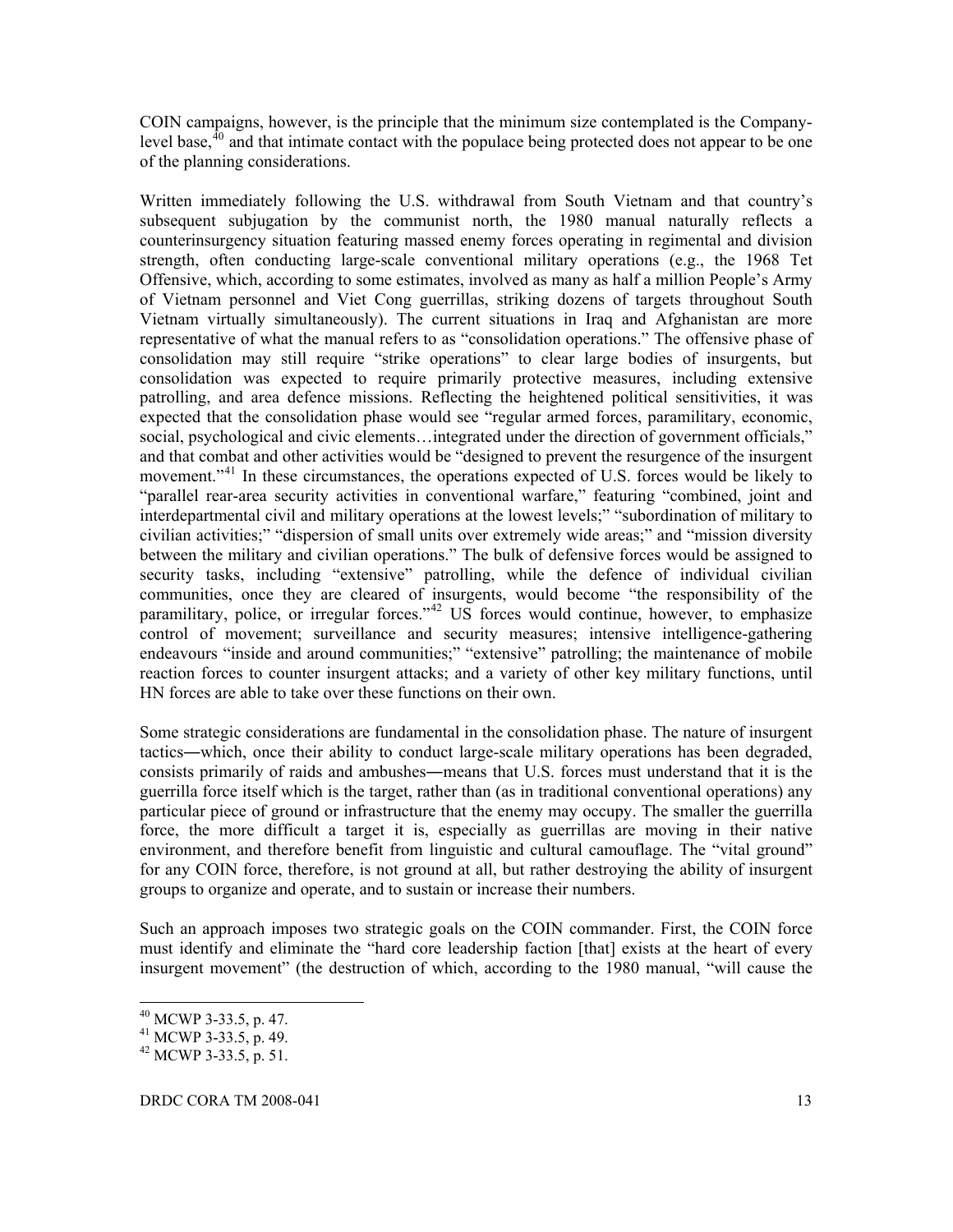<span id="page-28-0"></span>disintegration of the entire insurgent organization"); and second, the COIN campaign must be taken to the civilian population, both to "separate the population from the insurgents and deprive them [the insurgents] of support," and to "protect the population from insurgent exploitation and domination."[43](#page-28-1) In this endeavour, the psychological and actual support of the population can be gained through "exposing, discrediting and destroying" the objectives, methods, infrastructure and subversive propaganda employed by the insurgents. The aim of all this, the document argues, is to achieve the key goal of any COIN campaign: to regain the support and allegiance of the people for the HN government.<sup>[44](#page-28-2)</sup> Once the public supports the HN government and the government's security forces are capable of dealing with the residuum of the insurgency, the COIN mission, from the perspective of the US intervention forces, was understood to be largely complete.

### **2.2 1990: The 'low-intensity" legacy**

In 1990, the U.S. Army and U.S. Air Force jointly published FM 100-20/AFP (Air Force Publication) 3-20 Military Operations in Low-Intensity Conflict, to fill "a void which has existed in the Army and the Air Force for some time." $45$  For the Army, the new manual superseded its previous field manual for low-intensity conflict (FM 100-20, published on 16 January 1981), which had appeared shortly after publication of the 1980 Marine Corps counterinsurgency doctrine.

The 1990 manual was a product of the U.S. military's experiences in the 1980s―dealing with insurgencies and counterinsurgencies in Asia, Africa and Latin America, many of which were inspired by Marxism, but also looking at the Soviet Union's gruelling eight-year experience in Afghanistan. Not surprisingly, the doctrine considered insurgency and counterinsurgency as only one subset of a broader category known as "low-intensity conflict," (LIC) to differentiate it from the main thrust of US strategic, operational and tactical doctrine, which throughout the Reagan era (the period that informed this latest doctrinal revision) was primarily concerned with defending Western Europe against a numerically overwhelming Soviet onslaught across the Inner-German Border. Low-intensity conflict and its various sub-components (and insurgency, counter-insurgency, counter-terrorism, peacekeeping, and "peacetime contingency operations") were seen as a secondary task that would be likely to consume military time and resources while the armed forces trained and prepared for its principal focus in central Europe.

Another noteworthy aspect of the 1990 doctrine is that it considered insurgency and counterinsurgency to be two sides of the same coin, and foresaw U.S. involvement as equally possible on one side or the other, depending upon which U.S. interests were at stake in any given conflict. While America had played the role of the counter-insurgent in Vietnam, for example, in Nicaragua Washington found itself on the side of the insurgents, supporting the Contras against the Sandinistas; while in Afghanistan, America provided arms and financial support to the mujaheddin struggling to expel the Soviet occupation force. The difference between these sorts of operations and the principal focus of conventional, central front warfare lay in importance of "other imperatives." Where capstone doctrine was designed to ensure the "direct engagement and

l 43 MCWP 3-33.5, p. 53.

<span id="page-28-2"></span><span id="page-28-1"></span><sup>44</sup> MCWP 3-33.5, p. 54.

<span id="page-28-3"></span><sup>45</sup> FM 100-20/AFP 3-20 *Military Operations in Low Intensity Conflict* (Washington, D.C.: US Army Headquarters, 1990), Introduction, p. 2.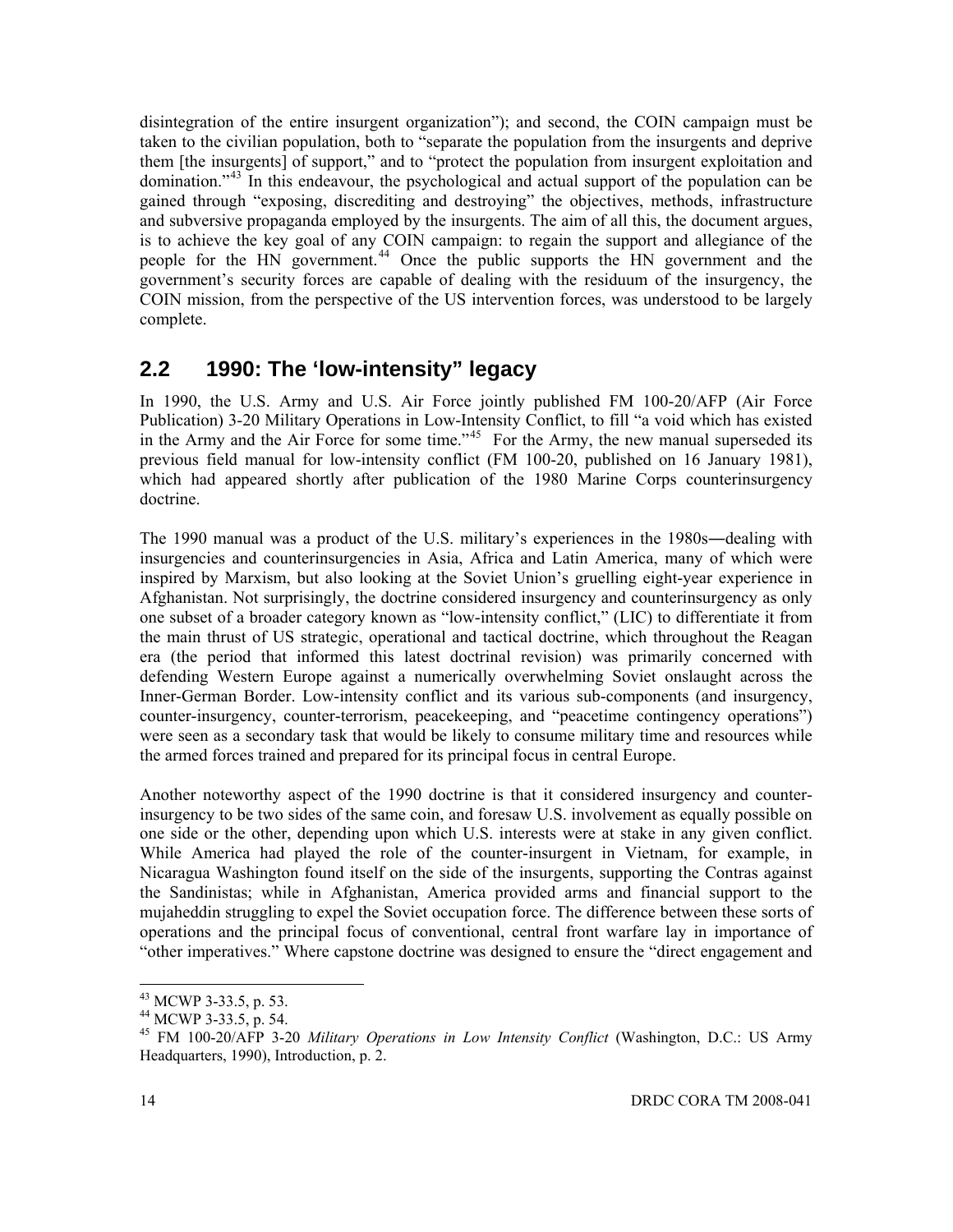defeat of an enemy in war," doctrine for low-intensity conflict―which was defined as "a political military confrontation between contending states or groups below conventional war and above the routine, peaceful competition among states"―was driven by different imperatives: "political dominance, legitimacy, unity of effort, adaptability, and perseverance."<sup>[46](#page-29-0)</sup>

As the 1990 doctrine represents a chronological stepping-stone between its 1980 predecessor and its 2004 (and 2006) successors, it is not surprising that it displays many similarities with both. From the point of view of contemporary understandings of insurgency and counter-insurgency, there is much that is similar, and much that is starkly different. The dynamics of a LIC, for example, are understood to be influenced principally by "change, discontent, poverty, violence and instability."<sup>[47](#page-29-1)</sup> The driving influence of ideology, especially communist or Marxist ideology, that was a feature of the 1980 doctrine has more or less disappeared, while the role of religious ideology as a motivator (which, as will be seen, is a key feature of modern doctrine) has not yet reared its head.<sup>[48](#page-29-2)</sup> To the extent that an insurgent postulates an ideology, the doctrine argues that his primary goal is to explain "what is wrong with society", to justify his actions, and to "promise great improvement after the government is overthrown;"<sup>[49](#page-29-3)</sup> this understanding suggests that despite years of providing support to the Afghan insurgency against the Soviets, U.S. observers did not yet fully comprehend the nature of the ideology motivating their clients. Also, the main U.S. role in LIC is understood to be as a provider of "training, equipment, services and combat support" rather than as a primary combatant.<sup>[50](#page-29-4)</sup> This is not surprising, as it reflects the bulk of U.S. experience in the 1980s. The authors of the doctrine were understandably unable to foresee the forthcoming watershed moments that would see enormous U.S. deployments to places like Somalia, Bosnia, Kosovo, Afghanistan and Iraq.

The 1990 doctrine nevertheless begins to display a number of features that would survive into subsequent expressions of how insurgencies and counter-insurgencies are understood. As noted above, five "imperatives" for the planning and conduct of LIC operations are posited. First, as argued in the 1980 Marine Corps manual, political considerations are deemed "dominant;" they "drive military decisions at every level from the strategic to the tactical." Military leaders are enjoined to "understand [America's] political objectives and the impact of military operations on them." The second imperative, "unity of effort," demands "interagency integration and coordination" all U.S. government action. Third, an LIC context demands "adaptability" on the part of the armed forces. Fourth, the success of a campaign in a LIC situation devolves upon questions of legitimacy, which is "the central concern of all parties directly involved in a conflict." Legitimacy is described as "the willing acceptance of the right of a government to govern or of a group or agency to make and enforce decisions." "No group or force," the doctrine warns, "can create legitimacy for itself, but it can encourage and sustain legitimacy by its actions." Finally, because LICs are, by their very nature, "protracted struggles," nations involved in them must demonstrate perseverance―"the pursuit of national goals and objectives for as long as necessary to achieve them."<sup>[51](#page-29-5)</sup>

 $46$  Ibid, p. 2.

<span id="page-29-1"></span><span id="page-29-0"></span><sup>47</sup> FM 100-20/AFP 3-20, Chapter 1, p. 2.

<span id="page-29-2"></span><sup>&</sup>lt;sup>48</sup> Similarly, the perpetrators of LIC are understood to be "urban guerillas", "anti-Marxist insurgents", "vigilante groups", and purveyors of "illicit narcotics" – all features of the 1980s that (with the possible exception of the guerillas) did not, in any significant numbers, survive into the 1990s. Ibid., p. 4. 49 FM 100-20/AFP 3-20, Chapter 2, p. 3.

<span id="page-29-4"></span><span id="page-29-3"></span><sup>50</sup> Ibid, p. 2.

<span id="page-29-5"></span><sup>&</sup>lt;sup>51</sup> FM 100-20/AFP 3-20, Chapter 1, pp. 5-6.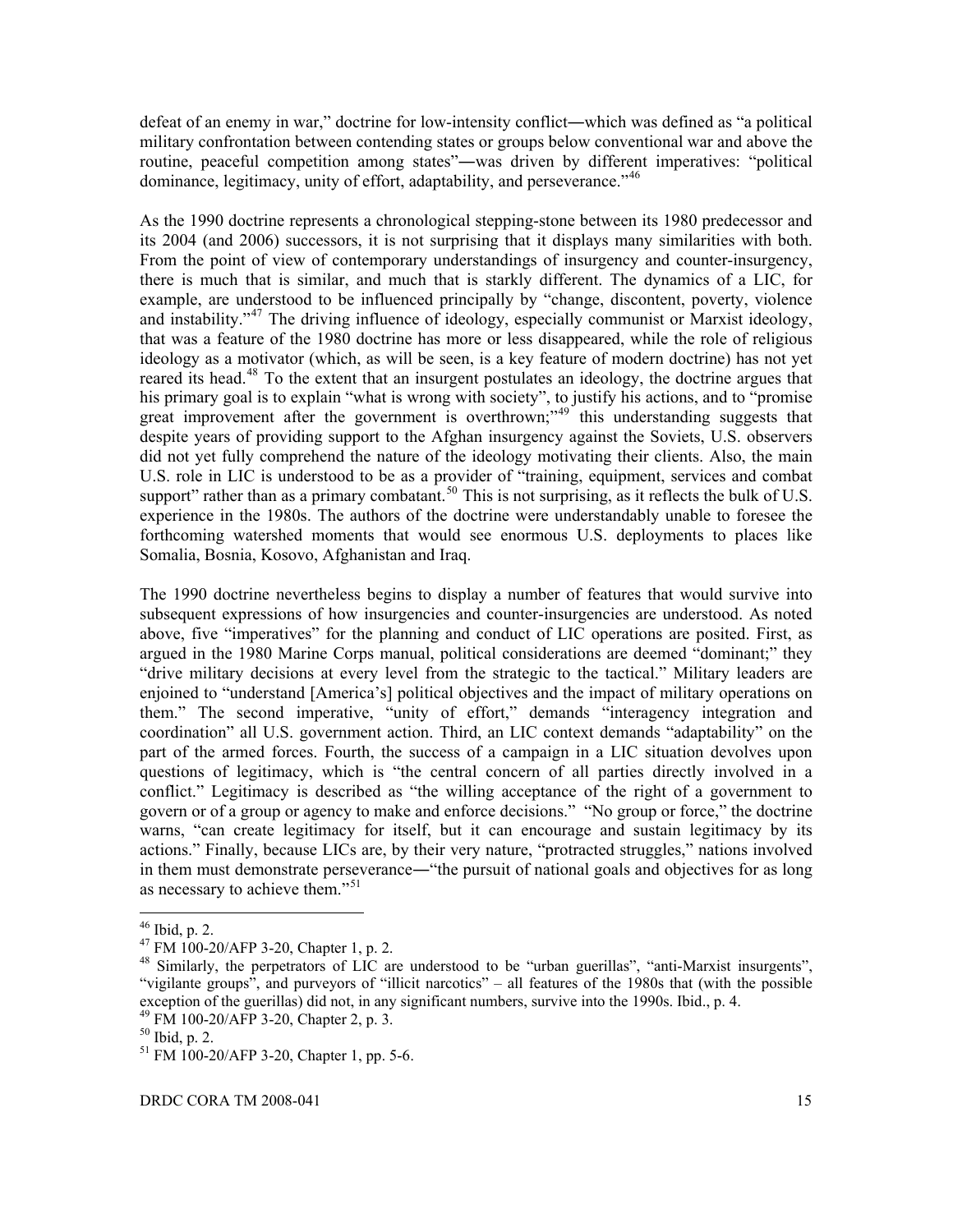<span id="page-30-0"></span>Some glimmerings of the importance of development appear in the 1990 doctrine, which establishes the "internal defense and development (IDAD) strategy" as one of the key lines of emphasis for U.S. forces engaged in LIC. The IDAD strategy is defined as "the full range of measures taken by a nation to promote its growth and to protect itself from subversion, lawlessness and insurgency," and focuses on "building viable political, economic, military and social institutions that respond to the needs of society."<sup>[52](#page-30-1)</sup> The IDAD is based on four factors: "balanced development [that] satisfies grievances that the insurgents attempt to exploit;" "neutralization," which is the "physical and psychological separation of the insurgents from the population;" "security," or the protection of the people from the insurgents, and the provision of "a safe environment for national development;" and "mobilization" of the human and materiel resources of the population to the side of the government.<sup>[53](#page-30-2)</sup> In planning and implementing this strategy, U.S. military commanders are required to observe four principles particular to defeating an insurgency: unity of effort; minimum use of violence; maximum use of intelligence; and responsive government.<sup>[54](#page-30-3)</sup> All of these "principles" feature in both previous and subsequent editions of COIN doctrine.

In many ways, the 1990 doctrine manual is a conceptual stepping-stone, located halfway between the Vietnam-informed doctrine of the late 1970s, and the Iraq-informed doctrine published in 2006. The decline of Marxist-motivated insurgencies in Latin America, and the rise of something vastly different (e.g., in places like Afghanistan from 1980-88), led to new understandings of COIN warfare, with the result that the 1990 manual shows the first glimmerings of many aspects of COIN theory that would burst into full flower in the years following 9/11. While the 1990 doctrine retains many of the vestiges of older ideas, it also helped to transmit a number of longstanding "truths" about the nature of insurgencies and counterinsurgencies to later generations of theory. As such, it is an important signpost on the evolutionary pathway from the post-Vietnam to the post-Cold War years.

### **2.3 2004: Detritus of the "New World Order"**

Out of these troubled times…a new world order can emerge: a new era -- freer from the threat of terror, stronger in the pursuit of justice, and more secure in the quest for peace.<sup>[55](#page-30-4)</sup>

The preface to FM 3-07.22 *Counterinsurgency Operations*, the interim manual published in 2004, notes that the material contained therein "is based on existing doctrine and lessons learned from recent combat operations," and adds that "additional counterinsurgency doctrine is being developed," and is (was) intended for publication prior to October 2006―a clear reference to FM 3-24 *Counterinsurgency*, which appeared in December 2006, and which will be the subject of the next section of this chapter.<sup>[56](#page-30-5)</sup> The manner in which the 2004 document viewed the problem of insurgency and its solution suggests that doctrinal development was still in flux when the manual was written, and remained suspended somewhere between the communist-driven insurgent concepts of the Cold War, and the new, religiously-motivated insurgencies that America was

<span id="page-30-1"></span> $52$  FM 100-20/AFP 3-20, Chapter 2, p. 8.

<span id="page-30-2"></span><sup>53</sup> Ibid., Chapter 2, pp. 8-9.

<span id="page-30-3"></span> $54$  FM 100-20/AFP 3-20, Chapter 2, p. 9-10.

<span id="page-30-4"></span><sup>&</sup>lt;sup>55</sup> President George H.W. Bush, "Address to a Joint Session of Congress," 11 September 1990.

<span id="page-30-5"></span> $56$  FM 3-07.22, p. iv.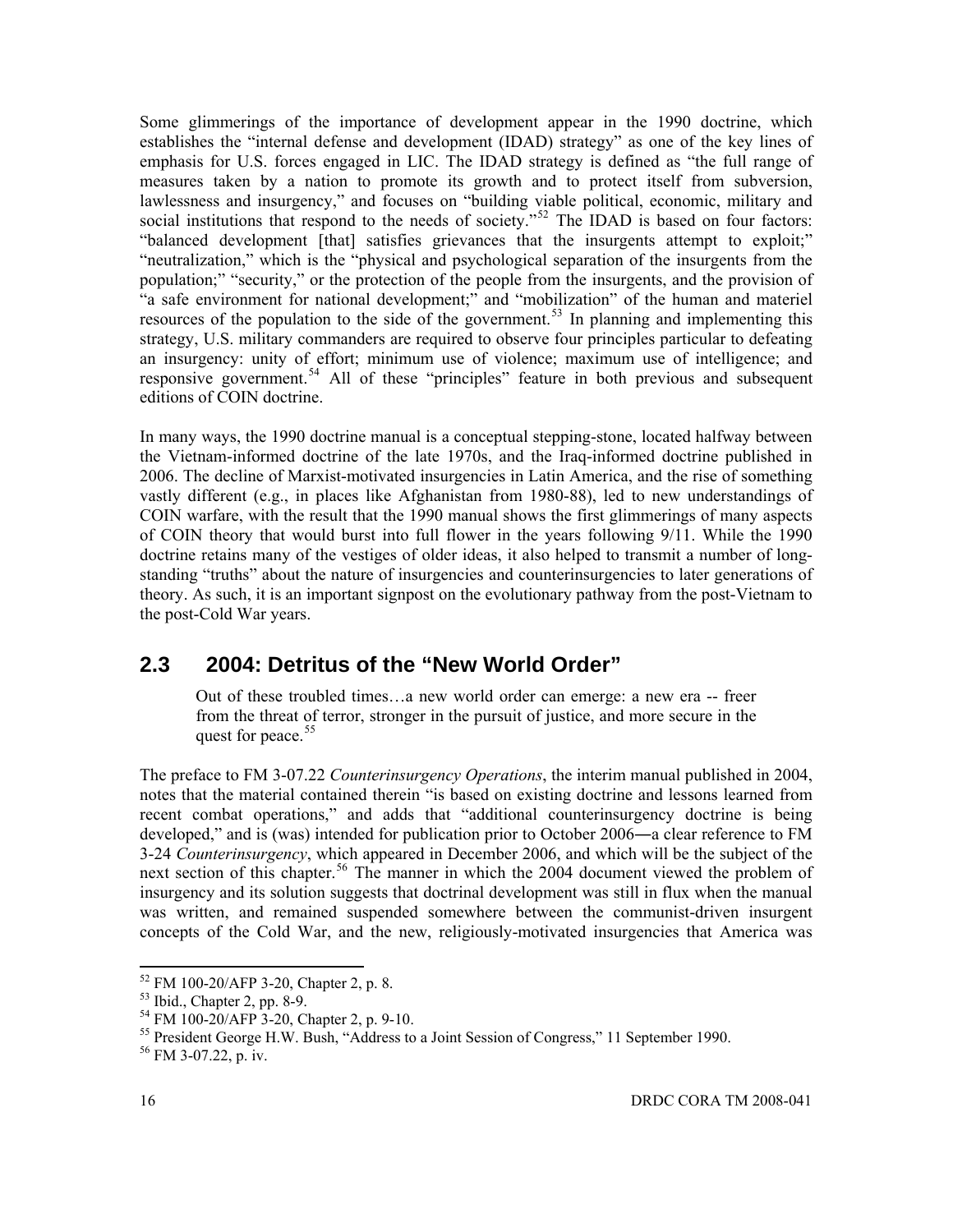beginning to face in Afghanistan and Iraq. Like most attempts to straddle two different worlds, FM 3-07.22 approached neither remarkably well, and risked falling between them.

Three support concepts for U.S. assistance to a HN are envisioned: "Indirect support," in which the guiding principle is self-sufficiency on the part of the HN and U.S. economic and military assistance is designed to build "strong national infrastructures;" "Direct support (not involving combat operations)," involves military assistance in the fields of intelligence, communications and civil-military relations, but not normally training assistance or the transfer of arms and equipment; and "Direct support (involving combat operations)," which is the employment of U.S. combat forces on COIN operations. This last level of support requires Presidential authorization and is intended to serve "only as a temporary or provisional solution until HN forces are able to stabilize the situation and *provide security for the populace* (emphasis added)."<sup>[57](#page-31-0)</sup> The last part of this phrase will be referred to again.

The 2004 doctrine manual highlights the importance of identifying the desired end state in any COIN situation, and establishing criteria for success. COIN missions "must achieve the end state established by the President," and in order to do so, must achieve five critical tasks:

- Protect the population;
- Establish local political institutions;
- Reinforce local governments;
- Eliminate insurgent capabilities; and
- Exploit information from local sources. $58$

These criteria for success will reappear later in the discussion.

The 2004 manual expands on the JP 1-02 definitions, arguing that an insurgency is a "protracted politico-military struggle designed to weaken government control and legitimacy while increasing insurgent control." Achieving a transfer of political legitimacy and authority is the principal goal of the insurgents, who are aiming to "mobilize human and material resources in order to form an alternative to the state." The "mobilization" sought includes both active and passive support for the "insurgency's programs, operations and goals."[59](#page-31-2) These definitions reflect continuity with the 1980 manual as to how insurgencies are understood; the political component is primordial and fundamental, and there does not seem to be much allowance made for "insurgents" whose goals, while ideologically motivated, are not entirely governed by reason or the quest for permanent political power.

The 2004 doctrine categorizes uprisings against authority as either "rebellions" (which are defined as "uprisings against indigenous regimes") or "resistance movements" ("uprisings against an external occupying power"). Either may become an insurgency by virtue of their incorporation into a armed political campaign that employs armed forces, thereby creating "a political challenge to the state through the formation of, or desire to, create a counterstate." The doctrine acknowledges that religious ideology is playing an increasing role in generating insurgent movements, and argues that obtaining and retaining the support of the population is "the center of

<sup>&</sup>lt;sup>57</sup> FM 3-07.22, vii.

<span id="page-31-1"></span><span id="page-31-0"></span><sup>&</sup>lt;sup>58</sup> FM 3-07.22, viii.

<span id="page-31-2"></span> $^{59}$  FM 3-07.22, 1-1.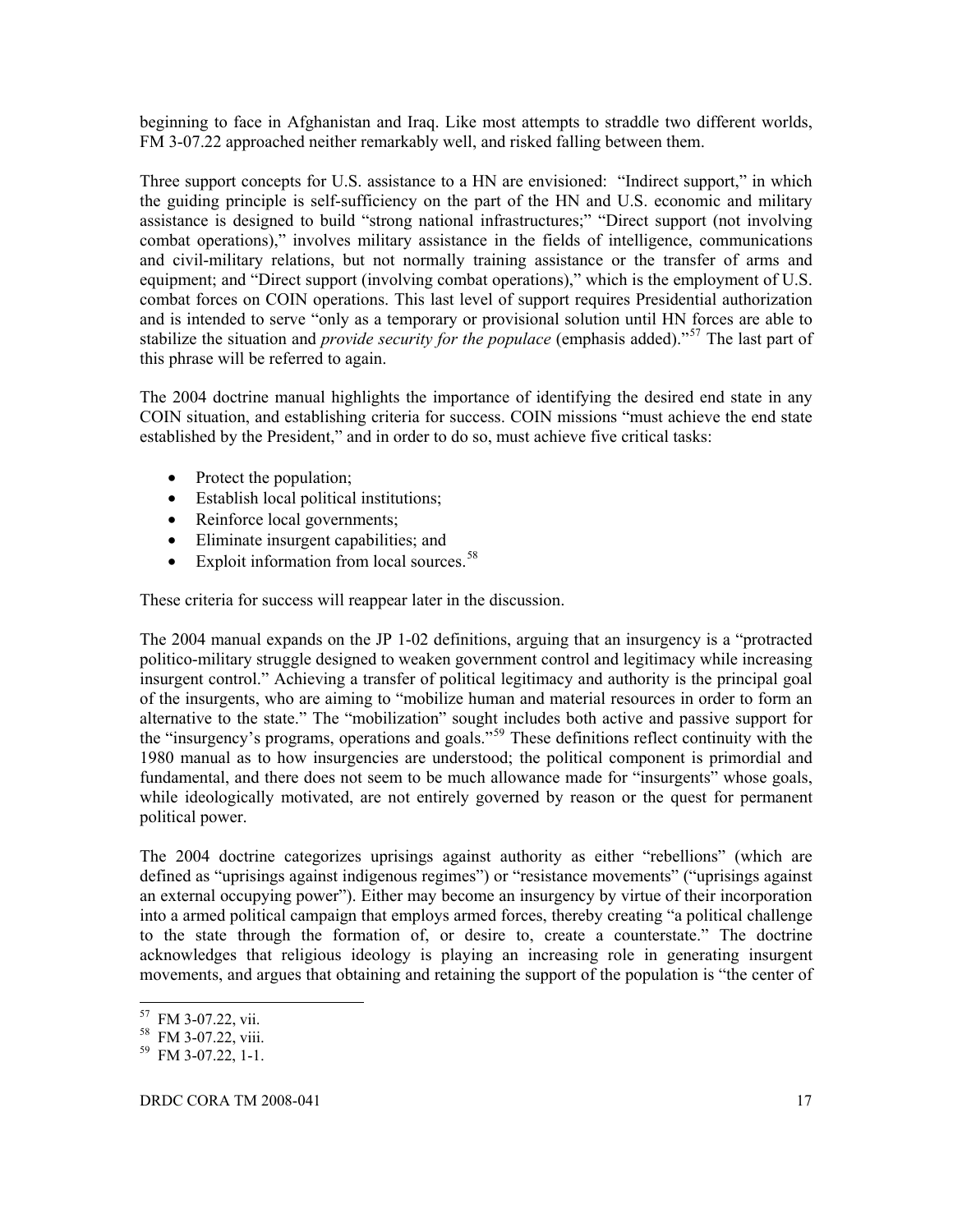gravity" of any insurgency. Popular support "must be gained in whatever proportion is necessary to sustain the insurgency movement (or, contrariwise, to defeat it).<sup> $10^{60}$  $10^{60}$  $10^{60}$ </sup>

Violence, according to the 2004 manual, is the single most important weapon available to any insurgency. The targets of violence, according to the doctrine, can be anything that the insurgents may deem an "obstruction" to their cause: "HN forces, foreign forces, aid workers, civilians who do not accept the insurgents' claims, and infrastructure." That said, violence can also be counterproductive, and excessive brutality may cause a population to reject an insurgency's actions (if not necessarily its philosophy or its aims) unless the insurgents are also able to demonstrate a causal, near-term link between their violence and "a better life" for the people.<sup>[61](#page-32-1)</sup> Creating a mass perception of this linkage thus becomes a mission-critical goal for insurgent leaders, who both create and feed off of popular demands for change for the better. The doctrine suggests that popular causes can be translated into insurgent causes if the leaders of the insurgency are able to adopt them and shape them to their own ends (one means of doing so is by playing upon popular distaste for an occupying force, which is accomplished most effectively by provoking HN or supporting forces into over-reactions and the use of excessive force). This is not, however, a necessary condition; "Self-serving insurgent leaders with no regard for local conditions may launch an insurgency, even if the population supports the HN and has few grievances."<sup>[62](#page-32-2)</sup>

The 2004 manual divides insurgent "doctrine" into two approaches: "mass mobilization," in which a hard core of insurgents provides the nucleus of revolt while a widespread uprising by the populace provides the manpower; and "armed action," wherein the insurgency is more compact, and the insurgents themselves provide the bulk of their own forces. Examples of the former include the popular approach employed by the North Vietnamese Army and Viet Cong forces during the Vietnam War, while the latter is exemplified by the activities of the Irish Republican Army during "The Troubles," the Taliban and pro-Taliban insurgents in Afghanistan after 2001, and the ongoing insurgency in Iraq.<sup>[63](#page-32-3)</sup> While the manual does not go into the ideological motivations driving insurgents in any significant depth, the choice of examples would appear to support at least a prima facie correlation between "mass mobilization" insurgencies and communist ideology, whereas "armed action" insurgencies appear to be more likely to feature a hard ethnic or religious motivation (this apparent correlation would be worthy of deeper investigation).

Victory can be defined as denial of the insurgent's war aims, and thus the 2004 doctrine argues that "a successful counterinsurgency results in the neutralization by the state of the insurgency and its effort to form a counterstate." This definition presumes, of course, that the insurgents' overriding political goal has been to form a counterstate; this may not always be the case. "Defeating" an insurgency without redressing underlying conditions that may have motivated the populace to support or sympathize with the insurgents, however, may be a Pyrrhic proposition―but, the doctrine notes, addressing social or other conditions is not the province of military forces. "Counterinsurgency operations must balance elimination of grievances…and security force action that eliminates the insurgents." However, while a government may charge its

 $^{60}$  FM 3-07.22, p. 1-3.

<span id="page-32-1"></span><span id="page-32-0"></span> $^{61}$  FM 3-07.22, p. 1-3.

<span id="page-32-2"></span> $62$  FM 3-07.22, p. 1-4.

<span id="page-32-3"></span> $^{63}$  FM 3-07.22, pp. 1-5 to 1-6.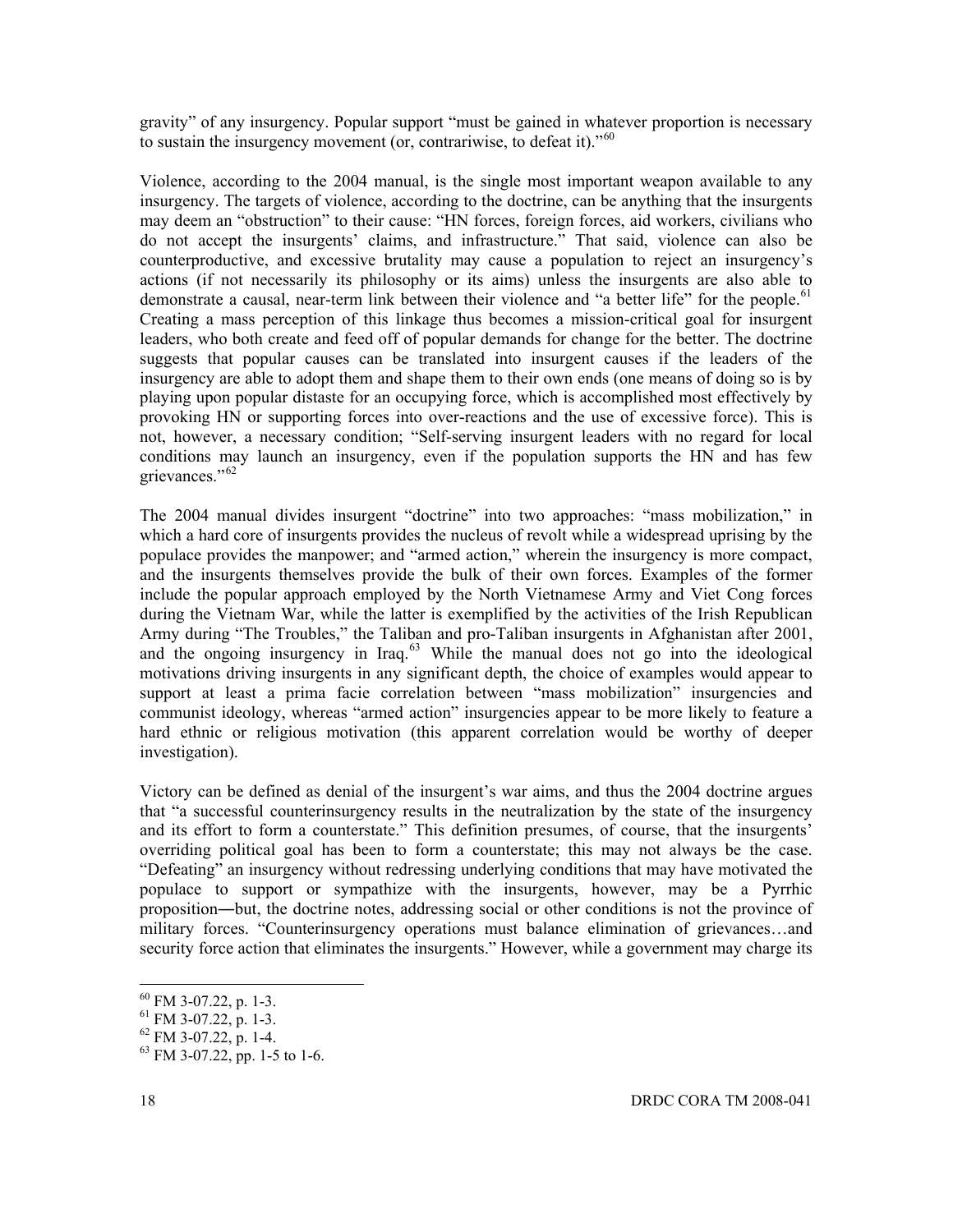military forces with defeating an insurgency, military forces are not, as a rule, in a position to deal with all of the causes thereof.  $64$ 

This inherent incapacity notwithstanding, HN and supporting forces involved in COIN operations are the most visible manifestation of a government's COIN campaign, and often the first on the scene after an insurgent attack. They serve three crucial functions: as a "shield for carrying out reform;" as the means of restoring government control; and, tactically, as the mechanism for eliminating "insurgent leadership, cadre, and combatants, through death and capture, by co-opting individual members, or by forcing insurgents to leave the area," thus (pace Mao) "separating the fish from the sea" of the sympathetic populace within which the insurgent "swims." Of these functions, priority of place is given to the protective function of COIN forces; the doctrine deems it "imperative that HN military and police forces protect the populace and defend their own bases while simultaneously fighting an insurgency."<sup>[65](#page-33-1)</sup>

This latter admonition illustrates one of the most complex internal contradictions of COIN operations (perhaps one of the reasons that it is referred to, as in the citation featured in the title of this paper, as "the graduate level of war"). They are often executed by military forces operating under constraints that form no part of their normal training and operational practices. In more conventional forms of warfare, an army is expected simultaneously to defend its own bases, and carry the fight to the enemy. By contrast, in an insurgency, the enemy is commingled with one's own people (or the people of the HN that one is attempting to support), and the COIN concept must aim to protect them not only from the ancillary effects of one's own weapons, but also from the deliberate attacks of an insurgency bent on provoking excessively forceful responses. This necessitates cautious precision when tailoring the use of force, and constant monitoring of both the military and the political results and repercussions thereof. When a conflict between goals and means arises, the 2004 doctrine advises COIN planners to err on the side of avoiding accidental harm to the population.

COIN operations differ in many ways from conventional military operations. The fact that security forces are required to err on the side of defence rather than offence is one; the generally protracted nature of COIN campaigns is another (an especial concern for representative governments which must maintain long-term public support for the endeavour). The burden on supporting (i.e., U.S.) forces is inversely proportional to the capacity of the HN, its security architecture, and its supporting infrastructure―and the fact that many, if not most, COIN campaigns are undertaken on behalf of the governments of less-developed nations, means that the majority of such efforts will be in places lacking vital infrastructure. The end result is that, in addition to self-defence, defence of the HN population, and attacking insurgents, committed military forces now face a fourth imperative: becoming "involved in nation building while simultaneously attempting to defeat an insurgency."<sup>[66](#page-33-2)</sup> Finally, COIN campaigns face a variety of constraints, ranging from time (which may be affected by domestic and/or international political concerns); the means available to the HN; the legal implications of lending support to a government conducting a COIN campaign; geographic, cultural, religious, political or environmental "sensitivities;" the availability of potential partners; and the culture, politics,

DRDC CORA TM 2008-041 19

<span id="page-33-0"></span><sup>&</sup>lt;sup>64</sup> FM 3-07.22, pp. 1-9 and 1-10.

<span id="page-33-1"></span> $^{65}$  FM 3-07.22, p. 1-10.

<span id="page-33-2"></span> $^{66}$  FM 3-07.22, p. 1-10.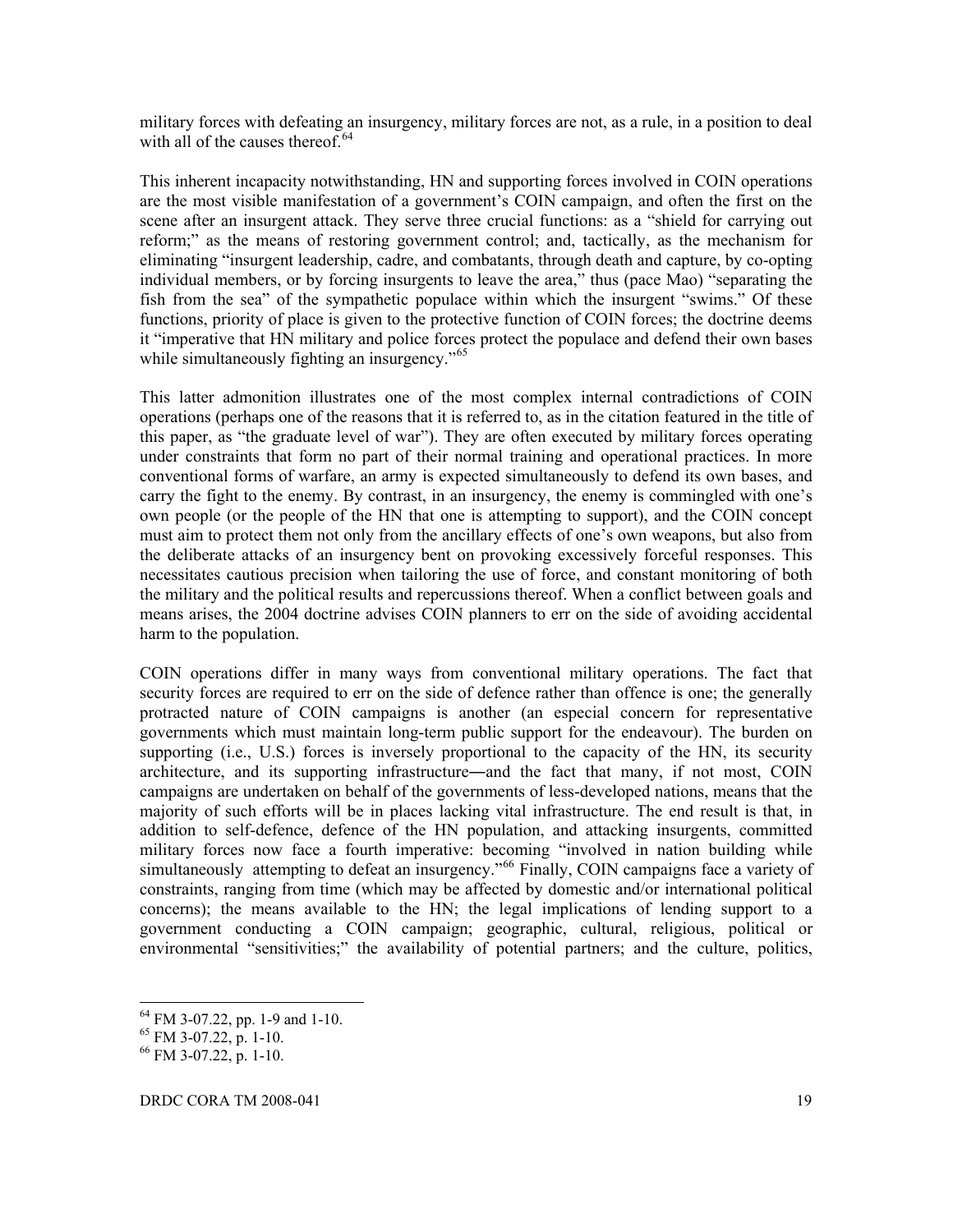political character and long-term aspirations and intentions of the HN government.<sup>[67](#page-34-0)</sup> Any or all of these can complicate the planning and execution of even the most modest-seeming COIN operation.

The "fundamental conditions" for victory in a COIN campaign are defined as a "secure populace;" "established local political institutions;" "contributing [i.e., effective] local government;" neutralization of the residual capacity of the insurgents; and making use of information from local sources to better understand and overcome the insurgency.<sup>[68](#page-34-1)</sup> The single most important fact is providing "security from the influence of the insurgents initially" after which the population is "mobilized, armed and trained to protect itself." In a phrase worthy of being engraved on the heart of every COIN commander, the 2004 manual notes that "effective security allows local political and administrative institutions to operate freely and commerce to flourish"

With respect to the use of formed military forces, the 2004 manual states that the role of the U.S. Army in COIN operations "is to administer, train for, and successfully conduct full spectrum operations, with great emphasis on stability operations," of which COIN is merely one example. Army forces placed in a supporting role are to assist HN forces in conducting COIN, local and area security operations, and to "advise and assist in finding, dispersing, capturing, and destroying the insurgent force." At the same time, however, the Army is also charged with providing training to HN forces at all levels to enable them to perform, and eventually assume responsibility for, all defence tasks. In doing so, the aim is "to provide a secure environment in which developmental programs can take effect while respecting the rights and dignity" of the supported population.<sup>[69](#page-34-2)</sup> The aim of the U.S. force commitment is to provide stability while a new government establishes itself; help that government gain control and acquire the skills and expertise necessary to carry out the full range of functions expected of it; assist HN forces to assume, as soon as possible, responsibility for "the primary combat role;" and in doing so, set the conditions for the winddown and eventual withdrawal of the U.S. commitment.

This aim plays in the planning process for COIN operations. The primary consideration is one of timeliness. Once it becomes apparent that COIN support may be necessary, it should be initiated as soon as practicable in order to prevent the enemy from gaining momentum; "an escalating insurgency becomes increasingly difficult to defeat,"[70](#page-34-3) a maxim demonstrated by the slow response by Washington to the escalating crisis in Iraq following the Golden Mosque bombing in 2006. Because the insurgent's center of gravity is popular support (denying it to the government, and attracting it to the insurgency are equally important), the insurgent's primary target is likely to be the people. The goal of a COIN campaign, therefore, should be to "separate the insurgent from the people and their resources."<sup>[71](#page-34-4)</sup>

Security of population and city centres, therefore, becomes a key prerequisite to other operations; individual communities, the people they contain, and the civil and economic machinery they support, must be cleared of insurgents and insurgent infrastructure, and made safe before the

<span id="page-34-0"></span> $67$  FM 3-07.22, pp. 1-10 to 1-11.

<span id="page-34-1"></span><sup>68</sup> FM 3-07.22, pp. 2-2 and 2-3.

<span id="page-34-2"></span> $^{69}$  FM 3-07.22, p. 2-3.

<span id="page-34-3"></span> $70$  FM 3-07.22, p. 3-1.

<span id="page-34-4"></span> $71$  FM 3-07.22, p. 3-2.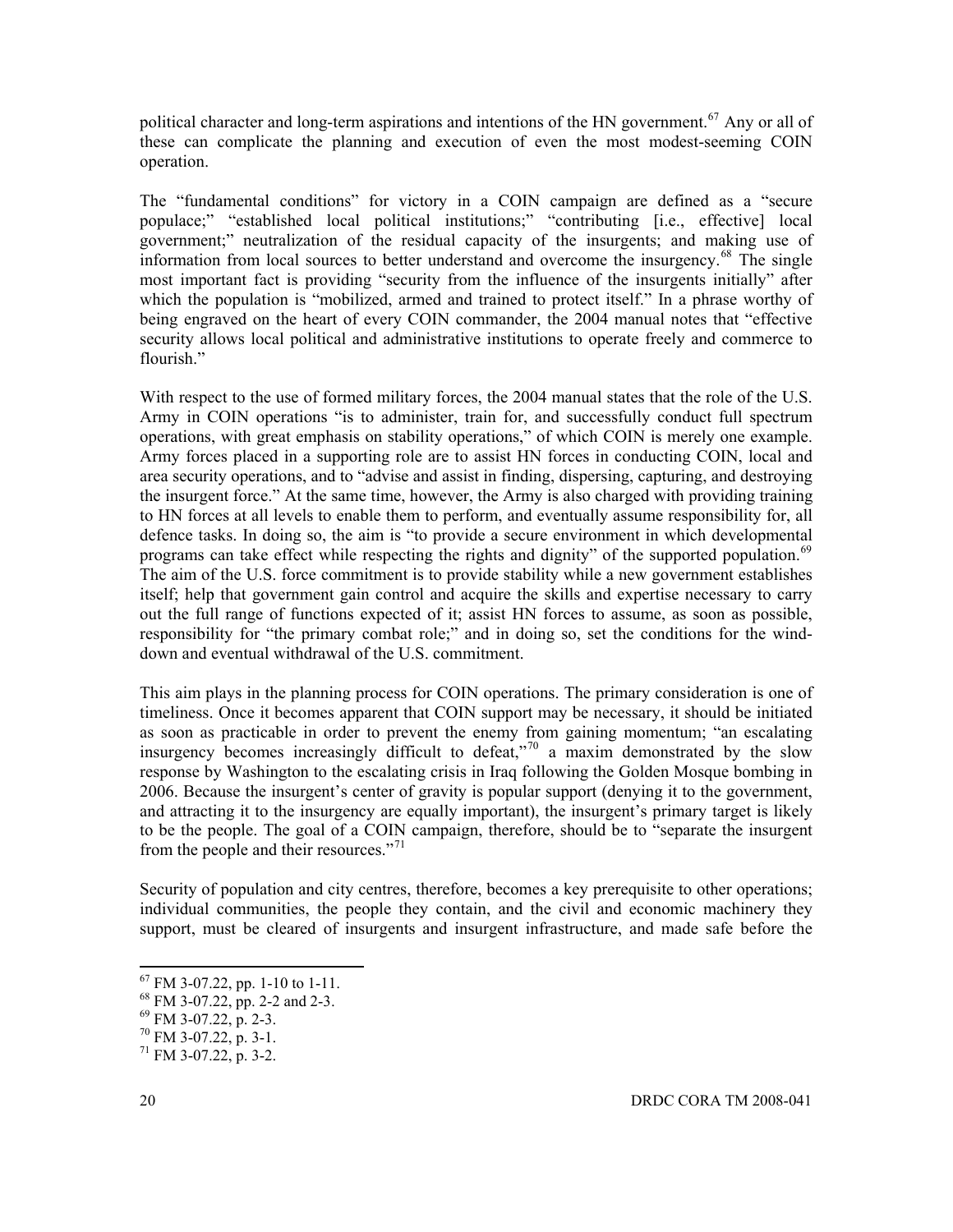enemy may be pursued elsewhere. The manual even notes that "in areas under insurgent influence, it will be necessary to construct defenses around existing villages and concentrate rural populations into defendable population units.<sup> $272$  $272$ </sup> "The entire political administrative unit…as well as each individual community, must be secured all the time" in order to prevent the insurgents from harming or manipulating the population. "The primary objective of counterinsurgency operations," simply put, "is to neutralize the insurgents and…establish a secure environment within which political, social, and economic progress is possible."<sup>[73](#page-35-1)</sup> This may be the single most important principle expressed in the whole of the 2004 doctrine manual.

One of the more interesting features of the 2004 manual is figure 3-1, the "Leader's Checklist for Counterinsurgency Operations." Most of the 12 main points listed are established principles of military strategy—e.g., "emphasize secrecy and surprise," "plan for and use all resources"—but some are particularly relevant to COIN situations. Four of these are worthy of special mention:

- "Concentrate on elimination of the insurgents, not on terrain objectives;"
- "Maintain the offensive in all kinds of weather (for example, do not bog down during the rainy season – limited offensive operations are preferable to passive measures;"
- "Get counterinsurgency forces out of garrisons, cities and towns; off the roads and trails into the environment of the insurgents;" and
- "Avoid establishment of semipermanent patrol bases laden with artillery and supplies that tend to tie down the force. (Pay special attention to prevent mobile units from becoming fixed.)" $^{74}$  $^{74}$  $^{74}$

While at first glance these principles appear to be little more than COIN-specific rebranding of classical military adages, their internal logic is important. If, as noted above, the "primary objective of counterinsurgency operations is…to establish a secure environment" for political, social and economic progress, then there is a natural tendency to do so by occupying "key terrain" ―which usually includes urban and population centres. The checklist, however, reminds the COIN planner that the ultimate purpose, and the means, of providing security for the population is to prevent insurgent attacks―and while "presence" is a necessary factor in this equation, it is not sufficient. As is the case with domestic terrorism (which is what, in a nutshell, contemporary insurgencies most resemble), one successful insurgent attack does more damage to public perceptions of safety than can be assuaged by nine interrupted or failed attacks. The only means of preventing that one attack is through complete elimination of the insurgents―something that can only be accomplished by targeting enemy personnel and infrastructure. A defensive posture can raise the operational cost for the insurgents, but it cannot prevent attacks. Offensive action is necessary to eliminate the ability of the insurgents to cause harm.

If the primacy of the offensive over the defensive is the first general principle illustrated by the above-cited checklist, the second might best be described as "mingling." Military forces on longduration operations have a natural tendency to "dig in"―to establish, occupy and continually improve a position chosen for defensive, geographic or other relevant purposes. Improvements constitute an investment of time and resources that is not to be lightly thrown away, especially

 $^{72}$  FM 3-07.22, p. 3-3.

<span id="page-35-1"></span><span id="page-35-0"></span> $73$  FM 3-07.22, p. 3-8.

<span id="page-35-2"></span> $74$  FM 3-07.22, p. 3-9.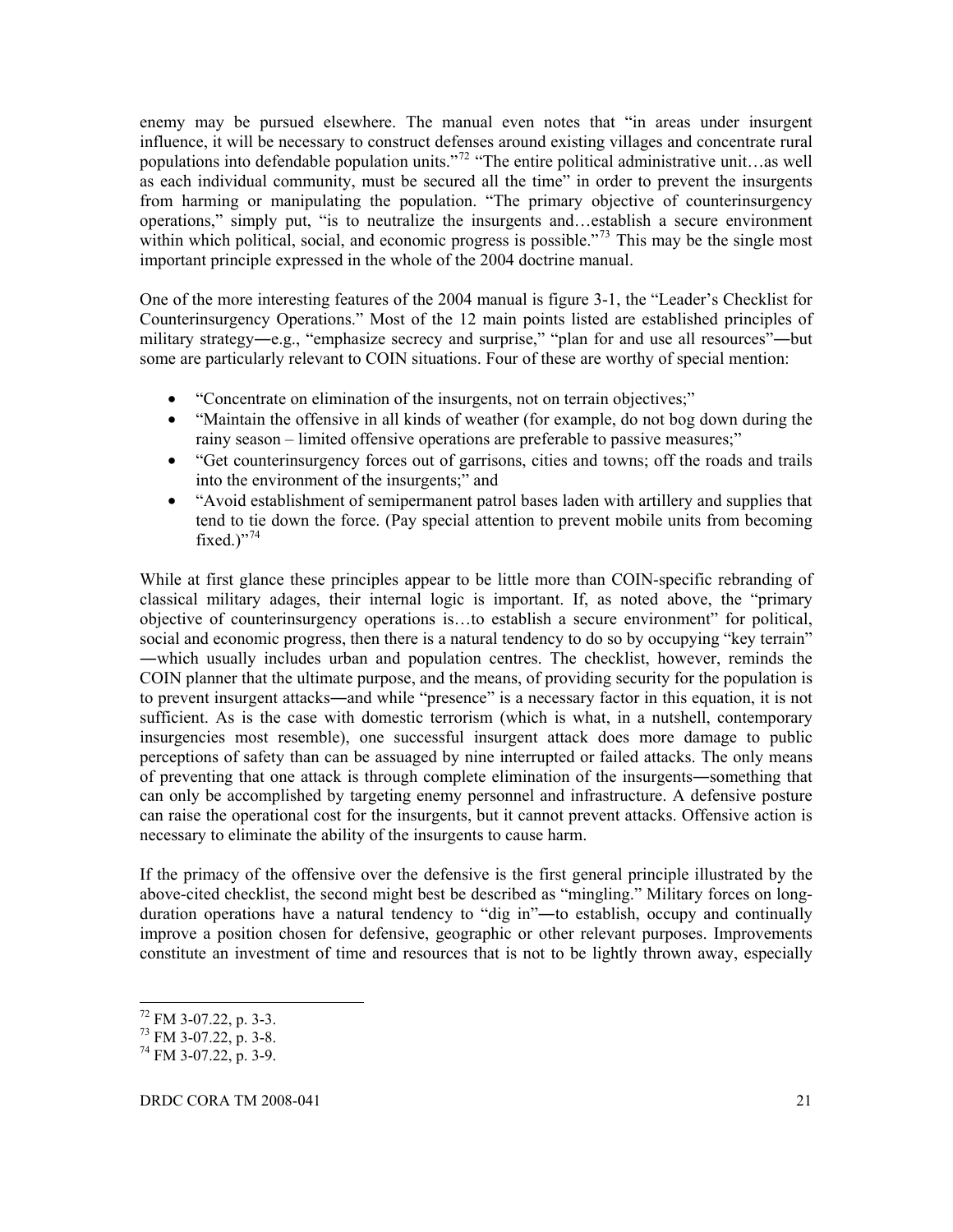when a large unit's area of operations is unlikely to change.<sup>[75](#page-36-0)</sup> Nonetheless, if the history of COIN operations over the past century teaches any lessons, one of the most important is that COIN warfare is all but impossible without extensive and intimate contact with the population that COIN forces are meant to be protecting. This is more than simply a question of presence and being on hand to respond to an incident; it is a matter of gathering invaluable operational intelligence on the identities, whereabouts and activities of insurgents from the other denizens of the "sea" in which the insurgents "swim".

The 2004 doctrine manual offers a succinct summary of the challenge facing U.S. forces engaged in a COIN campaign:

The American way of war has been to substitute firepower for manpower. As a result, US forces have frequently resorted to firepower in the form of artillery or air any time they make contact. This creates two negatives in a counterinsurgency. First, massive firepower causes collateral damage, thereby frequently driving the locals into the arms of the insurgents. Second, it allows insurgents to break contact after having inflicted casualties on friendly forces. A more effective method is to attack with ground forces to gain and maintain contact, with the goal of completely destroying the insurgent force.<sup>[76](#page-36-1)</sup>

The challenge faced by U.S. forces in reorienting towards COIN warfare has been to eschew the hard-won, and hitherto invaluable, ability to concentrate massive amounts of firepower, in favour of traditional, manpower-intensive ground operations involving―indeed, demanding―large numbers of highly-skilled and well-equipped infantrymen.

The challenge of effecting this strategic shift may well have been exacerbated by the efforts undertaken by DOD, under former Secretary of Defense Donald Rumsfeld, to transform the U.S. armed forces into a smaller, more lethal organization. This endeavour was making progress when the war on terror intervened, and DOD (re-)discovered that, in certain types of military operations, advanced technology, especially firepower, cannot easily be substituted for manpower. If high-speed, high-lethality mechanized warfare and counter-insurgency are two fundamentally different forms of war—and they are—then it should have come as no surprise that the force that defeated Iraq and ousted Saddam in a matter of weeks in 2003 was not optimized to conduct an intense, nation-wide, door-to-door COIN campaign only a few months thereafter.

## **2.4 2006: The Iraqi cockpit**

FM 3-24 *Counterinsurgency* was published on 15 December 2006, and remains the current doctrine manual for COIN operations for the U.S. Army and the U.S. Marine Corps (where it is

<span id="page-36-0"></span> $75$  The tendency of advanced mechanized forces to "laager up" for long periods is to a certain extent reminiscent of past wars, where the need to forage for supplies or to "go into winter quarters" outside of the campaigning season tended to tie down otherwise mobile armies. It is especially prevalent today due to the reliance of heavy forces on logistical support (especially for fuel and ammunition), which makes it risky to move too quickly or too far from pipelines, stockpiles or other sources of essential war materiel. There are doubtless many other factors tending to encourage immobility among long-service troops; further research on this topic might yield useful insights.

<span id="page-36-1"></span><sup>76</sup> FM 3-07.22, p. 3-10.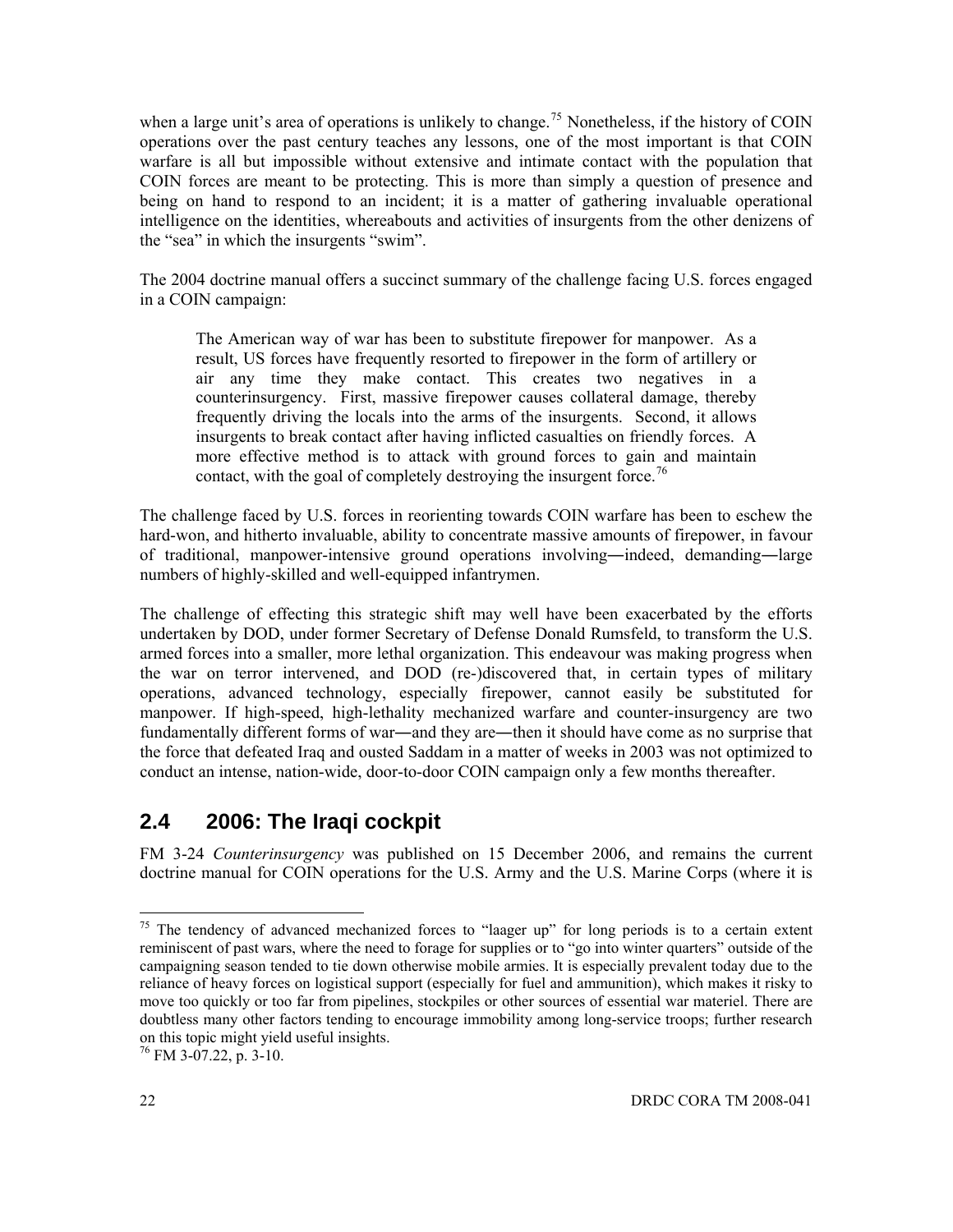designated MCWP 3-33.5, and is distributed by the Marine Corps Combat Development Command).<sup>[77](#page-37-0)</sup> The first thing one notices when comparing it to the 2004 manual is that, contrary to the notice in the latter publication (that "additional counterinsurgency doctrine is being developed", which was to be combined with the 2004 manual and published prior to October  $2006$ ),  $\frac{78}{3}$  $\frac{78}{3}$  $\frac{78}{3}$  much of the 2006 manual appears to have been comprehensively rewritten.

From the perspective of the present Memorandum, the two most interesting aspects of FM 3-24 are, first, that U.S. COIN doctrine appears to have been substantively updated and revised to better reflect the unique characteristics of today's COIN environment (in which the enemy that U.S. forces are most likely to encounter are either jihadists or some other species of insurgent motivated, in one way or another, by Islamic ideology). This point is brought home to the reader in the preface to the manual, which, while attempting to retain a patina of non-judgmental generality, acknowledges that one of the goals of the new manual is to "merge traditional approaches to COIN with the realities of a new international arena shaped," *inter alia*, by "the spread of extremist ideologies—some of them claiming the authority of a religious faith.<sup>"[79](#page-37-2)</sup> The document also acknowledges that insurgents employ asymmetric attacks in order to avoid the crushing weight of U.S. technological superiority; and that their strategy is aimed not only at U.S. forces, but also against the U.S. public, as part of a concerted effort "to exhaust U.S. national will...by undermining and outlasting public support."<sup>[80](#page-37-3)</sup>

A second striking aspect of the manual is that the strategic principles of COIN campaign and operational design and execution do not appear to have changed much. The document opens by acknowledging that the U.S. military has "throughout its history" been forced to "relearn the principles" of COIN operations. While all insurgencies have different characteristics, "broad historical trends" are evident in the development and emergence of insurgencies, and, as a result, "the tactics used to successfully defeat them are likewise similar in most cases." There is some evidence of humility in the face of the reverses suffered in the year leading up to the publication of the manual, and its authors appeal to history, noting that

…forces conducting COIN operations usually begin poorly. Western militaries too often neglect the study of insurgency. They falsely believe that armies trained to win large conventional wars are automatically prepared to win small, unconventional ones. In fact, some capabilities required for conventional success—for example, the ability to execute operational manoeuvre and employ massive firepower―may be of limited utility or even counterproductive in COIN operations. Nonetheless, conventional forces beginning COIN operations often try to use these capabilities to defeat insurgents; they almost always fail. $81$ 

 $\overline{a}$ 

<span id="page-37-0"></span> $77$  Throughout this Technical Memorandum the Army designator "FM 3-24" is used when referring to the 2006 document. This is to avoid confusion with the 1980 US Marine Corps document, which bears the same MCWP designator as the 2006 edition.

 $78$  FM 3-07.22, p. iv.

<span id="page-37-3"></span>

<span id="page-37-2"></span><span id="page-37-1"></span><sup>&</sup>lt;sup>79</sup> FM 3-24 / MCWP 3-33.5, p. vii.<br><sup>80</sup> FM 3-24 / MCWP 3-33.5, p. ix. It is hardly surprising to see this point glossed over in the 2004 manual, when public support for the war in Iraq was still high, and raised so prominently in a document completed in 2006, when public support for the war had declined precipitously.

<span id="page-37-4"></span><sup>81</sup> FM 3-24 / MCWP 3-33.5, p. ix.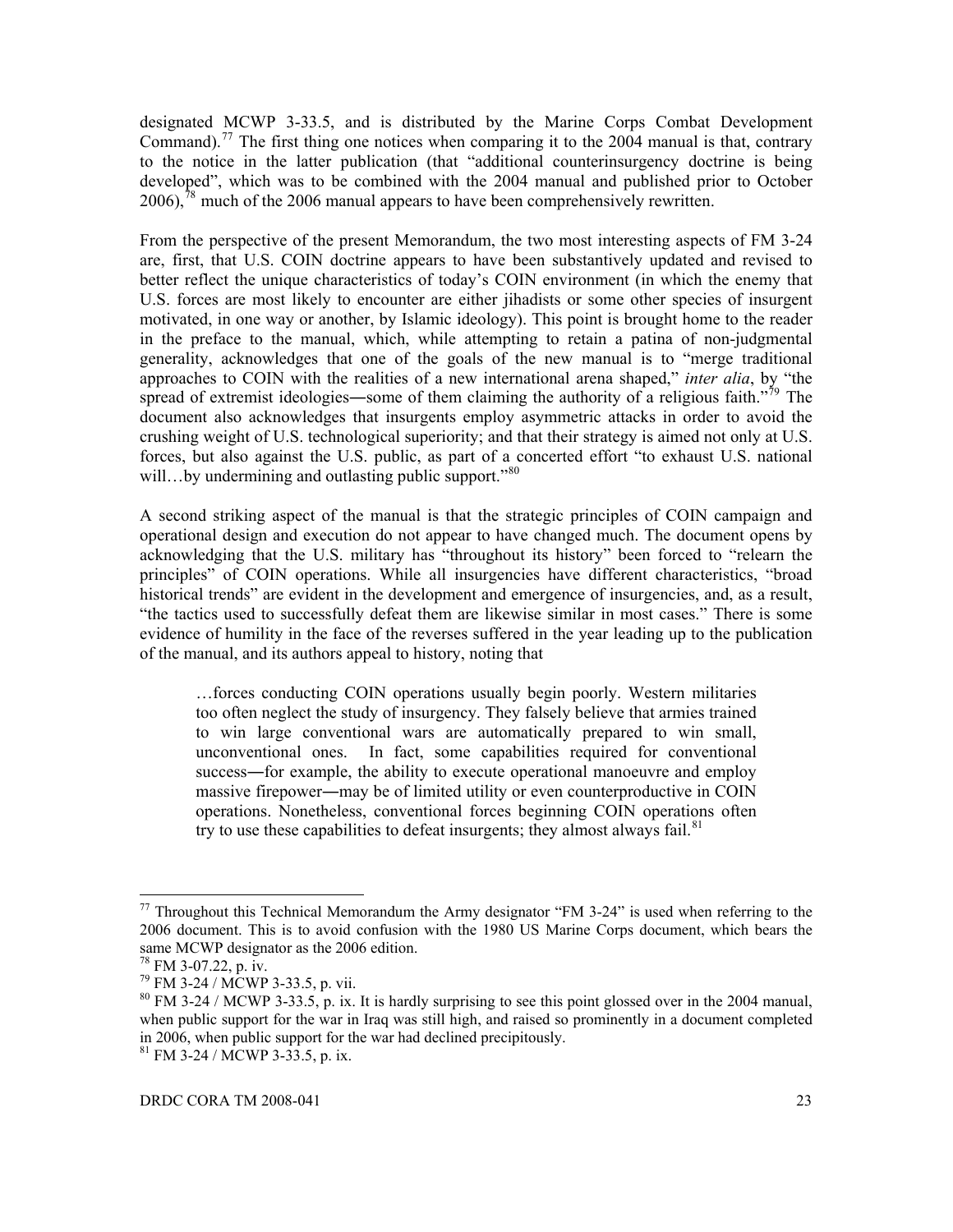As noted in the previous section, adopting a different strategic approach to deal with a developing insurgency may be less a question of doing everything differently than one of shifting emphasis from one area of capability to another. When and how to execute such a shift, however, depends on how the insurgency evolves, and―as noted―all insurgencies are different. Each COIN campaign is therefore by definition a learning situation―and the 2006 doctrine acknowledges from the outset that "learning" in an insurgency/counter-insurgency battle is interactive; the enemy's expertise and operational methodology are not static. Counter-insurgencies are "learning competitions" in which "the side that learns faster and adapts more rapidly…usually wins." FM 3-24 suggests, therefore, that "Learn and Adapt" should be the watchword for U.S. forces engaged in COIN operations. $82$  The goal of this methodology is to develop a continuous learning cycle through which U.S. forces are able to identify, recognize, analyze and develop countermeasures for evolving insurgent tactics, techniques and procedures; and to tighten this sequence so that it operates more rapidly than the insurgents' own learning and adaptive processes. Cyclic adaptation, the manual notes, is characteristic of a learning organization. And whereas "learning organizations defeat insurgencies," the authors argue, "bureaucracies do not."<sup>[83](#page-38-1)</sup>

In providing an overview of the origins of insurgencies and the multifarious factors that motive those who participate in and support them, the 2006 doctrine manual completes the transition that was already under way in the 2004 manual—that of writing into doctrine the psychological transition from the bipolar, East-West world to the post-Soviet, unipolar world. While some things have changed, though, others remain familiar. Political power, for example, remains, according to the doctrine, the central issue motivating insurgents; and the goal of an insurgency is still understood to be the overthrow of an existing political order. The discussion of "counterstates," though, has been expunged.<sup>[84](#page-38-2)</sup> By contrast, the role of "transnational" organizations motivated by ideologies based on extremist religious or ethnic beliefs" takes on a much more visible profile.<sup>[85](#page-38-3)</sup> Islamism has replaced international communism as the key transnational motivating factor in modern insurgencies, in essence if not in name.

What is of greater interest, however, is the discussion of the extent to which the "rules" governing civilized behaviour in general, and armed conflict in particular, tend to favour insurgents. The manual argues that the odds are stacked heavily against any government engaging in COIN warfare, and any government providing COIN support. Insurgents deliberately leverage the differing standards and norms of conduct applicable to states, as one of their principle means of asymmetric attack. Political hesitancy, and the development of measured, proportional responses to insurgent provocations (the severity and proportionality of which are always judged, and often condemned, by the "international community") allow insurgents time to further their project, and expand their operational and support networks. Moreover, as identified in the previous section, insurgents benefit from the same strategic advantage as terrorists: they "succeed by sowing chaos

<span id="page-38-2"></span>

<span id="page-38-1"></span><span id="page-38-0"></span><sup>&</sup>lt;sup>82</sup> FM 3-24 / MCWP 3-33.5, p. ix.<br><sup>83</sup> FM 3-24 / MCWP 3-33.5, p. x.<br><sup>84</sup> Many Iraqi insurgent groups (on both sides of the sectarian divide) seem to be fighting over perceptions that their sect will be disadvantaged due to power-sharing arrangements in the Iraqi Government. Only the avowed Islamists seek a "counterstate" in any sense. To the extent that the more extreme Islamist jihadists seek a "counterstate", however, it is not a "state" in the modern sense that they seek, but rather a shariaderived, supra-national Islamic "caliphate" based on a model that has not existed since the Seventh Century (if ever). This is not a definition of "state" that allows useful dialogue between insurgents and counterinsurgents.

<span id="page-38-3"></span><sup>85</sup> FM 3-24 / MCWP 3-33.5, p. 1-2.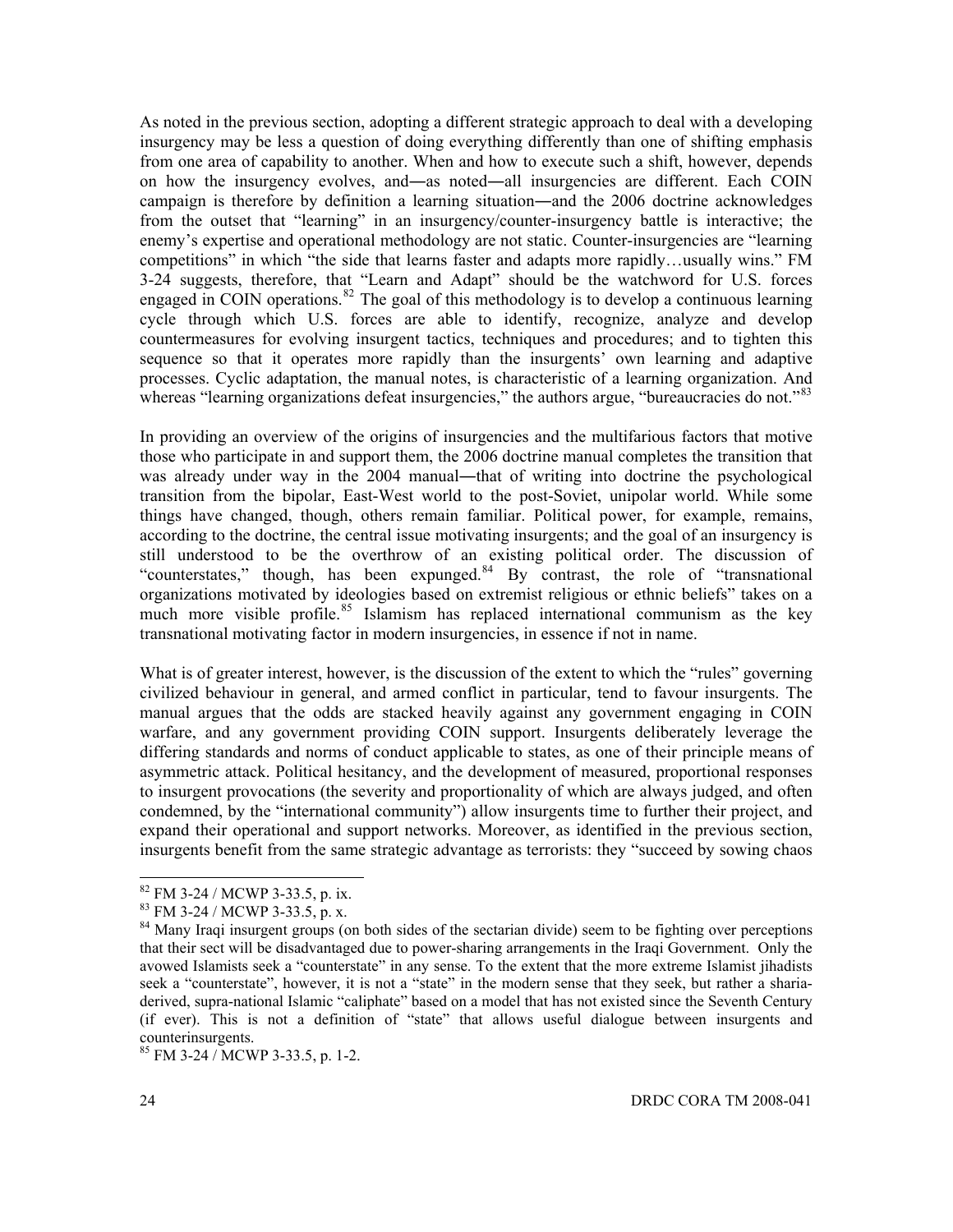and disorder anywhere," whereas the government attempting to subdue them "fails unless it maintains a degree of order everywhere." Insurgents operate in small numbers, in dispersed and often secretive organizations, meaning that "successful COIN operations often require a high ratio of security forces to the protected population"―which is one of the reasons why protracted COIN operations can be difficult to sustain over the long term. COIN campaigns, by their very nature, demand "a firm political will and substantial patience by the government, its people, and the countries providing support."[86](#page-39-0)

The 2006 manual rebalances the strategic emphasis vis-à-vis targeting insurgents and redressing the political issues that engendered, and that sustain, the insurgency. Where the 2004 doctrine admonished leaders to "concentrate on the elimination of the insurgents," the 2006 doctrine accentuates the desirability (indeed, the inseparability) of simultaneously addressing both the insurgents activities, and their "causes":

…killing insurgents – while necessary, especially with respect to extremists―by itself cannot defeat an insurgency. Gaining and retaining the initiative requires counterinsurgents to address the insurgency's causes through stability operations as well. This initially involves securing and controlling the local populace and providing for essential services. As security improves, military resources contribute to supporting government reforms and reconstruction projects. As counterinsurgents gain the initiative, offensive operations focus on eliminating the insurgent cadre, while defensive operations focus on protecting the populace and infrastructure from direct attacks. As counterinsurgents establish military ascendancy, stability operations expand across the area of operations (AO) and eventually predominate.<sup>[87](#page-39-1)</sup>

"Victory," the doctrine argues, "is achieved when the populace consents to the government's legitimacy and stops actively and passively supporting the insurgency" (an uncomfortablyworded objective, but one which illustrates the desired end-state of any COIN campaign—a government "deriving its just powers from the consent of the governed").

The fact that the doctrine explicitly differentiates between two different types of insurgents―normal (or perhaps "moderate") insurgents who turn to violence as the result of some transitory motive, who may some day be reconciled with the HN government if the issues that impelled them to violence are addressed; and "extremists," whose demands are so *outré* that they cannot be reconciled, and who must therefore be eliminated―is a significant conceptual step forward. Nor is it a foregone conclusion that the insurgency is monolithic; commanders engaged in a COIN campaign "may face a confusing and shifting coalition of many kinds of opponents, some of whom may be at odds with one another." The manual highlights the situation in Iraq at present, where insurgent groups with different political goals "form loose coalitions when it serves their interests," while fighting among themselves at other times―even, from time to time, while engaged in combat with COIN forces.<sup>[88](#page-39-2)</sup> The recognition that the enemy is not necessarily monolithic, and that even apparently cohesive factions may exhibit fault lines susceptible to exploitation, represents a clean break from past understandings of insurgencies (especially with

<sup>&</sup>lt;sup>86</sup> FM 3-24 / MCWP 3-33.5, p. 1-2.

<span id="page-39-2"></span><span id="page-39-1"></span><span id="page-39-0"></span> $^{87}$  FM 3-24 / MCWP 3-33.5, p. 1-3.<br> $^{88}$  FM 3-24 / MCWP 3-33.5, pp. 1-4 to 1-8.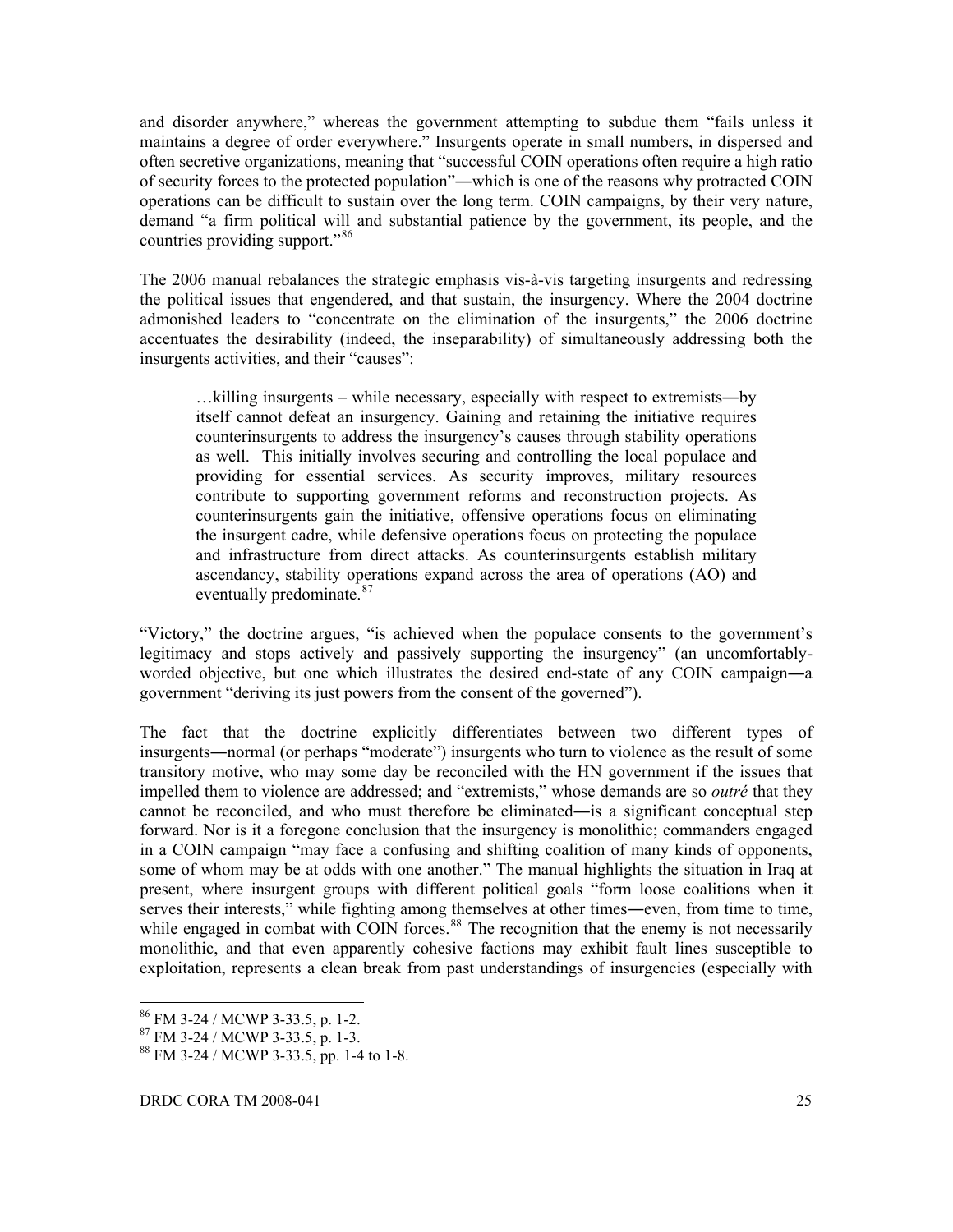respect to the view—perhaps mistaken—that the communist-inspired guerrilla movements of the past were necessarily ideologically cohesive), and thus constitutes another important evolutionary step forward.

This problem of extremists in modern COIN situations is exemplified by al Qaeda, the only group meriting special mention in the discussion of the nature of contemporary insurgency and counterinsurgency. According to FM 3-24, al Qaeda "seeks to transform the Islamic world and reorder its relationships with other regions and cultures," and is notable for the willingness of its members "to execute suicide attacks to achieve their ends." While true, this assessment stops short of the key point about the nature of al Qaeda's motivation (which is rooted in a religiously-inspired mythological historical construct and emphasizes the glory of martyrdom, thus all but precluding dissuasion or deterrence); and its goals, which extend far beyond the Islamic world (as evidenced, for example, by the attacks of 9/11), and which are essentially eschatological, thereby precluding negotiation in hopes of achieving reconciliation through addressing "causes."

The 2006 manual provides an in-depth discussion of the dynamics, ideology, organization and operational methodologies of insurgents and insurgencies, information which is relevant and valuable, and far more extensive than in either the 1980 or 2004 publications. It also enumerates some of the strategic vulnerabilities of insurgent organizations, an important consideration as these provide COIN campaign planners with an array of points at which pressure may be applied to fracture an insurgency. Some of the vulnerabilities are operational (the need for a base of operations, operational security and secrecy, financial resources and external support), while others are ideological (the importance of maintaining a consistent mobilization message, the need to maintain momentum lest the endeavour stagnate, the problem of reconciling internal divisions, and the ever-present threat of betrayers and informants).<sup>[89](#page-40-0)</sup> Of these, perhaps the most threatening (and therefore, from the perspective of COIN forces, the most valuable) problems are those of internal divisions and informants. Even in insurgencies motivated by shared ideology, power struggles are common; in more fragmented insurgencies, ideological differences may be extreme, and can only be papered over for so long. "Rifts between insurgent leaders, if identified, can be exploited," and, where non-extremist insurgents are concerned, offers of amnesty "or a seemingly generous compromise" can "cause divisions within an insurgency and present opportunities to split or weaken it."<sup>[90](#page-40-1)</sup>

Another welcome innovation in the 2006 manual is a discussion of historical principles for the design and execution of COIN campaigns, and a comparison of these to principles derived from recent COIN experience. Of equal (perhaps even greater) interest is the enumeration of what the manual refers to as the "paradoxes" of counter-insurgency operations (see Table 3).

Some of these reflect long-standing military conventional wisdom. Others are less obvious, and indeed would seem counterintuitive were it not for the salutary example of Iraq. FM 3-24 provides nine pages of discussion of these principles and paradoxes―a vast quantity of material that it would not be helpful to reproduce. However, the list itself will serve as a reference point for comparison with other publications―notably the key article on COIN operations published by General Petraeus in the January-February 2006 edition of *Military Review―*a think-piece derived from the general's experiences in Iraq, which contains the kernels outlined above, and which goes

<span id="page-40-0"></span><sup>&</sup>lt;sup>89</sup> FM 3-24 / MCWP 3-33.5, p. 1-17.<br><sup>90</sup> FM 3-24 / MCWP 3-33.5, p. 1-19.

<span id="page-40-1"></span>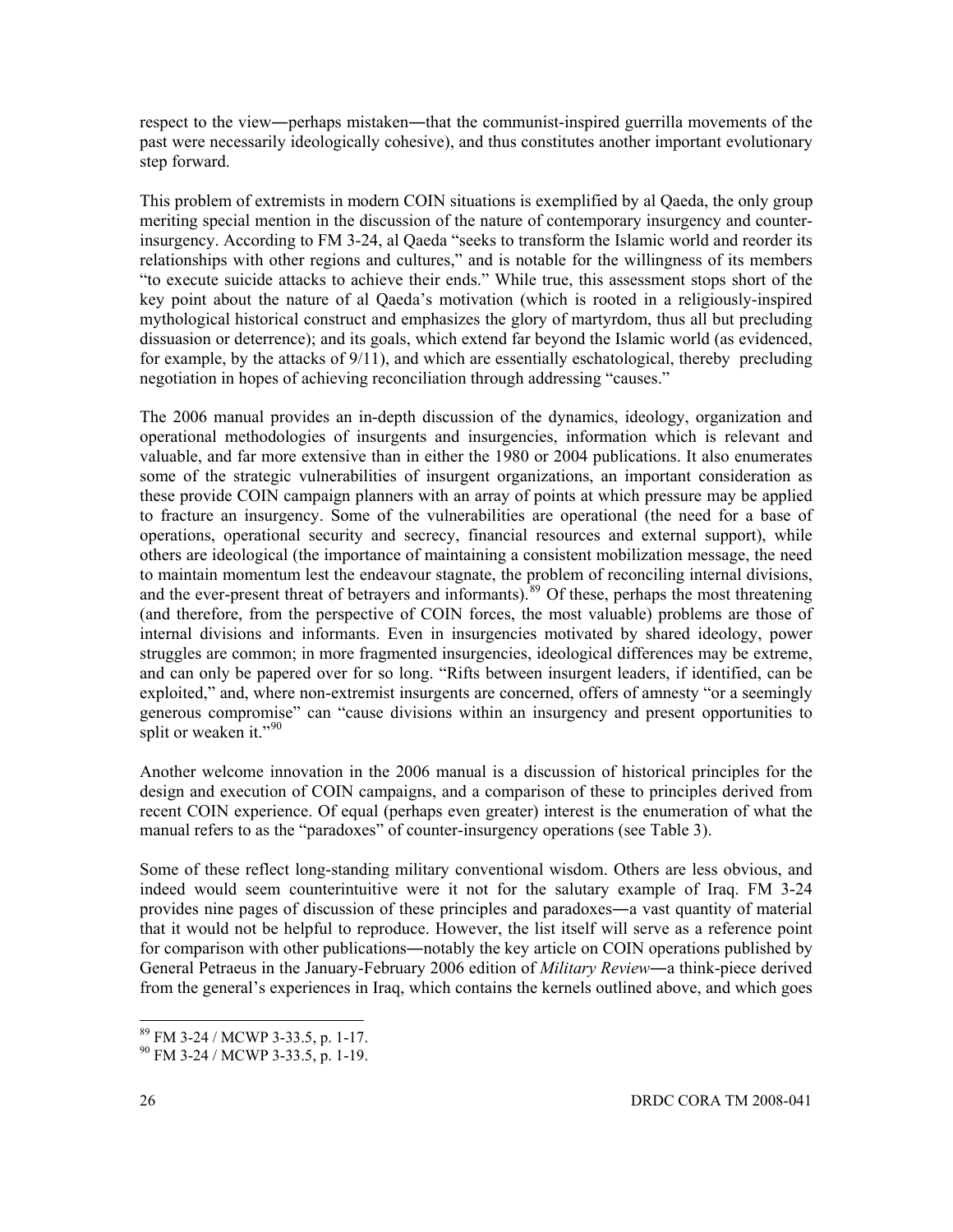a long way towards explaining why the 2006 COIN doctrine manual differs so markedly from the edition published only two years earlier (and which is the subject of the next section of this chapter).

|   | <b>Historical Principles</b>                                                                                  |   | <b>Paradoxes</b>                                                                                                                |
|---|---------------------------------------------------------------------------------------------------------------|---|---------------------------------------------------------------------------------------------------------------------------------|
|   | Legitimacy is the main objective<br>Unity of effort is essential                                              |   | Sometimes, the more you protect your<br>force, the less secure you may be                                                       |
|   | Political factors are primary<br>Counterinsurgents must understand the                                        |   | Sometimes, the more force is used, the less<br>effective it is                                                                  |
|   | environment<br>Intelligence drives operations                                                                 |   | the<br>successful<br>The<br>more<br>counter-<br>insurgency is, the less force can be used<br>and the more risk must be accepted |
|   | Insurgents must be isolated from their<br>cause and support                                                   |   | Sometimes doing nothing is the best<br>reaction                                                                                 |
|   | Security under the rule of law is essential<br>Counterinsurgents should prepare for a<br>long-term commitment |   | for<br>of<br>the<br>best<br>Some<br>weapons<br>counterinsurgents do not shoot                                                   |
|   | <b>Contemporary Principles</b>                                                                                |   | The host nation doing something tolerably<br>is better than [the supporting nation] doing<br>it well                            |
|   | Information and expectations must be<br>managed                                                               | ٠ | If a tactic works this week, it might not<br>work next wee; if it works well in this                                            |
|   | Use the appropriate level of force                                                                            |   | province, it might not work in the next                                                                                         |
| ٠ | Learn and adapt                                                                                               |   | Tactical success guarantees nothing                                                                                             |
|   | Empower the lowest levels<br>Support the Host Nation                                                          |   | Many important decisions are not made by<br>generals                                                                            |

*Table 3: FM 3-24: Principles and paradoxes of COIN operations[91](#page-41-0)*

The discussion of the nature of insurgencies and counter-insurgencies concludes with a table listing and comparing practices in COIN operations that have proven successful or unsuccessful. Again, some of these are obvious, while others are less so. In view of how the "surge" was designed and executed, several should be highlighted. Among the "successful practices" identified are "Focus on the population, its needs, and its security;" "Isolate insurgents from the populace;" "Provide amnesty and rehabilitation for those willing to support the new government;" "Place host nation in the lead…as soon as the security situation permits;" and "Deny sanctuary to insurgents." Among the "unsuccessful practices" worthy of special emphasis are, "Overemphasize killing and capturing the enemy rather than securing and engaging the populace;" "Concentrate military forces in large bases for protection;" and "Ignore peacetime government processes, including legal procedures."[92](#page-41-1)

These and other principles and practices highlighted in FM 3-24 will be revisited in the context of Petraeus' campaign to retrieve what, at the time the document was published, was a deteriorating and, according to many observers, all-but-irretrievable situation in Iraq.

<span id="page-41-0"></span><sup>&</sup>lt;sup>91</sup> FM 3-24 / MCWP 3-33.5, pp. 1-20 to 1-28.<br><sup>92</sup> FM 3-24 / MCWP 3-33.5, p. 1-29.

<span id="page-41-1"></span>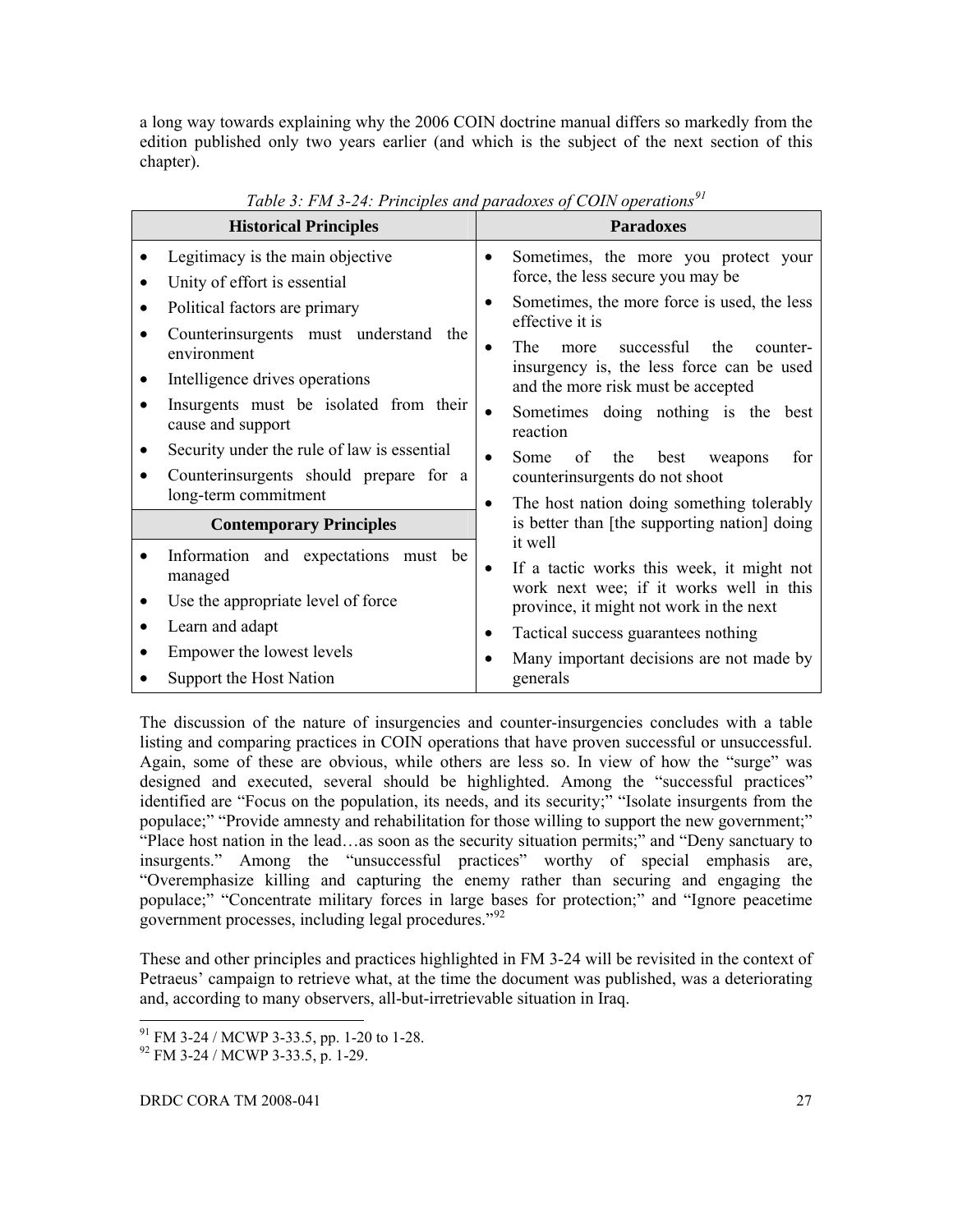#### **2.5 The Petraeus observations**

The January-February 2006 edition of *Military Review* featured an article entitled "Learning Counterinsurgency: Observations from Soldiering in Iraq." Penned by then-Lieutenant General Petraeus, the essay was presented as an example of the "time-honored tradition" of soldiers sharing with their comrades the observations and conclusions of their wartime service in the interests of improving the overall operational effectiveness of the force, and of husbanding scarce resources—especially lives—in time of conflict.<sup>[93](#page-42-0)</sup> Drafted in the form of a military staff paper, Petraeus provided a list of fourteen "observations," expanding upon each in detail, and incorporating examples gleaned from his own experience and that of others.

Petraeus' observations were wide-ranging and touch on a broad array of subjects, many of them not traditional fare for discussion under the aegis of military strategy. Some of his observations incorporating historical examples not likely to be familiar to the average military reader more accustomed to accounts of major infantry and tank battles, naval engagements, or air campaigns.

Petraeus began with an admonition derived from an article published by T.E. Lawrence (the British soldierscholar better known as "Lawrence of Arabia") in August of 1917. Lawrence, whose experience was as an insurgent rather than a counter-insurgent, was a keen observer of Arab tradition, and his advice is often culturally dependent rather than grounded in time-tested military wisdom. Foreign forces supporting Arab armies, Lawrence cautioned, should not "try to do too

 *Ambassador Bremer and his CPA [Coalition Provisional Authority] team did much good work under difficult and dangerous circumstances. But the value of that work was outweighed by the harm caused by the fact of occupation. The United States would have been in a far better position to help Iraqis fulfil President Bush's vision of a new, free, and benign Iraq if we had been able to work with them as partners rather than as overlords.* 

- Douglas Feith, *War and Decision*, 502

much with [their] own hands," arguing that, for reasons of national pride as much the need to build HN capacity, more progress is achieved by teaching a man to fish (even if he does it poorly at first), than by giving him a fish. Petraeus repeated this advice, noting that doing, instead of helping, tends to prolong the need for support and assistance by delaying the emergence of the indigenous capacity which is the *sine qua non* of success in any COIN campaign. "Assist, rather than do" should be the watchword of foreign forces assisting in a COIN context.<sup>[94](#page-42-1)</sup>

Petraeus counselled rapid activity by foreign forces, using the argument that "every army of liberation has a half-life beyond which it turns into an army of occupation." While the analogy is suspect, the principle is not. The invasion of Iraq was predicated upon a number of casus belli, the most important of which, from the perspective of the average Iraqi citizen, was almost certainly the ouster of Saddam and the replacement of his regime by a representative democracy. Many Iraqis doubtless expected a rapid transition to self-government―which, for various reasons, did

<span id="page-42-0"></span><sup>93</sup> Lieutenant General David H. Petraeus, "Learning Counterinsurgency: Observations from Soldiering in Iraq", *Military Review*, January-February 2006, p. 2. 94 Petraeus, "Observations", pp. 3-4.

<span id="page-42-1"></span>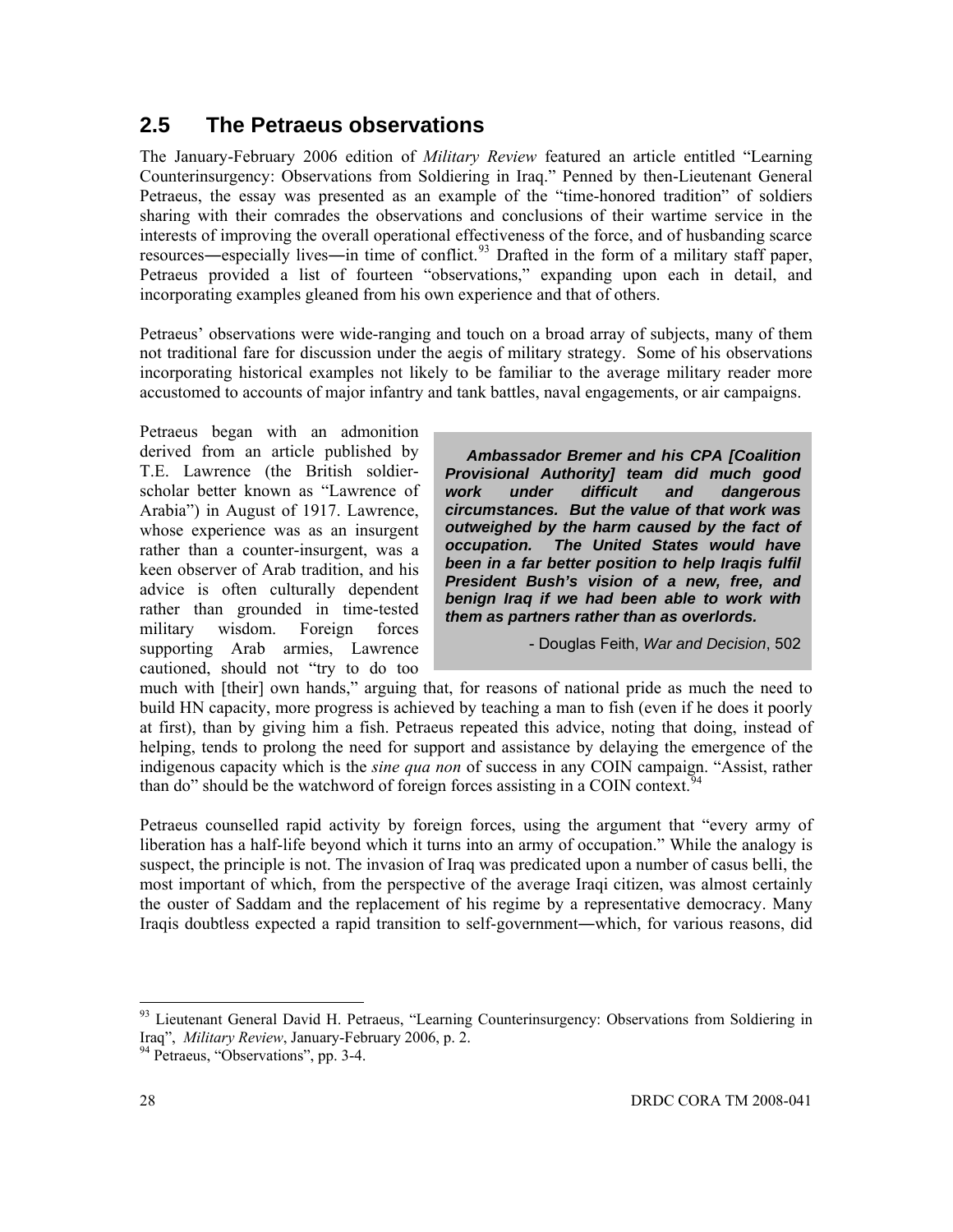not occur for more than a year after the fall of Baghdad. Some have argued that this may have led to disillusionment and increased popular support for the insurgency.<sup>[95](#page-43-0)</sup>

The third observation—that "money is ammunition" and that, "depending on the situation, money can be more important than real ammunition"―is both true, and of long pedigree in the annals of military history. One of the axioms of modern military planning (especially in armies that make maximum use of firepower) is that one should never send a man where one can send a shell. COIN operations, however, as noted above, often preclude the use of shells due to the potential political impact of collateral damage―but in such situations, sending a dollar may prove even more advantageous. This has been a feature of operations by organized military forces against tribal opponents for centuries; Rome frequently used gifts and bribes to turn foes into allies, rather than having to fight and defeat them. Caesar did this on numerous occasions during his eight-year campaign to subdue Gaul.

While Caesar's campaign was one of conquest rather than liberation, there are similarities between some of the incidents recounted in *De Bello Gallico*, and Petraeus' practice of providing remuneration to Iraqi tribal leaders in exchange for military service by their armed tribesmen. Although this practice has been derided by critics of the war as "bribery,"[96](#page-43-1) it constituted recognition and redress of a relatively straightforward dynamic: that many Iraqis turned to the insurgents not out of ideological conviction, but rather as the only available source of income. Providing alternate employment reduced the

*Table 5:Observations from Soldiering in Iraq (Lieutenant General David H. Petraeus)*  ♦ "Do not try to do too much with your own hands" ♦ Act quickly, because every Army of liberation has a half-life ♦ Money is ammunition ♦ Increasing the number of stakeholders is critical to success ♦ Analyze "costs and benefits" before each operation ♦ Intelligence is the key to success ♦ Everyone must do nation-building ♦ Help build institutions, not just units ♦ Cultural awareness is a force multiplier ♦ Success in a counterinsurgency requires more than just military operations ♦ Ultimate success depends on local leaders ♦ Remember the strategic corporals and strategic lieutenants ♦ There is no substitute for flexible, adaptable leaders ♦ A leader's most important task is to set the right tone ♦

operational impact of the insurgency at remarkably little expense compared to the potential cost,

<span id="page-43-0"></span><sup>&</sup>lt;sup>95</sup> The reasons underlying this failure are addressed in detail by Douglas J. Feith in chapters 14 and 15 of *War and Decision: Inside the Pentagon at the Dawn of the War on Terrorism* (New York: HarperCollins Publishers, 2008), pp. 425-502.

<span id="page-43-1"></span><sup>96</sup> E.g., Pepe Escobar, "Behind the Anbar Myth", *Asia Times Online*, 14 September 2007, accessed at [http://www.atimes.com/atimes/Middle\\_East/II14Ak04.html.](http://www.atimes.com/atimes/Middle_East/II14Ak04.html)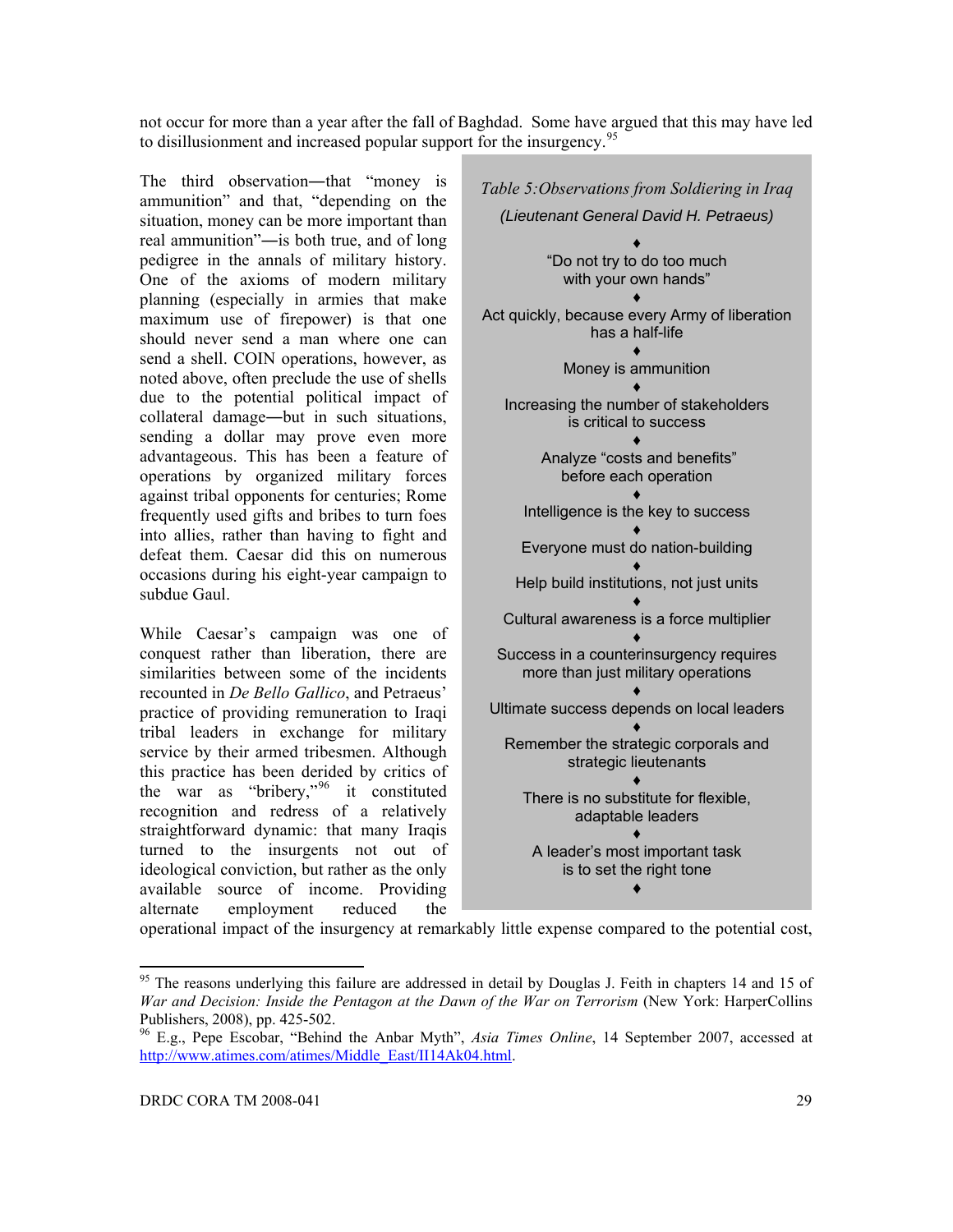in lives and equipment, of using force to achieve the same outcome. As Petraeus put it in his April 2008 testimony to the Senate Armed Services Committee, "the salaries paid to the Sons of Iraq alone cost far less than the cost savings in vehicles not lost due to the enhanced security in local communities."<sup>[97](#page-44-0)</sup>

This latter calculus informs the fifth of Petraeus' observations―that military actions in any COIN campaign must be subjected to a cost-benefit analysis in terms of their potential political impact before they are executed. Citing former SACEUR General John Galvin, Petraeus noted that the aim of COIN operations should be "to end each day with fewer enemies than we had when it started."<sup>[98](#page-44-1)</sup> By this calculus, the manner in which an operation is conducted can be more important than the outcome it is expected to achieve―and, if the potential outcome of the operation could lead to the creation of more insurgents than are likely to be neutralized, it might be preferable to do nothing.

Some of the other observations contained in the article (like many aspects of COIN doctrine over the years), while appearing to be nothing more than common military sense, are in fact potentially more significant in a COIN context than in conventional military operations. Intelligence, for example, is dubbed the "key to success," a moniker that always holds true, but that is especially relevant for COIN forces seeking to surgically target and eliminate insurgents without disturbing, let alone harming, their neighbours. Such precision is virtually impossible without detailed human intelligence (HUMINT). The corollary to this, of course, is that detailed HUMINT cannot be obtained without regular, intimate and friendly contact between COIN forces and the population they are tasked to protect.

Annex A to this Technical Memorandum―"Hussayn's Story"―contains an anecdote drawn from the U.S. counter-insurgency experience in Iraq that illustrates this principle. After the fall of Baghdad, "Hussayn" (a former member of the Iraqi Air Force) and his family became accustomed to regular visits by U.S. foot patrols. When insurgent activities in Hussayn's neighbourhood suddenly intensified, however, U.S. personnel reverted to mounted patrolling. Hussayn, a resident of a neighbourhood where the insurgents were based and from which they were operating,<sup>[99](#page-44-2)</sup> possessed a good deal of information that might have been valuable to the US COIN forces―but he could not impart it to them, because "the Humvees travel fast and no one [came] to [his] house any more."<sup>[100](#page-44-3)</sup> During the surge, the foot patrols of "courteous" and "watchful" U.S. soldiers began again―whereupon Hussayn invited them into his house for tea, and provided them with a map of where the 'Wahabis' were. The lesson of "Hussayn's Story" is clear―there is simply no substitute for intimate, regular, face-to-face contact between COIN forces and the local population.

This is not a new lesson; very few of the "lessons learned" from recent COIN experiences are new. Military history is replete with examples of successful and unsuccessful COIN campaigns, from Caesar's pursuit of Pompeian forces in Spain during the Civil War (culminating in the Battle

 $97$  Petraeus, "Report to Congress", 8 April 2008, p. 6.

<span id="page-44-1"></span><span id="page-44-0"></span><sup>98</sup> Petraeus, "Observations", p. 6.

<span id="page-44-2"></span><sup>99 &</sup>quot;Hussayn" calls the insurgents "Wahabis"—a revealing and very interesting nomenclature that says a great both about the nature of the insurgency, and about the average Iraqi's perception of the origins and motivations of the insurgents.

<span id="page-44-3"></span><sup>&</sup>lt;sup>100</sup> See Annex A, "Hussayn's Story."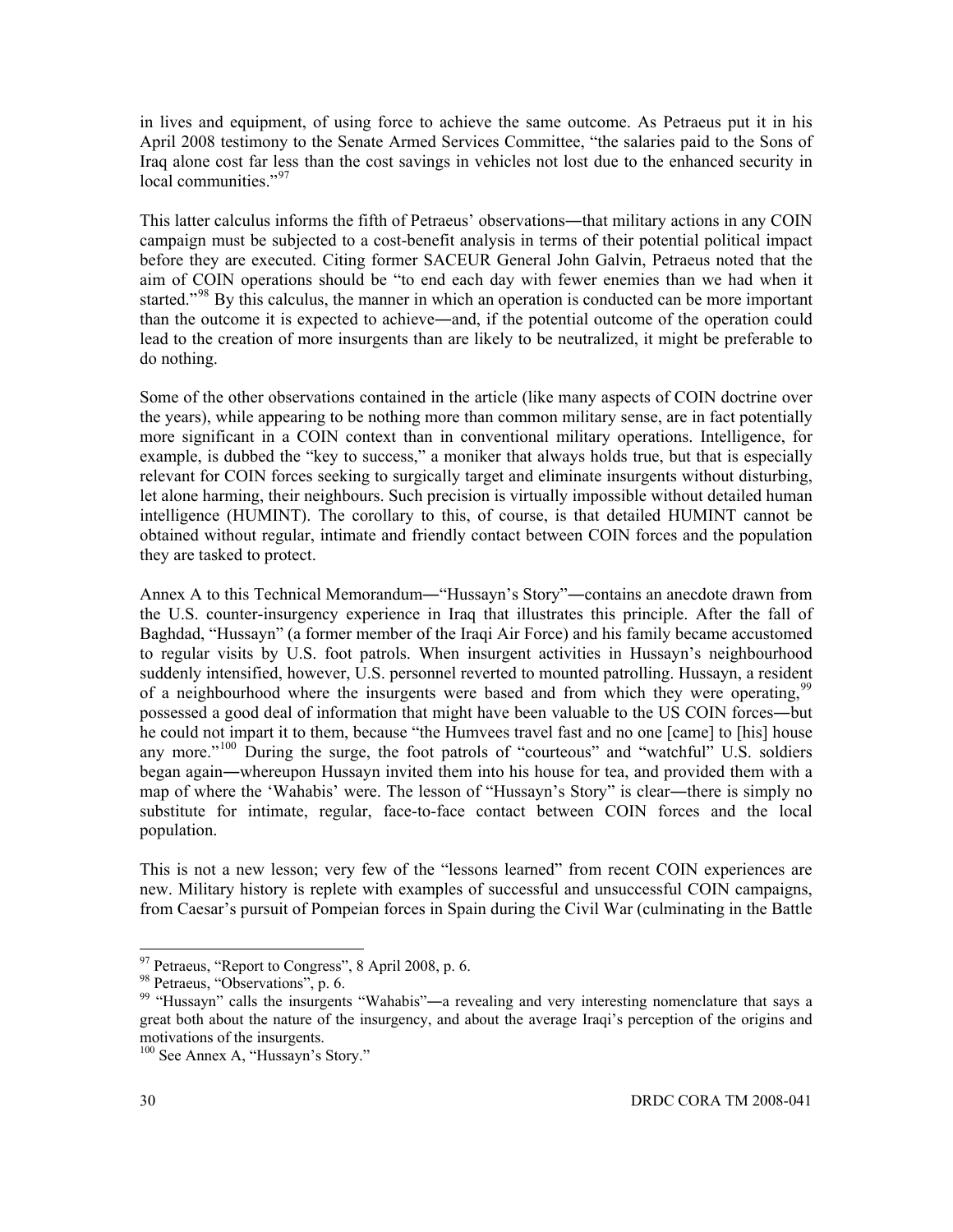of Munda in 45 BC), to Napoleon's unsuccessful attempts to subdue the Spanish *guerrilleros* during the Peninsular War from 1808 to 1814. Charges that the U.S. military is in the process of "relearning counterinsurgency," however, overstate the case. Shifting from mechanized manoeuvre warfare to COIN operations is less a matter of changing completely one's military modus operandi, than it is of shifting emphasis from one set of strategic objectives to another. This is the challenge that the U.S., and its allies, have faced in Iraq (and Afghanistan) since the onset of the war on terror.

Some of Petraeus' observations, while perhaps less obvious, are equally important. For example, he argues that the population must be given a stake in their own protection, and stresses the importance of creating, if they do not already exist, the political, social and economic institutions needed to support their society (with a focus on building "institutions, not just units"). Because the demands of reconstruction are likely overwhelm even the most generously-staffed civilmilitary affairs organization, manpower will be at a premium, and thus "everyone must do nationbuilding." "People are the vital terrain," and therefore "cultural awareness is a force multiplier"―maxims no less true today than when Rome encountered the Germans, the Franks repulsed the Moors, or the Russians met the Mongols, the Spaniards the Aztecs, or the Turks the Magyars. In any encounter between different human cultures, cultural awareness has always been, and will always be, a "force multiplier;" strategists have always admonished generals to "know the enemy."<sup>[101](#page-45-0)</sup> Finally, readers are reminded that leaders must be flexible, must set the right tone for operations, must trust their subordinates, and must encourage and mentor local HN leaders. All of this adds up to the  $10<sup>th</sup>$  observation—that success in a COIN campaign "requires more than just military operations."<sup>[102](#page-45-1)</sup>

These observations represent an embryo—the first stage of development of a new concept of COIN strategy that served as the foundation for the development of the latest iteration of doctrine. Petraeus' article antedated publication of the 2006 edition of FM 3-24 by nearly a year, and the manual demonstrates how these ideas were adopted, expanded, fleshed out and underwritten with historical examples—and how their implications for U.S. COIN strategy were derived and explained.<sup>[103](#page-45-2)</sup> While analogies, as noted above, are always suspect, it would not be inaccurate to describe the Petraeus article as a kernel of yeast that, when injected into the vast body of COIN experience gleaned by the U.S. military in Iraq and Afghanistan between 2001 and 2006, sparked a rapid and highly productive fermentation. FM 3-24 is the filtered and finished result.

To take this analogy one step further, we must turn to the "Counterinsurgency Guidance" that was issued to U.S. forces by Lieutenant General Raymond Odierno, Commander of the Multinational Corps―Iraq, as the surge got under way in June 2007. This document, a mere two and a half pages long, is perhaps best described as the distilled essence of the strategic principles that were outlined in the abstract by Petraeus in his "Observations" piece, and that were eventually refined into doctrine in FM 3-24. The Guidance document is clear, concise, pointed and penetrating, and

<span id="page-45-0"></span><sup>101</sup> Sun Tzu, *The Art of War*, Trans. and ed. by James Clavell (New York: Delta Publishing, 1983), p. 18. Sun Tzu's written work is estimated to have first appeared somewhere between 500 and 300 B.C.<br><sup>102</sup> Petraeus, "Observations," pp. 7-9.<br><sup>103</sup> When, prior to his confirmation hearings in 2007, he was asked to provide the Sen

<span id="page-45-2"></span><span id="page-45-1"></span>Committee with a written description of the major lessons he had learned during his previous tours in Iraq, Petraeus cited his 14 observations and attached a copy of the *Military Review* article.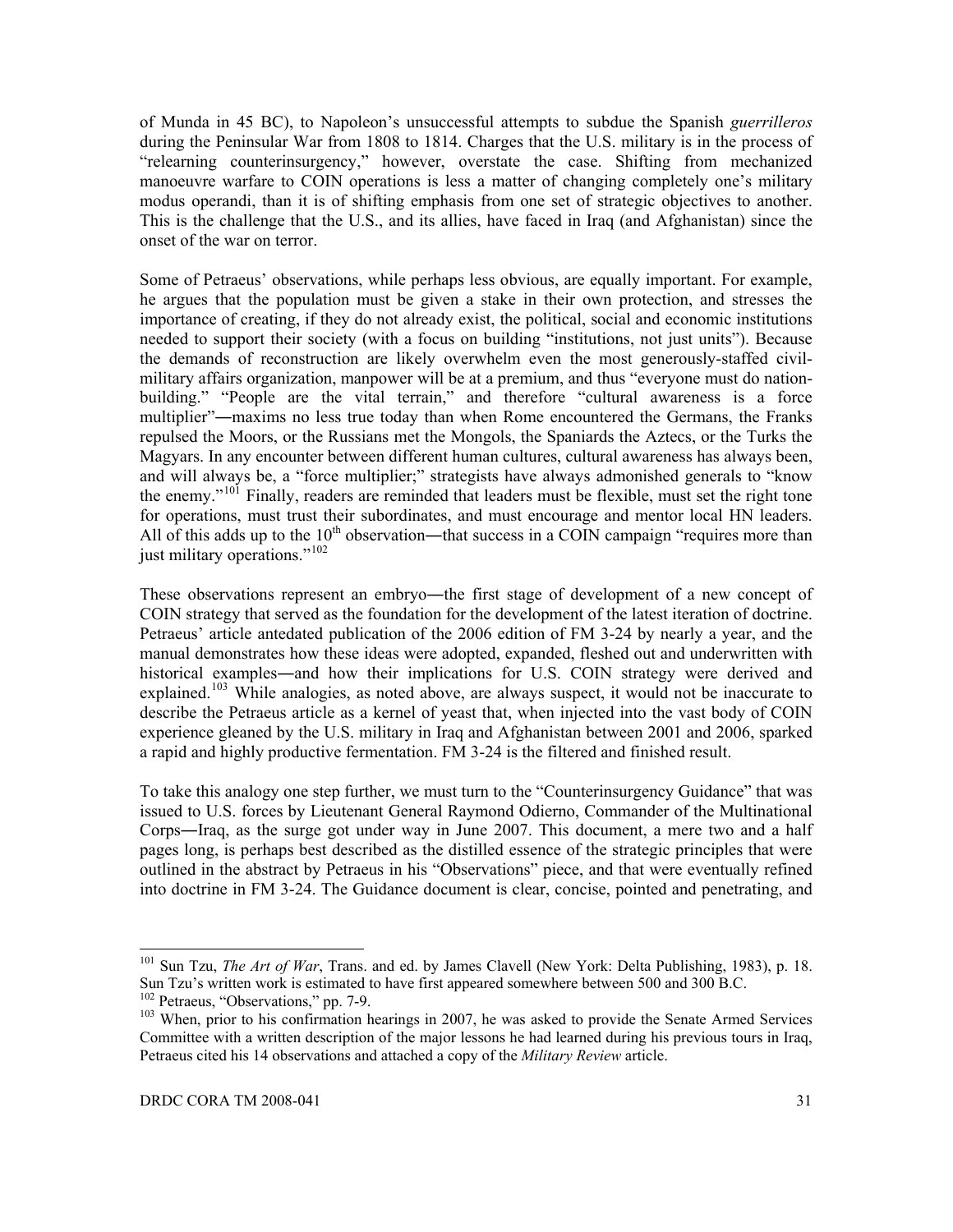consists of a series of ten "mutually supporting principles" designed to assist subordinate commanders in planning and executing COIN operations. These points are excerpted in table 6.

These ten points are a concise and comprehensive summary of the "commander's intent"―the strategic thrust behind the transformed COIN campaign designed and executed by Petraeus and Odierno between June and December of 2007. Along with the Petraeus' observations and the past quarter-century of US COIN doctrine, they form part of the objective standard against which the design and execution of the surge strategy must be measured.

#### *Table 6: Counter-insurgency guidance, HQ Multi-national Corps―Iraq (June 2007)*

1. Secure the people where they sleep. Population security is our primary mission…

2. Give the people justice and honor…never walk away from a local citizen who believes he or she has been treated unjustly…

3. Integrate civilian and military efforts…synchronize efforts to improve local security with initiatives aimed at making progress in governance and economic development.

4. Get out and walk…work dismounted. Vehicles…limit out situational awareness and insulate us from the Iraqi people we intend to secure….Stop by, don't drive by. Patrol on foot to gain and maintain contact with the population and the enemy. That's the only way to dominate urban terrain.

5. We are in a fight for intelligence….Intelligence is not a "product" provided by higher headquarters, but something we gather ourselves through our own operations….Our presence in communities could lead to a flood of unsolicited tips about the enemy…units must create opportunities for the local population to provide intelligence...

6. Every unit must advise their ISF [Iraqi Security Forces] partners….Coalition and Iraqi units live, work, and fight together in a combined effort to protect the population…

7. Include the ISF in your operations at the lowest possible level. When it comes to language capacity, cultural awareness, and having a "feel" for what is normal in the local environment, Coalition forces are at a natural disadvantage. In contrast, ISF units possess all these abilities…

8. Look beyond the IED [Improvised Explosive Device] – get the network that placed it….damage and "roll up" that network, ultimately defeating the threat.

9. Be first with the truth….Tell the truth, stay in your lane, and get the message out fast. Be forthright and never allow enemy lies to stand unchallenged. Demand accuracy, adequate context and proper characterization from the media.

10. Make the people choose….We must get the Iraqi populace off the fence – and on the side of the GOI [Government of Iraq]….Concentrate on getting Iraqis to choose to be part of the solution at the local level….Above all, protect the people who – for whatever reason – have made the irrevocable choice….win over local leaders to encourage the community to shift to the side of the new Iraq.

The next chapter will examine how the surge evolved, from the situation assessment in mid-2006 that forced the Bush Administration to acknowledge that disaster was looming in Iraq, through to the widespread realization, by late autumn of 2007, that disaster was no longer imminent, and that real progress was being achieved.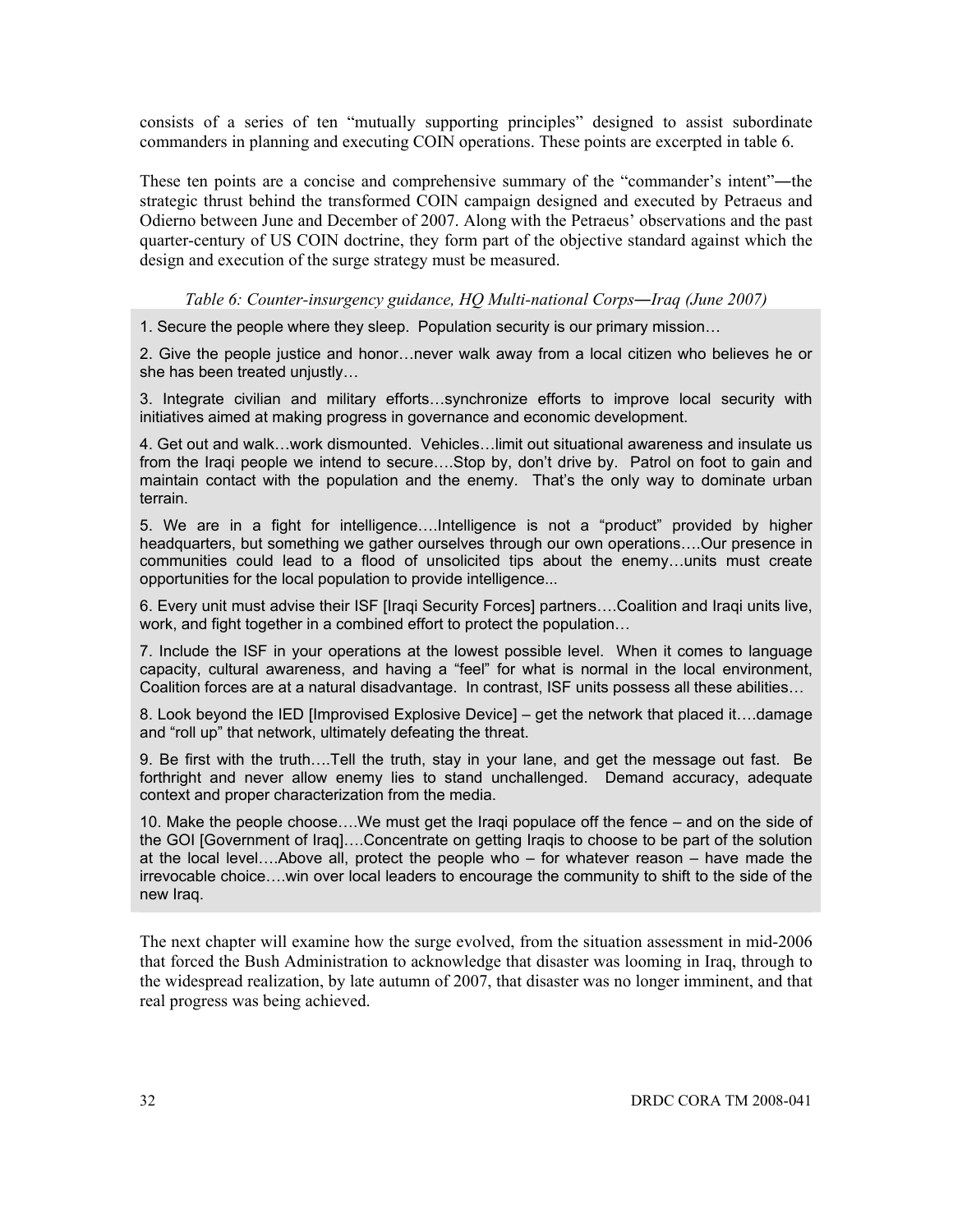The final chapter will examine the causal linkages (if any) between the design, implementation and outcome of the surge, these strategic principles, and the doctrinal concepts from which they were derived.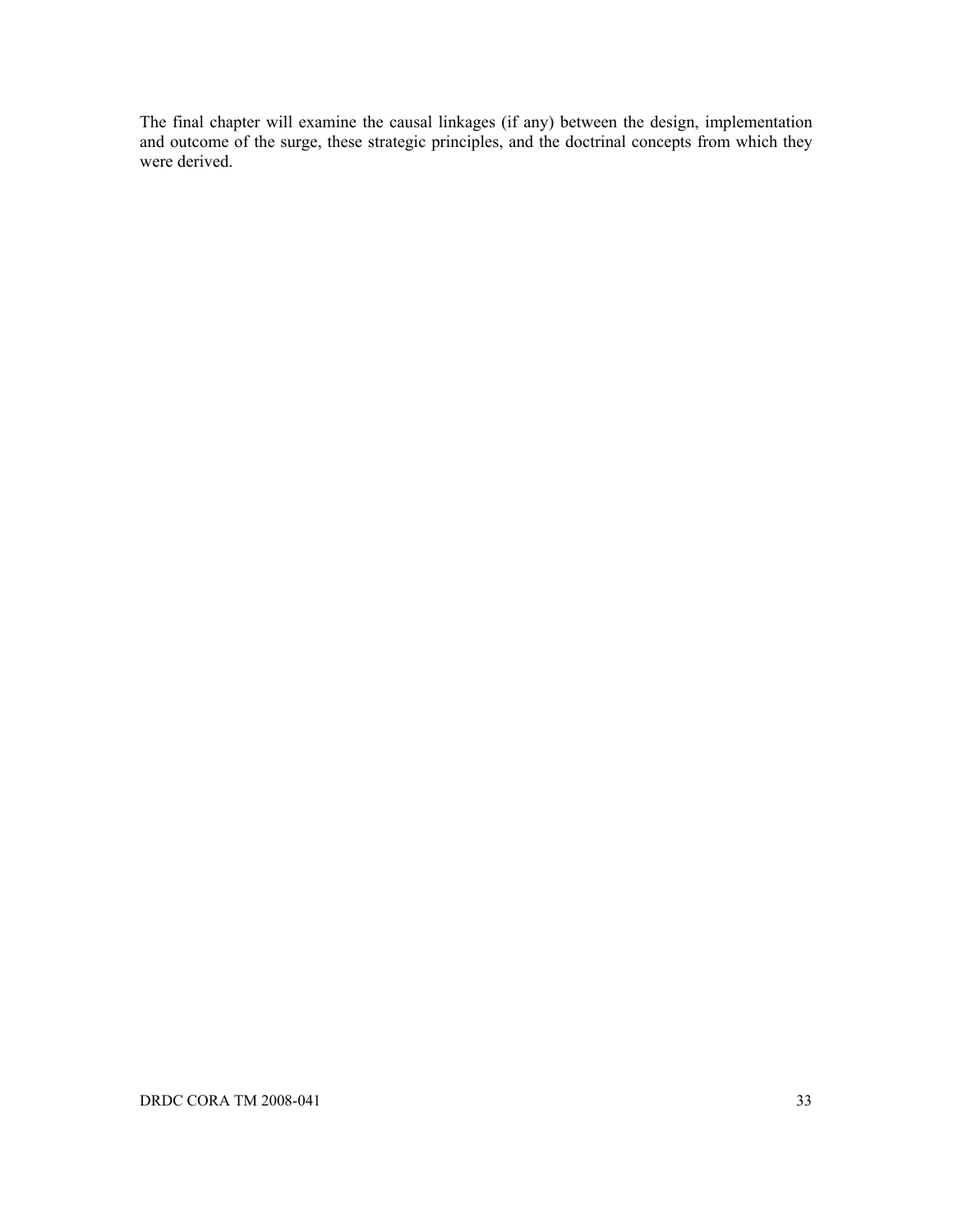# **3 The Surge**

This chapter examines how, from a strategic perspective, the "surge" unfolded over the period from its inception in late 2006, to the acknowledgement, by late 2007 and early 2008, that significant results had been achieved and that the security situation in Iraq had, for the time being at least, been retrieved. This is followed by the final chapter, which derives the key elements of a contemporary COIN strategy; establishes their doctrinal genealogy; evaluates how closely the strategy designed and executed by Generals Petraeus and Odierno correlates with the design principles for COIN operations described in FM 3-24 and its predecessors; and offers an assessment of the extent to which the success of the surge was due to "new and groundbreaking" strategic concepts.

# **3.1 The Iraqi Study Group**

By the end of 2006, Washington's strategy for victory in Iraq had collapsed, and the operational balance―between the U.S., Coalition and Iraqi Security Forces on one side, and the welter of jihadists and insurgents on the other—was decaying rapidly in favour of the latter.<sup>[104](#page-48-0)</sup> The situation, however, was deeply unfavourable to the Iraqi population, with violence at extremely high levels. U.S. troops, in cooperation with the Iraqi Army and national police forces (both of which, although growing in numbers, remained deficient in experience, equipment and reliability), continued to whittle away at the insurgents; but at the same time, there seemed to be no lack of gunmen or willing martyrs to undertake regular and often highly lethal suicide attacks. Increasing Coalition efficiency at detecting, defusing and avoiding improvised explosive devices (IEDs) was offset by the influx from Iran both of more effective and lethal weapon systems, and of specialized military personnel, both to train and assist the insurgents in employing the advanced munitions, and to conduct special operations of their own against Coalition and Iraqi forces. Progress, at least in terms of the achievement of purely military objectives, was limited, and political attempts at reconciliation were stagnant. The enemy, to use one of General Franks' preferred phrases, continued to "get a vote," and were casting it regularly and effectively.

All was not bleak; even in the most hostile parts of the country, there were brief glimpses of hope that the situation could be turned around. In Ramadi, the capital of Anbar Province and the heart of the Sunni insurgency, the  $1<sup>st</sup>$  Armoured Division was doing something unusual. In 2005, local sheiks had attempted to rebel against al Qaeda's brutal domination of the region, and had been soundly defeated. Popular sentiment turned against the insurgents, and Colonel Sean MacFarland (commander of one of the division's brigade combat teams) tried to drive a wedge into the gap. His troops pushed into the city, established combat outposts, liaised with the local sheiks, and began to incorporate their tribal fighters into the Iraqi Police, training them as they went. This gave the US forces the additional manpower they needed to both protect cleared neighbourhoods, and take the fight to the insurgents. Continuous close cooperation built trust, and U.S. support in time of crisis (as when al Qaeda attacks accelerated once the strategy began to take hold) convinced local leaders that they were not about to be suddenly abandoned. Local sheiks met in September 2006 and reached agreement on a way forward, and the "Anbar Awakening" was launched. By December 2006, Ramadi had been largely secured, the insurgents had taken heavy

<span id="page-48-0"></span><sup>&</sup>lt;sup>104</sup> Feaver, "Anatomy of the Surge," p. 26.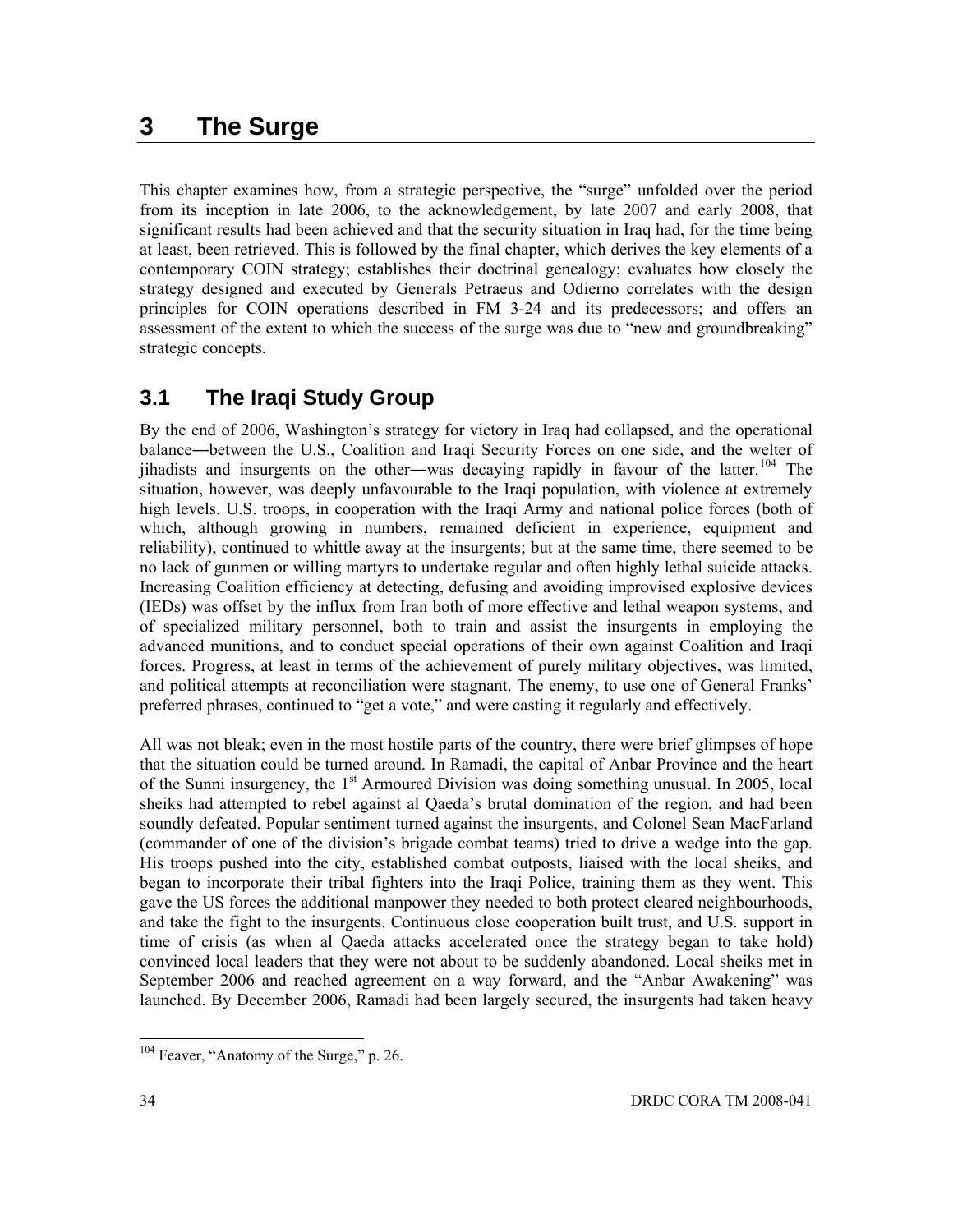casualties, and attacks were down 70%.<sup>[105](#page-49-0)</sup> Ramadi—and, more broadly, Anbar—was a success story, but it was an isolated one. Across the county, the situation remained precariously balanced between insurgents and counterinsurgents.

From Washington's perspective, a balanced (which is to say, stalemated) counter-insurgency campaign that threatened unending U.S. involvement in an interminable and unavoidable bloodletting was the worst conceivable outcome short of outright military defeat―worse even than an orderly withdrawal leaving chaos in its wake. The situation was growing reminiscent (in fact, as well as in the rhetoric of the administration's opponents) of America's decades-long commitment to high-intensity COIN operations in Vietnam. Time (as Petraeus, with his observation about the "half-life" of an army of liberation) works in favour of insurgents, and each attack provided the war's opponents, both at home and abroad, with more ammunition to hurl against the Bush Administration. Washington needed to end the deadlock and swing the operational balance decisively back in the Coalition's favour.

The ISG grew out of a series of conversations between Congressman Frank Wolf, a member of the House Appropriations Committee, and the U.S. Institute for Peace (USIP) in late 2005. The Group was launched in March of 2006 with the goal of providing a fresh, bi-partisan assessment of the situation in Iraq, and offering recommendations as to how the Bush Administration might change its approach to resolving the deteriorating security situation in the country. In consultation with the USIP, as the sponsoring organization, and interested members of Congress, former Secretary of State James Baker and former Congressman Lee Hamilton were selected as cochairs. Committee members included a number of high-profile individuals from both parties: William Perry, Leon Panetta and Vernon Jordan on the Democrat side, and Sandra Day O'Connor, Ed Meese and Lawrence Eagleburger for the Republicans. Over the following six months, the Committee took testimony from members of the Iraqi Government, and hundreds of officials from the Bush Administration, including all senior executive-level officials, as well as senior military commanders, Department of State and Intelligence personnel, Senators, Congressmen, various foreign officials, numerous individuals from previous Administrations, and even journalists.

The Group's report, delivered on 6 December 2006, was characterized by some observers as a "rebuke" to the Bush Administration. Most considered it a detailed plan for a new approach to the war.<sup>[106](#page-49-1)</sup> The report's recommendations were founded on a call for "new and enhanced diplomatic efforts in Iraq and the region," and a "change in the primary mission of U.S. forces in Iraq that [would] enable the United States to begin to move its combat forces out of Iraq responsibly."<sup>[107](#page-49-2)</sup> The report's recommendations were divided into two overarching thrusts: a new "external" approach, and a new "internal" approach. Under the aegis of external activities, the report's authors argued that Washington "should immediately launch a new diplomatic offensive to build an international consensus for stability in Iraq and the region." Such a consensus, the authors argued, should include "every country that has an interest in avoiding a chaotic Iraq, including all of Iraq's neighbours;" and these countries, along with others outside of the Middle East, should form a "support group to reinforce security and national reconciliation within Iraq." The report's

<span id="page-49-0"></span><sup>&</sup>lt;sup>105</sup> Smith and MacFarland, "Anbar Awakens", pp. 43-50.<br><sup>106</sup> See [http://www.nytimes.com/2006/12/06/world/middleeast/06cnd-](http://www.nytimes.com/2006/12/06/world/middleeast/06cnd-iraq.html?hp&ex=1165467600&en=478d2213bb30b863&ei=5059&partner=AOL)

<span id="page-49-2"></span><span id="page-49-1"></span>[iraq.html?hp&ex=1165467600&en=478d2213bb30b863&ei=5059&partner=AOL](http://www.nytimes.com/2006/12/06/world/middleeast/06cnd-iraq.html?hp&ex=1165467600&en=478d2213bb30b863&ei=5059&partner=AOL). [107](http://www.nytimes.com/2006/12/06/world/middleeast/06cnd-iraq.html?hp&ex=1165467600&en=478d2213bb30b863&ei=5059&partner=AOL) *Iraq Study Group Report*, 6 December 2006, p. 6.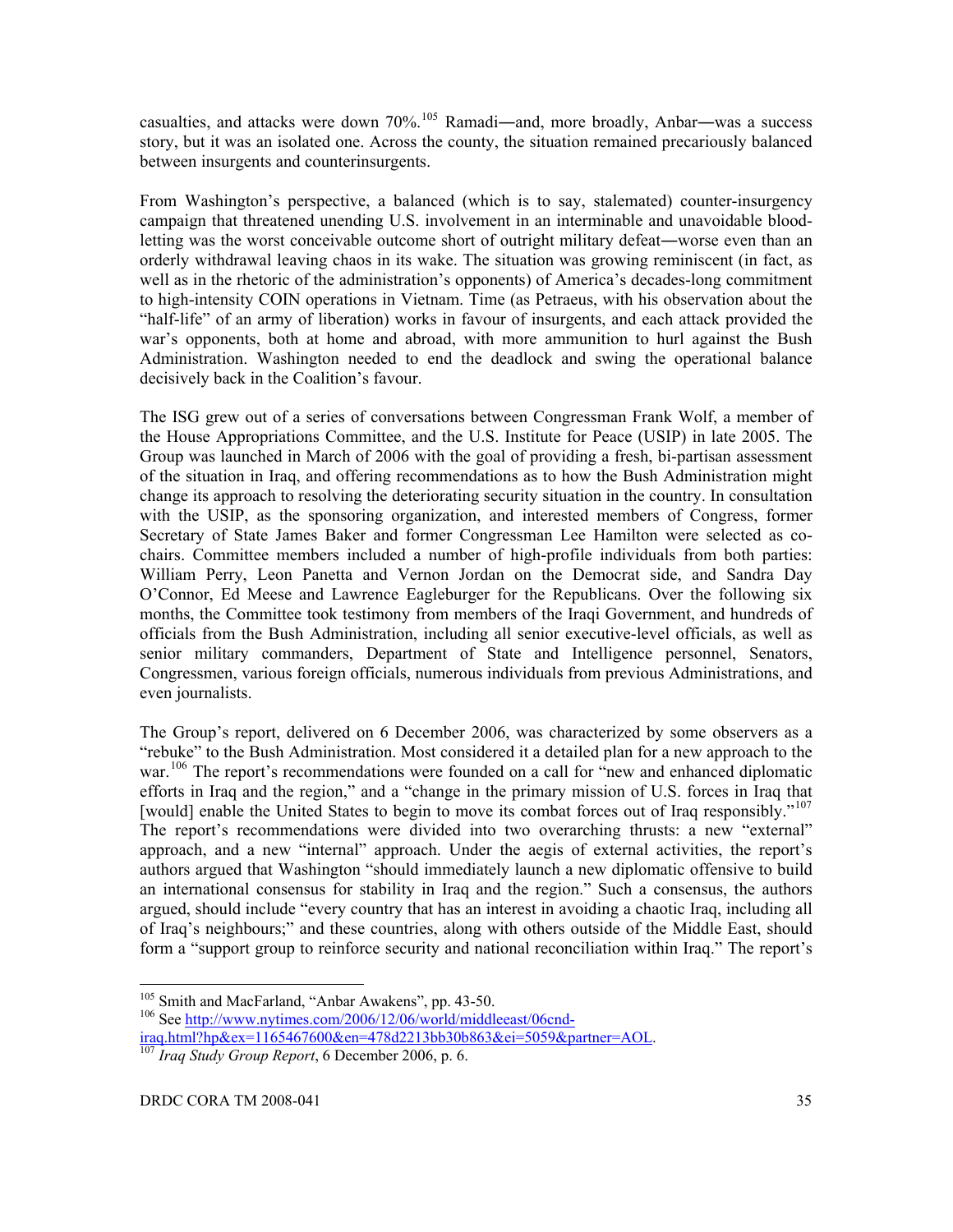authors further recommended that Washington should engage Iran and Syria "constructively," leaving questions of Iran's nuclear programs (the plural may have been designed to avoid sparking debate over the contentious question of whether Iran's overt nuclear power program supported a covert nuclear weapons program) to be dealt with by the permanent members of the UN Security Council. Finally, in something of a stretch beyond their original mandate but in response to a perceptible public appetite for discussion of the issue, the authors argued that the US would not be able to achieve its goals in the Middle East "unless it [dealt] directly with the Arab-Israeli conflict," and made a "renewed and sustained commitment…to a comprehensive Arab-Israeli peace on all fronts."<sup>[108](#page-50-0)</sup>

Regarding "internal" challenges, the report argued that the U.S. had to "adjust" its role in Iraq "to encourage the Iraqi people to take control of their own destiny." The authors suggested that Washington "should significantly increase the number of U.S. military personnel, including combat troops, imbedded [*sic*] in and supporting Iraqi Army units" in order to allow "US combat forces [to] begin to move out of Iraq." The primary mission of the U.S. forces in Iraq, the authors averred, should become one of providing support to the Iraqi Army, and set a rather ambitious timeline for this objective: "By the first quarter of 2008…all combat brigades not necessary for force protection should be out of Iraq." The authors acknowledged that the Iraqi government would still need assistance from the U.S. "for some time to come," but then argued that Washington "must make it clear…that the United States could carry out its plans, including planned redeployments, even if the Iraqi government did not implement their planned changes." The threat implicit in this recommendation was obvious: "If the Iraqi government does not make substantial progress toward the achievement of milestones on national reconciliation, security and governance, the United States should reduce its political, military or economic support for the Iraqi government."<sup>[109](#page-50-1)</sup>

Opponents of the war saw the report as an indictment of the Bush Administration's policies; supporters of the administration expressed dissatisfaction with the report's explicit threats of abandonment of the Iraqi government, and its placatory stance towards regional powers deeply involved in encouraging and sustaining the insurgency (especially Iran). While administration officials downplayed the report as merely one idea among many, some commentators dubbed it a pivotal moment that would force Bush to "redefine what victory in Iraq is achievable".<sup>[110](#page-50-2)</sup>

Bush's initial response was cautiously non-committal; in a press conference with the co-chairs on the day the report was released, he agreed that the report contained "some really very interesting proposals," and that it could serve as a basis for finding "common ground" on a way forward.<sup>[111](#page-50-3)</sup> Administration spokesmen parsed the report's language carefully, highlighting excerpts that reinforced existing policies (one former administration argues that the report simply called for the administration to do more of what it was already doing).<sup>[112](#page-50-4)</sup> In his weekly radio address three days later, for example, Bush noted that the authors had endorsed his strategic vision of an Iraq that can "govern itself, sustain itself, and defend itself," and that they were equally clear about the

 $108$  Ibid., p. 6.

<span id="page-50-2"></span><span id="page-50-1"></span><span id="page-50-0"></span><sup>&</sup>lt;sup>109</sup> Ibid., p. 7.<br>
<sup>109</sup> Ibid., p. 7.<br>
<sup>110</sup> See <u>http://www.washingtonpost.com/wp-dyn/content/article/2006/12/05/AR2006120501526.html.<br>
<sup>111</sup> See <u>http://www.whitehouse.gov/news/releases/2006/12/20061206.html</u>.<br>
<sup>112</sup> S</u>

<span id="page-50-3"></span>

<span id="page-50-4"></span>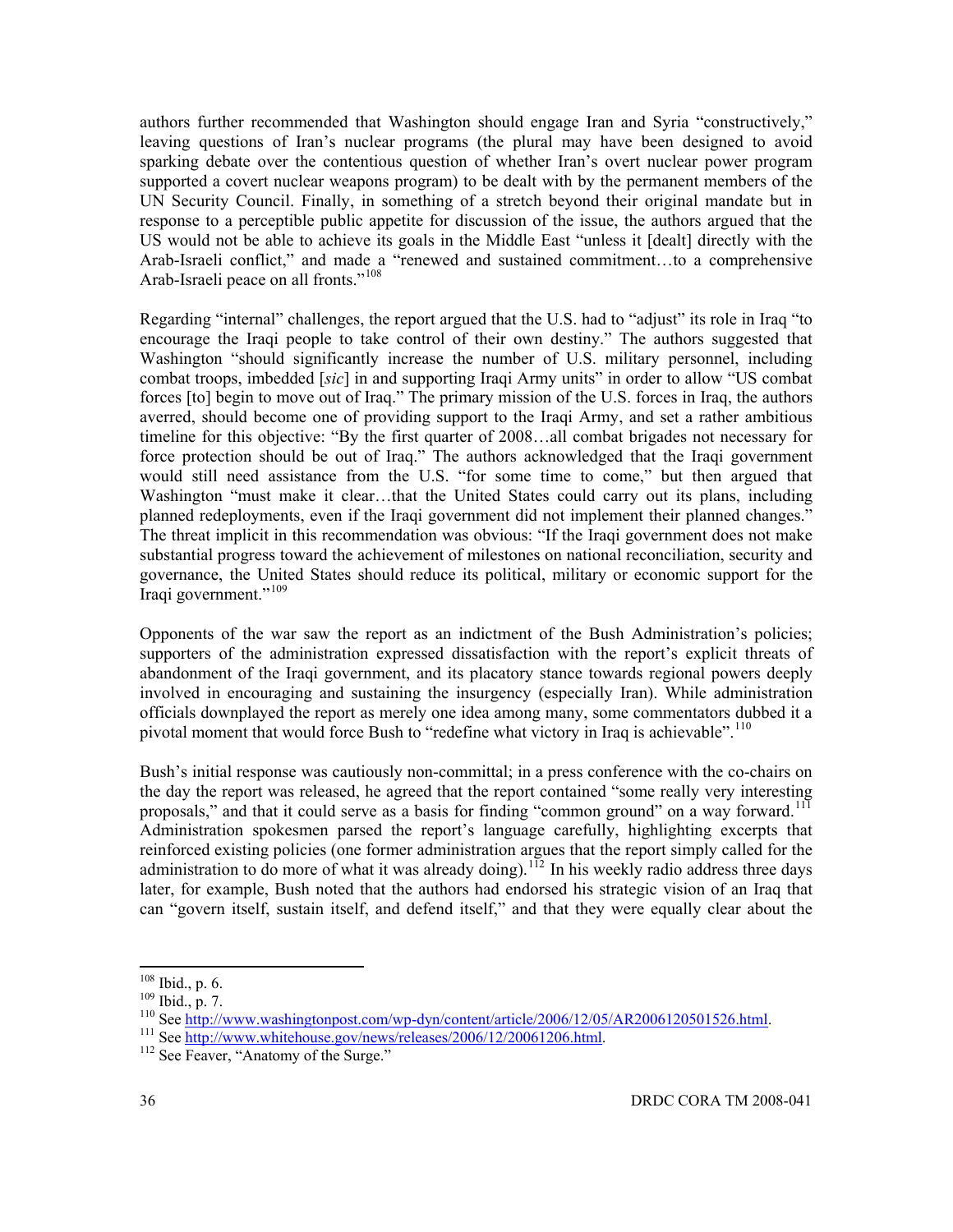potential consequences of a precipitous withdrawal from Iraq.<sup>[113](#page-51-0)</sup> The extent to which Bush disagreed with the report, however, did not become entirely clear until the following month, when he announced new military and civilian leadership, and a new COIN strategy for Iraq. The resulting change of course was diametrically opposed to the report's recommendations, and instead of a drawdown, would see a significant influx of combat troops destined for a new offensive, in close cooperation with Iraqi security forces, to regain the initiative from the enemy, protect the Iraqi population, and decisively defeat the insurgency.

# **3.2 Changing Course**

On 10 January 2007, barely a month after receiving the ISG Report, Bush addressed the American people to lay out the new strategy for Iraq. In his speech, he described how the hopes for peace and reconciliation that had flourished in the wake of elections the year before had been dashed by the outbreak of sectarian violence in 2006―particularly the bombing of the Golden Mosque in Samarra―and he took personal responsibility for any errors made in designing the original strategic approach to the conflict.<sup>[114](#page-51-1)</sup> Bush offered an olive branch to Baker and Hamilton, thanking them for the "thoughtful recommendations" contained in their report, and described the nature of the problem in terms similar to those they and their committee members had employed. He then laid out a new strategy for Iraq that was, in substance, the precise opposite of what they had recommended.

The problem, Bush argued, was that the Coalition and Iraqi forces did not have sufficient troops to hold areas after they had been cleared of insurgents. The greatest concern was Baghdad; most of the violence in the country was taking place within 50 kilometres of the capital, and stability there was essential to enable the Iraqi government to implement the legislative measures that were deemed necessary to placate alienated communities and bring peace to the country. America's part in solving this problem, Bush announced, was to temporarily dispatch more than 20,000 additional combat and support troops to Iraq, in order to give his designated theatre commander the resources to both undertake operations to root out insurgents, and hold what he had liberated. The first push, he stated, would come in Anbar province, where he had directed that 4,000 additional US troops be deployed to attack al Qaeda in Iraq (AQI) in its home base, and to support the local Sunni tribes that had begun to turn against the insurgents.

In Anbar, Bush argued, America had an opportunity "to deal a serious blow to the terrorists." This new approach, according to the updated strategic concept for victory in Iraq, altered the "key assumptions" driving American planning. Where previously it had been thought that "political progress [would] help defuse the insurgency and dampen levels of violence," the administration now understood that "while political progress, economic gains and security [were] intertwined, political and economic progress are unlikely absent a basic level of security.<sup>"[115](#page-51-2)</sup> This realization led to a series of new strategic objectives that would form the core of Washington's realigned approach to Iraq: "1. Defeat al-Qaida and its supporters and ensure that no terrorist safe haven

<span id="page-51-0"></span><sup>113</sup> 113 George W. Bush, "President's Radio Address," 9 December 2006, accessed at http://www.whitehouse.gov/news/ releases/2006/12/20061209.html.<br><sup>114</sup> "Where mistakes have been made, responsibility rests with me." George W. Bush, "President's Address

<span id="page-51-1"></span>to the Nation," 10 January 2007, accessed at [http://www.whitehouse.gov/news/releases/2007/01/20070110-](http://www.whitehouse.gov/news/releases/2007/01/20070110-7.html)  $\frac{7. \text{html}}{^{115}}$  $\frac{7. \text{html}}{^{115}}$  $\frac{7. \text{html}}{^{115}}$  National Security Council, "Highlights," slide #7.

<span id="page-51-2"></span>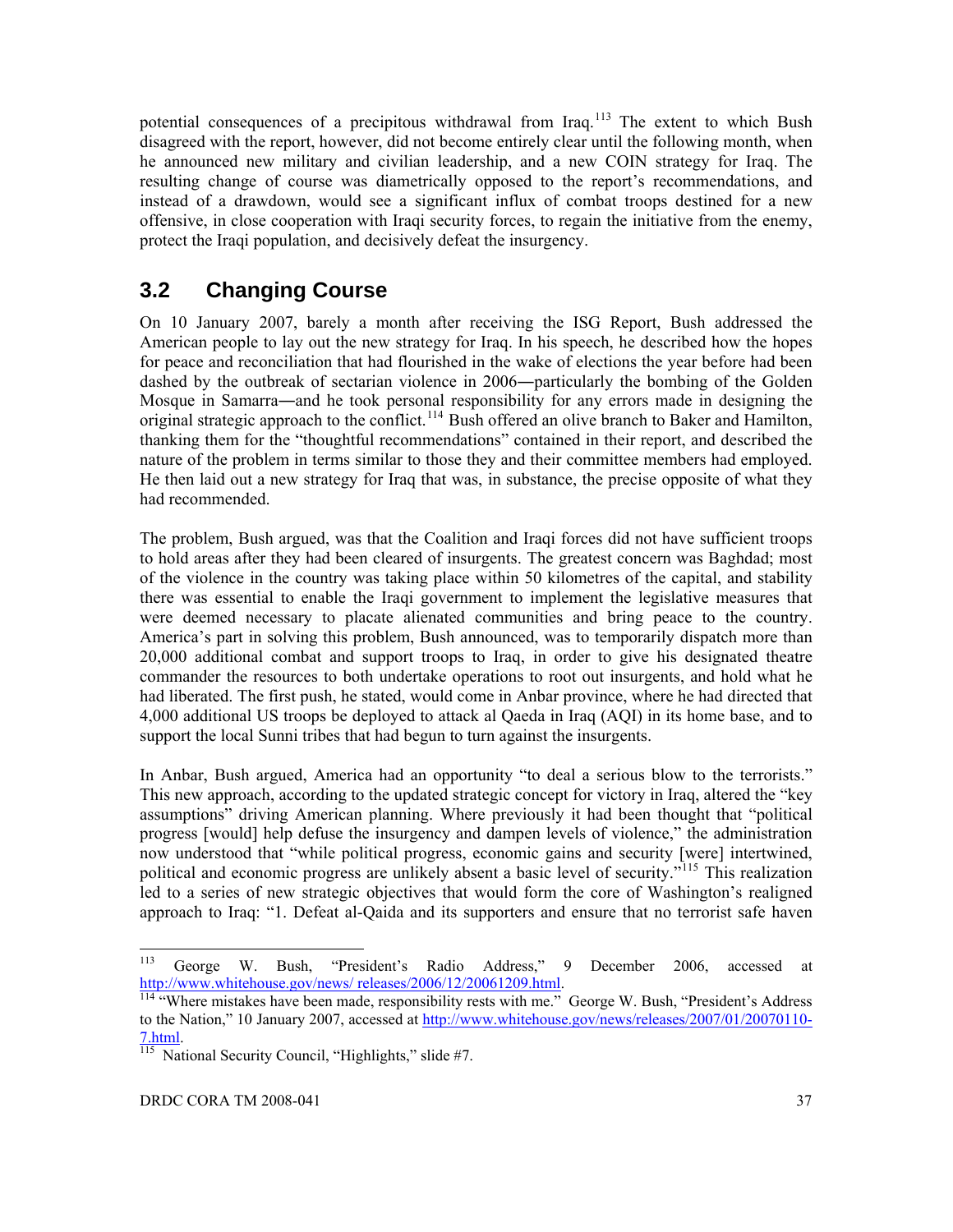exists in Iraq; 2. Support Iraqi efforts to quell sectarian violence in Baghdad and regain control over the capitol; 3. Ensure the territorial integrity of Iraq by encouraging strong democratic institutions impartially serving all Iraqis and preventing the return of the forces of tyranny; 4. Help safeguard democracy in Iraq."<sup>[116](#page-52-0)</sup>

The creation of stable democratic institutions, once the principal focus of the campaign, had fallen to third and fourth priority, after defeating al Qaeda and helping Iraqis regain control of their capital. This constituted a major change of course for the administration. Bush warned that even if this new strategy were to prove successful, victory would not be immediate, easy or costfree. With every success, though, however small, U.S. forces would build additional confidence and trust, and gain the time necessary for political compromise to be achieved:

Our enemies in Iraq will make every effort to ensure that our television screens are filled with images of death and suffering. Yet over time, we can expect to see Iraqi troops chasing down murderers, fewer brazen acts of terror, and growing trust and cooperation from Baghdad's residents. When this happens, daily life will improve, Iraqis will gain confidence in their leaders, and the government will have the breathing space it needs to make progress in other critical areas.<sup>[117](#page-52-1)</sup>

In view of the events of the next subsequent twelve months, these remarks seem almost prescient.

## **3.3 The surge**

The movement of the new draft of troops to Iraq began almost immediately. Concurrent with this, the administration pushed the Senate confirmation of General David Petraeus, Bush's choice for Coalition force commander in Iraq. Petraeus' confirmation, which took place on 26 January, was rapid and unopposed, and a few weeks later, he had assumed command in Baghdad, taking over the preparations for the conduct of counter-insurgency operations designed "to safeguard the Iraqi people, to pursue al Qaeda in Iraq, and to combat criminal elements and militia extremists, to foster local reconciliation, and to enable political and economic progress."[118](#page-52-2)

Petraeus and Lieutenant General Ray Odierno, commander of the Multi-National Corps in Iraq, designed three successive, large-scale combat operations to break the grip of the insurgents on Iraq. The first was the Baghdad Security Plan (or *Fardh al-Qanoon*), which involved deploying U.S. and Iraqi forces throughout the capital to secure the neighbourhoods and prevent attacks on inhabitants. The second, Operation Phantom Thunder, was a country-wide counter-insurgency offensive intended to root the enemy, particularly AQI, out of his sanctuaries; and the third, Operation Phantom Strike, was intended as a long-term pursuit and exploitation endeavour, designed to chase down displaced insurgents, denying them the opportunity to find safe havens, regroup, or escape.  $^{119}$  $^{119}$  $^{119}$ 

<span id="page-52-2"></span><span id="page-52-1"></span>

<span id="page-52-3"></span>

<span id="page-52-0"></span><sup>&</sup>lt;sup>116</sup> National Security Council, "Highlights," slide #8.<br><sup>117</sup> Bush, "Address to the Nation," 10 January 2007.<br><sup>118</sup> Petraeus, "Report to Congress," 8 April 2008.<br><sup>119</sup> Kimberley Kagan, "How They Did It: Executing the winn Vol. 13, Issue 10, 19 November 2007.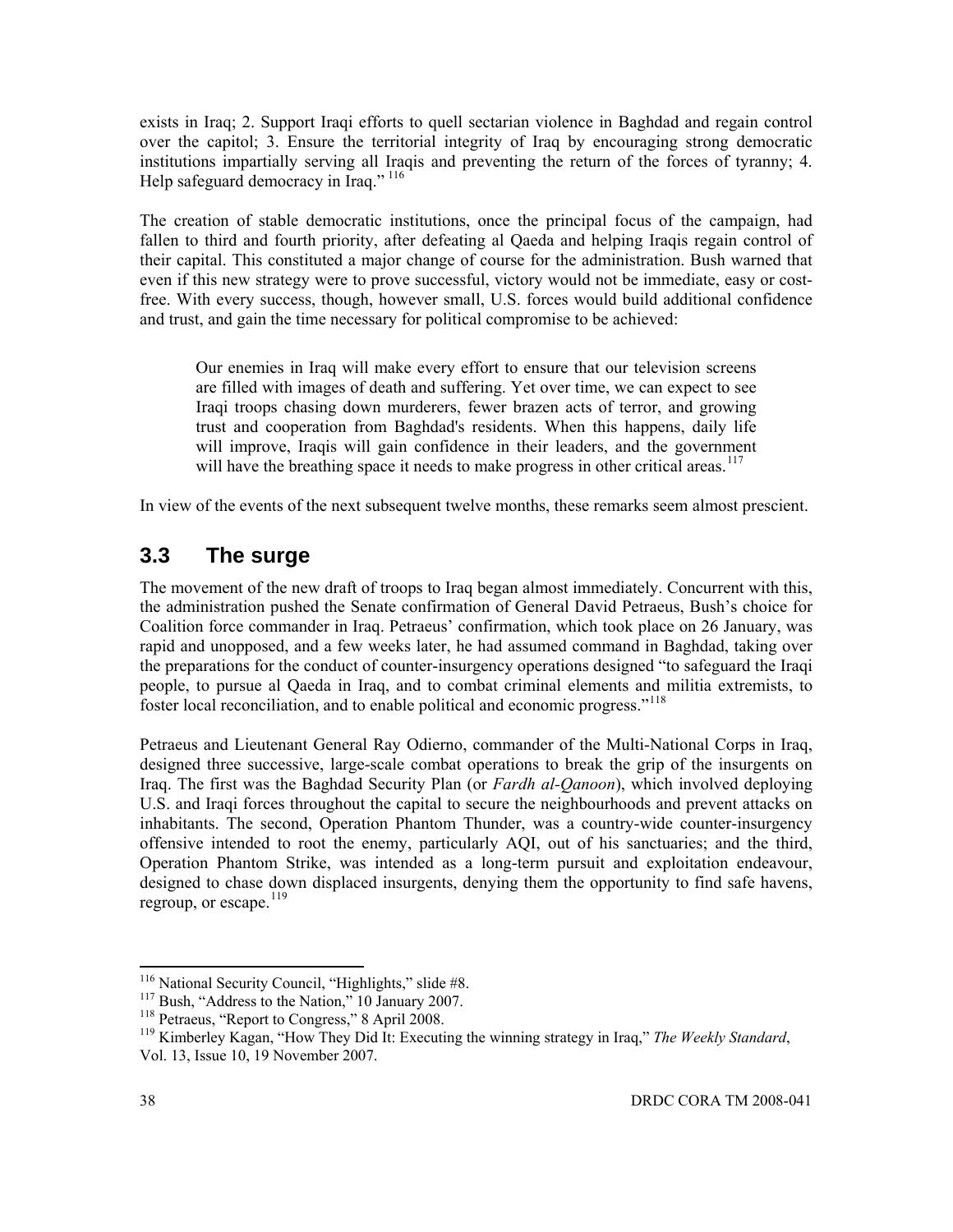The Baghdad Security Plan went into effect in February 2007, immediately after Petraeus' confirmation, while the build-up of surge forces was still under way. Two combat brigades, along with comparable numbers of Iraqi troops, were dispatched to Baghdad to set up secure areas and live among the populace, establishing anti-VBIED (Vehicle-Borne Improvised Explosive Device) roadblocks, setting up Joint Security Stations, and engaging the local population in establishing safe neighbourhoods. The immediate impact of this new approach was a measurable drop in sectarian killings and random suicide bombings throughout Baghdad. More troops (another three brigades' worth) were positioned across the transportation networks surrounding Baghdad, clearing insurgent redoubts and bomb factories, and restricting movement by enemy forces. All of this had a calming effect on the capital. By the end of May 2007, the full strength of what had come to be called the "surge" forces was in place: some 30,000 additional US military personnel, the vast majority of them combat troops. The new phase of security operations got under way shortly thereafter, setting the conditions for the next stage of the surge offensive.

Operation Phantom Thunder began on 15 June, as soon as the last of the surge forces were in place, trained and acclimatized. The battle began at Baquba, northeast of Baghdad, with Coalition forces surrounding the city and clearing it of insurgent positions. More troops were simultaneously tasked to clear insecure parts of Baghdad and the insurgent strongholds of Fallujah and Karma. Within six weeks, all of these areas, as well as AQI and JAM (*Jaish al Mahdi*, or "Mahdi Army", Moqtada al Sadr's Shiite militia) strongholds in Musayyib and south of Baghdad were in Coalition hands. More than 1100 AQI and JAM fighters were killed in the opening battles, and more than 6700 detained; still more were tracked down, and captured or killed as they attempted to flee their fallen redoubts.

The flight of displaced insurgents segued naturally into Operation Phantom Strike, which began in mid-August and continued through autumn 2007. Where Phantom Thunder consisted largely of classical, high-intensity counter-insurgent combat operations, Phantom Strike comprised fast, short-notice raids against terrorist staging areas and extemporized insurgent hard points. The aim of Phantom Strike was not only to kill or capture as many displaced insurgents as possible, but also to pursue and prevent them from recovering their balance, re-establishing their strongholds, and re-taking the initiative. The Operation took place over a far broader proportion of the country. Over the coming months, hundreds of individual combat operations would take place, leading to the discovery of innumerable arms caches, the disruption of IED and VBIED factories, and the capture or death of thousands of insurgents.

## **3.4 Early Results**

By the time Petraeus delivered his very cautious and nuanced report on 11 September 2007, the insurgency had been dealt a serious blow. Some in the media were already beginning to suggest that the enemy was on the brink of suffering a decisive defeat, while others were more cautious. Many remained were openly sceptical about claims of modest progress.

On 28 June 2007, during an address to the staff and students of the U.S. Naval War College, President Bush restated the key principle underlying the surge ("to help the Iraqi government and its security forces protect their population from attack"), and provided the first executive-level appraisal of how the new approach was proceeding thus far. Using Odierno's words, Bush noted that the last of the additional troops had arrived in early June, and that for the previous two weeks, the U.S. presence in Iraq had shifted from "surging in forces" to "surging in

DRDC CORA TM 2008-041 39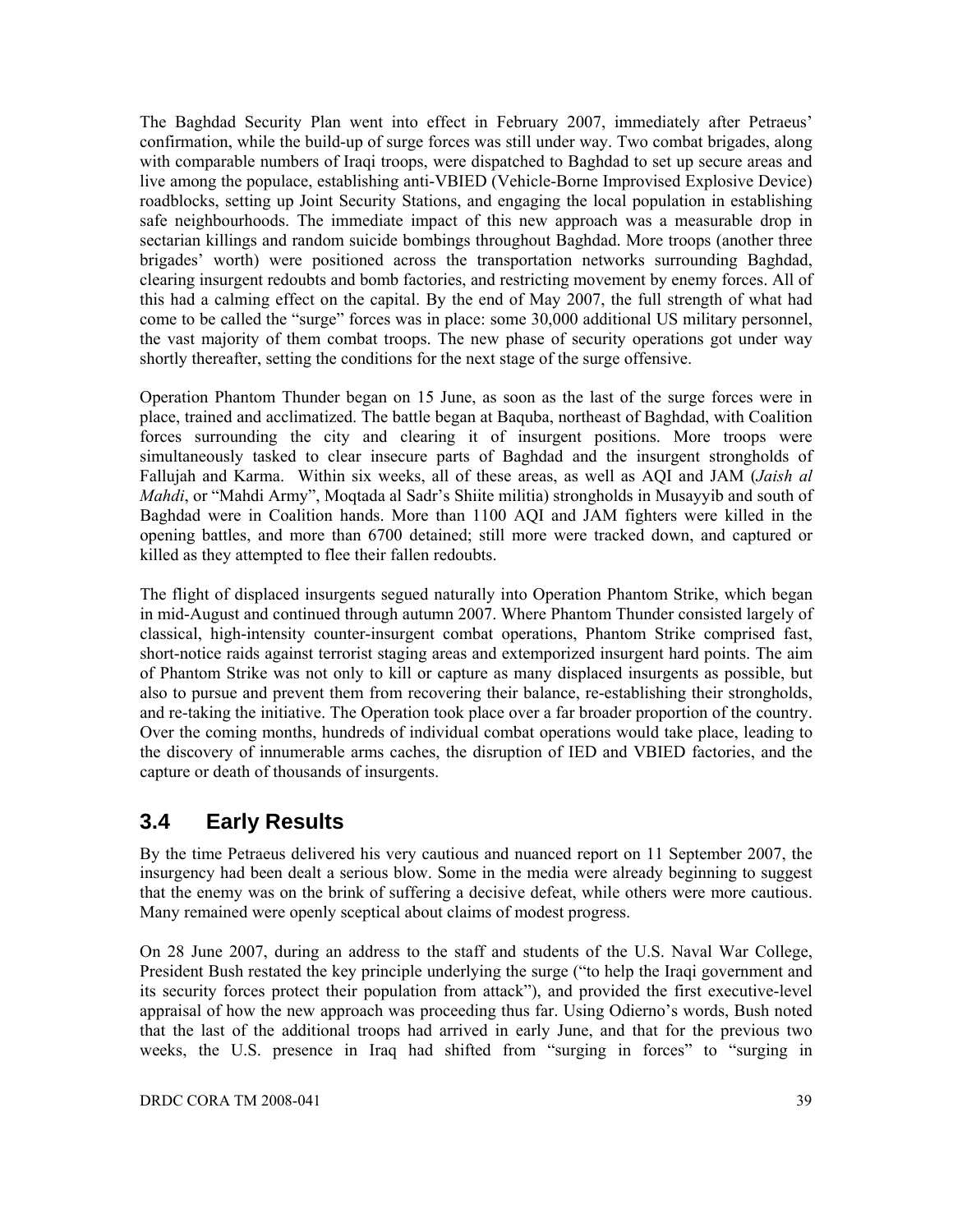operations".[120](#page-54-0) As he had promised in January, the first beneficiary of the new influx was Anbar province, where intense U.S. combat operations to clear Ramadi of insurgent and terrorist forces provided local tribal leaders with the breathing space necessary to solidify the gains facilitated by the "Sunni Awakening"―the conscious decision by a significant part of the Sunni community to reject the insurgents, and throw in their lot with the US and Iraqi government forces.

By early July, progress was sufficiently noticeable that even the most adamantly anti-war and anti-Bush critics had begun to acknowledge the effectiveness of ongoing U.S. operations against insurgent strongholds.<sup>[121](#page-54-1)</sup> The administration's supporters, in addition to heaping praise upon the new strategy and its architects (especially Petraeus), made much of the fact that these indications of progress were coming at a time when many of the Administration's erstwhile allies were, pace Margaret Thatcher, "going wobbly" in the face of persistent, if unsuccessful, attempts by the Democrat-controlled Congress to engineer an immediate U.S. withdrawal during what pro-Administration pundits were calling "the summer of defeat and retreat".<sup>[122](#page-54-2)</sup> The mood prevailing among domestic critics was perhaps best captured by House Speaker Nancy Pelosi, a Democrat, who on 6 September, despite abundant evidence to the contrary, declared that the "facts are selfevident that the [*sic*] progress is not being made".<sup>[123](#page-54-3)</sup>

In fact, analysts familiar with the tone and content of military reports had since early August been recognizing that surge operations were making significant headway, not only in dislodging insurgent strongholds in the countryside, but also in tightening the noose around Baghdad. Some measure of the effectiveness of Petraeus' strategy may be found in a multiple car-bomb attack carried out on 14 August 2007, targeting civilians of the Yazidi sect in a northern Iraqi town, killing 250 and wounding many hundreds more. Al Qaeda failed to recognize that popular rejection was a result of their campaign of terror against the civilian population, and they responded not with persuasion, but with more brutality. While media opponents of the war highlighted the incident as an example of how the surge was failing to live up to expectations ("The bombings came as Gen. Petraeus and others claimed to be making progress in their campaign against al-Qaida"<sup>[124](#page-54-4)</sup>), such criticisms missed the point. Petraeus' strategy had since June been aimed at driving a wedge between the insurgents and the civilians who formed their physical environment and support network. Overt acts of barbarity like the 14 August bombings, while no doubt intended by AQI to demonstrate the futility of US attempts to bring security to Iraq, further alienated a populace that had already begun to turn away from them. Each subsequent atrocity only hastened the process.

## **3.5 The Petraeus/Crocker reports**

On 10 September 2007, General Petraeus and the U.S. Ambassador to Iraq, Ryan Crocker, delivered reports to a Joint Hearing of the House Committees on Foreign Affairs and Armed

<span id="page-54-0"></span><sup>&</sup>lt;sup>120</sup> See http://www.whitehouse.gov/news/releases/2007/06/20070628-14.html.

<span id="page-54-1"></span><sup>&</sup>lt;sup>121</sup> E.g., http://www.nytimes.com/2007/07/08/weekinreview/08burns.html?  $r=1$ &pagewanted= print &oref=slogin.<br>
<sup>122</sup> Charles Krauthammer, "Deserting Petraeus," *The Washington Post*, 13 July 2007, p. A17.<br>
<sup>123</sup> S.A. Miller, "Dems already dismissing Iraq war report," *Washington Times* Online, 6 September 2007

<span id="page-54-2"></span>

<span id="page-54-4"></span><span id="page-54-3"></span>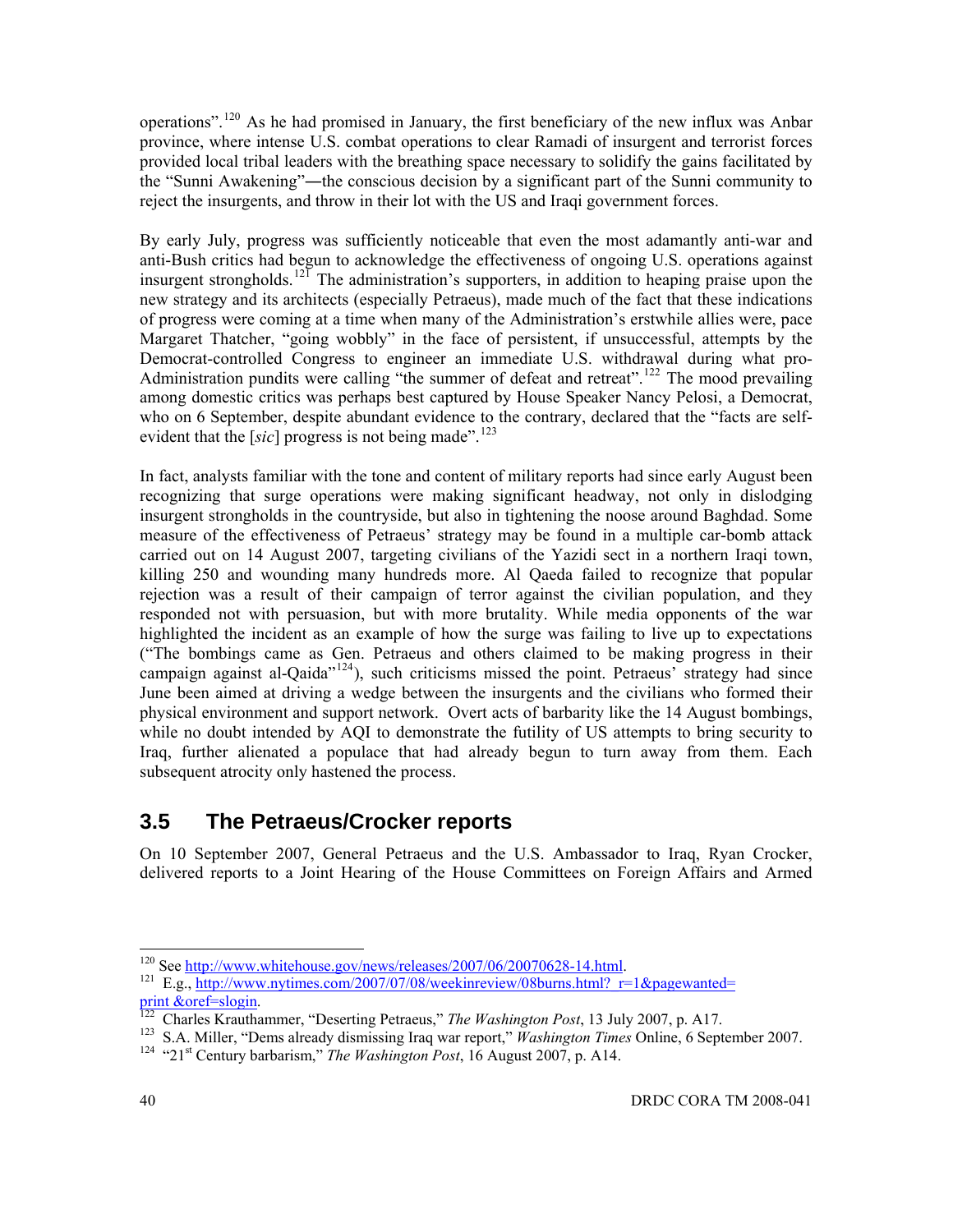Services.<sup>[125](#page-55-0)</sup> By this time, surge operations had been under way for nearly three months, and all observers were looking forward to what Washington's front-line officials had to say, with different parts of the political spectrum hoping for different results. Not surprisingly, Petraeus' report focussed on the operational aspects of U.S. operations in Iraq (given his audience, Coalition forces and operations received scant coverage). He had a number of positive developments to report, including:

- The military objectives of the surge were, "in large measure," being met;
- Coalition and Iraqi forces had "dealt significant blows to al Qaida-Iraq;"
- Iranian-supported terrorists, Shiite militias and even Lebanese Hezbollah operatives had been disrupted and either killed or detained;
- Ethno-sectarian violence, while still at "troubling" levels, had been sharply reduced; and
- The Iraqi security forces were slowly beginning to shoulder more responsibility, fighting and sustaining losses, despite continuing concerns about their sectarian stability.

Petraeus highlighted, as "the most significant development of the past 8 months," the tribal revolt against AQI that had begun in Anbar province and was spreading to other parts of Iraq. The report provided a variety of examples showing appreciable drops in sectarian attacks, suicide bombings and improvised explosive device incidents, all of which had declined over the preceding three months. He provided a list of AQI cells disrupted and noted that hundreds of key leaders and thousands of "rank-and-file fighters" had been captured or killed. Throughout the briefing, he was careful to provide both sides of the picture, acknowledging that while the "overall trajectory" had been favourable, security improvements have not been uniform in all areas across Iraq.

Petraeus made a number of key points designed to deflect the criticism directed his way by opponents of the administration and of the war, asserting that his report was based on analysis founded on sound data collection and trend assessment, using long-baseline methodology and rigorous analytical techniques that had been reviewed by "two US intelligence agencies," both of which had concluded that the data produced by Petraeus' headquarters was "the most accurate and authoritative in Iraq." He also struck back at those in Congress and elsewhere who had preemptively dubbed his account of events "the Bush Report," stating at the outset that he had written his testimony himself, and that it had not been "cleared by, nor shared with, anyone in the Pentagon, the White House, or Congress."

Concerning the state of the Iraqi security forces, which by September 2007 numbered close to half a million personnel, Petraeus noted that despite significant training and equipment gaps, "many Iraqi units across Iraq now operate with minimal coalition assistance." He also noted that recent decisions by the Iraqi government would add a further 40,000 personnel to the total by the end of 2007; and that Iraq had, for the preceding two years, spent more on its security forces than it had received in military assistance, making Iraq "one of the United States' larger foreign military sales customers"―another sign of growing independence.

Petraeus concluded his report by offering a number of recommendations based on a report he had recently delivered to the Joint Chiefs of Staff, the thrust of which was contained in its title:

<span id="page-55-0"></span> $125$  The full text of the Petraeus and Crocker reports, and the slide package that accompanied their testimony, may be found at [http://www.politico.com/news/stories/0907/5735.html.](http://www.politico.com/news/stories/0907/5735.html)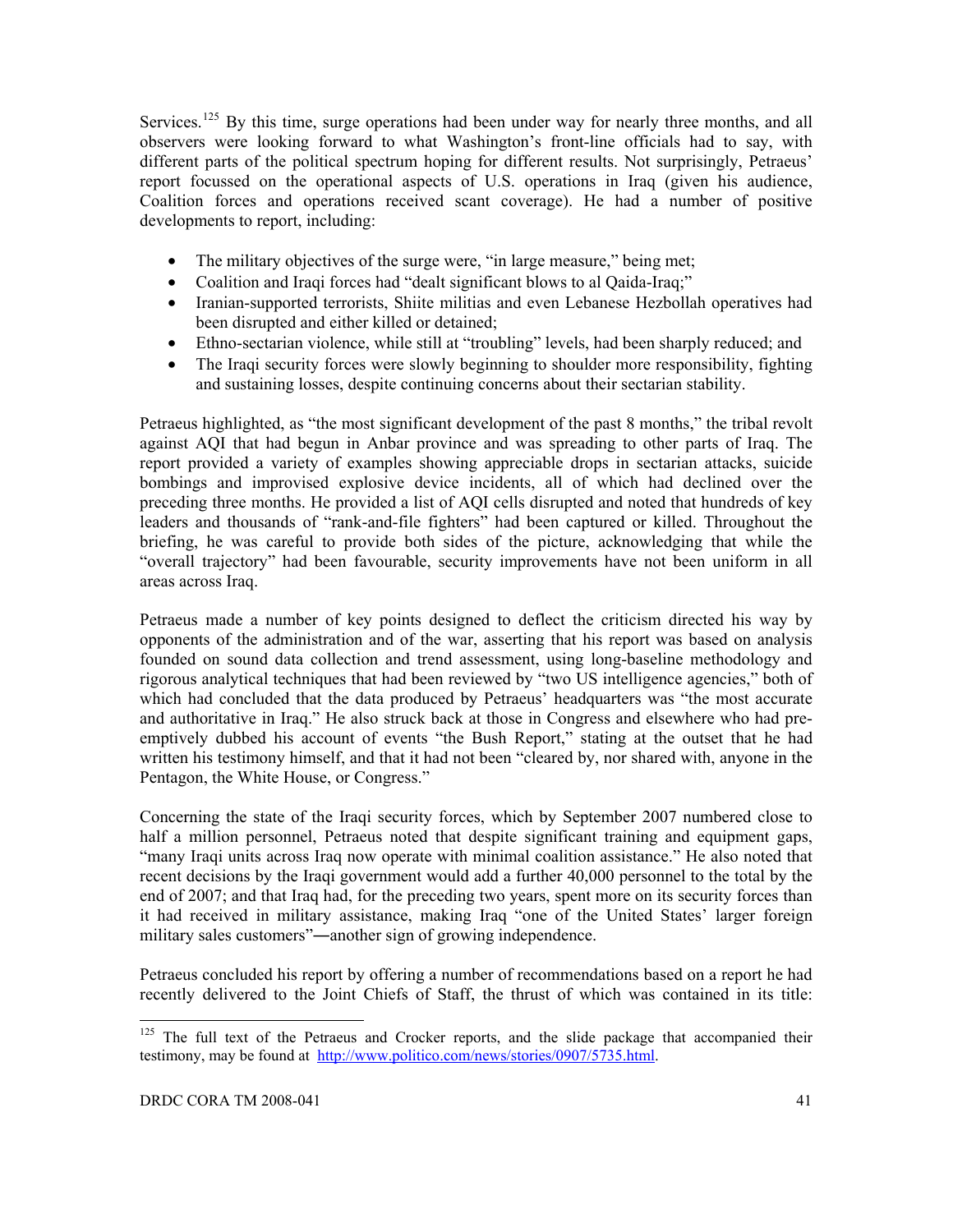"Security While Transitioning: From Leading to Partnering to Overwatch." According to Petraeus, the U.S. should aim to gradually shift responsibility for national and internal security to Baghdad, moving from "leading" (conducting tactical operations on behalf of the Iraqi government), to "partnering" (providing operational-level support to Iraqi forces that are taking the lead in their own security) and eventually to "overwatch" (maintaining a strategic focus on Iraq in order to be able to take corrective measures should the need arise). The pace of the transition, Petraeus argued, should be tied to the ability of the Iraqi government, security forces, and people to effect the transition―not to artificial timetables imposed by outside agencies.

Based on this approach and his recommendations, Petraeus predicted being able to reduce U.S. force totals in Iraq beginning in mid-December 2007, with the foal of reaching the pre-surge level of 15 Brigade Combat Teams by mid-July 2008. While he predicted that force reductions could probably continue, he cautioned against trying to plan too far in advance, noting that nobody could have anticipated, for example, the galvanizing effect of the tribal revolt against AQI in Anbar province. For the time being, he argued, any change in America's fundamental strategic direction in Iraq would be premature. America's effort in Iraq would be long term, with "no easy answers or quick solutions", and any "premature drawdown of [U.S.] forces would likely have devastating consequences."

Ambassador Crocker's testimony, by contrast, focussed more directly on the political and strategic aspects of the situation in Iraq. He argued that "the cumulative trajectory of political, economic, and diplomatic developments in Iraq is upwards, although the slope of that line is not steep." Like Petraeus, he noted that political progress had been uneven, halting and sporadic, and cautioned that the nature of political change was such that turning points are generally recognizable only in retrospect. He likened what was going on in Iraq not just to "regime change," but rather to a "revolution." Iraq, Crocker argued, was a "traumatized" nation that needed to rebuild not only the most basic of institutions, but even the intramural confidence and trust without which state institutions cannot function.

On the question of political progress, Crocker acknowledged the failure of the Iraqi government to meet established legislative objectives. He argued that this comparatively small area of governmental activity should not be accorded undue significance as a metric of achievement, contending that, in many areas, the goals of legislation were being met through alternate means (this was a subtle critique of the previous week's report by the Government Accountability Office, which had found that the Maliki government had met only three of 18 benchmarks set by Congress). On the subject of regional and international dynamics, Crocker noted that Iraq was making significant progress in expanding relations and trade with its neighbours, adding that oil was once again being exported through Turkey as well as the Persian Gulf. Regional actors were continuing to pose challenges to the reconstruction of Iraq: suicide bombers were still crossing into Iraq from Syria, and Iran was providing "lethal capabilities to the enemies of the Iraqi state." Crocker made a point of reminding his audience that "[t]he Iranian President has already announced that Iran will fill any vacuum in Iraq," and invited them to think about what that might mean. "Our current course is hard," he asserted, but he added that "[t]he alternatives are far worse."

Overall, Crocker argued, 2006 was "a bad year" for Iraq, and 2007 "has brought improvement." He acknowledged that "enormous challenges remain." Nevertheless, he emphasised that the majority of Iraqis "genuinely accept[ed] Iraq as a multi-ethnic, multi-sectarian society," so long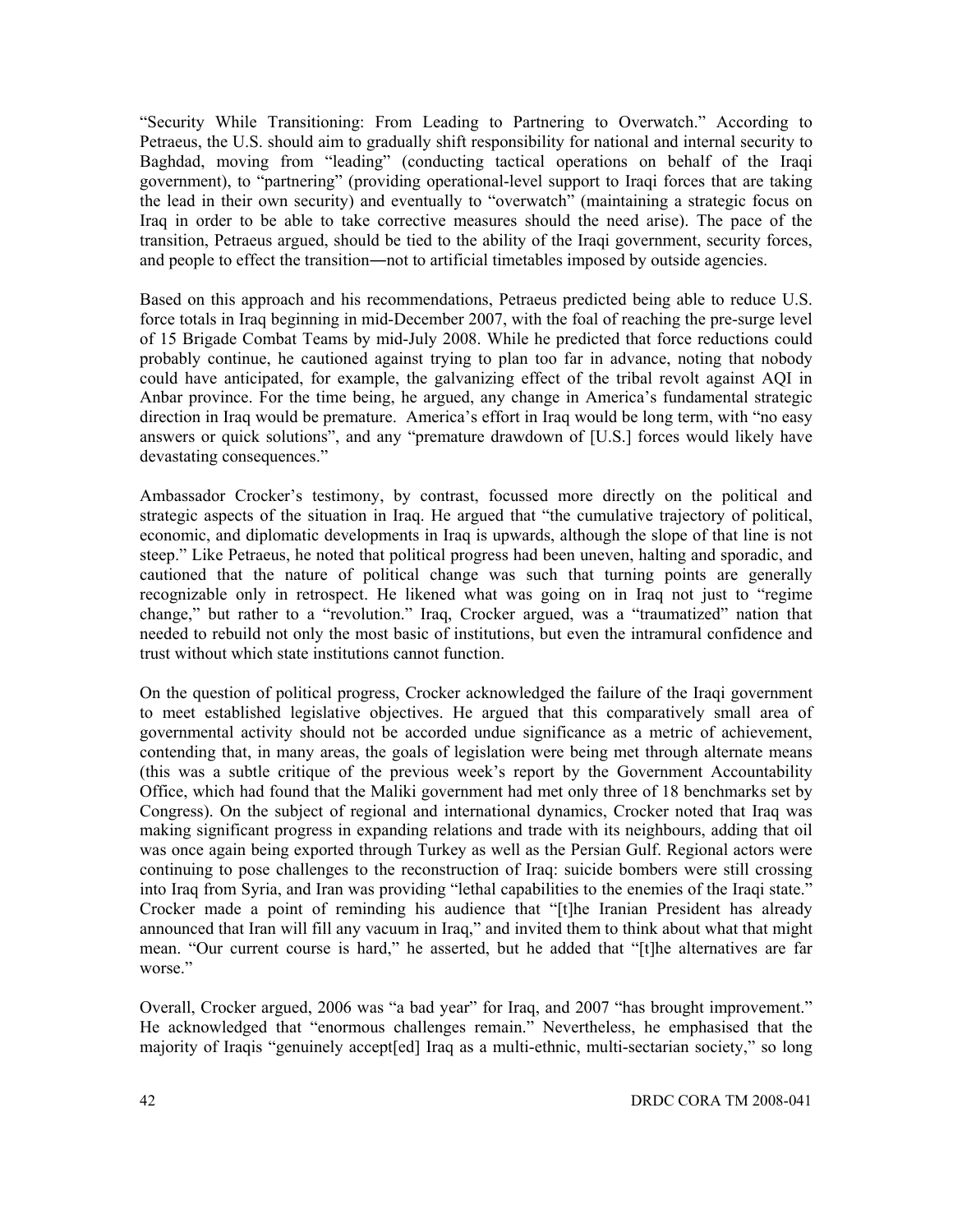as the balance of power between individual interest groups could be sorted out. In this context, the surge "had helped change the dynamics in Iraq for the better" by providing Iraqi communities with the sense of security and stability they needed in order to be able to carry on improving their lot.

Post-facto reaction to the dual testimony was, like support for the war, largely split along partisan lines. By and large, most Republicans praised Petraeus and Crocker for delivering a balanced review of a complex situation, calling for patience and taking the long view; most Democrats either denounced it as having been manufactured by the White House, or they simply restated positions derived from adamant opposition to the war (e.g., Tom Lantos, a Democrat, and Chair of the House Foreign Relations Committee, told Petraeus and Crocker, "It's time to go, and go now").

The Petraeus/Crocker reports implicitly justified the Bush Administration's plan to continue with the surge strategy. This is not surprising, as it was generally recognized that a precipitous, nearterm US withdrawal from Iraq would almost certainly lead to an explosion of sectarian and interethnic violence, a resurgence of al Qaeda, and expanded Iranian attempts to undercut the emergence of representative democracy in the Middle East. American patience and persistence were almost certainly, as Petraeus and Crocker argued, the key factor in providing Iraqis with a window of stability within which to build a functioning state; but they were also, and undeniably, the only thing staving off an immediate and catastrophic descent into civil war.<sup>[126](#page-57-0)</sup>

## **3.6 Accelerating improvement**

By the end of September 2007, after the heaviest fighting of Operation Phantom Thunder had ended, the U.S. military casualty rate had dropped by more than 50 percent from August, and by more than three-quarters compared to September 2006.<sup>[127](#page-57-1)</sup> U.S. military personnel killed in action had fallen by more than 40 percent, to the lowest point since July 2006, and the total for September (43) was one of the five lowest monthly fatality totals since the insurgency had began in earnest, three years earlier. U.S. military, and Iraqi military and civilian, casualties continued to fall throughout October. During the month of Ramadan (mid-September to mid-October 2007), traditionally a period of intense insurgent activity, casualty rates continued to fall; the *Washington Post* reported that 36 U.S. soldiers were killed during this period, compared with 97 who died in combat during the 2006 Ramadan celebrations. All indications were that the continuing surge operations were achieving positive results, prompting the *Post*'s editors, perceived by many as self-identified opponents of the war, to acknowledge that "those inside and outside of Congress who last month were assailing Gen. Petraeus' credibility and insisting that there was no letup in Iraq's bloodshed were―to put it simply―wrong."[128](#page-57-2)

On 1 November 2007, Lieutenant General Odierno held a briefing for Pentagon officials in which he provided detailed numbers on the decline in attacks during the one-month period ending on 26

<span id="page-57-0"></span><sup>&</sup>lt;sup>126</sup> Petraeus and Crocker returned to Washington on 8 April 2008 to provide a joint briefing on the situation in Iraq to the Senate Armed Services Committee. While General Petraeus' briefing on this occasion has been referenced a number of times in this paper, a comprehensive review of these briefings is not provided, as this paper is concerned largely with the period of June to December 2007. <sup>127</sup> "Better Numbers", *The Washington Post*, 14 October 2007, p. B06. <sup>128</sup> Ibid, p. B06.

<span id="page-57-2"></span><span id="page-57-1"></span>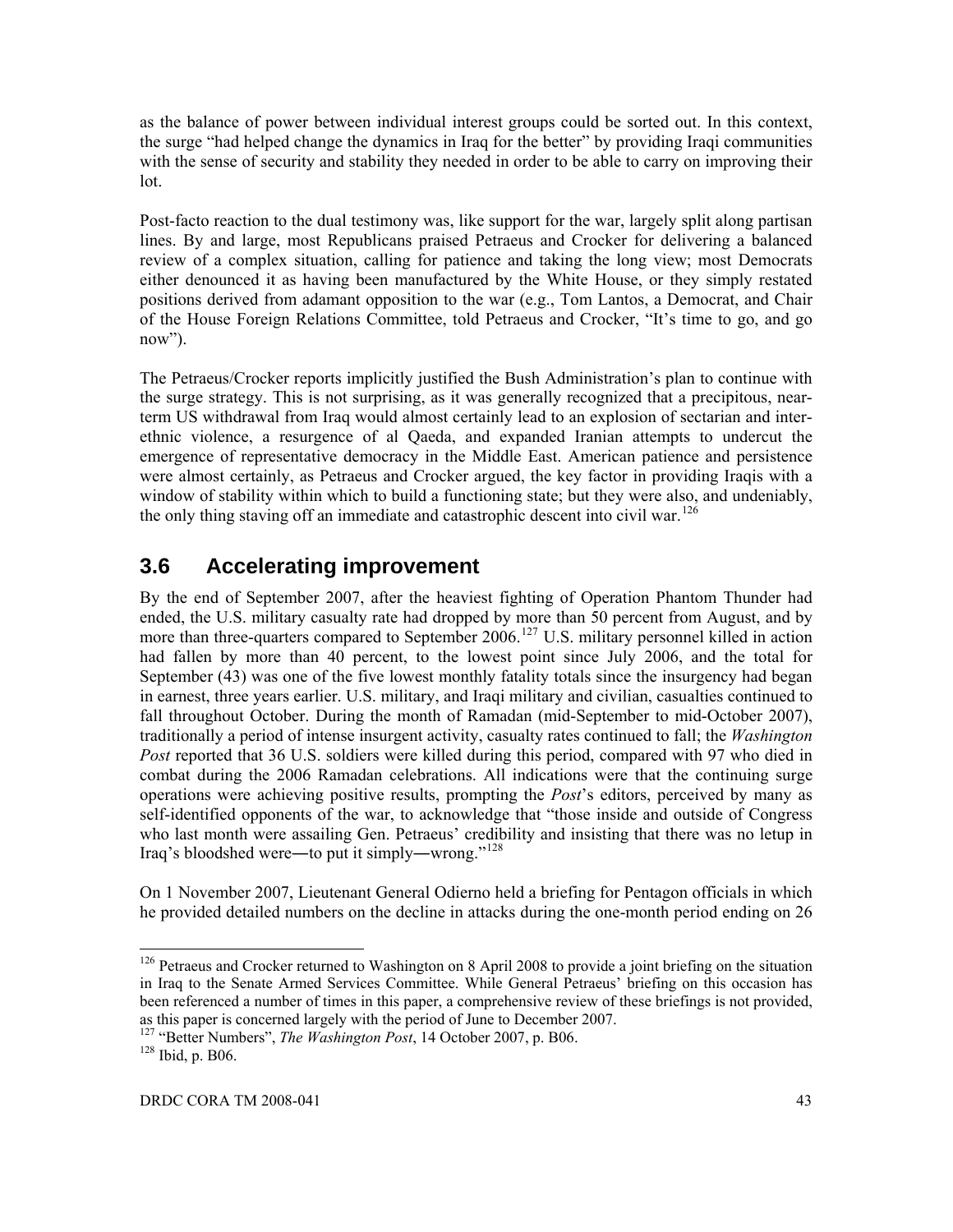October.<sup>[129](#page-58-0)</sup> The statistics seemed to speak for themselves. On the day after the mounting stage of the surge officially ended, the combined total of attacks reached the high water mark of the war. Once the surge operations began, all forms of attacks declined precipitously. By the first of November, the aggregate total of attacks against all types of targets in Iraq had fallen to a level not seen in more than two years. By year's end, the three-month total casualty numbers were the second lowest of any three-month period of the war.<sup>[130](#page-58-1)</sup>

Casualties among Iraqi security forces and civilians had likewise dropped precipitously.<sup>[131](#page-58-2)</sup> Beyond these welcome declines, however, Coalition casualty patterns told an important story. Deaths in action peaked in the period immediately before the beginning of surge operations in mid-June, while the numbers of personnel wounded peaked just as surge operations were getting underway. Both numbers began to fall off dramatically thereafter.

# **3.7 What happened?**

The reduction in violence in Iraq from June through December 2007 is attributable to a number of significant strategic transformations. The first and most important was the change in strategy adopted by the Bush administration―the decision to increase U.S. combat forces in Iraq in order to give a new commander the operational flexibility necessary to pursue a different and more aggressive counter-insurgency approach. Petraeus' strategy of directly confronting both AQI and the JAM hard-liners, eliminating insurgent strongholds, and mobilizing local tribal forces to provide stability and prevent re-entry of insurgent forces after the departure of U.S. forces, was key to turning the tide. While much of the progress that occurred after surge operations began in June 2007 was certainly facilitated by other factors as well, none of these could have come into play had Bush not changed tracks in January, appointed a new commander with a fresh perspective, and given him the additional forces needed to put his ideas into practice. It is important to note that, in doing so, Bush rejected not only the strategy previously designed by officials of his own administration, but also the advice of the Iraq Study Group.<sup>[132](#page-58-3)</sup> Given the significance of the results and the rapidity with which they were achieved, it seems likely that

l

<span id="page-58-1"></span><span id="page-58-0"></span><sup>&</sup>lt;sup>129</sup> See<http://www.defenselink.mil/transcripts/transcript.aspx?transcriptid=4077>.<br><sup>130</sup> From a briefing by Lieutenant General Odierno, U.S. DoD, 1 November 2007. More recent numbers are available, but this paper remains concerned with the period June to December 2007.<br>See http://www.defenselink.mil/dodcmsshare/briefingslide/317/071101-D-6570C-004.jpg.

<span id="page-58-2"></span>Odierno briefing, 1 November 2007, at http://www.defenselink.mil/news/briefingslide.aspx? Briefingslide id=317. More recent numbers are available, but this paper remains concerned with the period June to December 2007.

<span id="page-58-3"></span><sup>&</sup>lt;sup>132</sup> It is equally interesting to note that the total surge numbers (c. 30,000) come very close to the 40,000 additional troops that Paul Bremer, while head of the CPA, had mused publicly about in the summer of 2003. In his memoirs, entitled *My Year In Iraq* (New York: Simon and Schuster, 2006), Bremer recalls asking Lieutenant General Ricardo Sanchez, the top American commander in Iraq, what he would do with two more divisions, as many as 40,000 more troops. "General Sanchez did not hesitate to answer. 'I'd control Baghdad,' he said." Numbers, of course, are never the whole story, and it cannot be known how Bremer or his field commanders would have employed the additional personnel, had they been made available. But the coincidence is interesting nonetheless. Dexter Filkins, "Desert Sturm," *The New York Times*, 26 February 2006.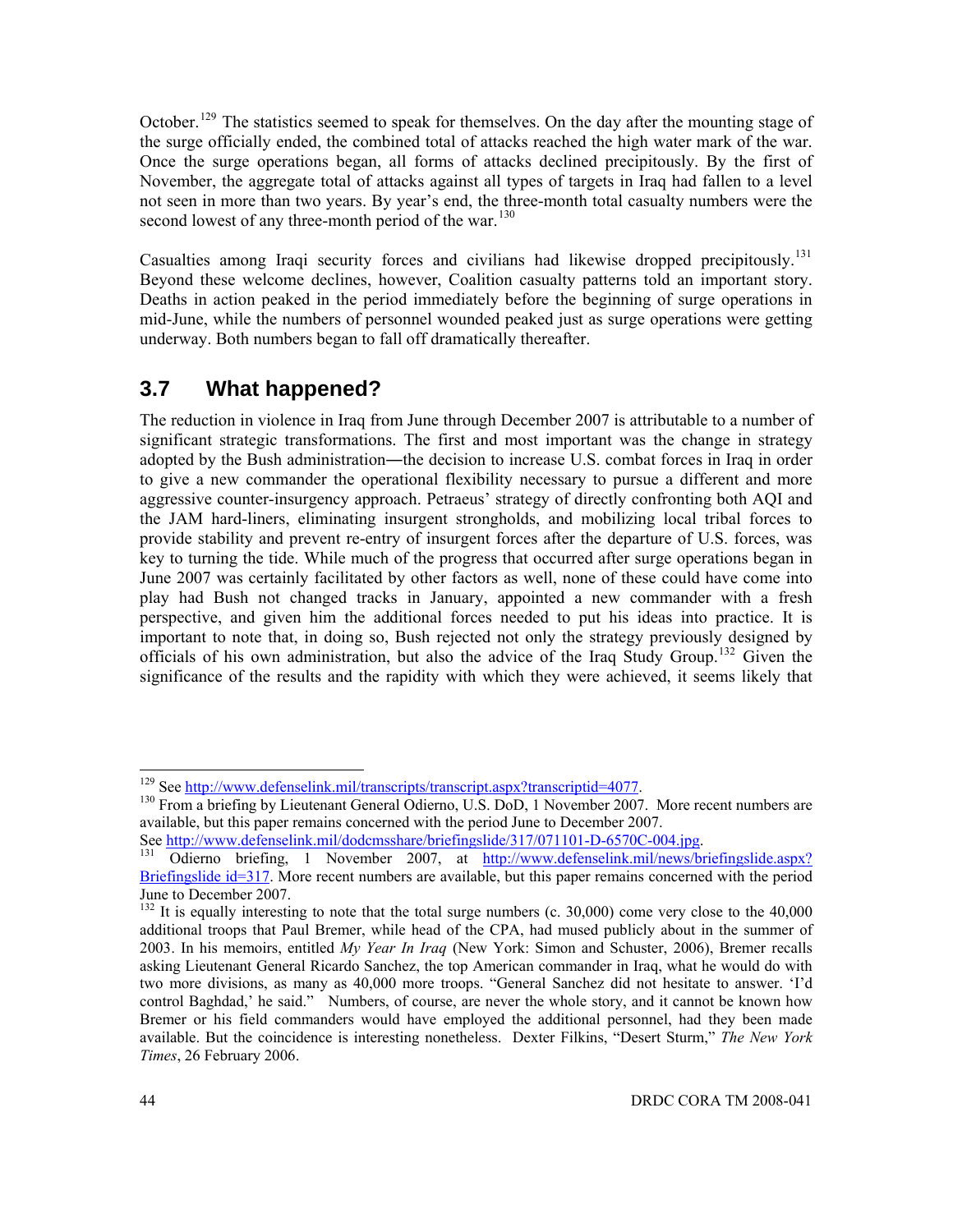posterity will recognize the decision to execute the surge as a political and military risk that paid off, dealing "devastating and perhaps irreversible blows to al-Qaida in Iraq."[133](#page-59-0)

While the surge was the decisive factor, the others that came into play, enabled by the new U.S. approach, should neither be ignored, nor their impact underestimated. The most important of these has variously been called "the Sunni awakening" or "the rise of the Iraqi people." Simply put, surge operations to eliminate insurgent strongholds, and deliberate efforts to mobilize local, often tribal (and often ex-insurgent), leaders to create ad-hoc security organizations to hold liberated areas, played upon a growing transformation in popular sentiment about the ability of Iraqis to create stability out of chaos. This is the model that was tested and proven by Colonel MacFarland's brigade in Ramadi in the summer and autumn of 2006. Three years of intensifying attacks by extremists bent on leveraging sectarian tensions and mistrust had obviously begun to wear on the collective public psyche. Iraqis apparently concluded that neither AQI nor the JAM offered a future beyond more bloodshed. With these groups temporarily driven out, the less militant of the militants fell away, and cast their lot with the Coalition and the Iraqi government in hopes of achieving something better. The transformation was widespread; under the aegis of the "Concerned Local Citizens" ("Sons of Iraq") program, more than 30,000 Iraqis volunteered for service with the police and security forces over the six-month period ending in October  $2007.<sup>134</sup>$  $2007.<sup>134</sup>$  $2007.<sup>134</sup>$ 

By November, what begun in Anbar Province the previous year had begun successfully spread to more than half of the country, and encompassed both Shia and mixed Sunni-Shia communities. Senior military officials in Baghdad estimated that there were more than 200 "concerned local citizens" groups comprising more than  $67,000$  security volunteers<sup>[135](#page-59-2)</sup>—a potent factor in securing local neighbourhoods and freeing up Iraqi Army and security personnel for offensive operations against remaining pockets of the insurgency. The effectiveness of these organizations was demonstrated on 9 November, when fighters of the Islamic Army in Iraq (IAI) ambushed AQI forces near Samarra, killing 18 and capturing another 16. The commander of the IAI, himself a former insurgent, contacted the Iraqi Army before the battle, asking them to advise the US military about his plans, and requesting that they stay out of the fight. Another former insurgent organization, the 1920's Revolution Brigades, launched a similar attack against AQI forces near Divala the following day.<sup>[136](#page-59-3)</sup>

The change in allegiance by their former allies must have been a telling blow to the increasingly isolated AQI membership; in an audio message attributed to Osama bin Laden and released on 29 December 2007, Iraqi Sunnis were warned not to take up arms against  $AQI$ <sup>[137](#page-59-4)</sup>. The roots of the awakening are unclear, but simple pragmatism likely played a deciding role; as historian Victor Davis Hanson put it, "many of the sheiks suffered horrendous losses among their tribes to the U.S. in the past four years….So, when they weighed the odds―increasing oil-generated wealth on the one hand versus being mowed down by the U.S on the other―the choice was to join

<span id="page-59-0"></span><sup>133</sup> Thomas E. Ricks and Karen DeYoung, "Al-Qaida in Iraq Reported Crippled," *The Washington Post*, 15 October 2007, p. A1.<br><sup>134</sup> "Iraq's Golden Silence," *Investor's Business Daily* Online, 1 October 2007, 1620 PT.

<span id="page-59-1"></span>

<span id="page-59-2"></span><sup>&</sup>lt;sup>135</sup> Bill Ardolino, "Why Violence has Declined In Iraq," 8 November 2007, accessed at http://www.longwarjournal.org/archives/2007/11/why\_the\_violence\_has-print.php.

<span id="page-59-4"></span><span id="page-59-3"></span><sup>&</sup>lt;sup>136</sup>See [http://www.iht.com/articles/ap/2007/11/10/africa/ME-GEN-Iraq.php?page=1.](http://www.iht.com/articles/ap/2007/11/10/africa/ME-GEN-Iraq.php?page=1)<br><sup>137</sup> Associated Press, "Bin Laden Message Warns Sunnis Against Fighting Al Qaida," 29 December 2007, accessed at<http://www.foxnews.com/story/0,2933,318990,00.html>.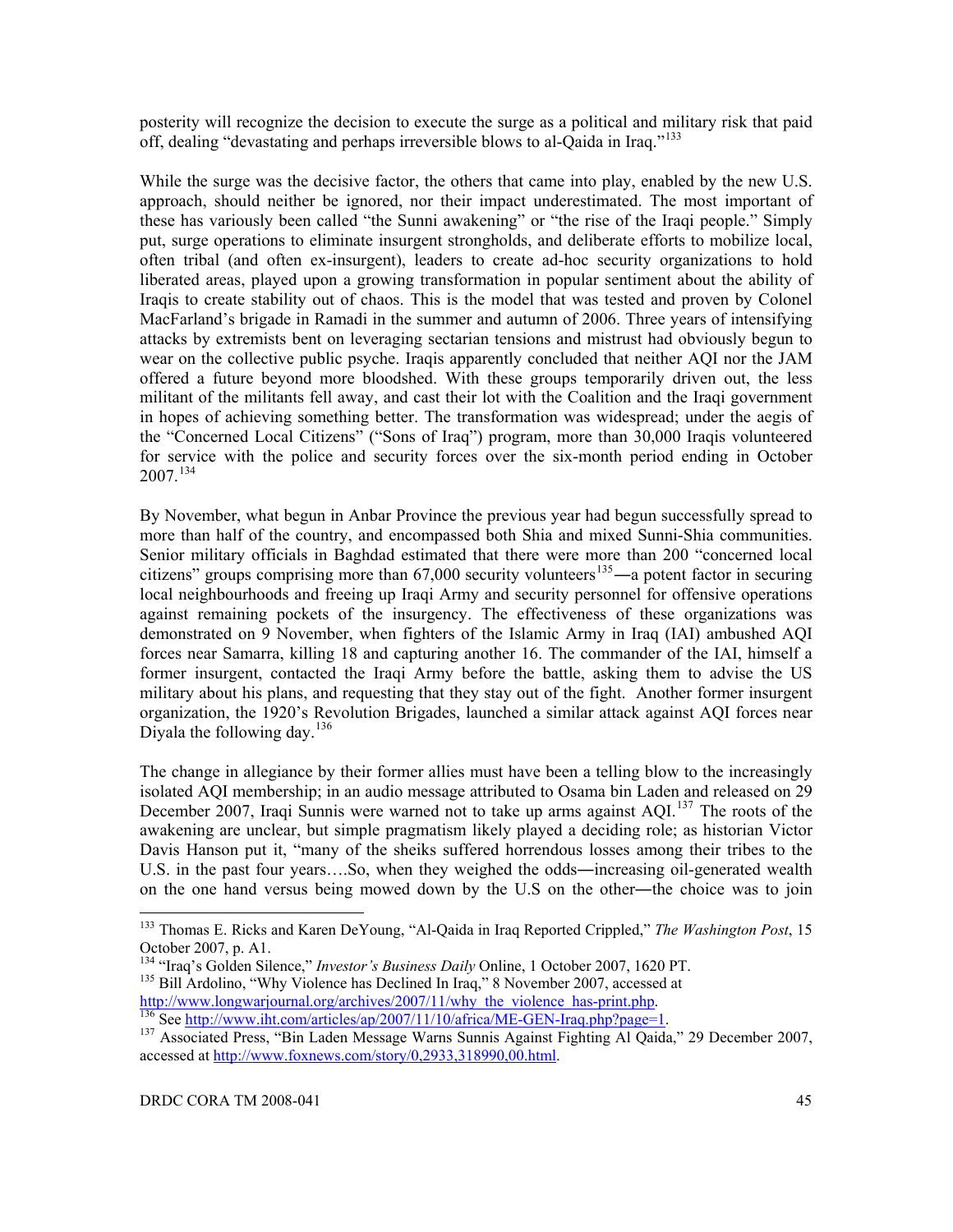us."<sup>[138](#page-60-0)</sup> What is clear is that the process began long before the surge was announced or the ISG Report was even submitted. Although neither the administration nor Petraeus can be credited with creating the awakening, they nonetheless made good use of it.

Other factors driving the transformation included the Iraqi Army, which, according to Lieutenant General Odierno had during 2007 experienced a surge of its own, growing from 10 to 12 divisions. Size is less important than capability and experience, however, and what likely made the difference was improvement in average quality and capability gleaned through partnering with U.S. ground force units. According to Coalition headquarters, by November 2007, three of 44 combat brigades were assessed to be fully independent, while 32 (more than three quarters of the total) were "in-lead" in combined operations with U.S. forces. Only nine remained "partnered." The Iraqi police forces had grown by 45,000 over the year to more than 200,000 (20,000 newly-trained Iraqi Army soldiers were graduating from basic training every five weeks). Next to these numbers, the U.S. surge forces seem almost insignificant. The improving capability of Iraqi security forces began to be demonstrated early on; for example in the rescue, in early November 2007, of a number of sheiks kidnapped on their way to a reconciliation meeting, and in counter-insurgent operations throughout the "Sunni Triangle" shortly thereafter, in which hundreds of insurgents were killed or captured.

Another important factor was the truce declared on 29 August by Mahdi Army figurehead Moqtada al Sadr. Al Sadr's announcement had mixed results; many of the JAM fighters were, and are, "dead-enders," characterized as "truly irreconcilable, almost as bad as AQI."[139](#page-60-1) Also, al Sadr's credibility and stature seem to have declined since his decision to flee to Iran in February 2007, simultaneously highlighting both his penchant for self-preservation, and his connections with the regime in Tehran. These facts notwithstanding, many of his followers continue to observe the truce, leading to a drop in attacks across many of the Shia-dominated areas of Iraq. One analyst has argued that the most important aspect of this transformation "is that the violence…has ceased being political, and is therefore no longer nearly as important as it was," and that "having al Sadr playing political games instead of military ones is the most positive thing that could be happening in Iraq."[140](#page-60-2) Al Sadr's grudging acquiescence also gave the U.S. the opportunity to co-opt the less reticent among the JAM membership into the same sort of ad-hoc security organizations being created elsewhere. That said, it is important not to overstate the importance of the Sadr ceasefire; it was never universal, and it broke down in March and April of 2008, without crippling ongoing stabilization efforts. Evidently, Sadr's temporary quiescence allowed enough time for improvements elsewhere (especially among Iraqi security forces), so that even new sporadic outbreaks of violence in Baghdad were not sufficient to derail the improving situation.

Some critics of the surge have argued that violence declined not because of successful combat operations, but rather because deliberate "cleansing" and refugee movements had reduced the opportunity for, and therefore the frequency of, sectarian clashes. Coalition forces and the Iraqi

 <sup>138</sup> Victor Davis Hanson, "Iraqi Thoughts," accessed at http://pajamasmedia.com/xpress/victordavishanson/

<span id="page-60-1"></span><span id="page-60-0"></span><sup>2007/11/13/</sup>iraqi\_thoughts.php.<br>
<sup>139</sup> Bill Ardolino, "Why the violence has declined in Iraq," *Long War Journal*, 8 November 2007, accessed<br>
at http://www.longwarjournal.org/archives/2007/11/why the violence has.php.

<span id="page-60-2"></span><sup>&</sup>lt;sup>140</sup> Bartle Bull, "Mission Accomplished," *Prospect Magazine*, Issue 139, October 2007, accessed at [http://www.prospect-magazine.co.uk/printarticle.php?id=9804.](http://www.prospect-magazine.co.uk/printarticle.php?id=9804)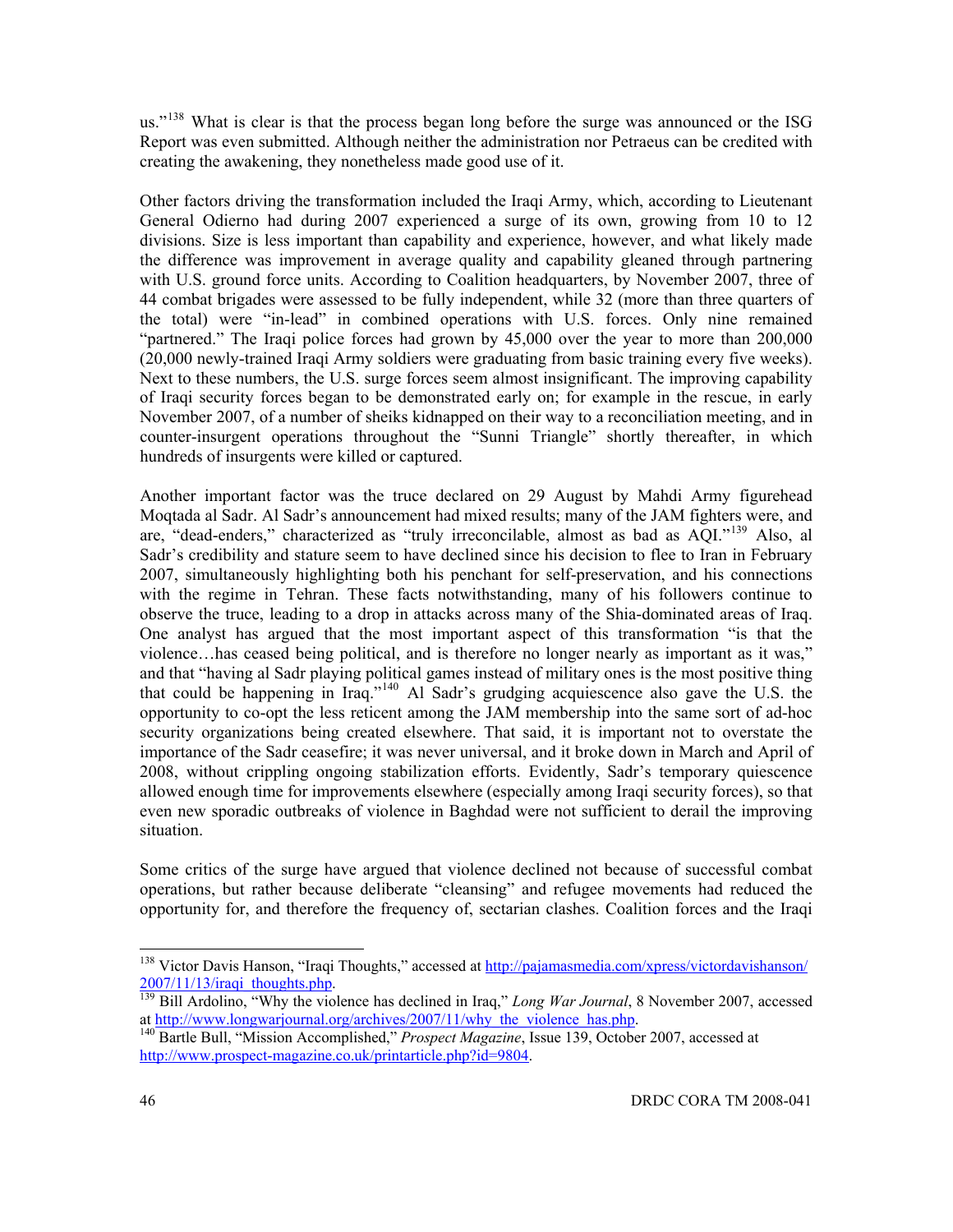Red Cross Society disagree on the figures, but clearly there remain large numbers of internally displaced persons in Iraq, and the civilian exodus from parts of Baghdad doubtless influenced the drop in killings to some extent. This should be an easy contention to confirm or disprove; if violence has only abated due to sectarian segregation, then it should flare back up again as refugees continue to return to their former neighbourhoods. According to the Red Crescent, refugees continue to return;<sup>[141](#page-61-0)</sup> and according to the Coalition, violence continues to decline.<sup>[142](#page-61-1)</sup> One must conclude that other factors are at work here.

Reports from the Iraqi Government of the return of thousands of families and refugees to parts of Baghdad once plagued by sectarian violence are a positive sign, but the numbers remain small compared to the overall refugee figures. It has also been suggested that the drop in foreign fighters entering Iraq (from about 85 to 50 per month, according to the Brookings Institution's Iraq Index),<sup>[143](#page-61-2)</sup> as well as the decline in IED incidents involving explosively-formed projectiles of Iranian origin,<sup>[144](#page-61-3)</sup> are attributable to efforts by the governments in Damascus, Tehran and Riyadh to slow down the movement of insurgents and material. This is somewhat more speculative, particularly in Iran's case, which has a strong and continuing interest in maintaining disorder in Iraq.

If the purpose of the surge was, as Bush argued in June 2007, "to help the Iraqi government and its security forces protect their population from attack", then by early 2008 it could be argued that it was succeeding. But this was not the only reason for the surge; it was also intended to recapture the initiative that had been lost to the insurgents while an embattled White House held to its previous strategy, and a hostile Congress flirted openly with precipitate withdrawal. Bush's original strategy had been designed around the assumption that Iraqis would be able to quickly and decisively construct a credible, effective and representative national government capable of producing sectarian reconciliation and extending its control over the whole of the country in relatively short order. This proved to be an unrealistic expectation of a people with virtually no living memory of freedom or democracy, and beset by daily, brutal violence. The result was a strategic vacuum that the insurgency exploited to foment chaos and sectarian strife, with the ultimate goal of preventing the emergence of a stable polity.<sup>[145](#page-61-4)</sup>

At time of writing, most, if not all, military and political trends seemed positive. In January 2008, it was announced that al Anbar province—the home base of al Qaeda in Iraq, the hotbed of the insurgency in 2006, the focal point of the "Sunni Awakening," and the first target of the surge—would be ready to be handed over to Iraqi Security Forces in March.<sup>[146](#page-61-5)</sup> By the time

<span id="page-61-0"></span><sup>&</sup>lt;sup>141</sup> Reuters, "Red Crescent says 46,000 refugees return Iraq end 2007", 8 January 2008, accessed at [http://www.alertnet.org/thenews/newsdesk/L0855951.htm.](http://www.alertnet.org/thenews/newsdesk/L0855951.htm) [142](http://www.alertnet.org/thenews/newsdesk/L0855951.htm) Karen de Young, "Violence in Iraq Still Falling, But Pace of Decline Slows," *The Washington Post*,

<span id="page-61-1"></span>December 18 2007, p. A10.<br><sup>143</sup> See http://www.brookings.edu/saban/iraq-index.aspx.

<span id="page-61-4"></span><span id="page-61-3"></span><span id="page-61-2"></span><sup>&</sup>lt;sup>144</sup> Odierno briefing, 1 November 2007.<br><sup>145</sup> Interestingly, in January 2008 Bush seemed to acknowledge the difficulties inherent in building democracy in a country that has never known it, stating (in response to a reporter's question about political progress in Iraq), "To go from a tyranny to a democracy overnight is…virtually impossible." See <http://wcco.com/national/President.Bush.Troops.2.628326.html>. Had this understanding been incorporated into the grand strategy and operational planning for Iraq, more realistic targets for progress might have been set.

<span id="page-61-5"></span><sup>&</sup>lt;sup>146</sup> Robert Burns, "General: Anbar Ready for Handover," Associated Press, 10 January 2008, accessed at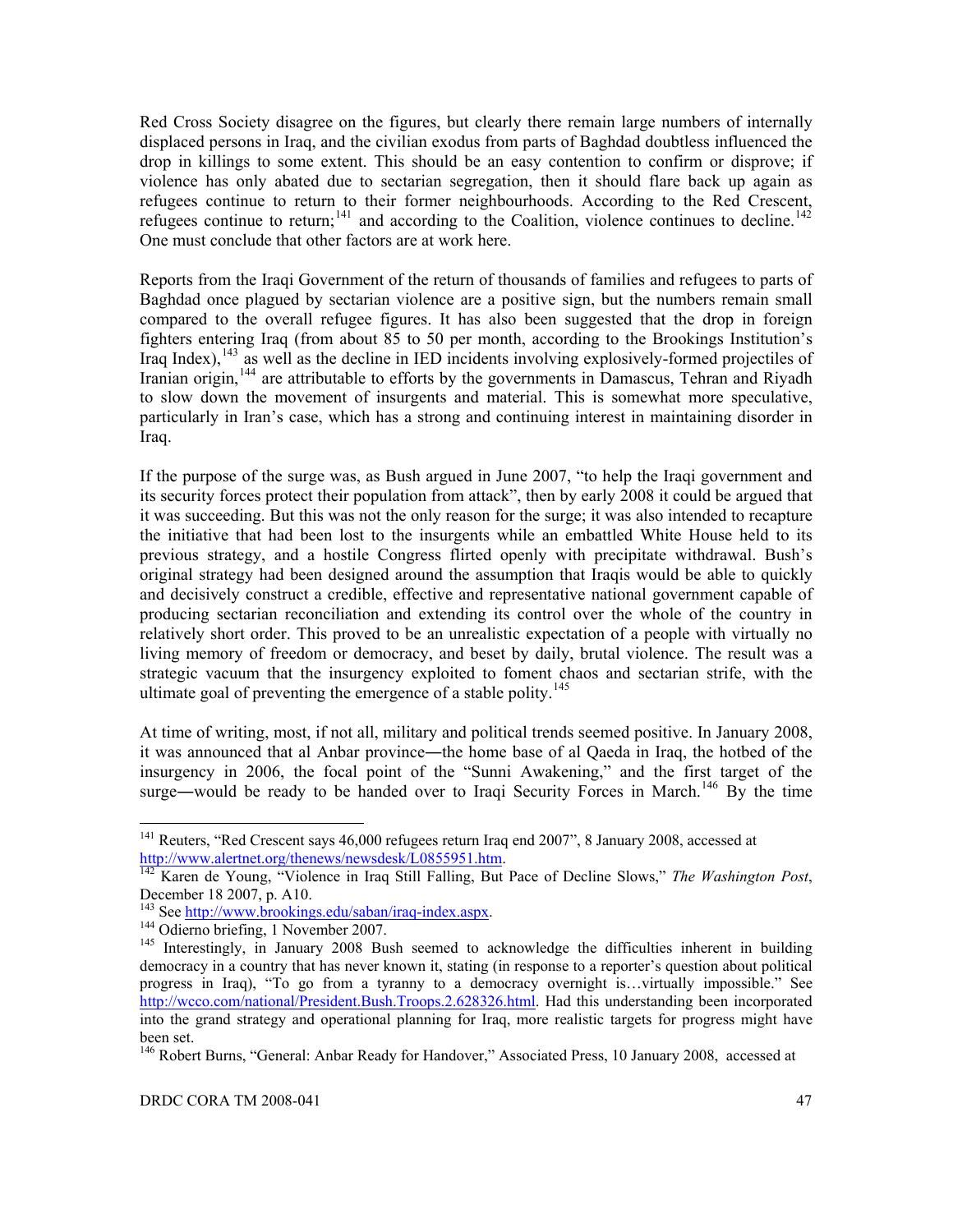Petraeus reported to Congress on 8 April 2008, fully half of Iraq's 18 provinces were in Iraqi hands. During his confirmation hearings (for the position of Commander CENTCOM), he informed the Senate Armed Service Committee that violence in Iraq was at a four-year low―which is to say, lower than at any time since before the insurgency began to gather momentum.<sup>[147](#page-62-0)</sup> That same week, the US casualty rate was the lowest of the entire war.<sup>[148](#page-62-1)</sup> By any measure, this is a major success story. Politicians and soldiers are understandably cautious about declaring victory; but at time of writing it seemed increasingly clear that, as one team of analysts put it, "the job in Iraq [was] moving rapidly towards something closer to Iraqi police work than American war."<sup>[149](#page-62-2)</sup>

<u>.</u>

<span id="page-62-0"></span>[http://www.breitbart.com/article.php?id=D8U3B17O0&show\\_article=1.](http://www.breitbart.com/article.php?id=D8U3B17O0&show_article=1)<br><sup>[147](http://www.breitbart.com/article.php?id=D8U3B17O0&show_article=1)</sup> Peter Spiegel, "Violence at four-year low, says Petraeus," *Sydney Morning Herald* online, 23 May 2008, accessed at http://www.smh.com.au/news/world/violence-at-fouyear-low-says-petraeus/2008/05/23/ 1211183102680.html. 148 "Iraq hits milestones on U.S. troops deaths, oil," accessed at [http://www.reuters.com/article/middleeast](http://www.reuters.com/article/middleeast%20Crisis/idUSL01687040) 

<span id="page-62-2"></span><span id="page-62-1"></span>[Crisis/idUSL01687040.](http://www.reuters.com/article/middleeast%20Crisis/idUSL01687040) [149](http://www.reuters.com/article/middleeast%20Crisis/idUSL01687040) Bartle Bull, "Mission Accomplished," *Prospect Magazine*, Issue 139, October 2007, accessed at [http://www.prospect-magazine.co.uk/printarticle.php?id=9804.](http://www.prospect-magazine.co.uk/printarticle.php?id=9804)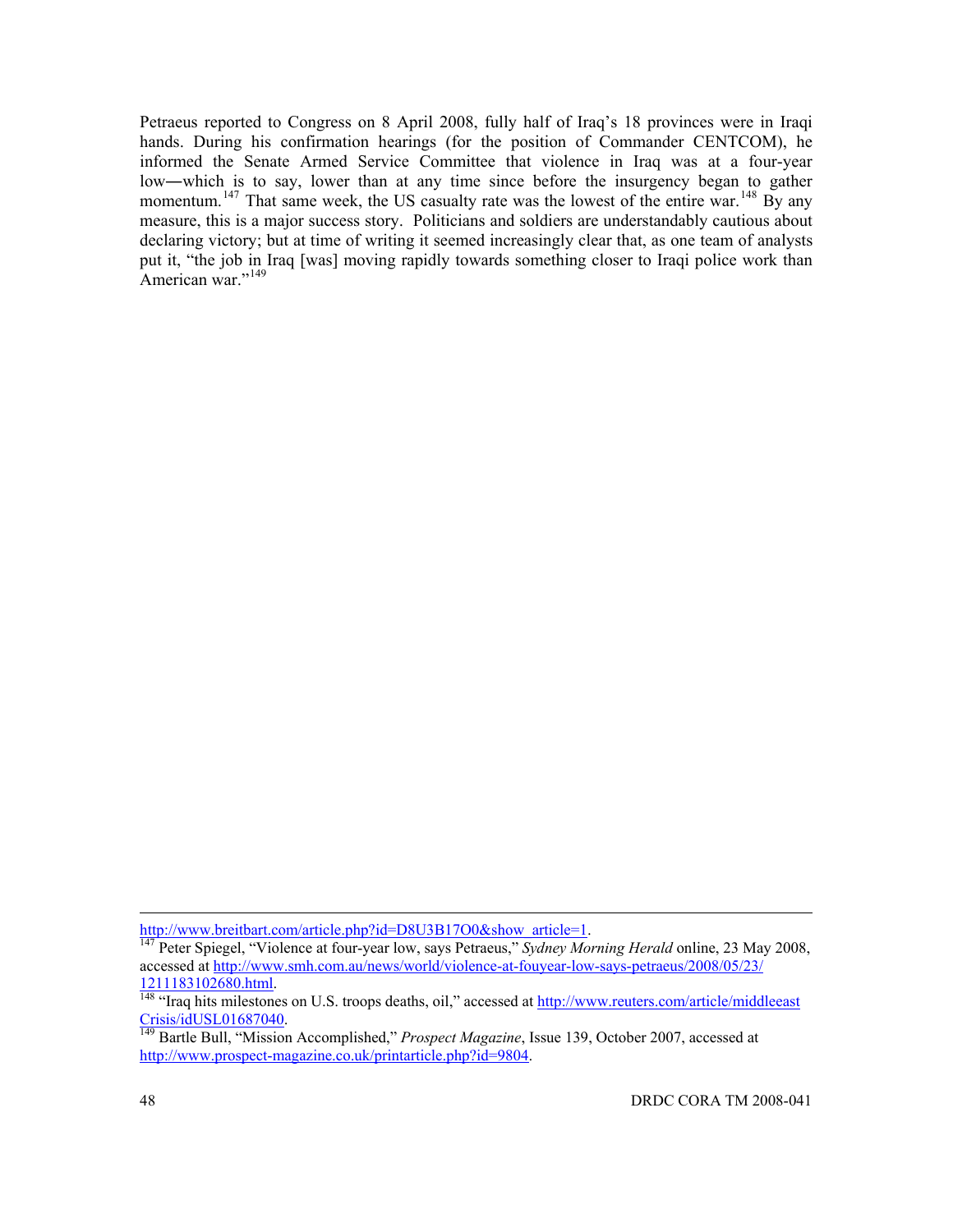When General Petraeus returned to brief the Senate Armed Services Committee on 8 April 2008, he reinforced these themes, labelling the progress achieved to date "significant but even," and warning that gains made since the spring of 2007 were "fragile and reversible."<sup>[150](#page-63-0)</sup> Petraeus attributed the success of the "surge" to the availability of additional troops (both the 30,000 reinforcements dispatched by Bush, and the more than 100,000 personnel added to the ranks of Iraq's military and police forces in 2007, for a total of more than 540,000); the conduct of country-wide COIN operations "to safeguard the Iraqi people, to pursue al Qaeda in Iraq, and to combat criminal elements and militia extremists, to foster local reconciliation, and to enable political and economic progress;" and, to an "attitudinal shift among certain elements of the Iraqi population," notably amongst the Sunni communities, leading to the creation of the Concerned Local Citizens organizations, subsequently dubbed the "Sons of Iraq." (In fact, of the 91,000 Sons of Iraq recruited to date, Petraeus noted that more than 21,000 had already been accepted into Iraq's normal security services).<sup>[151](#page-63-1)</sup>

From the perspective of deriving lessons about what works and what does not in COIN warfare, it is worth noting that three of the key factors cited by Petraeus in enabling the surge―the manpower-intensive nature of COIN; the importance of focusing COIN operations primarily on protecting the populace; and the need to create a sense of ownership among host nation personnel by engaging them in their own defence, rather than "doing it for them"―are three of the key features of COIN doctrine identified in the last chapter of this Technical Memorandum.

In this final chapter I examine and enumerate the key elements of COIN strategy derived from the transformation of the COIN campaign in Iraq in 2007; and determine the doctrinal genealogy, if any, of the strategic principles that appear to have played key roles in the success of the surge. The seven key elements that emerge from the surge strategy are:

- political primacy as the driving consideration in the design and execution of COIN operations;
- the integration of all activity, military and civilian, host nation and supporting coalition, in the COIN effort;
- balancing the need to use force (in some cases, overwhelming force) to eliminate insurgents, especially fanatics, against the imperative of ensuring the physical security, and preserving the sympathy and support, of the local populace;
- building the confidence, capacity and legitimacy of the HN security forces by assisting them in key tasks, instead of performing key tasks for them;
- the dilution by insurgencies of technological advantages, increasing the importance of manpower;
- recognizing that the enemy is not necessarily monolithic, and that where fault lines exist, it may be beneficial to exploit them; and,
- putting the security of the host nation population before all other considerations.

<span id="page-63-1"></span><span id="page-63-0"></span><sup>&</sup>lt;sup>150</sup> Testimony to the Senate Armed Services Committee by General David H. Petraeus, Commander, Multinational Force―Iraq, "Report to Congress on the Situation in Iraq", 8 April 2008. 151 Ibid.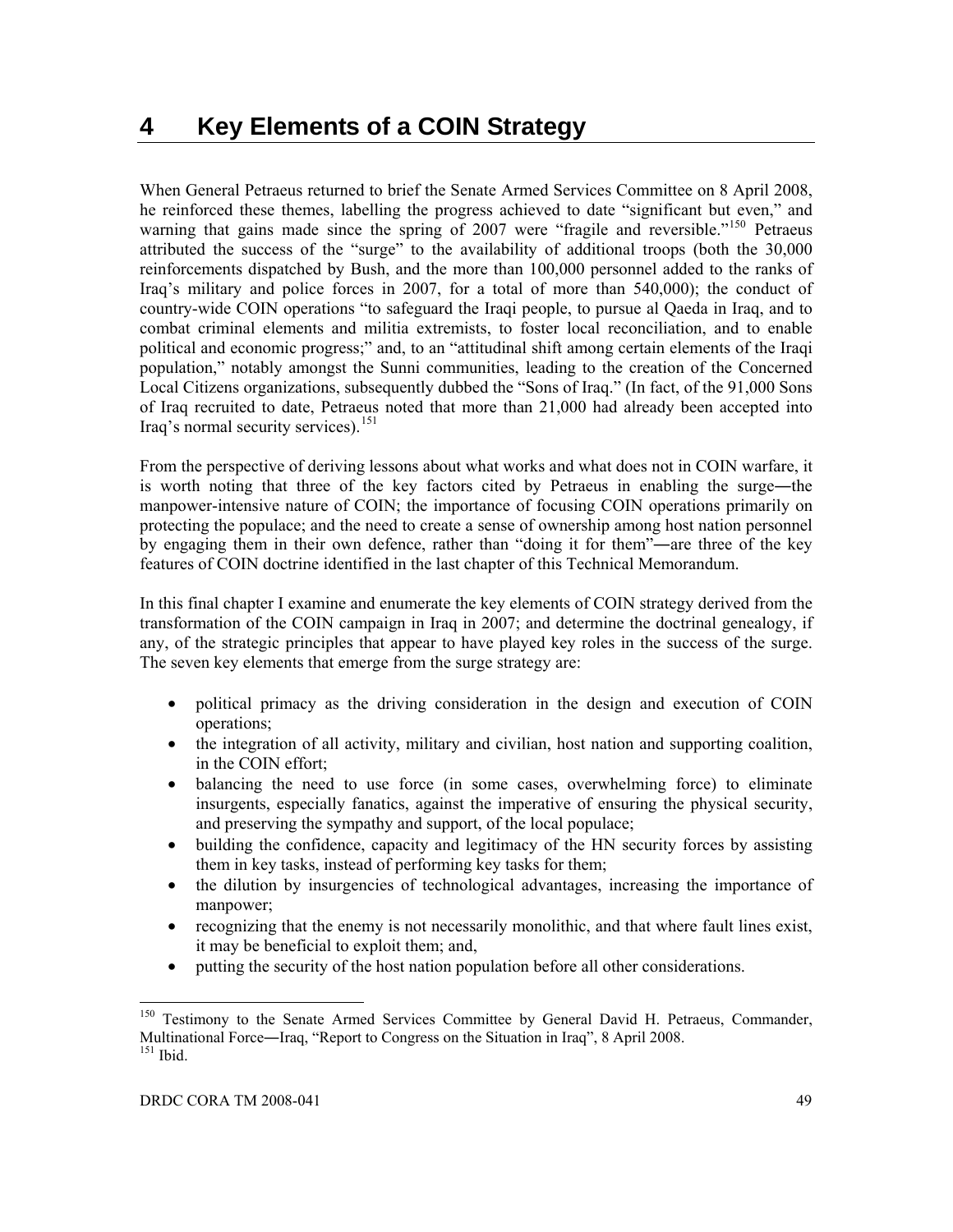Each of these key strategic elements is being addressed in turn. This is followed by a conclusion that evaluates how closely the strategy designed and executed by Generals Petraeus and Odierno correlates with the design principles for COIN operations described in FM 3-24 and its predecessors. Lastly, I offer an assessment of the extent to which the success of the surge was due to "new and groundbreaking" strategic concepts.

### **4.1 Political primacy**

The primacy of political considerations in COIN operations is often misunderstood. It is important not to conflate political evolution as a *casus belli* or a "desired end-state," with political considerations as a key strategic assumption in the design and execution of a military campaign. The former is the subject of section 4.5 of this chapter.

"In a successful counterinsurgency," one analyst notes, "it is impossible to separate military and political success."[152](#page-64-0) Whereas in a conventional war, military considerations are usually the key consideration in deciding when, where and how to engage a target, in a COIN campaign, political considerations almost always drive such decisions. This is because the primary focus of any COIN campaign is to restore government control over the population and territory of the state. Government control, especially in a democracy, is heavily dependent upon the extent to which the government is seen as legitimate by the population. Public perceptions of government legitimacy are in turn heavily influenced by public judgements as to whether the government, its members, and those supporting it are working to reassert and support the rule of law, or are working outside and in contravention of it. This, as FM 3-24 notes, is one of the areas where insurgents enjoy a comparative advantage over COIN forces: the latter are constrained by legal concerns and questions of proportionality and care for the well-being of the public they are tasked to protect; the former, as demonstrated by the means they employ and the ends they seek, are not.

As a result, weighing the potential political impact of any prospective military operation prior to executing it is a key element of COIN strategy. As noted above, any operation that risks creating more insurgents than it eliminates, or that may decrease the legitimacy of the government (or the COIN forces) in the eyes of the citizenry (e.g., by demonstrating a disregard for public safety, disdain for the law, or contempt for cultural or religious norms), may prove too costly in the long run. While some operations are of sufficient strategic importance to take risk in this area (Petraeus, in his "Observations" article, cites the battle to kill or capture Uday and Qusay Hussein, which saw the use of heavy force in an urban area to avoid any possibility of such highvalue targets escaping), most are not. Petraeus, and the new doctrine, argue that, in a COIN campaign, it is important to assess the benefit of a planned operation against the potential political downside of carrying it out, and if necessary, change the operational concept, or abandon it altogether. In the long run, it may be less dangerous to forego a target, than to attack it at the risk of creating ten new targets that will have to be engaged at some point in the future. While it may be militarily counterintuitive to forego an important target for fear even of limited collateral damage, this is an inescapable principle of COIN strategy. As Petraeus argues, the COIN commander's goals should be "to end each day with fewer enemies than [you] had when it started<sup>"[153](#page-64-1)</sup>

<span id="page-64-0"></span><sup>&</sup>lt;sup>152</sup> Yon, "Let's 'Surge' Some More," p. A17.<br><sup>153</sup> Petraeus, "Observations", p. 6.

<span id="page-64-1"></span>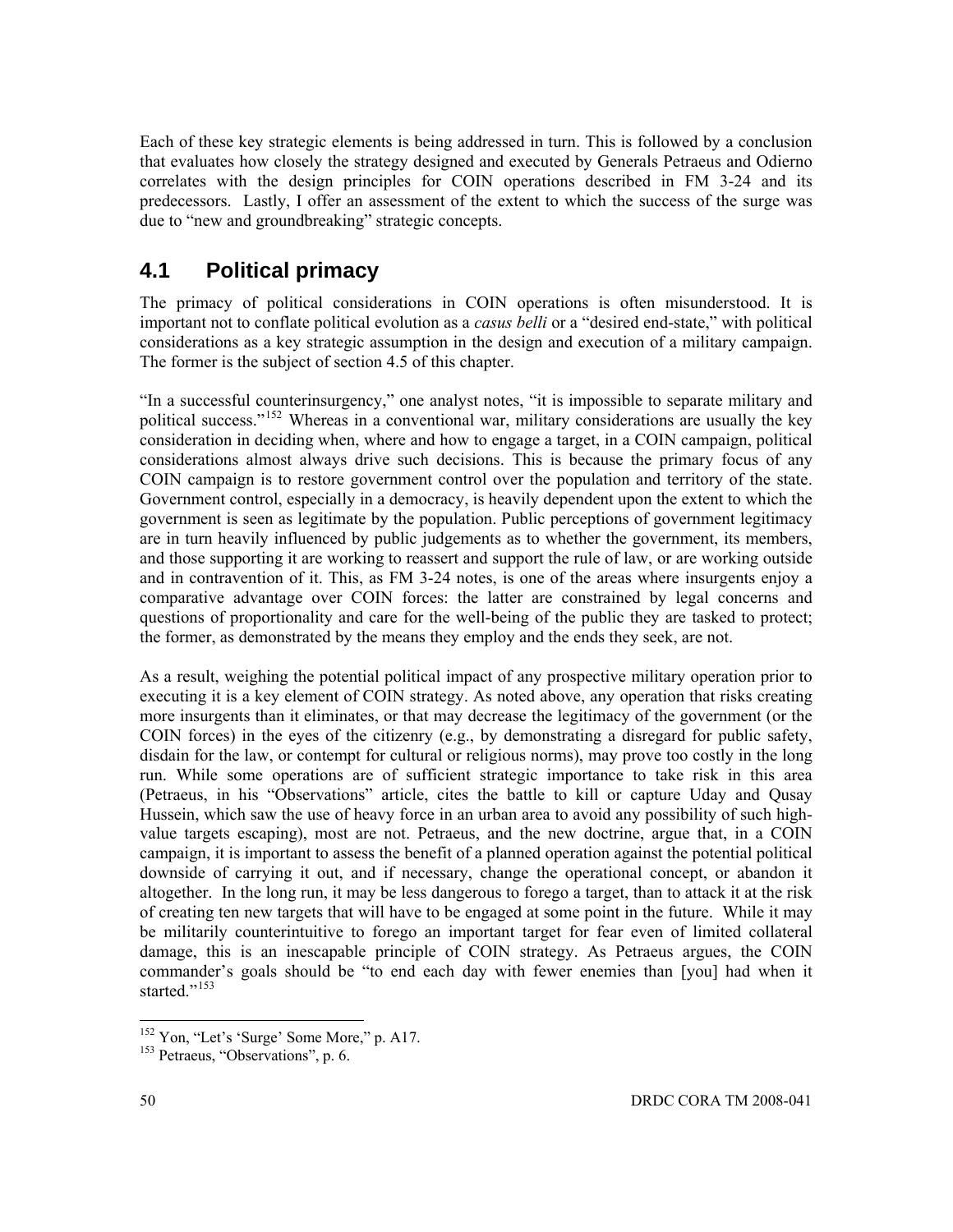#### **4.2 Integration of effort**

Another key strategic theme emerging from the success of the surge is the importance of integrating all activities―military and civilian, strategic and tactical, host nation and supporting nation, combat and reconstruction―involved in the COIN campaign. Integration is crucial for four reasons: to build synergy by allowing separate "thrusts" to capitalize upon each others' successes; to avoid interference or conflict between different but parallel thrusts; to prevent waste of scarce resources; and to ensure that reconstruction efforts follow close upon the heels of combat action aimed at clearing and securing local areas.

Once again, the prototype of an integration strategy was demonstrated on the ground in Ramadi, in the summer and autumn of 2006. As Colonel Sean MacFarland notes,

Clearing and holding are the bloody but relatively straightforward part of any counterinsurgency effort; building the infrastructure to sustain military success is the complicated part. In Ramadi, it was essential to begin building at the beginning of a clearing operation, so there would not be a gap between establishing security and implementing projects…

…the Western part of Ramadi was undergoing redevelopment even while combat operations in east Ramadi continued during that autumn. This rebuilding effort demonstrated that normal services could function again and helped convince the people of Ramadi that local security improvements were permanent.<sup>[154](#page-65-0)</sup>

The practice created by Petraeus and Odierno in Iraq was to extend this principal to link all of these different levels and lines of activity as closely together as possible in order to obtain maximal benefit from each. One analyst described the procedure in the following way: "First, US and Iraqi security forces project into an area and provide initial security, then locals are recruited into auxiliary forces, and reconstruction and aid projects quickly follow, which encourage the population to engage with security forces for a new tier of security."<sup>[155](#page-65-1)</sup> This is an admirably concise summary of the campaign plan for the surge, and it is worth noting how closely it parallels MacFarland's "reconstruction tactics" in Anbar.

In any COIN campaign, consolidating military gains can be a far more complex endeavour than simply making them. The liberated population naturally looks to its liberators not only to free it from the threat of violence, but also to restore basic services, rebuild valuable infrastructure, and in general bring about quickly the improvements in quality of life that are understood to be the direct result of liberation. Any COIN campaign, Petraeus warns, is "a race against the clock to achieve as quickly as possible the expectations of those liberated."<sup>[156](#page-65-2)</sup> Achieving those expectations―before the liberated population becomes disillusioned and turns to the insurgents for aid and answers―demands intimate integration not only of intelligence, combat and combat support forces, but also those ancillary capabilities following immediately behind the main body, and armed with bulldozers, corrugated steel, electrical cable, sewer pipes, and, perhaps most importantly, suitcases of cash.

<span id="page-65-0"></span><sup>&</sup>lt;sup>154</sup> Smith and MacFarland, "Anbar Awakens," p. 51.

<span id="page-65-1"></span><sup>&</sup>lt;sup>155</sup> Bill Ardolino, "Why the violence has declined in Iraq", November 2007, accessed at http://longwarjournal.org/archives/2007/11/ why\_the\_violence\_has.php. 156 Petraeus, "Observations," p. 4.

<span id="page-65-2"></span>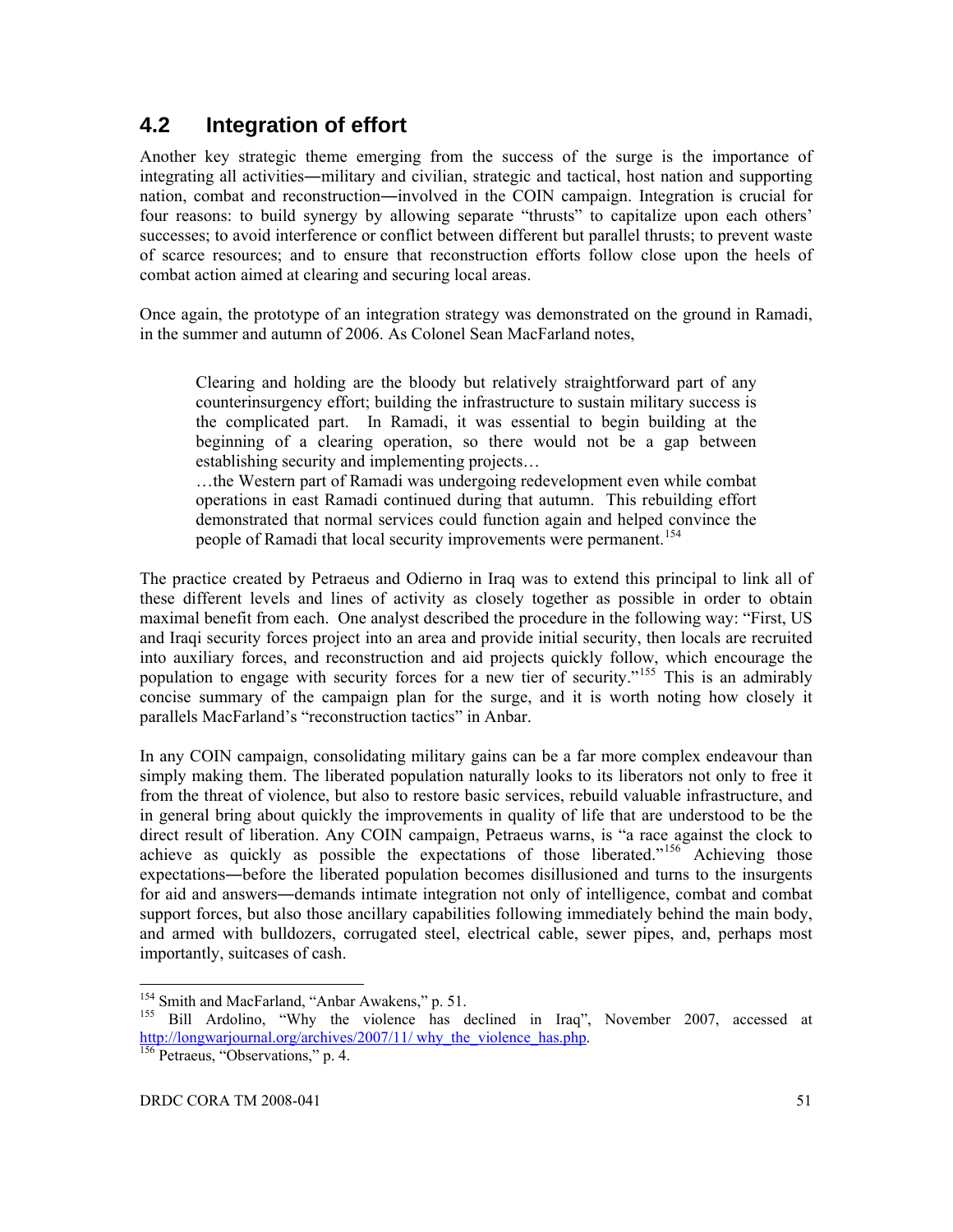#### **4.3 Force and restraint**

One of the paradoxes of COIN operations cited in FM 3-24 is that "sometimes, the more force is used, the less effective it is."<sup>[157](#page-66-0)</sup> In conventional military operations, the key consideration in mission planning is almost always mission success; the application of force is designed to accomplish the mission as expeditiously as possible, at minimal cost to friendly forces. American forces, accustomed through long practice (as noted in the doctrine) to substituting firepower for manpower, are equally accustomed to erring on the side of caution, and using whatever level of force may be necessary to ensure that a mission is accomplished. At the strategic level, this is reflected in the principle, post-Somalia, that the U.S. military prefers to commit to overseas operations only with overwhelming force. In the large-scale conventional military operations of the past, the question of "collateral damage" generally only became an issue in cases where carelessness or incompetence resulted in avoidable or unnecessary death or damage. Such is, for many reasons, no longer the case.<sup>[158](#page-66-1)</sup>

Unconventional military operations set the bar for collateral damage much lower. Since the fall of the Berlin Wall, the U.S. military has been involved in an array of complex, non-linear deployments, most of which are best categorized as "peace support" operations. In such operations, even minor damage or injuries, to say nothing of fatalities, may generate political repercussions capable of derailing an operation or campaign. During the NATO bombing of Kosovo and Serbia under the aegis of Operation Allied Force in 1999, for example, U.S. aircraft misidentified a target in Belgrade, accidentally bombing the Chinese Embassy. This incident ignited a diplomatic firestorm that, in addition to vastly complicating the problem of achieving consensus at the UN Security Council on a Resolution governing the post-war fate of Kosovo, had severe downstream repercussions when Chinese authorities refused to return a U.S. aircraft and crew forced down on Chinese territory after a mid-air collision in 2001.

Iraq (and for that matter, Afghanistan) offered innumerable, and often far more perplexing, examples of this principle. Incidents where COIN forces were perceived to be guilty of using excessive force―for example, firing shots to stop speeding vehicles at checkpoints, and killing or wounding the driver or passengers, either inadvertently or as a result of persistent failure to stop―invariably generate as much, if not more, local outrage than insurgent suicide bombings targeting innocent civilians. The difference, of course, is that the insurgents are not attempting to build and maintain trust and legitimacy. Nor are they attempting to maintain an international coalition and support from fractious allies. However, the events of the past year demonstrate that the "excessive force" calculus can work against the insurgents as well as in their favour. Once the Sunni tribes in Anbar had begun to reject al Qaeda in the summer of 2006, for example, the terrorists made every effort to beat them back into submission:

On 21 August [2006], the insurgents attacked a newly established IP [Iraqi Police] station in a tribal stronghold with an immense suicide…VBIED. The IPs, however, refused to be scared away. Despite offers of safe haven at a nearby

<span id="page-66-0"></span><sup>&</sup>lt;sup>157</sup> FM 3-24 / MCWP 3-33.5, 1-27.

<span id="page-66-1"></span><sup>&</sup>lt;sup>158</sup> During major military campaigns of the past, adversaries customarily demonized or even dehumanized their enemies on the basis of ethnic or cultural characteristics, or of their actions. This option is no longer available, at least to Western democracies (although it is still employed extensively by jihadists and their supporters, e.g. the portrayal of Israelis and Jews in general in the Arab media). Thus, Western publics are less likely to tolerate collateral damage―an attitude diametrically opposed to that of the adversary.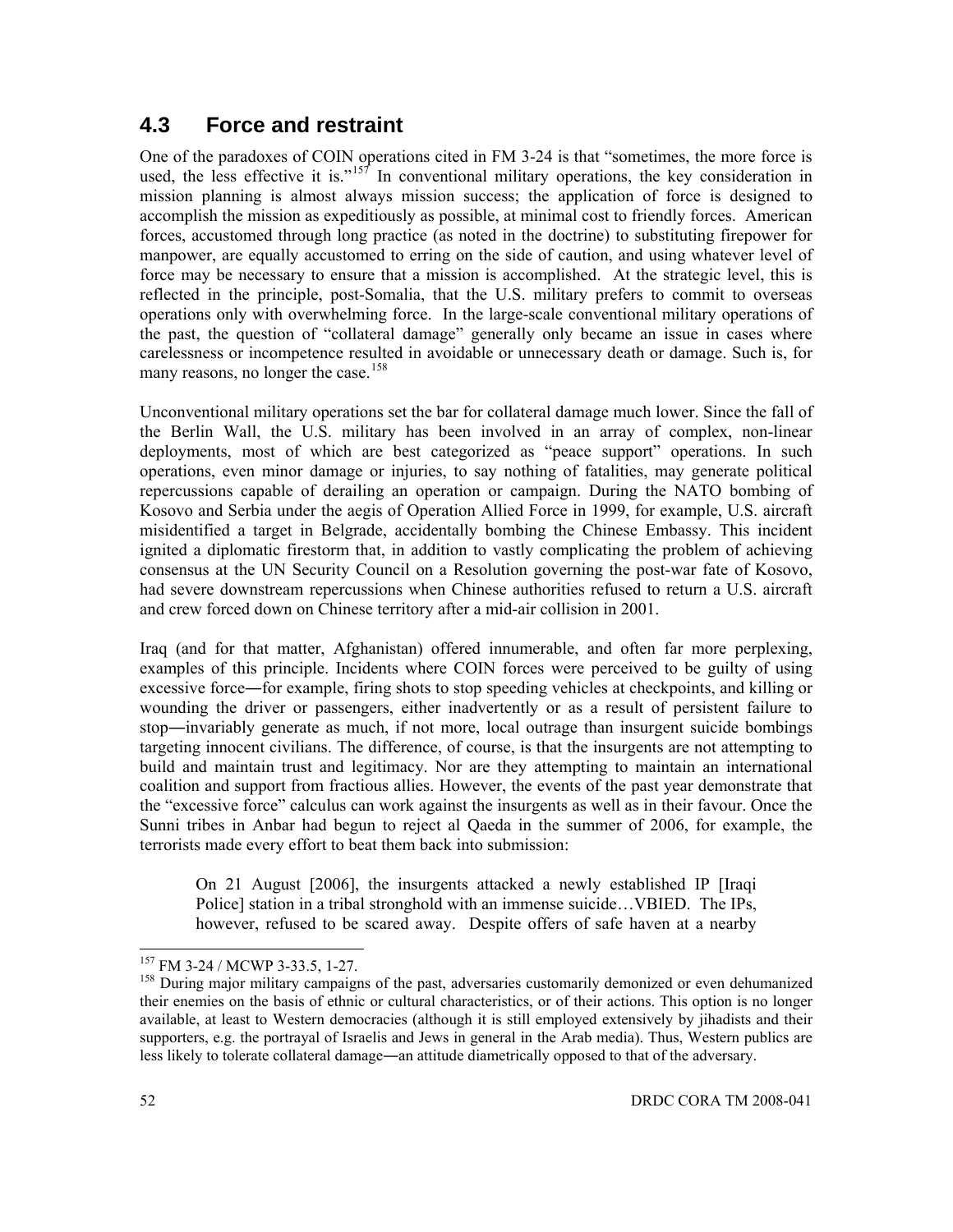coalition base, the survivors remained at their posts, ran their tattered flag back up the flagpole, and even began to conduct patrols again the same day.

 Hours later, Al-Qaeda attempted to intimidate future recruits by murdering and desecrating the body of a leading local sheik who had been instrumental in our early push at recruiting tribe members into the ISF. The attack inflamed tribal sentiment against [al Qaeda] and drove several fence-sitting tribes to support our police recruitment.<sup>[159](#page-67-0)</sup>

What is significant in this equation is the fact that while COIN forces can easily alienate a local population and force them into the arms of the insurgency, excessive violence by insurgents can only alienate local citizens, and push them towards the government if there are capable and legitimate COIN forces in proximity, who are able and prepared to provide protection against the inevitable campaign of reprisals.

Exercising careful restraint is a challenge for Western military forces (which tend to be trained and equipped for high-intensity conventional warfare) whenever they are tasked to conduct COIN operations. When it comes to firepower, the conventional approach (especially from a U.S. perspective), is that "more is more;" in COIN operations, the rule of thumb is that "less may be more." Using less force, however, is not merely a matter of control; it may entail entirely new weapon systems. Many of the combat systems available to Western forces are, after all, optimized to destroy comparable systems. The best direct-fire weapon system, after all, is a tank―but tank ammunition tends to be designed to destroy other tanks, and can at the same time be both too powerful, and not powerful enough, to engage unarmoured and lightly-armed irregulars inside cinder-block or adobe buildings.<sup>[160](#page-67-1)</sup> The same holds true for many of the other showcase US weapon systems: anti-tank missiles, high rate-of-fire artillery pieces, surface-to-air missiles, et cetera. Restraint can mean voluntarily scaling back one's deployment of advanced weapon systems in order to avoid collateral damage―a further reduction of the technological advantage normally enjoyed by Western armies.

The precise, discriminate use of force, in addition to enhancing the legitimacy of the COIN forces and the government in local eyes, also helps to transition the population from a "war footing" (where the use of force is routine, heavy, widespread, and may seem indiscriminate) to a "peacetime environment", where force is used rarely, with a light hand, against discrete, identified targets―a situation more akin to police and law enforcement than to military operations. This reduces fear and increases trust between the population and the COIN forces, assisting public perceptions of the return to normalcy―which, after all, is the ultimate goal of any COIN campaign.

<span id="page-67-0"></span><sup>&</sup>lt;sup>159</sup> Smith and MacFarland, "Anbar Awakens," p. 47.

<span id="page-67-1"></span><sup>&</sup>lt;sup>160</sup> Depleted uranium long-rod penetrators (such as the APFSDS-T round) are optimized to destroy modern main battle tanks; in an urban conflict, they can easily penetrate opposing walls of an occupied structure without harming any of the occupants, and continue on for hundreds of meters to cause collateral damage in an entirely different part of the city. Even relatively "small" aircraft bombs (e.g., the 250 kg high-explosive bomb), is big enough to level not only the targeted building, but those around it as well. This is one of the reasons that the US military is investigating lower-yield, more precise weapons, such as the Small Diameter Bomb (SDB); and is working on numerous different non-lethal weapon systems, some of which have already been fielded in Iraq (e.g., the microwave-based Area Denial System).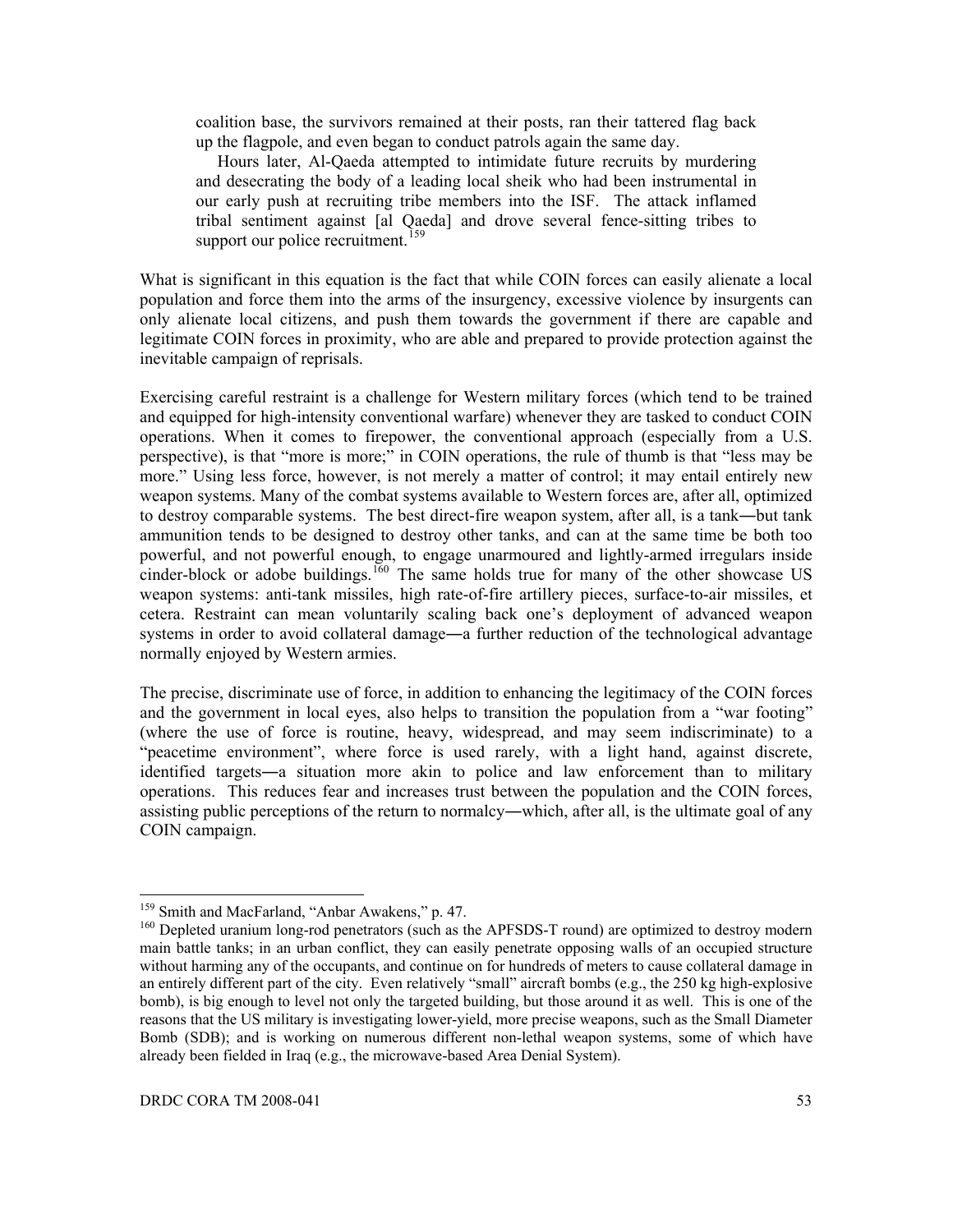## **4.4 Building legitimacy**

The shadow of Vietnam lies heavily upon any discussion, in American political circles, of "intervention," or "counterinsurgency," or "nation-building." While this phenomenon is understandable given the cost, duration and outcome of U.S. efforts to bring democracy to Southeast Asia, such parallels as exist between the Vietnam and Iraq wars are more rhetorical than instructive. Whether comparisons are justified or not, however, the impact of the Vietnam legacy on U.S. politics when military questions are in the air can neither be denied nor avoided; and it goes a long way towards explaining why, for example, allegations of an "open-ended commitment" is one of the most damaging brickbats that can be hurled at a president; and why an otherwise intelligent and well-read officer individual like Colin Powell could establish, without attracting ridicule and as a key element of his eponymous doctrine, the availability of an "exit strategy" as a non-negotiable prerequisite to any commitment of U.S. forces abroad.<sup>[161](#page-68-0)</sup>

It is difficult to calculate, and probably equally difficult to overstate, the strategic―and very negative―impact of domestic calls for the immediate withdrawal of U.S. troops on the COIN effort in Iraq. While working to spark the Sunni Awakening, Colonel MacFarland noted that his force disseminated two different messages via information operations. The first was aimed at "alienat[ing] the people from the insurgents while increasing the prestige of supportive tribal leaders;" the second was aimed at the sheiks:

Instead of telling them we would leave soon and they must assume responsibility for their own security, we told them that we would stay as long as necessary to defeat the terrorists. That was the message they had been waiting to hear. As long as they perceived us as mere interlopers, they dared not throw in their lot with ours. When they began to think of us as reliable partners, their attitudes began to change.<sup>[162](#page-68-1)</sup>

Legitimacy is a two-way street, and a COIN commander, when attempting to attract the firm (and, per Odierno's guidance, irrevocable) support of key local leaders, must remember that his would-be allies could end up paying a high price should their benefactors prove inconstant. One less than may doubtless be drawn from the Vietnam experience is what can happen to the leadership of an embattled host nation facing a totalitarian insurgency when its COIN support is withdrawn.

At the same time, it is logical (and, from a financial, material, and human perspective, critical) to draw down and eventually withdraw one's forces from a COIN campaign once the situation is sufficiently stable, and the HN government and forces are capable of dealing with any residuum of the insurgency. Accordingly, one of the key elements of any COIN strategy should be building the capacity and legitimacy of vital HN institutions as quickly as possible. Experience―especially recent experience in Iraq and Afghanistan―demonstrates that this is at once easier and far more difficult than it appears to be. On one hand, lack of capacity―especially

<span id="page-68-0"></span><sup>&</sup>lt;sup>161</sup> Given Powell's formative military experience in Vietnam and the fact that he formulated his doctrine largely in response to the Gulf War and the abortive U.S. mission in Somalia, it would be difficult to argue that his doctrine applied only to full-scale, force-on-force warfare. Indeed, he himself drew no such distinction. In any event, COIN campaigns, by their very nature, are long-duration enterprises that do not lend themselves to easy delineation of "exit strategies".

<span id="page-68-1"></span><sup>162</sup> Smith and MacFarland, "Anbar Awakens," p. 44.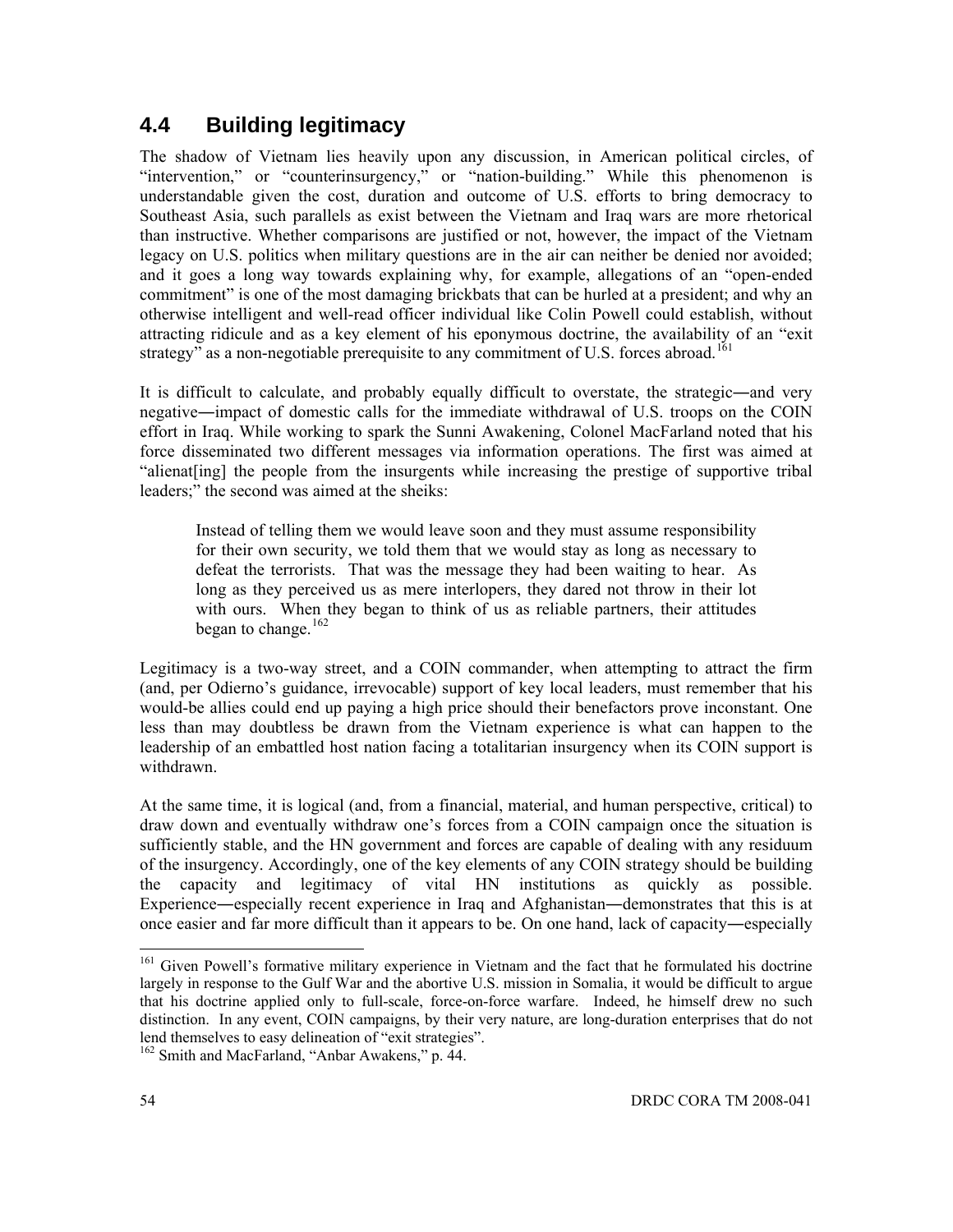in less developed countries or countries that, like Iraq, have spent decades in the grip of a murderous kleptocracy―is often closely linked to lack of resources. It is difficult to train policemen, for example, in a building that lacks power and sewage facilities (and even more so in a culture that has no experience of the rule of law or of impartial and egalitarian justice). It is especially difficult to do so if the government lacks the money to pay them. These are relatively non-complex problems for COIN forces to solve, requiring little more than money, materials, know-how and manpower to resolve.

Other sources of incapacity can be rather more complex. In some states (not Iraq), widespread illiteracy may preclude the use of materials as basic as training literature or rules-of-engagement cards. Lack of public or personal transport may make it too difficult for prospective employees to attend training sessions or come to work.

Cultural mores that restrict the social role of women may eliminate half of the employable population. Sectarian divisions may make it difficult for civilians of one sect to trust or even serve alongside security personnel from another sect. Language barriers may severely complicate the vital cooperation, demonstration and mentoring processes that both the doctrine and Petraeus recommend. Some of these problems (and many others) may be difficult to overcome, even for a state with the vast human and material resources that are available to Washington.

None of these concerns lessens the importance of building the capacity and legitimacy of HN institutions. As Petraeus observed, and as is expanded upon extensively in FM 3-24, it is almost always better for a representative of a HN institution to do something adequately, than for a foreign individual to do it perfectly. In his "Observations" article, Petraeus cited T.E. Lawrence (also known as "Lawrence of Arabia") who, with specific reference to the Arabs he encountered while helping to direct an uprising against the Turks, argued that, from his perspective, it was "better the Arabs do it tolerably than that you do it perfectly." This was a clever and critical observation for reasons of both capacity and legitimacy. It is an axiom of instructional technique that one learns more from performing a task one's-self, even if one makes mistakes, than from watching it performed.

Petraeus, like Lawrence, found it necessary to remind soldiers accustomed to executing tasks as expeditiously and efficiently as possible that HN forces cannot learn or build the capacity necessary to operate on their own if their foreign teachers are continuously doing the work for them. This admonition is repeated in the "Paradoxes of Counterinsurgency Operations" section of FM 3-24. Legitimacy flows in large part from perceptions of capacity; and if the HN security forces cannot demonstrate that they are capable of responding to the needs of the population in a timely and effective fashion, they will never gain the legitimacy necessary to relieve the supporting forces. Capacity engenders confidence; as one U.S. planner in Iraq remarked, one of the most tangible benefits of the "Sons of Iraq" groups was "whole communities sensing empowerment....[Iraqis think] 'We can do things now."<sup>[163](#page-69-0)</sup>

 $\overline{a}$ 

<span id="page-69-0"></span><sup>&</sup>lt;sup>163</sup> Colonel Donald Bacon, Chief of Strategy and Plans, Strategic Communications, Multinational Force―Iraq. Cited in Bill Ardolino, "Why the violence has declined in Iraq," accessed at http://longwarjournal.org/archives/2007/11/why the violence has.php.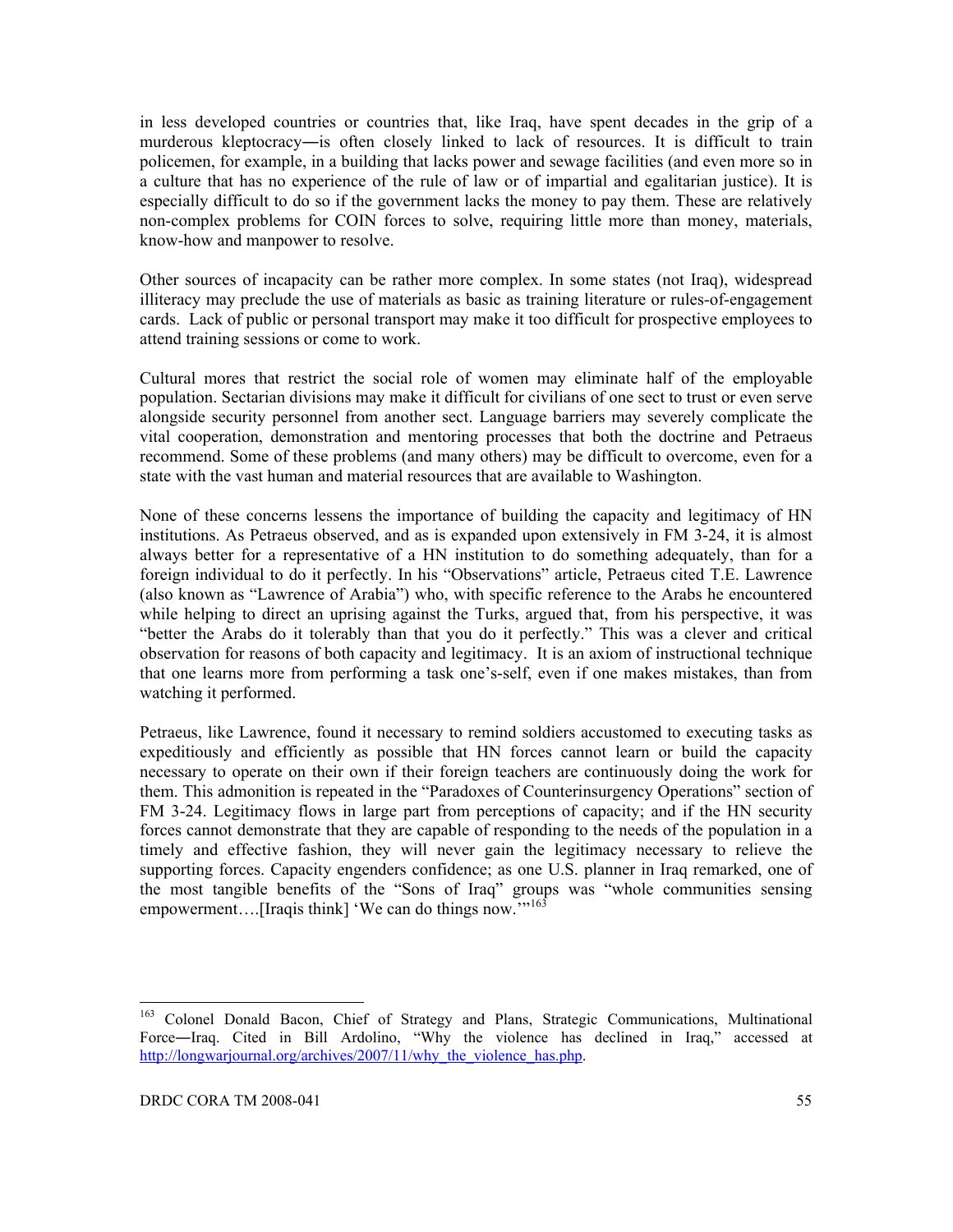### **4.5 Manpower**

Perhaps the best-known, and most controversial, aspect of the surge was the dispatch of an additional 30,000 U.S. military personnel, most of them combat troops, to provide Petraeus and Odierno with the additional forces necessary to implement their COIN strategy. This decision revived a debate that had been simmering below the surface since the outbreak of the insurgency in early 2004: whether there were "enough troops" in Iraq to do the job. This debate had been fostered with great determination by the administration's critics, and the administration put very little effort into refuting the charge—directed largely at Rumsfeld—that "transformation" had deprived commanders in Iraq of the manpower necessary to execute their mandate.

What most critics declined to address was the fact that the definition of "enough" depends entirely on the nature of the "job." Early critics of General Franks' plan for the invasion of Iraq (many of whom argued that such an operation, like the 1990-91 invasion of Kuwait, would require a half a million troops) fell silent when the US-led coalition took Baghdad in under three weeks with fewer than half the troops employed in Operation Desert Storm. The muttering grew again in the wake of the invasion, as the insurgency began to gather steam, and political progress in Iraq failed to keep pace with Washington's expectations. The source of the problem was simple enough―American forces, as noted above, are used to fighting with an unmatchable technological edge, and that edge had been honed to an extraordinary degree by the introduction of the "network-centric" concept. Such advantages, however, are severely diluted when fighting an enemy that eschews direct combat, hides among (and is virtually indistinguishable from) the protected population, operates in small numbers (obviating much of the utility of satellite and signals intelligence), does not employ aircraft or military-pattern vehicles, and uses simple, lowcost and easily concealed weaponry.

The situation was exacerbated by the nature of COIN warfare which (as noted above) demands protecting the population as a priority, which in turn requires "presence"―close, routine contact with civilians, not only to build confidence, but also to gather than human intelligence that is the sine-qua-non of COIN operations. In conjunction with the need to "get out and walk" (to use Odierno's words), these activities vastly increase demands on personnel. "A small, wired force," one analyst notes, "leaves generals with too few nodes on the military network to secure the peace. There aren't enough troops to go out and find informants, build barricades, rebuild a sewage treatment plant, and patrol a marketplace."<sup>[164](#page-70-0)</sup> The problem is further exacerbated once the enemy is located; rather than directing a close air or artillery strike against an urban dwelling suspected of housing insurgents, infantry personnel must encircle and enter the building, killing or capturing any suspected insurgents, without harming innocent occupants or neighbours, or damaging their property. This also increases the demand on personnel. In the words of one observer, "counterinsurgency, like community policing, requires lots of boots on the ground. You can't do it from inside a jet or a tank."<sup>[165](#page-70-1)</sup>

Simply put, COIN is a vastly more manpower-intensive type of operation than meeting a qualitatively inferior army in battle, and overwhelming it through firepower and manoeuvre. The calculus is complicated by the further fact that COIN operations are far more demanding on the

<span id="page-70-0"></span><sup>&</sup>lt;sup>164</sup> Noah Shachtman, "How Technology Almost Lost the War: In Iraq, the Critical Networks Are Social – Not Electronic," *Wired*, Issue 15.12, 27 November 07, accessed at http://www.wired.com/print/politics/security/ magazine/15-12/ff\_futurewar. 165 Yon, "Let's 'Surge' Some More," p. A17.

<span id="page-70-1"></span>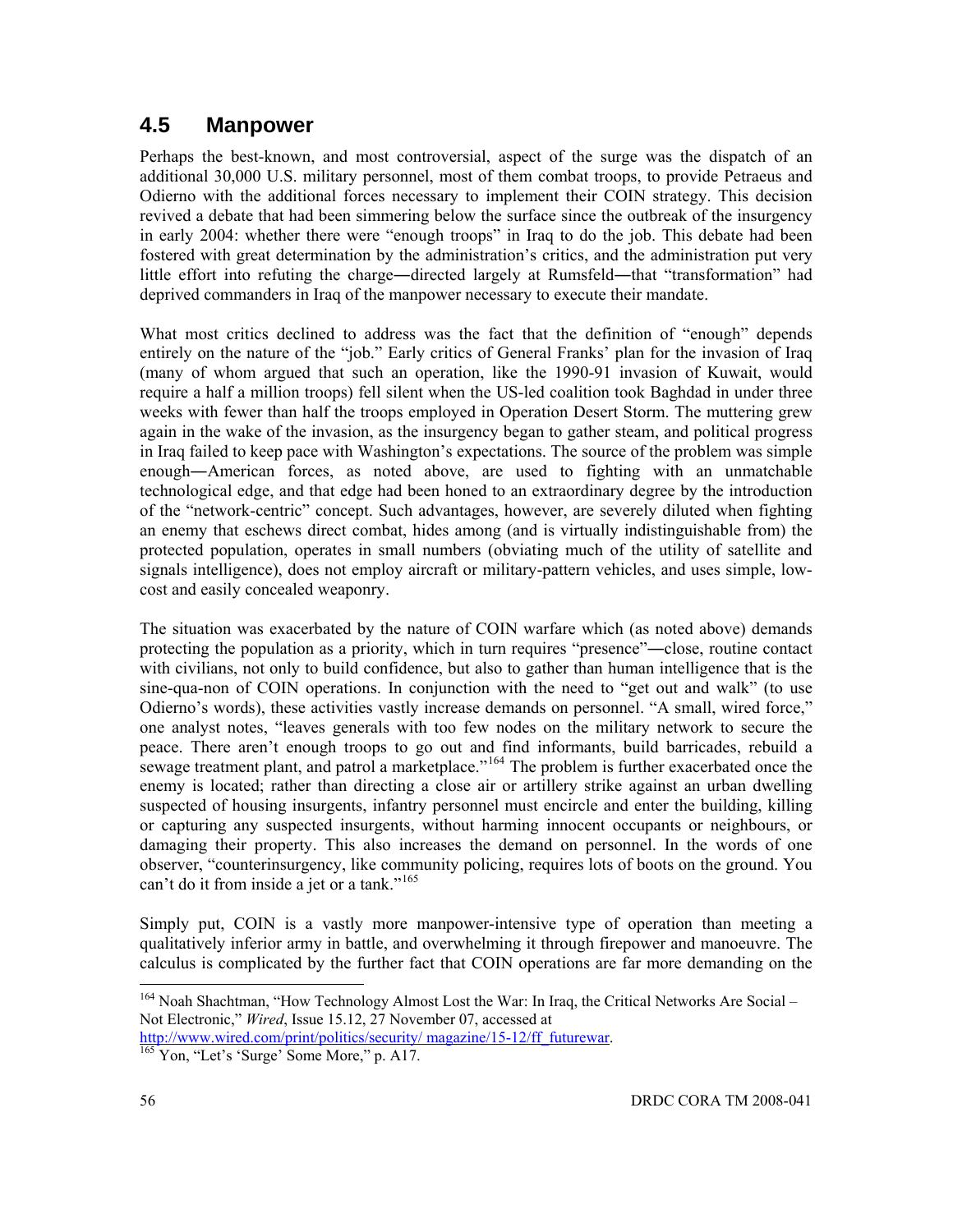skills and expertise of the individual soldier than large-scale conventional battle. In addition to the full array of standard infantry skills, for example, effective COIN operations rely heavily on training and experience in fighting in built-up areas (also known as MOUT, Military Operations in Urban Terrain); are often carried out at night; demand precise, closely-coordinated small-unit tactics, linguistic skills and cultural knowledge; rely on the ability of relatively low-ranked personnel to interact diplomatically with frightened or hostile (but innocent) civilians; and, most of all, hinge upon the ability of section/squad or platoon commanders to make rapid tactical decisions while taking into consideration strategic and political concerns that would not normally be of concern to them. COIN operations require not only more personnel than conventional combat; they require more training and expertise as well. Once again, it is surprising that the Army that fought a protracted counter-insurgency campaign in Vietnam, and that―amongst other things―had to dig insurgents out of places like Hue City, took so long to re-learn how manpower-intensive a true COIN campaign can be.

Much of the blame for this shortcoming must fall at the feet of the senior levels of leadership. Evidence suggests that it was assumed that Iraqi security personnel would be available and would be willing to assist in the task of controlling the population in the immediate post-bellum period; US officials assumed that "they would receive great help from the Iraqi police, the army and the ministries, all of which were seen by many experts as salvageable."<sup>[166](#page-71-0)</sup> This proved to be a false hope; these institutions were inept and in many cases corrupt, and such residual capacity as remained was largely destroyed by de-Ba'athification. "The only realistic potential sources of large numbers of troops were either the U.S. armed forces or the retrained Iraqi military and police forces….[but] Bremer [believed] that the Iraqi army should not have responsibility for  $\frac{1}{2}$  internal security.<sup>"[167](#page-71-1)</sup> This difference of opinion between DOD and the Coalition Provision Authority, Feith argues, "was costly" because it ignored objective conditions on the ground. The US needed manpower to police Iraq, but―due at least in part to decisions made by U.S. officials on the ground, especially Ambassador Paul Bremer―Iraqis were neither able nor inclined to provide it.

The nature of the war in Iraq after the end of "major combat operations" in May 2003 was such that, with very few exceptions, most of the advantages enjoyed by the US military were less effective than in open battle. In these circumstances, the transformation sought by Rumsfeld since 2001―more lethal soldiers, but a lot fewer of them―did the war effort no favours (enhanced lethality does not help when soldiers cannot employ the full spectrum of their firepower for fear of undermining political imperatives). That Rumsfeld did not foresee this eventuality when he launched his transformation program in 2001 is not his fault; but he must bear a large share of the responsibility for failing to recognize the impact of declining force numbers and his Department's ability to sustain a massive overseas COIN campaign, and take steps to reverse it once the burden of Iraq (and to a lesser extent, Afghanistan) on the Army and Marines began to make itself felt.

#### **4.6 Identifying and exploting fault lines**

The phenomenon known as the "Sunni Awakening" first began in 2005 as a local initiative among the Sunni tribes of Anbar province, and was ruthlessly crushed by al Qaeda. The process

<span id="page-71-0"></span><sup>166</sup> Joseph J. Collins, *Choosing War: The Decision to Invade Iraq and Its Aftermath* (Washington, D.C.: National Defense University Press, April 2008), Occasional Paper No. 5, p. 20. 167 Feith, *War and Decision: Inside the Pentagon at the Dawn of the War on Terrorism,* pp. 516-17.

<span id="page-71-1"></span>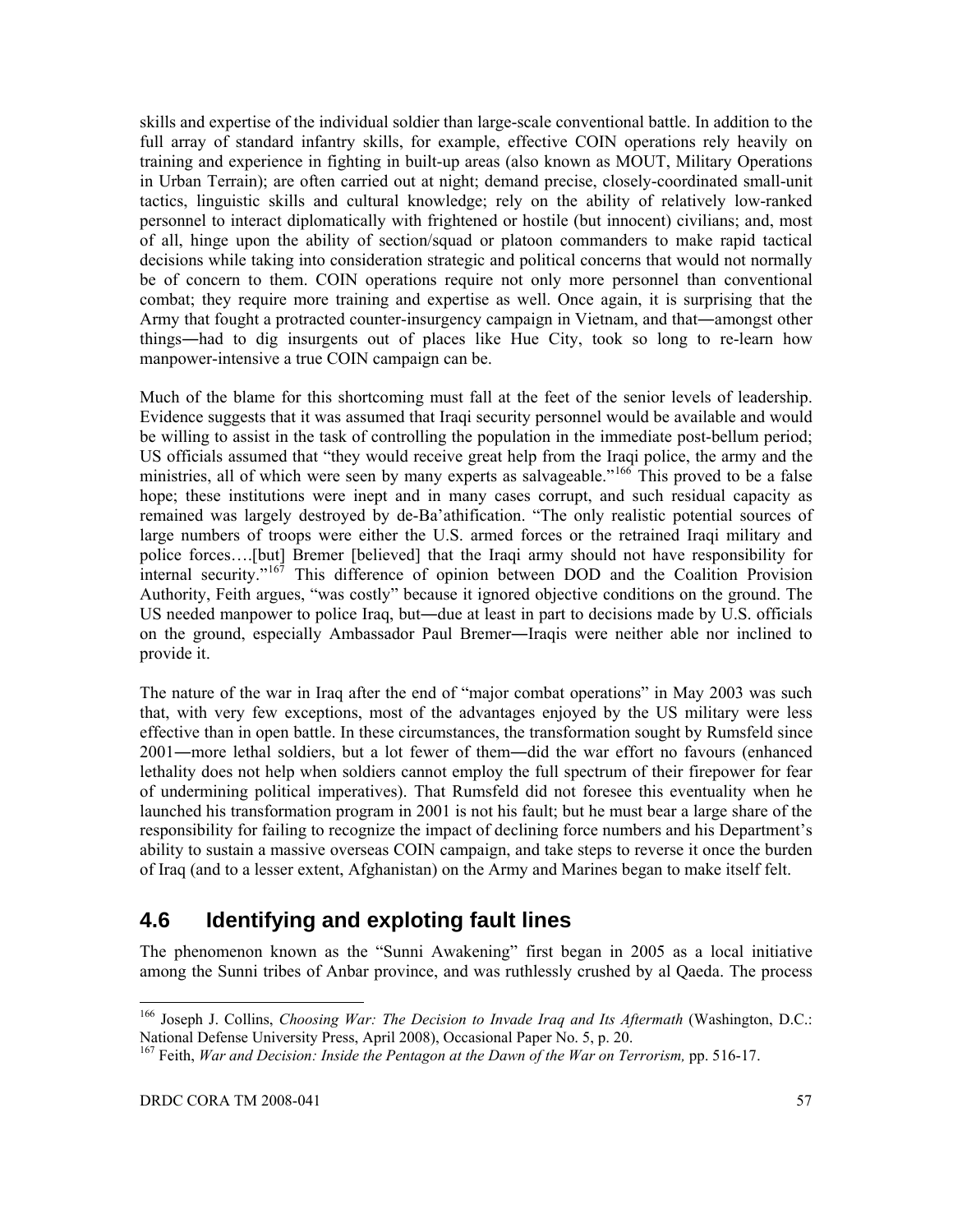was reignited the following year by U.S. troops deliberately re-forging lapsed relationships with local sheiks who were fed up with the depredations of the insurgents, but who required assistance in defending their people while they built the capacity to do so themselves. U.S. forces underwrote this process, providing security through combat outposts in key locations, recruiting local Sunni tribesmen and training them as police, employing targeted information operations to widen the gap between citizen and insurgent, and leveraging local HUMINT gained via this process to identify and destroy insurgent cells.

Petraeus took this approach, first tried in Ramadi in mid-2006, and exploited it nationwide. The creation of the CLCs was an ingenious solution that made significant progress in resolving a number of different but intimately inter-connected problems. Because Saddam's regime had unduly favoured Sunnis, the de-Ba'athification process that followed the defeat of the regime (and its replacement by a Shiite-dominated government) had a disproportionately large impact on the Sunni tribes. Beyond simply generating resentment, however, de-Ba'athification hurt the Sunnis economically by causing local unemployment to skyrocket. Participation in operations against Coalition forces and Shiite civilians was well-remunerated by the Sunni insurgents. Hindsight suggests that what appeared to be widespread Sunni support for the goals and practices of the insurgents may in many cases have been the result of economic hardship.

The CLCs also provided a means whereby badly-needed employment opportunities could be funnelled preferentially to those Sunni tribes that openly rejected the insurgency and cast their lot with the Government of Iraq. The benefit was, in fact twofold; not only did the CLCs deprive the insurgency of a significant proportion of their reserves of ad-hoc manpower, that manpower was added to the COIN forces, at first informally, and later through formal recruitment of CLC personnel into the Iraqi security forces. As CLC membership climbed, local support for the insurgents fell, in effect draining the "swamp" from which they drew their support. It is difficult to overstate the positive impact on Petraeus' COIN campaign of the recognition of the sources of much of the support for the insurgency, and the subsequent drive to overcome them, and co-opt one-time insurgents into the counter-insurgency fight on the side of the Government. The success of this approach highlights the importance to any COIN campaign of gaining an intimate understanding of local cultures and social dynamics. The U.S. Army recognizes this, and has set aside more than \$40 million to create "Human Terrain Teams," consisting of social scientists, "software geeks," and experts on local culture to be embedded with military units throughout Iraq and Afghanistan.<sup>[168](#page-72-0)</sup> Mapping and understanding the "human terrain" is at least as important in a COIN effort as knowing the physical terrain.

## **4.7 Security first**

When the Bush Administration, through the National Security Council, published its *National Strategy for Victory in Iraq* in November 2005, primacy of place among America's goals for Iraq's future went to the objective of nurturing political development in Iraq.

Our strategy is clear: We will help the Iraqi people build a new Iraq with a constitutional, representative government that respects civil rights and has security forces sufficient to maintain domestic order and keep Iraq from

<span id="page-72-0"></span><sup>168</sup> Shachtman, "How Technology Almost Lost the War: In Iraq, the Critical Networks Are Social-Not Electronic."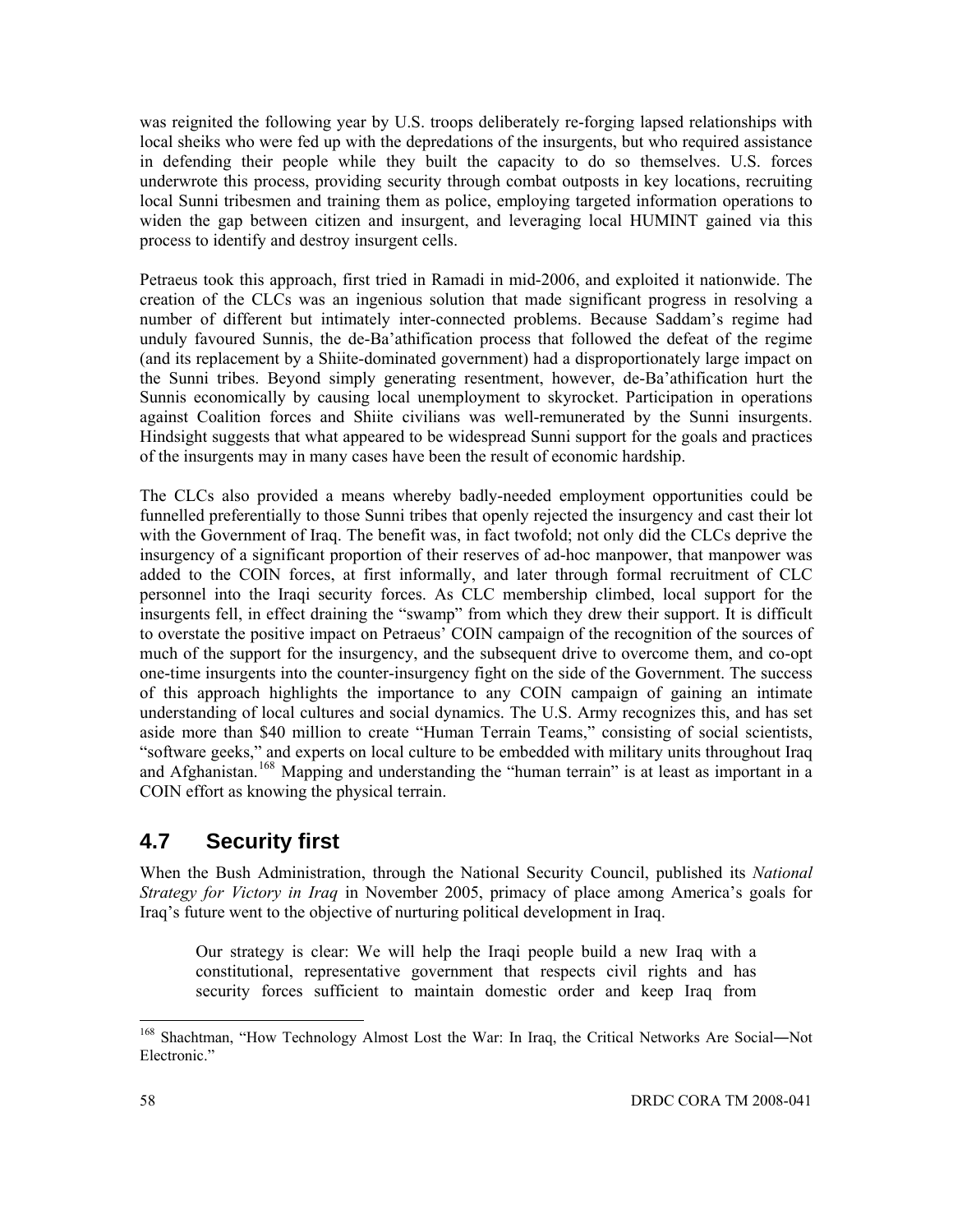becoming a safe haven for terrorists. To achieve this end, we are pursuing…three integrated tracks – political, security and economic…<sup>[169](#page-73-0)</sup>

This hierarchy of approach to a certain extent reflected Bush's oft-stated belief that the liberation of Iraq and the elimination of the Ba'ath party dictatorship would be transformative, driving the political evolution from which other benefits―security, economic, and so forth―would naturally follow. This belief coloured much of the Administration's policy towards Iraq for the first several years after the fall of Baghdad―the focus was invariably on the stand-up of the Coalition Provisional Authority, or the installation of the interim Iraqi government, or on plebiscites ranging from local and federal elections to adoption of a temporary constitution. "There was the feeling," Petraeus argued, "that elections would enhance the Iraqi sense of nationalism. Instead, the elections hardened sectarian positions as Iraqis voted largely based on ethnic and sectarian group identity."<sup>[170](#page-73-1)</sup> The politics-first approach was not working. To the extent that security concerns drove the overall strategic agenda, they were often linked to providing either security for the apparatus of government, or security for temporary, event-based manifestations of political activity. In hindsight, this should probably not have come as a surprise, given that event unfolded in a similar fashion following elections in Bosnia and Kosovo.

The watershed moment came when the administration, driven at least in part by Petraeus' arguments (substantiated in the newly-published FM 3-24), realized that securing the population from attack was a necessary prerequisite to political development. Once again, this was not a matter of theory or calculation, but a strategic factor that had been demonstrated in Anbar. According to MacFarland, prior to the summer of 2006, U.S. forces had dealt with the insurgent stronghold in Ramadi through "drive-by COIN…they exited the FOB, drove to an objective or patrolled, were attacked, exchanged fire, and returned to base."<sup>[171](#page-73-2)</sup> Such an approach was loselose; the U.S. troops were predictable in their movements, and the civilians in the city were entirely at the mercy of the insurgents. This problem led to the implementation under the surge strategy of combat outposts, or COPs (at combat team, which is to say reinforced company, strength) which were used as "lily pads" to maintain a continuous presence in the city, and from which COIN operations could be launched. The COPs initially attracted insurgent attacks, which were decisively defeated; and, once these tapered off, they served as anchor points for development of needed infrastructure, and for the recruitment of more Iraqis into the police forces. As the COIN forces moved further into the city (following a pattern, according to MacFarland, analogous to Macarthur's "island-hopping" campaign in the Pacific), COPs were turned over to and manned by the Iraqi Police. This approach had the benefit of rendering the COIN forces less predictable; facilitating operations against the insurgents; and extending protection to the local population.<sup>[172](#page-73-3)</sup> It was a tactical-level model that Petraeus and Odierno extended to whole provinces, and used successfully against the Sadrist militia forces in Baghdad.

As one former National Security Council member remarked, "…we once thought…political change should precede everything else. That approach did not work. Our new strategy was based on the contrary assumption that security came first, and that parliamentary progress would lag

<span id="page-73-3"></span><span id="page-73-2"></span><span id="page-73-1"></span>

<span id="page-73-0"></span><sup>&</sup>lt;sup>169</sup> NSC, "National Strategy for Victory in Iraq," pp. 7-8.<br><sup>170</sup> Petraeus, "Advance Policy Questions," p. 3.<br><sup>171</sup> Smith and MacFarland, "Anbar Awakens," p. 45. The similarities between this account and the characterization of US mounted patrol practice in "Hussayn's Story" (Annex A) are worthy of note. 172 Ibid, p. 46.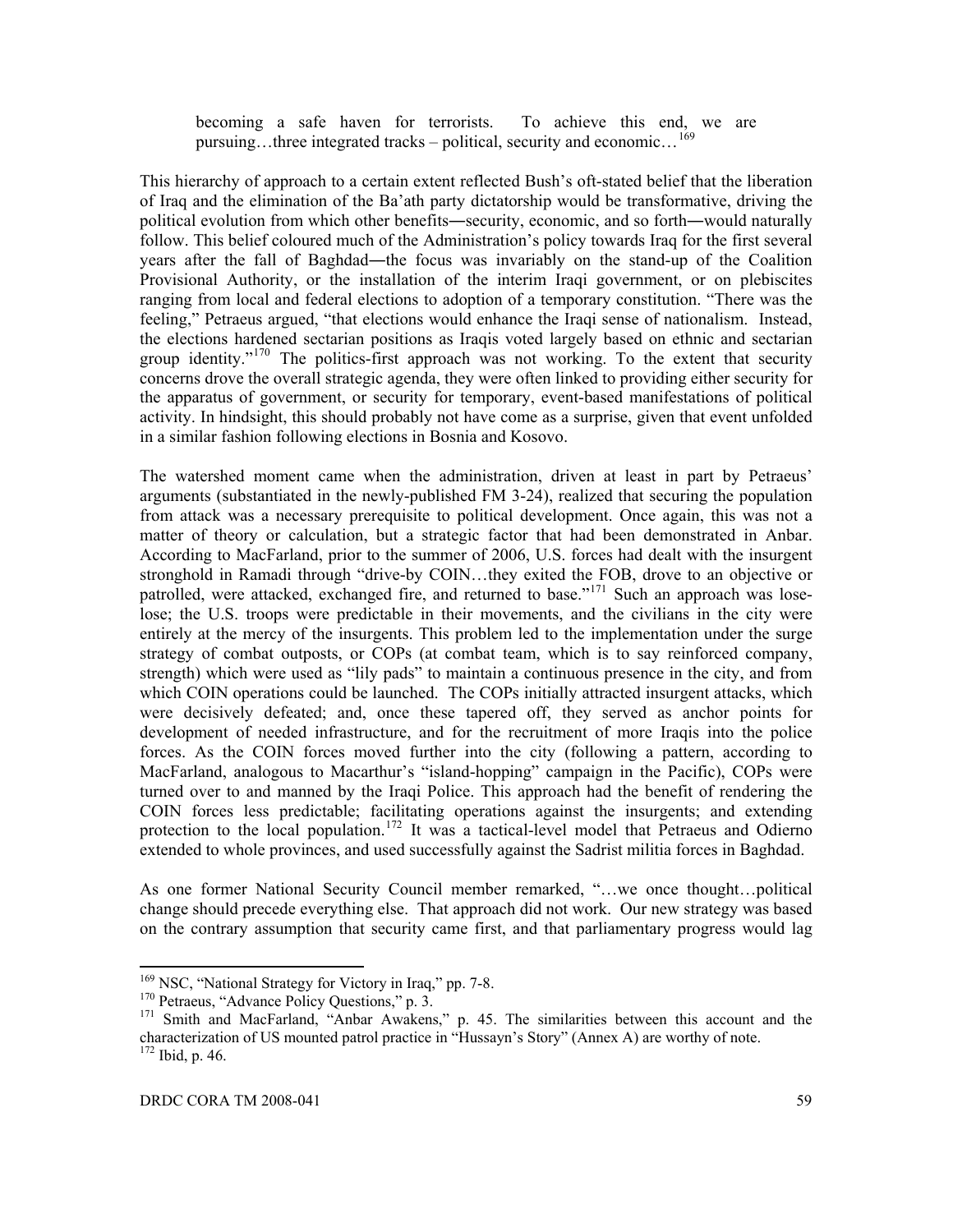significantly behind other elements."<sup>[173](#page-74-0)</sup> This reorientation has been characterized, somewhat nebulously, as a "shift" from "counterterrorism" to "counterinsurgency," but what it meant in practice was that the COIN forces—especially U.S. forces—had to demonstrably throw in their lot with the people they were supporting. Protection is not accomplished by the ability to respond to terrorist attacks, but by preventing them, and a continual presence by COIN forces is the key enabling factor in prevention. National stability, in this understanding, is conceived as the aggregate of local stabilities. "Petraeus and Odierno pursued a vision of local-level reconciliation aimed at supporting the overall political goals" of the Iraqi government, and thus far, this approach appears to borne fruit.<sup>[174](#page-74-1)</sup> As Petraeus stated in his written answers to Senate questions prior to his confirmation hearings,

Population security is the top priority. We must clear and hold the neighborhoods of Baghdad to break the cycle of violence that is preventing political progress in Iraq. We can only do this by establishing persistent presence – coalition, as well as Iraqi―in Iraqi neighborhoods. I plan to ensure that some of our forces locate in neighborhoods they protect and that they fight closely linked with their Iraqi counterparts―with the Iraqis in the lead whenever possible―to secure the population. [175](#page-74-2)

It is difficult to overstate the importance of this fundamental change in strategy. All of the COIN doctrine manuals from 1980 onwards argued that an insurgency is inevitably about a struggle for political power, and one of the key challenges facing the government is establishing its legitimacy in the minds of the population. The first duty of any government is to protect its people from direct attack, and if it cannot do this, then its legitimacy is automatically called into question. As a result, insurgent violence is an easy, and therefore preferred, means of delegitimizing the government. The calculus was simple and inarguable; unless the violence could be stemmed, political evolution could not take place. Once political progress as a war aim was made secondary to securing the population, the situation in Iraq began to turn around.

This shift in strategic emphasis may have been the single most important factor in averting what appeared to be an irreversible slide into civil war in Iraq, and it is important to recognize the courage necessary to bring it about. Inertia is the default option in any government; it is always easier to "stay the course" than to take the risk of changing policy―especially when doing more of the same is the advice of allegedly bipartisan expert groups like the ISG. Changing course may have been easier for Bush, as the unsuccessful policy was his own, and the odium accruing from any failure would therefore be charged to his account. Switching horses in mid-gallop, after all, is a less daunting prospect if one's mount appears headed for a cliff―but doing so nonetheless takes a modicum of pluck, and it is always easier (if not necessarily wiser) to hang on tight, and hope that the nag will veer off.

Historians expounding from the comfortable vantage of perfect hindsight may assert that Bush had no other choice, and that any option was preferable to doing nothing in the face of strategic stalemate; but to take such a line requires overlooking the vast uncertainties associated with

<span id="page-74-1"></span><span id="page-74-0"></span><sup>&</sup>lt;sup>173</sup> Feaver, "Anatomy of the Surge," p. 28.<br><sup>174</sup> Kimberly Kagan, "How They Did It: Executing the winning strategy in Iraq," *The Weekly Standard*, Vol. 13, Issue 10, 19 November 2007.

<span id="page-74-2"></span><sup>&</sup>lt;sup>175</sup> Petraeus, "Advance Policy Questions," p. 4.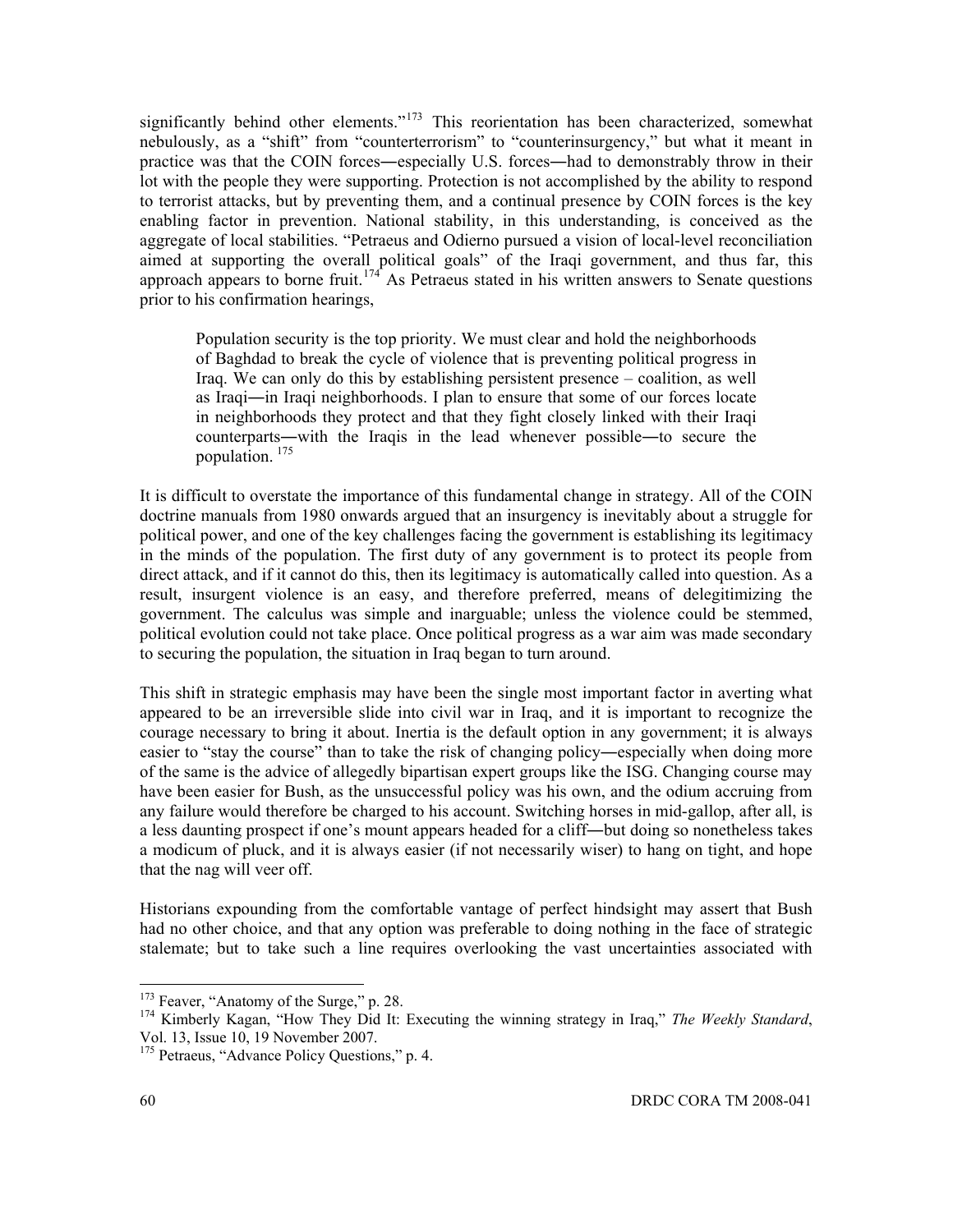adopting a new commander and a new strategy, and risking an exchange of costly stalemate for immediate disaster. To argue that Bush had no other option also requires ignoring how rare a thing it is for a politician to recognize that his policy has failed, to abandon it, and to try something else.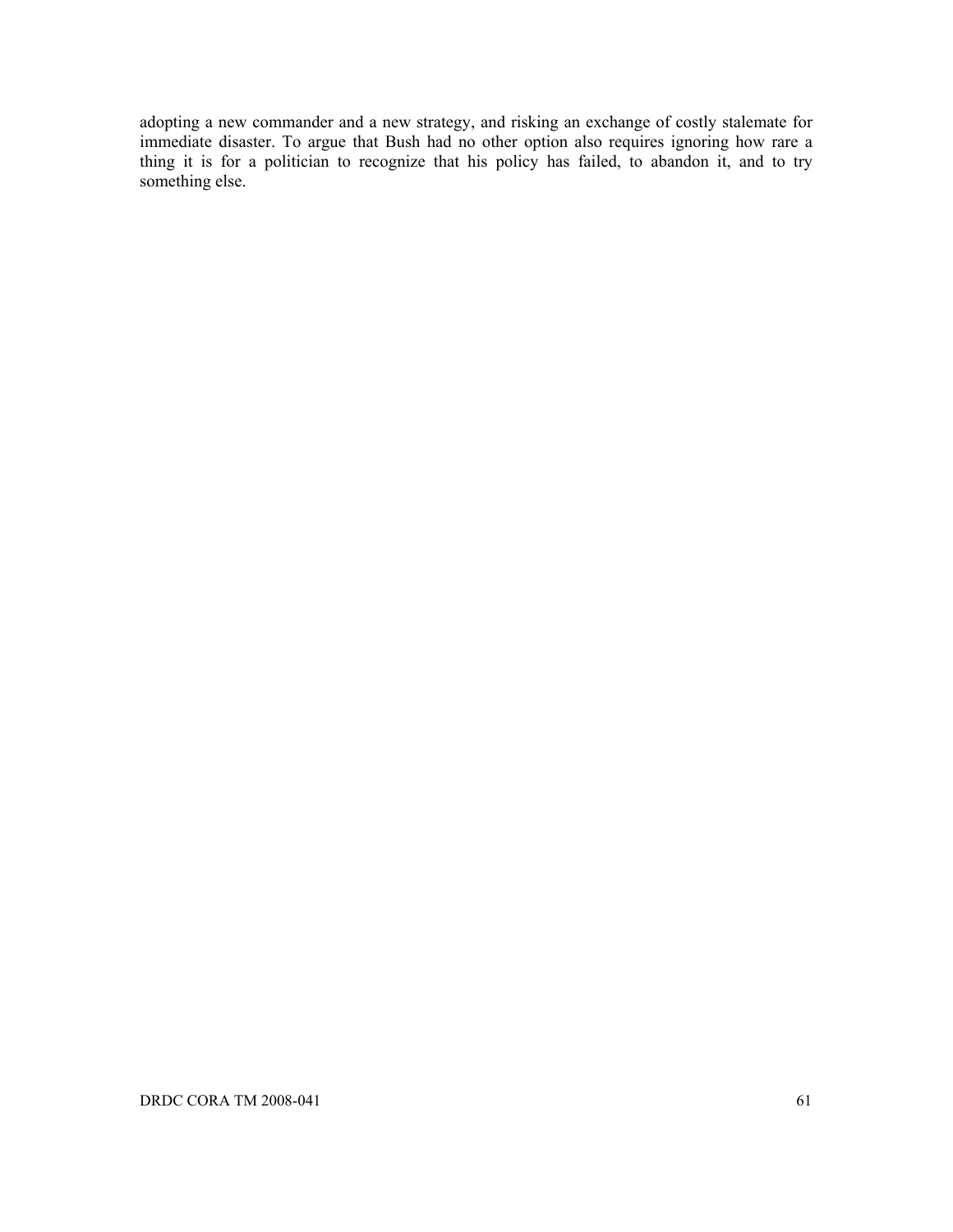## **5 Conclusion**

My principal aim was to identify how the U.S. military's understanding of, and strategic approach to, COIN warfare has been transformed by FM 3-24. This was undertaken in part to determine the extent to which recent alterations in the US military's approach to COIN warfare may have contributed to the apparent success of the surge in Iraq. To these ends, chapter one examined the key strategic concepts expressed in FM 3-24 and its two predecessors; drew on the "Observations" published by then-Lieutenant General Petraeus in 2006, which informed the development of FM 3-24; and enumerated the COIN principles deriving from the Counterinsurgency Guidance issued by Lieutenant General Odierno as the surge got under way in June 2007. Chapter two examined the surge itself, from its inception in mid- to late-2006, through to the first unequivocal indications of success a year later. And chapter three, drawing on the two preceding chapters, attempted to distil, from current COIN strategy and the experience of the surge, a series of key strategic elements that appear to be closely associated with success in COIN

operations. These are listed in table 7. In order to answer the question I posed in the introduction, therefore, it is necessary to evaluate the extent to which these seven key strategic elements represent a departure from, or a confirmation of, historical understandings of how to conceive, plan and execute a COIN campaign.

## **5.1 Something old, something new**

#### **5.1.1 The political is primordial**

The suggestion that political concerns must remain foremost in the minds of those charged with planning a COIN campaign is not a new one. Where FM 3-24 states that "political objectives must guide the military's approach" and enjoins commanders to "consider how operations *Table 7: Key elements of COIN strategy The political is primordial ♦ All efforts must be integrated ♦ Balance force with restraint ♦ Legitimacy is earned, not assumed ♦ Manpower must be sufficient ♦ Identify and exploit fault lines ♦ Security comes first ♦*

contribute to strengthening the HN government's legitimacy and achieving U.S. political goals,"<sup>[176](#page-76-0)</sup> the 1980 edition of the Marine Corps COIN doctrine warns that "political concerns may be more important than military concerns," and advises commanders to "continually assess the possible effects of operations and ensure their compatibility with political objectives."<sup>[177](#page-76-1)</sup> The 1990 manual argues that "political objectives drive military decisions at every level," and enjoins planners to understand the impact of military operations on political considerations.<sup>[178](#page-76-2)</sup> That there is no substantive difference in this area between three doctrine manuals drafted over the course of a quarter-century, across very different global security environments, suggests that there is

<span id="page-76-2"></span><span id="page-76-1"></span>

<span id="page-76-0"></span><sup>&</sup>lt;sup>176</sup> FM 3-24 / MCWP 3-33.5, 1-22.<br><sup>177</sup> MCWP 3-33.5, 42.<br><sup>178</sup> FM 100-20/AFP 3-20, Chapter 1, 5.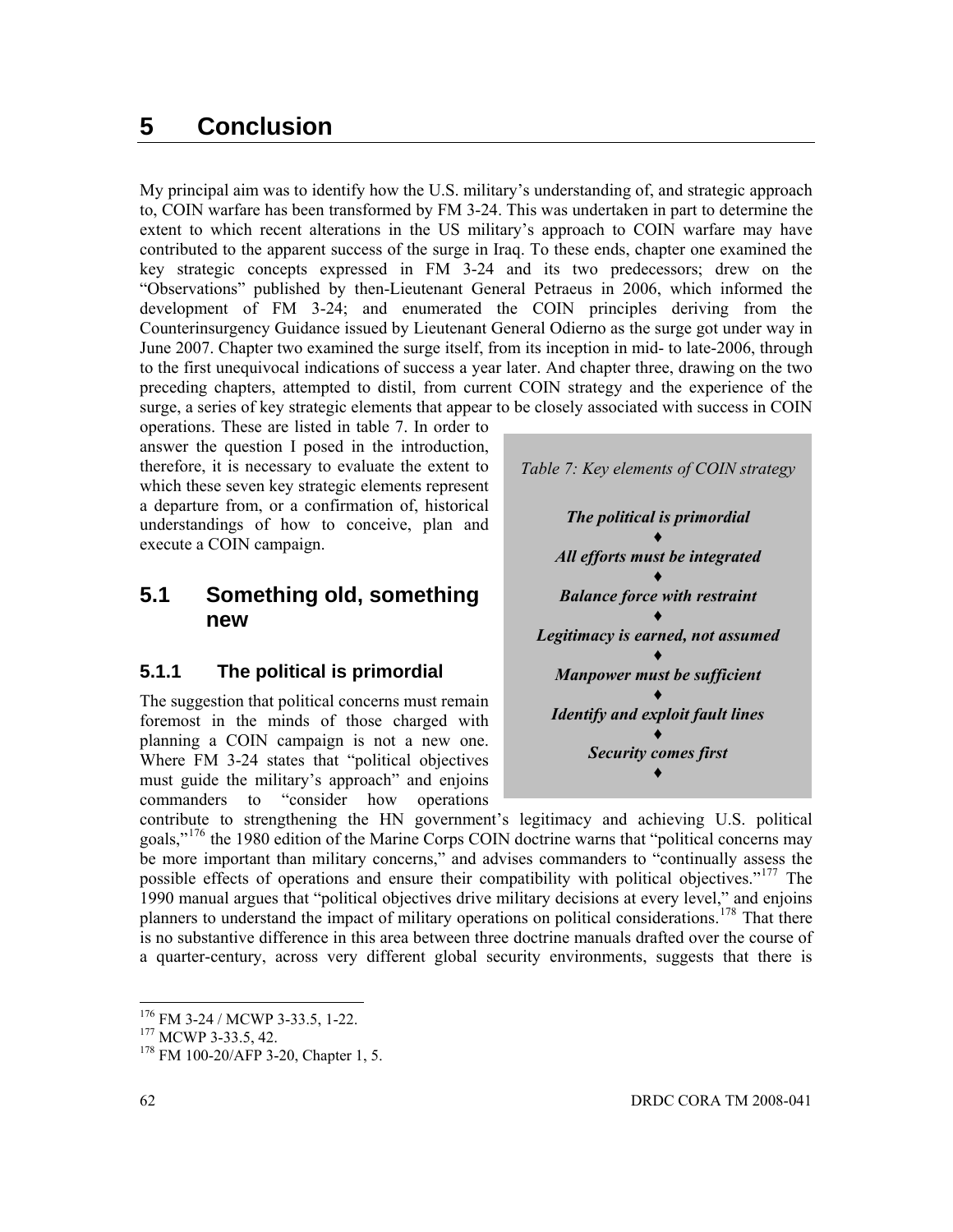something enduring in the principle that political considerations must be given primacy in COIN planning.

This is hardly surprising, as insurgencies have traditionally sought to advance their causes by employing military means to influence political activities. Mao addressed this very subject in his 1937 treatise on guerrilla warfare, arguing that "without a political goal, guerrilla warfare must fail," and adding that:

There are some militarists who say: "We are not interested in politics but only in the profession of arms." It is vital that these simple-minded militarists be made to realize the relationship that exists between politics and military affairs. Military action is a method used to attain a political goal. While military affairs and political affairs are not identical, it is impossible to isolate one from the other.<sup>[179](#page-77-0)</sup>

As long as insurgents have attempted to overthrow government by impeding or countering their political activities, governments have sought to avoid providing insurgencies with political "ammunition" through over-reaction and brutality; and foreign forces assisting in COIN campaigns have done likewise. That this lesson is reinforced in FM 3-24 and has re-emerged from the U.S. experience in Iraq should come as no surprise.

#### **5.1.2 All efforts must be integrated**

If strategy may be defined as the employment of all necessary resources to accomplish a given mission in accordance with political direction, then development of a strategy for a COIN campaign does not differ in principle, but only in particulars, from the development of strategy for a conventional military campaign. The difference between the two is that a COIN commander, due to the nature of counter-insurgency operations and the circumstances requiring them, is likely to have a more diverse array of non-military resources to coordinate. Conventional force commanders generally focus on defeating the enemy; COIN commanders must do the same, but must also ensure that other mission-critical tasks are met, ranging from the provisions of essential services to providing protection for civilians and officials, delivering or protecting deliveries of food aid, providing emergency medical care and evacuation, repair vital infrastructure, assisting or carrying out civil affairs missions, coordinating the movement and activities of nongovernmental organizations and aid agencies, and a whole host of other essential non-military operations. He will almost certainly also be required to integrate and coordinate HN reconstruction efforts, if only to deconflict activities and ensure that his own assets are used to best effect. Petraeus hinted at this in his April 2008 testimony to Congress, noting that defeating al Qaeda in Iraq took "not just actions by our elite counterterrorist forces, but also major operations by coalition and Iraqi conventional forces, a sophisticated intelligence effort, political reconciliation, economic and social programs, information operations initiatives, diplomatic activity, the employment of counterinsurgency principles and detainee operations, and many other actions."[180](#page-77-1)

<span id="page-77-0"></span><sup>&</sup>lt;sup>179</sup> Mao Tse-Tung, *Yu Chi Chan* [Guerilla Warfare], pp. 43 and 89.<br><sup>180</sup> Petraeus, "Report to Congress," 8 April 2008.

<span id="page-77-1"></span>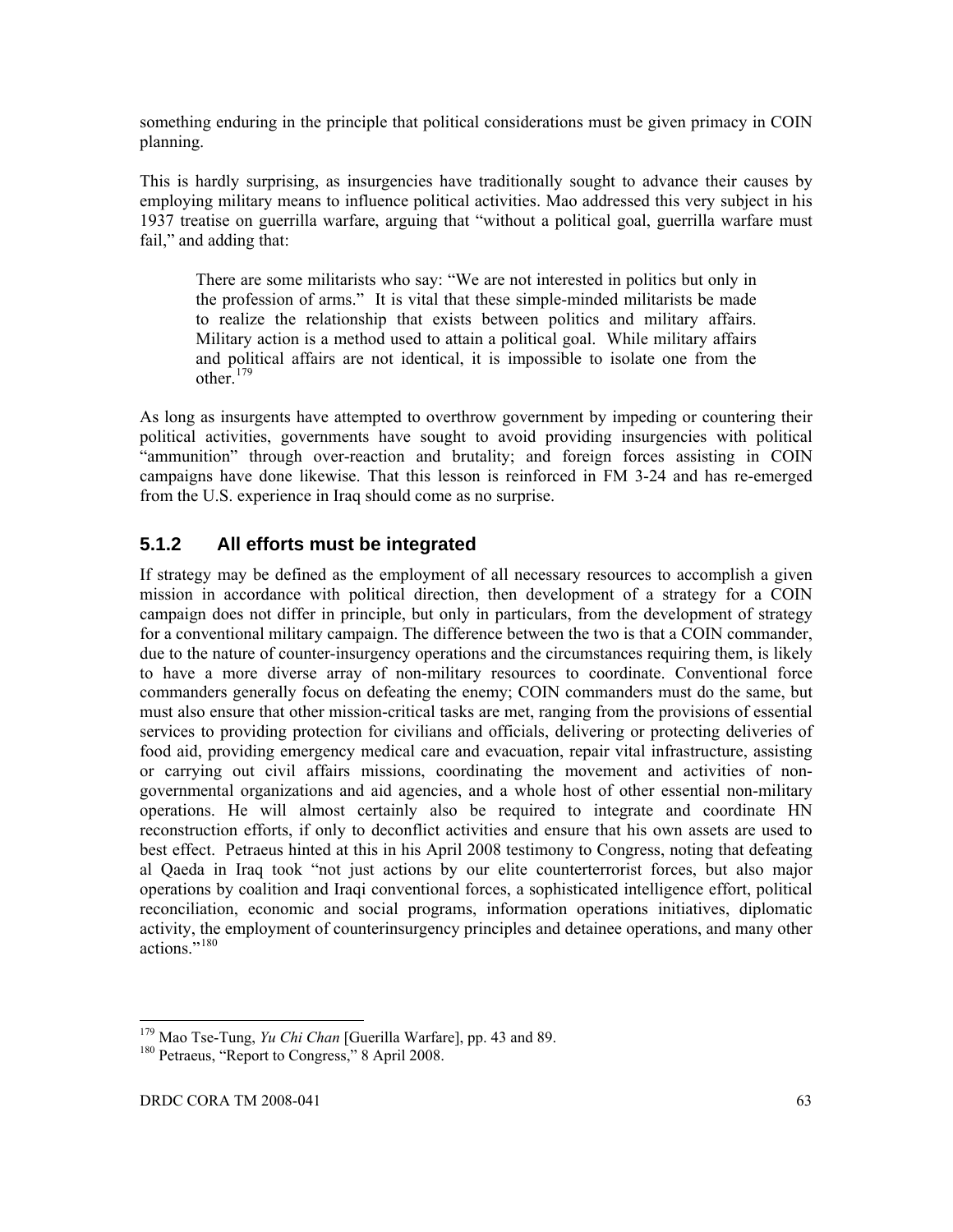The integration and coordination task may not be fundamentally different for the COIN commander, but it is likely to be considerably more complex; the descriptive phrase most often applied to the Petraeus strategy is "Clear; Hold; Build." In other words, once an area has been cleared of insurgents and is being held by COIN forces, the needed institutions and infrastructure can be built to address the needs of the population. None of these tasks can be done in isolation, or in any other order. Coordination of these efforts is vital because, as noted above, meeting the expectations of the protected population in a timely and sustainable fashion is itself a missioncritical requirement in a COIN campaign. As with the primacy of the political in COIN operations, however, the importance of integrating all available operational and reconstruction efforts in a COIN has long been understood. The 1980 Marine Corps COIN doctrine, for example, advises that, whereas all of the myriad activities that fall under the rubric of "civil affairs" occupy a supporting role in limited and conventional warfare, "in counterinsurgency, because of the necessity to separate the people from the dissidents, the role of civil affairs takes on increased importance." This requires the COIN commander to ensure that "all operation plans are based on an integrated civil-military approach."<sup>[181](#page-78-0)</sup> The 1990 Army/Air Force manual is more explicit, arguing that "unity of effort" is one of the key imperatives of any low intensity conflict campaign. $182$ 

A COIN campaign may be assigned sufficient or insufficient resources, and the job of integrating and de-conflicting support and assistance may be well or poorly done, and all of these possibilities will play a role in determining whether reconstruction programs succeed or fail. But the importance of integrating all reconstruction efforts―whether civil, military, HN or nongovernmental―into a coherent whole has long been recognized as a key strategic enabler in COIN planning.

#### **5.1.3 Force must be balanced with restraint**

America's current military predominance is noteworthy, but it is not unprecedented. History has seen many imperial powers enjoy unmatchable military superiority over their foes, particularly when engaged in "small wars" against qualitatively or technologically inferior—often vastly inferior―opponents. During the century of the *Pax Britannica*, the British Empire, between Waterloo and the outbreak of the First World War, was engaged in no less than 35 conflicts serious enough to merit the appellation "war." The vast majority of these were against opponents vastly inferior to Britain in military resources and expertise. Italy, France, Spain and Holland enjoyed similar military superiority when carving out their respective empires, as did Rome, which was not seriously threatened between the defeat of Carthage in the Third Punic War and the sack of the imperial capital nearly six centuries later.<sup>[183](#page-78-2)</sup>

The history of major powers fighting "small wars" against less capable adversaries teaches the value of restraint in the use of force. This has long been understood to be of extreme importance in COIN campaigns, when the government must attract and maintain the support of the population, and the COIN commander must gain the people's trust and confidence in order to glean the human intelligence necessary to enable him to conduct precise, low-impact operations

<span id="page-78-0"></span><sup>&</sup>lt;sup>181</sup> MCWP 3-33.5, p. 54.

<span id="page-78-2"></span><span id="page-78-1"></span> $182$  FM 100-20/AFP 3-20, Chapter 1, 5.<br><sup>183</sup> Except, of course, by its own citizens, who from time to time lead Roman troops in revolt during the numerous outbreaks of civil war from Sulla onwards.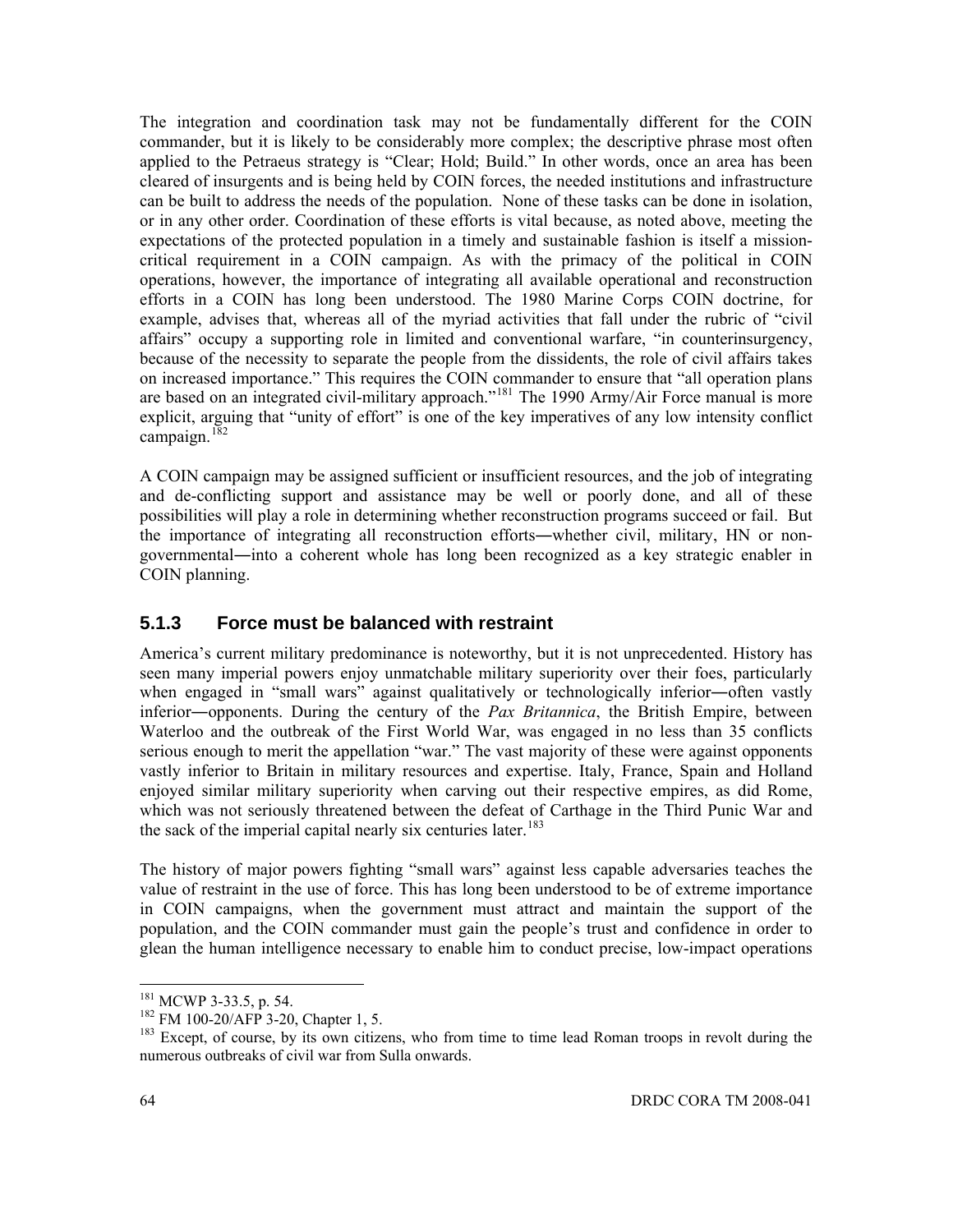against insurgents. The negative impact on COIN campaigns of excessive brutality―e.g., Napoleon's treatment of Spanish guerrilleros during the Peninsular War, <sup>[184](#page-79-0)</sup> Nazi reprisals against partisans on the Eastern Front between 1941 and 1944, and Viet Cong atrocities against their unfortunate compatriots are, by way of contrast, equally instructive.

In his 1899 study of the principles and practice of "small wars," Colonel C.E Callwell of the Royal Artillery noted that while it was occasionally necessary, even desirable, to deprive insurgents and guerrillas of the material means necessary to their operations, the "wholesale destruction of the property of the enemy may sometimes do more harm than good."<sup>[185](#page-79-1)</sup> This principle is expressed with greater clarity by Shakespeare, who, writing (in the late  $16<sup>th</sup>$  Century) his version of Henry V's 1415 *cheuvauchée* from Harfleur to Calais, had the king give unequivocal direction on the importance of honourable conduct and restraint:

…we give express charge that in our marches through the country there be nothing compelled from the villages, nothing taken but paid for, none of the French upbraided or abused in disdainful language; for when lenity and cruelty play for a kingdom, the gentler gamester is the soonest winner.<sup>[186](#page-79-2)</sup>

Clearly, the principle of restraint in responding to the provocations of guerrillas and insurgents has been understood and acknowledged for some time―as have the difficulties likely to be experienced by military superpowers when attempting to cope with the asymmetric tactics available to qualitatively inferior opponents.<sup>[187](#page-79-3)</sup> This advice notwithstanding, however, most COIN campaigns, particularly of the past century, featured massive material destruction and dislocation of HN populations. The U.S. COIN campaign in Iraq represents a fortunate confluence of the desire to avoid excessive harm, and the technological ability to do so while still accomplishing vital military goals. This is probably not unconnected to the fact that the vast majority of history's COIN campaigns have been executed as adjuncts to wars of conquest. Washington's efforts (since the Philippines) stand in sharp contrast; in Vietnam, El Salvador, Afghanistan and Iraq, her designs have been explicitly and demonstrably non-imperial.

A conqueror can afford to exemplify the maxim of Gaius Caesar, aka Caligula: *Oderint dum metuant* ("Let them hate, so long as they fear"). One who comes in the guise of a liberator, however, can certainly not afford to be hated, and should strive not to be feared―especially if he aims to turn a one-time enemy into a trusted and trustworthy ally.

<span id="page-79-0"></span><sup>&</sup>lt;sup>184</sup> In which Mameluke troops beheaded and mutilated suspected guerrilleros, and the Emperor himself threatened to cut off the ears of monks suspected of aiding them. Owen Connelly, *Blundering to Victory: Napoleon's Military Campaigns* (Wilmington, Delaware: Scholarly Resources, Inc., 1992), pp. 121-24.

<span id="page-79-1"></span>*Napoleon's Milliary Callwell, Small Wars: Their Principle and Practice*, 3<sup>rd</sup> ed., 1906 (Lincoln, Nebraska: University of Nebraska Press, 1996), p. 149.

<span id="page-79-2"></span><sup>186</sup> William Shakespeare, *The Life of King Henry the Fifth*, Act III, Scene VI, v. 117-123. The hanging of the fictional character Bardolphe for stealing a pyx, which precipitated this soliloquy, is a matter of historical record; but the generalized rapine and plundering by Henry's troops, a common feature of warfare in the High Middle Ages, suggests some differences between Medieval and modern understandings of "lenity". Desmond Seward, *Henry V: The Scourge of God* (New York: Viking Books, 1987), pp. 71-73.<br><sup>187</sup> These principles have been flouted just as often, e.g. by Napoleon against the Spanish guerrilleros, or by

<span id="page-79-3"></span>Hitler during his attempted conquest of the Soviet Union. In both cases, occupying powers committed innumerable atrocities in the drive to stamp out a smoldering insurgency. Neither campaign turned out well for the occupiers.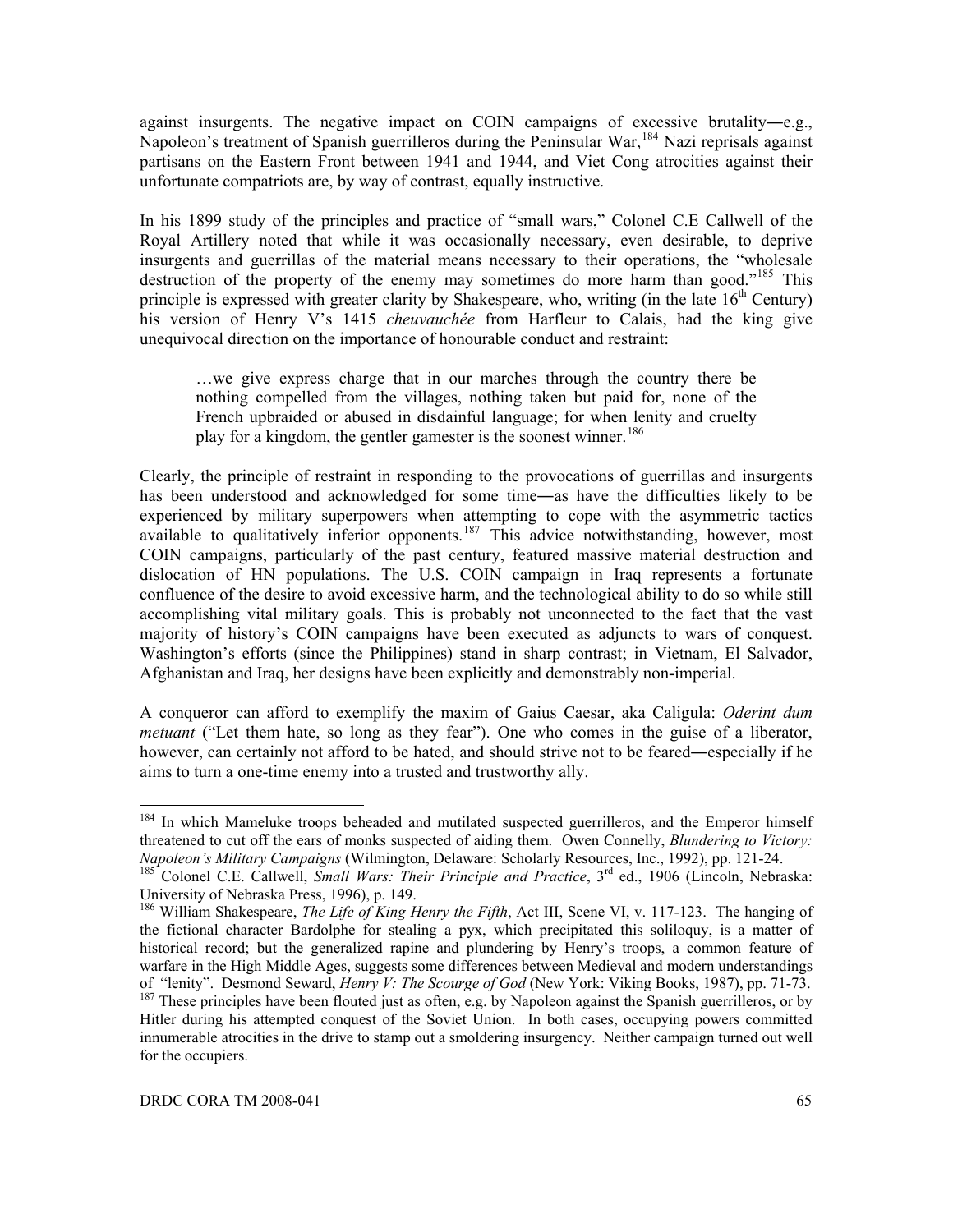#### **5.1.4 Legitimacy is earned, not assumed**

The principal purpose of eschewing the use of excessive force in COIN operations, of course, is to avoid imperilling attempts to build and maintain legitimate governmental institutions. The chief goal of any COIN campaign, after all, is to leave the government in control of the country and capable of handling any residual insurgents or further outbreaks of disorderliness. Foreign forces assisting in COIN operations may have other objectives as well, but their primary strategic focus should be ensuring that the supported government is capable of carrying on without their aid, and the sooner the better.

The principal challenge in building legitimacy in an established or nascent democracy is that popular support can only be earned; it is valueless and temporary if compelled.<sup>[188](#page-80-0)</sup> HN forces earn legitimacy and support through demonstrating that they are capable of providing peace and stability in accordance with the rule of law. Absent such a demonstration, the population is likely to support whoever is capable of providing the common folk with protection from attack. Not surprisingly, the 1980 Marine Corps COIN manual has something to say about this phenomenon, noting that "support is rendered [to insurgents] when the population lacks confidence in the government's ability to protect them," and adding that "[c]onfidence can be restored by a strong government, and fears overcome through the [provision of] protection by local security forces."<sup>[189](#page-80-1)</sup>

This calculus underlay much of the violence in Iraq in 2006 and early 2007, when what had previously been an anti-Coalition campaign of violence evolved into a sectarian struggle, sparked by atrocities by Sunni insurgents and jihadists against Shia civilians, and leading (with stunning rapidity) to Sunni fighters providing protection to their tribes against Shiite militia attacks, and vice versa. The key to breaking this "cycle of violence" (an overused term, but one that is clearly applicable to this situation) was reasserting the role of the Iraqi Government in providing security in place of the armed gunmen of the rival sects. This was accomplished, in essence, by killing irreconcilable fanatics (al Qaeda and its ideological fellow travelers), transforming many of the Sunni fighters into "Sons of Iraq" (making them "part of the solution" instead of "part of the problem"), and beating down the Shiite militias to the point where they faced a choice between offering a ceasefire and being wiped out.

Throughout this process, U.S. and Iraqi forces operated in close cooperation, with the latter increasingly taking the lead as they accumulated experience and confidence. By the time Petraeus reported to Congress in April 2008, nine of Iraq's 18 provinces had been transferred to Iraqi control, and more than 100 Iraqi Army combat battalions were taking part in routine operations alongside US troops (and taking three times the US casualty rate).<sup>[190](#page-80-2)</sup> While Petraeus assessed that the Iraqi security forces were not yet ready to assume responsibility for security nationwide, clearly enormous progress had been made in building their capacity to do so. By dint of hard work, sound training, experience under fire and the example set by U.S. personnel working alongside them, the Iraqi security forces were able to make progress on the road towards

<span id="page-80-0"></span><sup>&</sup>lt;sup>188</sup> The 1980 Marine Corps doctrine states that "winning the willing support of the population to the side of the threatened government is one of the principal goals of countering an insurgent situation." MCWP 3- 33.5, 134 (emphasis added). The 1990 Army/Air Force manual states that legitimacy cannot be created, only "encouraged and sustained" by one's actions. FM 100-20/AFP 3-20, Chapter 1, 5.<br><sup>189</sup> MCWP 3-33.5, p. 41.

<span id="page-80-2"></span><span id="page-80-1"></span> $190$  Petraeus, "Report to Congress," 8 April 2008.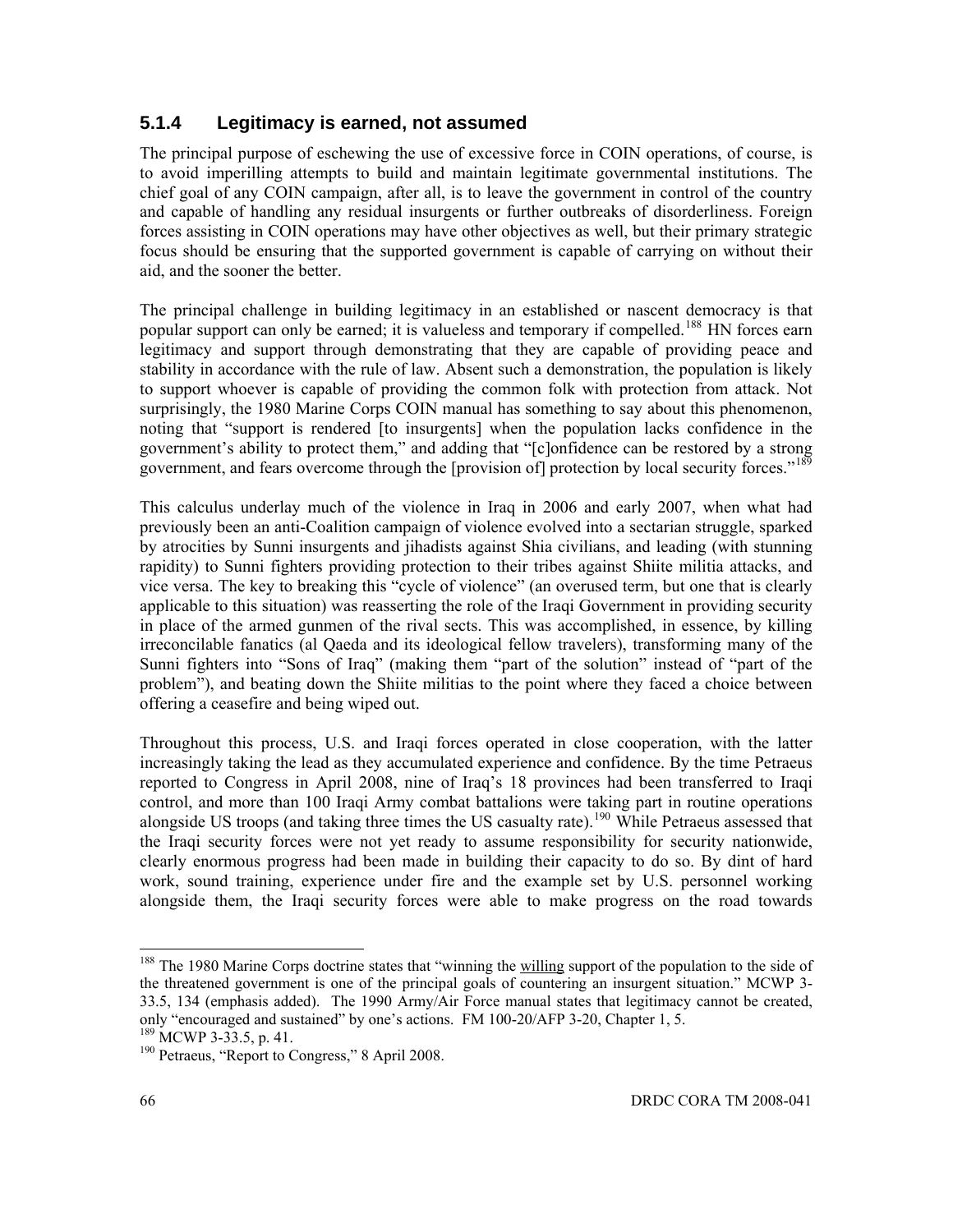competence and trust, establishing crucial legitimacy in the eyes of their compatriots.<sup>[191](#page-81-0)</sup> While the importance of building institutional legitimacy has a long pedigree, it is difficult to find a better historical example of a concentrated effort, under the aegis of a COIN campaign, to create effective national security institutions virtually "from scratch."

#### **5.1.5 Manpower must be sufficient**

This is another area where past doctrine offers some support to one of the key strategic elements derived from this study. As noted above, the surge demonstrates that the manpower requirements necessary to stage a successful COIN campaign are rather larger than the number of troops that a technologically advanced army needs in order to defeat a much larger, but qualitatively inferior, enemy force. In an interview in late autumn of 2007 after the surge had been under way for some five months, Lieutenant General Odierno made a point of emphasizing the enabling role played by the fresh drafts of troops he had been granted. Those forces allowed him to launch

…a surge in simultaneous and sustained offensive operations, in partnership with Iraqi security forces…to operate in areas that had not yet seen a sustained coalition presence…to retain our hard-fought [*sic*] gains…to put pressure on al Qaeda and other extremists and deny them safe havens and sanctuaries…with the goal of protecting the population….[and] just as importantly to maintain our gains.[192](#page-81-1)

Neither Petraeus' "Observations" article nor FM 3-24 goes into great depth about the manpower requirements of COIN operations as compared to conventional operations. This disparity may be attributable to the fact that the "transformation" of the U.S. armed forces, which was designed to result in a decline in the overall force size, is a relatively recent phenomenon. As noted above, American forces have long sought to replace manpower in battle with firepower; however, with few exceptions, this has been done by augmenting existing forces with enhanced capabilities. During the "Reagan rearmament," for example, the overall size of the US armed forces increased, and they received new and vastly more capable equipment. During the Clinton presidency, when America (like most Western nations) sought an illusory "peace dividend" after the collapse of the Soviet Union, US forces were substantially reduced, but without any comprehensive and planned program of rearmament to compensate for smaller numbers by enhancing individual effectiveness. It was only during Rumsfeld's transformation program that Washington attempted to simultaneously reduce the force while improving its overall lethality and effectiveness.<sup>[193](#page-81-2)</sup> In

<span id="page-81-0"></span><sup>&</sup>lt;sup>191</sup> On 23-24 May 2008, Iraqi Army and National Police personnel executed numerous raids throughout Baghdad, against Sadrist Mahdi Army and Iranian Special Groups forces, with US personnel in a supporting role (Bill Roggio, "Iraqi Army dismantles Mahdi Army caches in Sadr City"). The gradual assumption of responsibility for security is a key part of building the legitimacy not only of the security forces, but also of the government, which Iraqis must be able to trust to wield power equitably and only in

<span id="page-81-1"></span>accordance with the rule of law. They Did It: Executing the winning strategy in Iraq," *The Weekly Standard*, Vol. 13, Issue 10, 19 November 2007.

<span id="page-81-2"></span><sup>&</sup>lt;sup>193</sup> During Reagan's two terms, the total size of the US armed forces grew from 2,159,630 in 1980 to 2,301,594 in 1988 (hitting a high of 2,359,866 in 1986), an increase of 6.6 percent. During Clinton's two terms, the US armed forces shrank from 1,953,337 in 1992 to 1,530,430 in 2000, a decrease of 21.7 percent. During Rumsfeld's term as Secretary of Defense (2001 to 2006), the force actually expanded to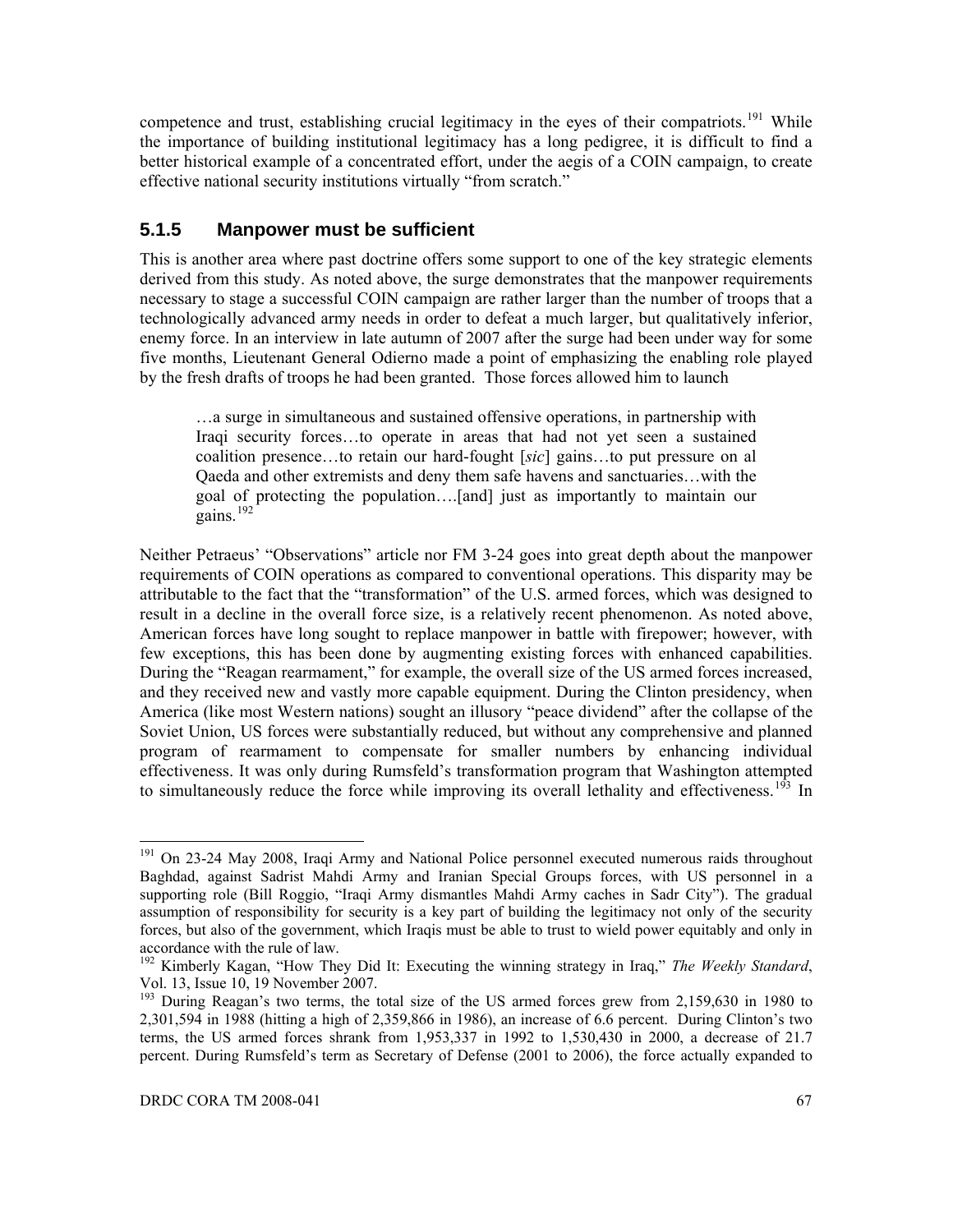fact, as a result of 9/11, the total size of the U.S. military actually increased by a larger proportion than it did during Reagan's two terms. The end result, however, as has already been mentioned, was a force that was powerful enough to defeat a distant country in three weeks, but not big enough to easily undertake the more manpower-intensive, long-term work of securing and stabilizing it.

This key element of COIN strategy is a feature of current doctrine. FM 3-24 notes that "successful COIN operations often require a high ratio of security forces to the protected population,"[194](#page-82-0) and sets the target figure at one counterinsurgent for every 50 host nation civilians. This equates to approximately half a million trained and effective personnel to conduct a COIN campaign in a country with Iraq's population,<sup>[195](#page-82-1)</sup> and it is worth noting that the sum total of US and Iraqi forces is only now beginning to approach this figure. The U.S. military is probably still adapting to the constraints that are the ineluctable obverse of the capabilities they expected to gain through transformation. It is also possible that this question was not discussed more deeply in COIN doctrine because task-tailoring force size to operational requirements is a standard step in any military planning process (although, as Collins notes, there were more than a few voices raised in concern about available troop totals before the war began and in the weeks and months following the invasion).<sup>[196](#page-82-2)</sup> In any case, the surge demonstrates that COIN operations invariably require more, and more intensively and specially trained, personnel than conventional operations; and that having adequate manpower to do the job is at least as crucial a consideration for the latter, as for the former. In view of the experience of the past year, this element of COIN strategy will probably have a higher profile in future doctrinal publications.

### **5.1.6 Identify and exploit fault lines**

The "Sunni Awakening" was one of the transformative events of the signal turnaround in the struggle to pull Iraq back from the brink of civil war. While Petraeus' COIN strategy cannot be credited with creating this breach (if for no other reason than that it began long before Petraeus was appointed, or the new strategy adopted), he, and the administration, deserve credit for recognizing and capitalizing on it. As one observer argues,

…the change [Petraeus] brought to bear was not so much military as political. Certainly, he deployed his forces differently than his predecessors, dispersing some of them in small units based in villages and neighborhoods contested by insurgents. That was not a trivial change, but it was not as important as the process of political discussion he began with local leaders….He sought to recruit elements previously regarded as irredeemable, and with threats, bribes and other inducements, forced open splits among Sunnis and Shia.<sup>[197](#page-82-3)</sup>

"The most important thing Petraeus did," this author suggests, "was to reduce the cohesion of U.S. enemies by recognizing they were not in fact a cohesive entity, and moving forward on that

<u>.</u>

<sup>1,646,362,</sup> an increase of 7.6%. Data from the US DOD personnel statistics website at http://siadapp.dmdc.osd.mil/ersonnel/MILITARY/Miltop.htm.

<span id="page-82-1"></span><span id="page-82-0"></span><sup>&</sup>lt;sup>[194](http://siadapp.dmdc.osd.mil/ersonnel/MILITARY/Miltop.htm)</sup> FM 3-24, p. 1-2.<br><sup>195</sup> Collins, *Choosing War: The Decision to Invade Iraq and Its Aftermath*, p. 23.<br><sup>196</sup> Ibid., pp. 22-24.<br><sup>197</sup> Friedman. "Petraeus. Afghanistan and the Lessons of Iraq."

<span id="page-82-2"></span>

<span id="page-82-3"></span>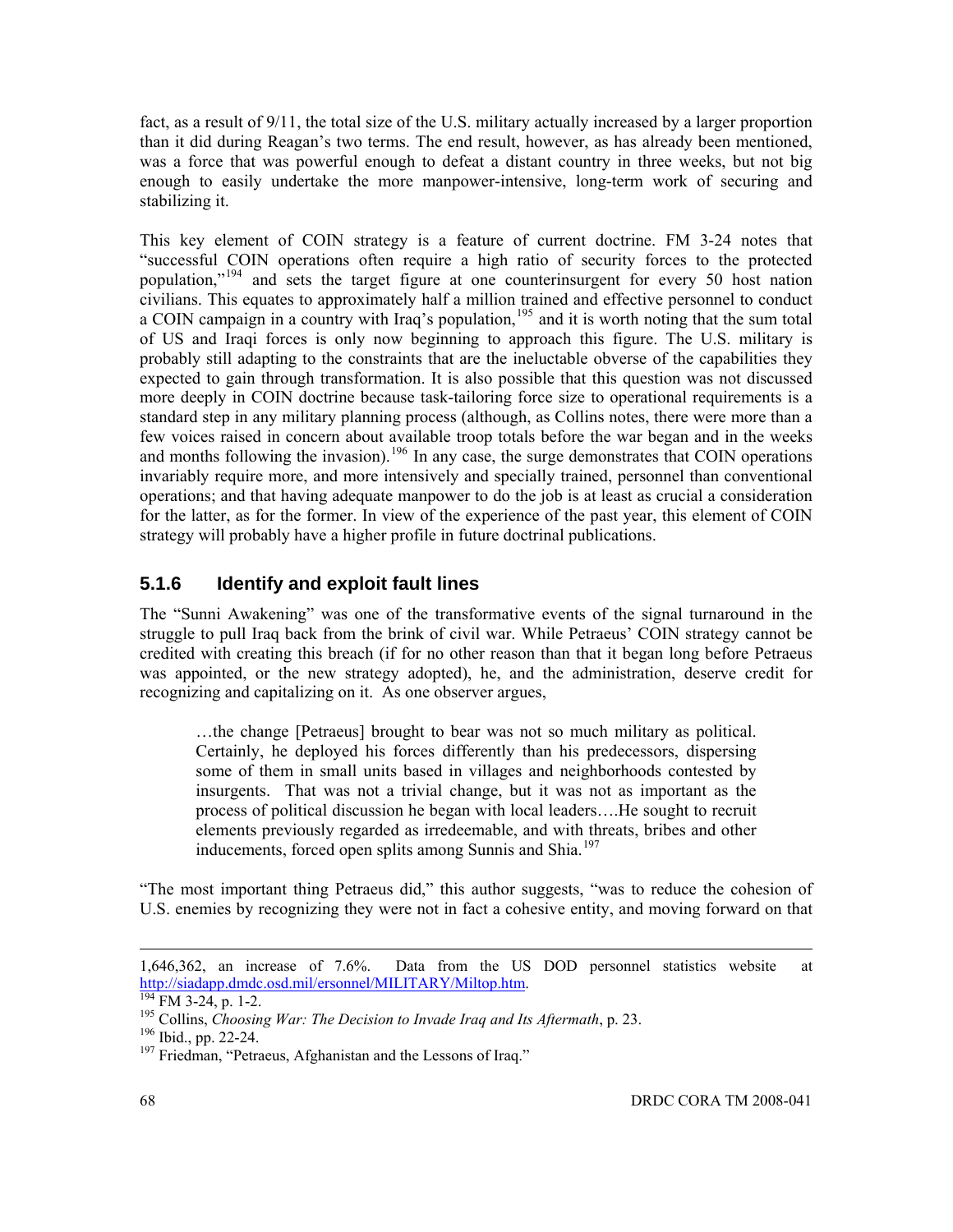basis." The CLCs were the most visible element of how Petraeus "moved forward." He did so by deliberately adopting the techniques trialed by Colonel MacFarland's unit in Ramadi in 2006, and adapting them to theatre-wide use. It is probably equally fair to suggest that Colonel MacFarland made practical use of some of the observations made by fellow soldiers in articles on counterinsurgency published during the preceding few years; cross-pollination between field and office is, after all, what military professional publications are designed to encourage.

Petraeus' "Observations" highlighted the importance of understanding the relationships between various local groups, local and regional history, and local leaders,<sup>[198](#page-83-0)</sup> and this article was almost certainly available to Colonel MacFarland when he took up his duties in Ramadi six months after it appeared. But translating ideas into actions is a field commander's task. The cultural aspects of the Ramadi situation were set out with stunning eloquence in a slide presentation developed by Captain Travis Patriquin (under Colonel MacFarland's command) in the summer and autumn of 2006. This presentation, entitled "How to Win the War in Al Anbar," outlined the provincial social context, its dynamics and its problems, and proposed means of leveraging the influence of local tribal leaders to marginalize and ultimately defeat the insurgency.<sup>[199](#page-83-1)</sup> The Patriquin presentation (which exploded across the internet in late 2006 and early 2007) is, in effect, a thumbnail sketch of the socio-cultural side of the surge strategy, variations on which played out across Iraq the following year.

While Patriquin regrettably did not live to see his ideas implemented theatre-wide (he was killed in action in Ramadi on 6 December 2006), the success of the concept in Ramadi must have been gratifying―and there were indications that the "Awakening" was spreading. For example, on 29 November 2006, a soldier blogging from Iraq reported that "A local sheikh came to the Army unit in charge of the sector he lived in, announced he wanted to fight the insurgents, and asked for help in doing so....To demonstrate his commitment, he organized his militia and began to quell some of the violence in the sector. With days, indirect fire attacks against U.S. bases dropped to nearly zero."<sup>[200](#page-83-2)</sup> These events demonstrate unequivocally that US forces played a larger role in igniting and nurturing the "Sunni Awakening" than is generally recognized. Soldiers like Patriquin and MacFarland deserve credit for developing and implementing ideas that made the difference locally; Petraeus, Odierno and those who advised and assisted them deserve credit for recognizing the significance of these ideas, and translating them into a theatre-wide campaign.

It is likely because of socio-cultural phenomena like the "Awakening" that Petraeus argues that COIN strategies must involve more than merely military means, and "must include, above all, efforts to foster a political environment that helps reduce support for the insurgents and undermines the attraction of whatever ideology they may espouse."

In certain Sunni Arab regions of Iraq, establishing such a political environment is likely of greater importance than military operations, since the right political initiatives might undermine the sanctuary and assistance provided to the insurgents.<sup>[201](#page-83-3)</sup>

<span id="page-83-2"></span><span id="page-83-1"></span><span id="page-83-0"></span><sup>&</sup>lt;sup>198</sup> Petraeus, "Observations," p. 8.<br><sup>199</sup> Captain Patriquin's presentation at <u>http://abcnews.go.com/images/US/how\_to\_win\_in\_anbar\_v4.pdf</u>.<br><sup>200</sup> Jack Kelly, "How to Win the War in Al Anbar", Real Clear Politics, 19 Dece [http://www.realclearpolitics.com/articles/2006/12/separating\\_the\\_good\\_bad\\_guys\\_i.html.](http://www.realclearpolitics.com/articles/2006/12/separating_the_good_bad_guys_i.html)<br><sup>[201](http://www.realclearpolitics.com/articles/2006/12/separating_the_good_bad_guys_i.html)</sup> Petraeus, "Observations," pp. 8-9.

<span id="page-83-3"></span>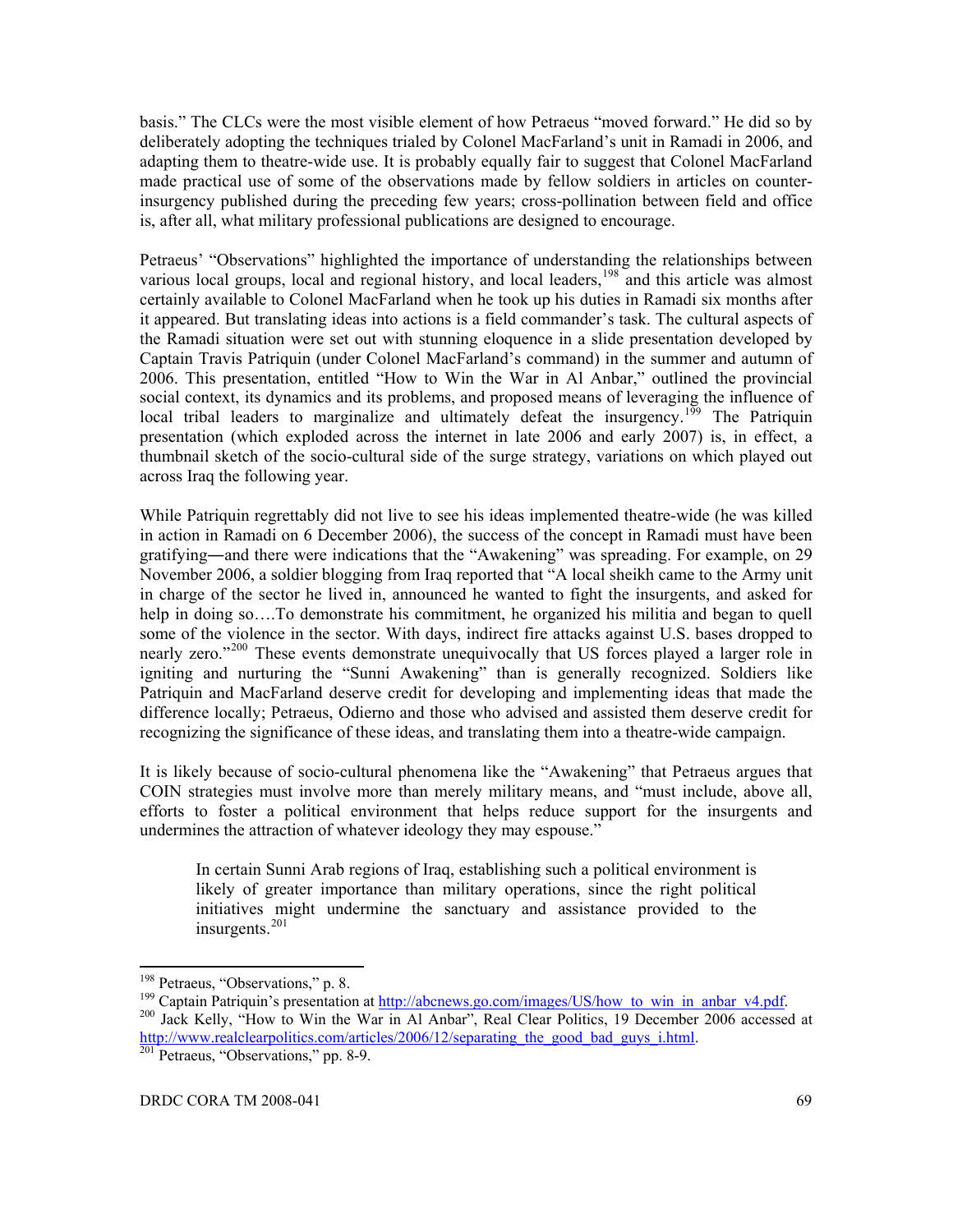It is noteworthy that this "observation" was published some months before the Ramadi transformation got under way―but not too noteworthy, given that understanding and leveraging local politics has been an element of counter-insurgency warfare since time immemorial. The importance of driving a wedge between the insurgents and the people, incidentally, is explained most forcefully by Odierno, who, as the last of the ten points listed in his COIN guidance, emphasizes the need to "make the people choose" irrevocably between the insurgents and the government—and then to protect the latter (and, presumably, destroy the former).<sup>[202](#page-84-0)</sup>

Taken in conjunction with Petraeus' observation that "money is ammunition," it is clear that the roots of this key element of COIN strategy lie firmly in historical understandings of insurgency and counter-insurgency, and were reflected in the observations Petraeus drew from his earlier tours in Iraq. This principle was put into practice by U.S. forces in Ramadi with great success, and was incorporated into and expanded upon in FM 3-24. The doctrine manual explains that insurgents may be motivated by different things, including pecuniary concerns, and notes that "rifts between insurgent leaders, if identified, can be exploited."<sup>[203](#page-84-1)</sup> This is not the first time this observation was made in doctrine; the experience of the 1980s, when the US military was involved extensively with unfamiliar cultures, resulted in the 1990 Army/Air Force manual reminding readers that, "a deep understanding of host national culture is indispensable to making effective decisions and avoiding costly mistakes."<sup>[204](#page-84-2)</sup> Appendix C of the manual goes even further, arguing that COIN planners need to "identify divisions within the leadership" so as to understand "differences of opinion among leaders as to purpose and method," with a view to exploiting weaknesses.<sup>[205](#page-84-3)</sup> In earlier doctrine manuals, insurgencies were seen as more or less ideologically monolithic organizations (for example, no successful attempt was ever made to identify, or drive a wedge between, diverse factions of the Viet Cong). All insurgencies are of course different, and some may be more amenable to 'fission' than others; but this fact only reinforces the importance of recognizing and exploiting fault lines to split the enemy from his support base, and defeat the resulting fragments piecemeal.

#### **5.1.7 Security comes first**

The final key element derived from the foregoing analysis is the principle that in any COIN campaign, securing the population is a necessary prerequisite to achieving the political progress essential to secure long-term stability―not the other way around. As with the manpower requirements of a COIN campaign, this lesson seems to have been relearned at the hands of the harshest of teachers, failure. But it was not a new aspect of counter-insurgency; the 1990 doctrine, for example, argues that, of the three tasks facing the civil police, paramilitary and military forces engaged in a COIN campaign, the first two are "to isolate or protect the people" from covert and overt insurgent agencies (the third task is to defeat the guerrilla forces).  $206$ 

As noted above, the administration's grand strategy for Iraq, described on many occasions by President Bush, foresaw liberation leading to political progress towards representative democracy, which would then create the institutions that would provide lasting security for Iraq,

<span id="page-84-1"></span><span id="page-84-0"></span><sup>&</sup>lt;sup>202</sup> Odierno, "Counterinsurgency Guidance," p. 3.<br><sup>203</sup> FM 3-24, pp. 1-8 to 1-9, and 1-19.<br><sup>204</sup> FM 100-20/AFP 3-20, Chapter 1, p. 7.<br><sup>205</sup> Ibid., Annex C, p. 5.<br><sup>206</sup> Ibid., Chapter 2, p. 12.

<span id="page-84-2"></span>

<span id="page-84-3"></span>

<span id="page-84-4"></span>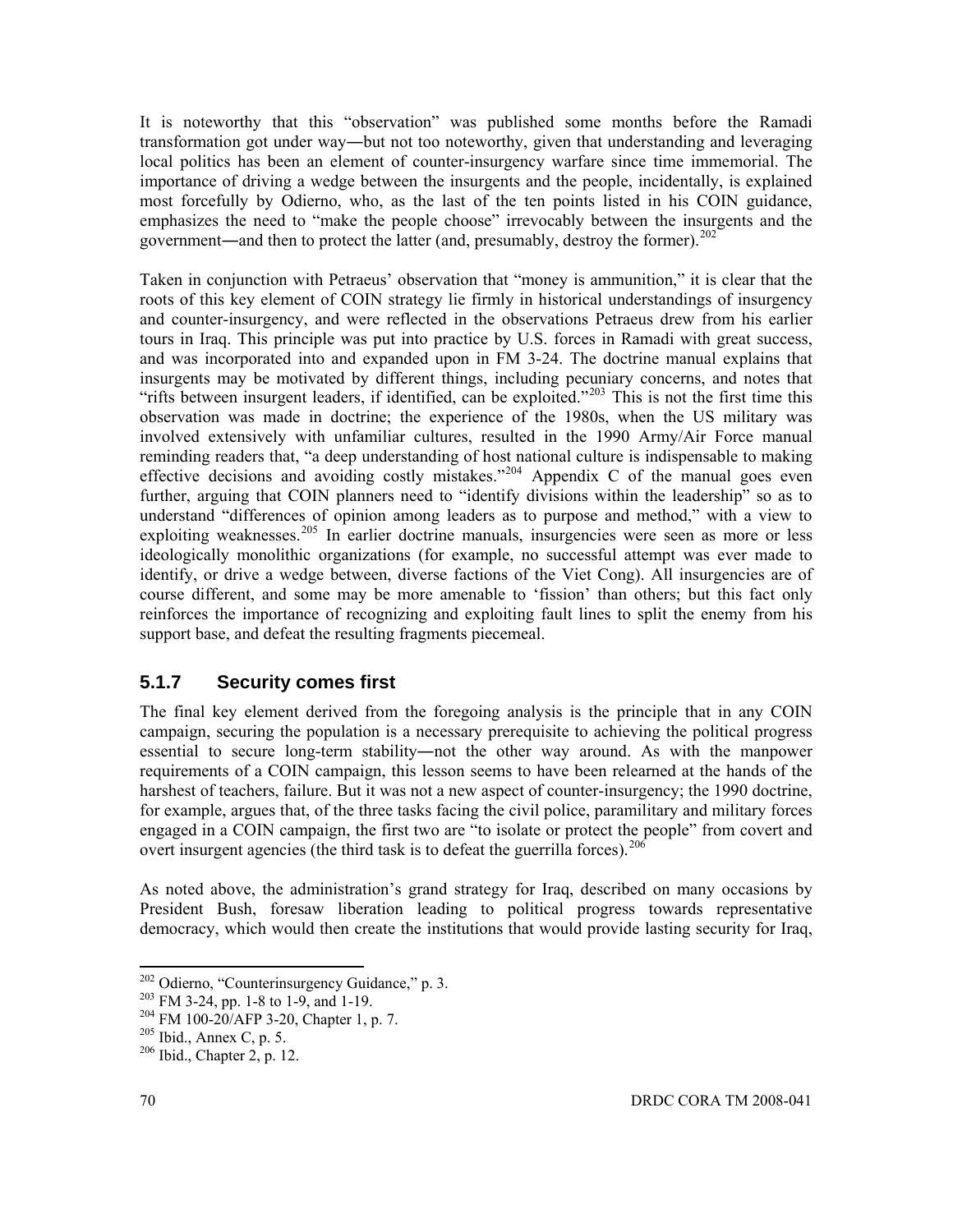and, in turn, help to secure and advance U.S. interests in the region. Two years after the invasion, the administration's policy still assumed that political progress would lead to stability; The 2005 *National Strategy for Victory in Iraq*, for example, argued that "progress in the political process—meeting political benchmarks—will provide momentum against the insurgency."[207](#page-85-0) While, contrary to the rhetoric of the administration's critics, it was never assumed that US forces would be welcomed as liberators with open arms (Feith argues that Rumsfeld and other senior DOD figures anticipated quite the opposite<sup>[208](#page-85-1)</sup>), the official policy of the Administration continued to place political progress above security in the order of things to be achieved in Iraq, arguing that the latter would flow from the former long after there was any realistic hope that this would happen.

The explosion of sectarian violence in 2006 cured this delusion and forced the administration to recognize that political progress could not occur in an atmosphere of sectarian suspicion that deepened with each successive attack. Ironically, this sort of toxic dynamic had long been understood. The 1980 Marine Corps manual, for example, acknowledged bluntly that "effective government control cannot be restored until the causes of the insurgency are removed and insurgent organizations purged," and argues that these goals should therefore be "uppermost in national strategy."[209](#page-85-2) To a certain extent, Coalition forces in Iraq were doing precisely this―concentrating the bulk of their efforts on destroying the insurgency. While this was at least a step in the right direction, it represented a strategic oversight, because this approach did not take into consideration the *purpose* for which the insurgents were being destroyed. By 2006, the insurgents were directing the bulk of their attacks against defenceless civilians rather than the more formidable U.S. forces; accordingly, the principal purpose of destroying the insurgency should have been to protect Iraqi civilians. Instead, the posture adopted by US forces, stationed in large and well-defended bases, and characterized by "drive-by COIN", seemed to be designed for self-defence. This approach contradicted both the 1980 doctrine, which listed "ensure the security of the population" as the first military task in a COIN campaign;<sup>[210](#page-85-3)</sup> and the 2004 manual, which listed "protect the population" as the first of five "critical tasks" for any COIN force.<sup>[211](#page-85-4)</sup> Thus the problem for US forces before inauguration of the surge strategy seems to have been less a matter of not having the right doctrine, than of not following the doctrine they had.

Petraeus resolved this problem by reminding everyone that neutralizing insurgents was only a means to an end, not an end in itself; the end sought by the COIN forces was securing the Iraqi population from attack. Changing the institutional focus of the COIN campaign from "counterterrorism" (for lack of a better word) to counter-insurgency necessitated the redeployment of U.S. troops to forward operating bases and smaller combat outposts. This reestablished intimate contact with the protected population; rebuilt the trust and confidence between Iraqis and counterinsurgent forces, both Iraqi and Coalition; prompted the accelerating accession of the Sunni tribes to the "Sons of Iraq"; re-created the flow of human intelligence upon which so much in a COIN campaign depends; allowed rapid and precise strikes against insurgent

<span id="page-85-0"></span><sup>&</sup>lt;sup>207</sup> NSC, "National Strategy for Victory in Iraq," p. 15.

<span id="page-85-1"></span><sup>&</sup>lt;sup>208</sup> Rumsfeld laid out all of the potential downsides of invading Iraq in a memo that Feith later referred to as the "Parade of Horribles". At the end of the memo, Rumsfeld noted that it was possible to write a similar memo listing the dangers of leaving Saddam in power. Feith, *War and Decision: Inside the Pentagon at the Dawn of the War on Terrorism*, pp. 332-35.<br><sup>209</sup> MCWP 3-33.5, p. 41.<br><sup>210</sup> Ibid, p. 41.<br><sup>211</sup> FM 3-07.22, p. viii.

<span id="page-85-2"></span>

<span id="page-85-3"></span>

<span id="page-85-4"></span>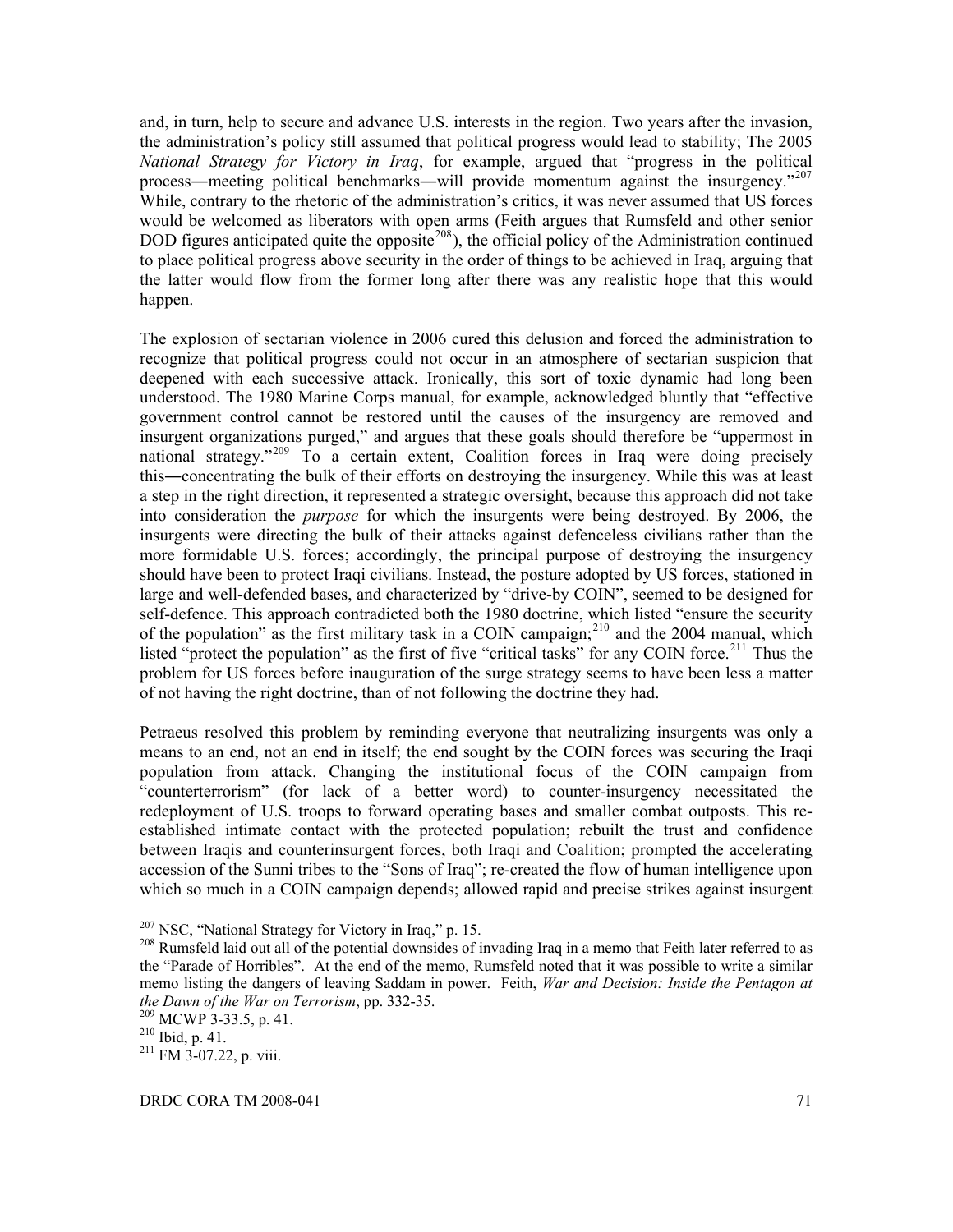targets; and enabled U.S.-led COIN forces to rout the Iranian-backed Shiite militias in Baghdad. In the words of a soldier who was there, "the populace represents the 'key terrain' of the conflict."<sup>[212](#page-86-0)</sup> This one insight—that providing security to the populace was the single most important counter-insurgency function, more a re-discovery of long-standing doctrine than the invention of something fundamentally new―was the foundation for all of the other gains to date that are attributable to the surge, making it the single most important element in the transformation of America's COIN strategy for Iraq.

## **5.2 "Re-learn, and adapt"**

*In COIN, the side that learns faster and adapts more rapidly…usually wins*. [213](#page-86-1)

The seven elements of a successful COIN strategy outlined above are neither an exclusive nor an exhaustive list; they are offered merely as a summary of what appear to be the key enabling factors in development of a COIN campaign as demonstrated by recent U.S. experience in Iraq. The principal doctrinal resources reviewed for this work—the four doctrine manuals, Petraeus' articles and Congressional testimony, and the counter-insurgency guidance issued by Odierno―represent only a minute fraction of the military and scholarly work that has been produced on this topic over the past few years (let alone in the annals of military strategic thought). As such, the analysis and conclusions presented in this paper would undoubtedly benefit from more in-depth study in each of these seven areas, as well as in any other domains related to COIN operations that may, for one reason or another, appear likely to play, or to have played, a decisive role in bringing about success or failure in counter-insurgency.

Each of the references reviewed in the course of this study offers an array of "aspects," "imperatives," "principles" and "paradoxes" for COIN operations; enumerating all of them would take dozens of pages, and providing an in-depth analysis of each would consume volumes. Such a research approach would not be beneficial, as a great many of these "principles" represent wellknown and long understood aspects of the art and science of military strategy, and are as applicable to conventional as to COIN campaigns. It is not especially illuminating, for example, to investigate the principle, stated in FM  $3-24$ , that "intelligence drives COIN operations",  $214$ because intelligence drives all operations of war―as much today as in the past, when the Duke of Wellington argued that the "whole art of war consists of getting at what is on the other side of the hill." What is significant is *how* intelligence is gathered and used in COIN operations; how intelligence gathering and dissemination in COIN situations differs from conventional operations; and how the need for rapid acquisition and dissemination of, and action on, HUMINT drives military activity (by producing, *inter alia*, direction to soldiers to get out of their vehicles and walk). Similarly, the advice that "counterinsurgents should prepare for a long-term commitment" is, in view of the US experience in Vietnam, not at all revolutionary, and is more a reaction to the appetite for "quick fixes" to which Western publics (especially in the U.S.) have, after decades of unquestioned American military superiority, understandably become conditioned. Finally, Petraeus' last three observations―concerning the importance of trusting small-unit commanders to handle complex and challenging situations; the need for commanders to be flexible and adaptable; and the role of the leader in "setting the right tone"―could all have come from

<span id="page-86-0"></span><sup>&</sup>lt;sup>212</sup> Smith and MacFarland, "Anbar Awakens," p. 52.<br><sup>213</sup> FM 3-24 / MCWP 3-33.5, p. ix.<br><sup>214</sup> FM 3-24 / MCWP 3-33.5, p. 1-23.

<span id="page-86-1"></span>

<span id="page-86-2"></span>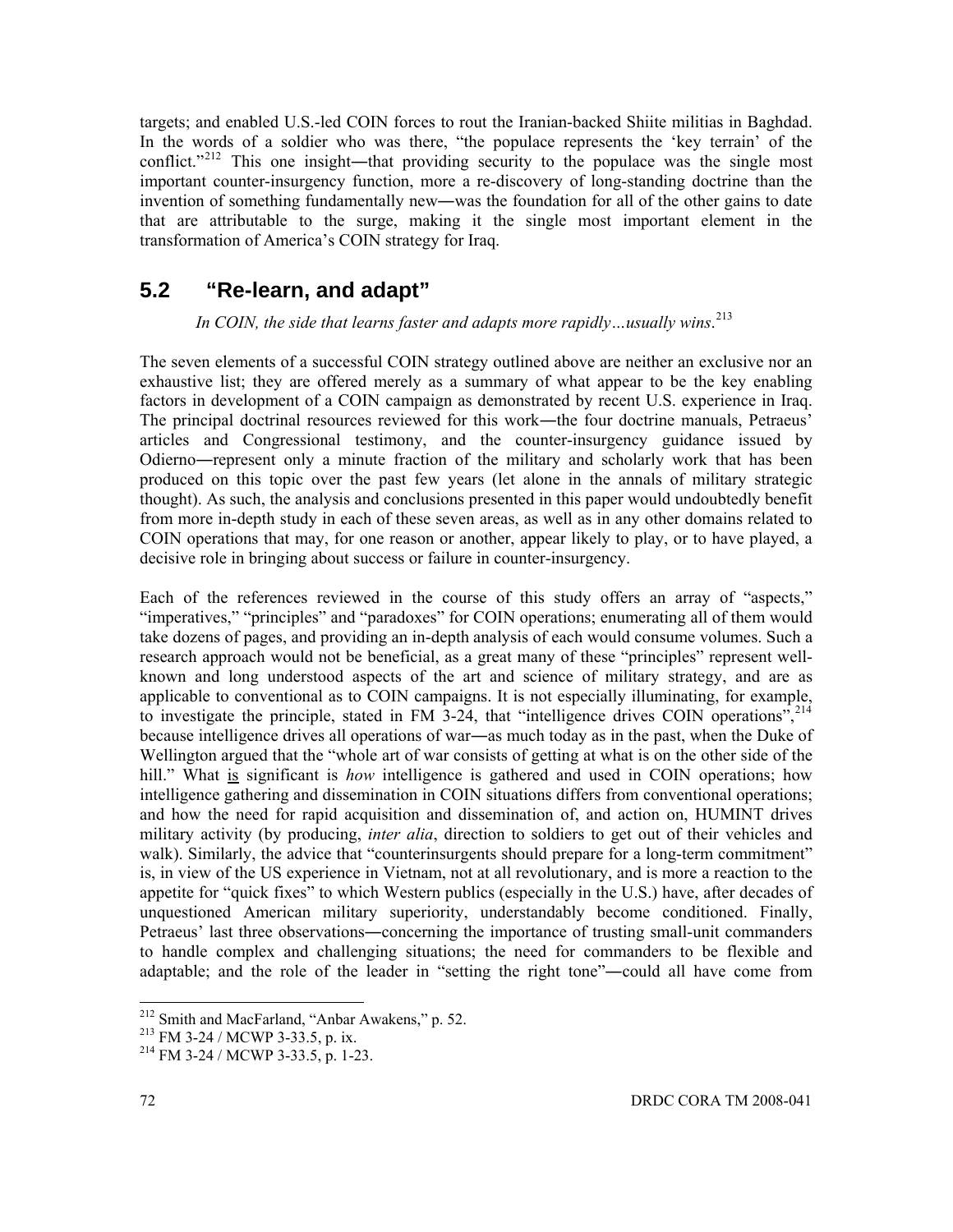virtually any classical treatise on the military art published in the last two millennia. Such qualities are important in any military endeavour; that they are more important in a COIN context is a matter not of kind, but of degree.

At the beginning of this Technical Memorandum, I asked whether U.S. COIN strategy was fundamentally transformed by the new doctrine outlined in FM 3-24 that was based, at least in part, on Petraeus' "Observations." The answer, not surprisingly, is both "yes" and "no." Many of the key elements of a COIN strategy identified above—the primacy of political considerations in operational planning, the need to integrate all aspects of effort into a single COIN campaign, the injunction to exercise restraint in using force, and the importance of building legitimate and capable HN institutions, especially security forces―derive from earlier doctrinal guidance, based on past experience in COIN operations and, indeed, on a great deal of military history and strategic thought. For example, each of the five "criteria for success" identified in the 2004 manual―protect the population; establish local political institutions; reinforce local governments; eliminate insurgent capabilities; and exploit information from local sources<sup>[215](#page-87-0)</sup>—form part and parcel of Petraeus' successful strategy. However, certain other aspects of COIN―its extraordinarily manpower-intensive nature, the potential benefits to be gained from recognizing and capitalizing on internal divisions in the enemy camp, and the mission-critical importance of securing the population before seeking to promote political evolution―seem to have been influenced by more recent phenomena. But even these are not "novel" in any historical sense; as noted above, the importance of protecting the population from insurgent attacks was recognized in earlier doctrine, while identifying and exploiting internal fault lines amounts to a strategy of *divide et impera* ("divide and conquer," the phrase coined by 5<sup>th</sup> Century author Flavius Vegetius Renatus to describe Caesar's subjugation of Gauls). These are strategic concepts of ancient pedigree.

Much of what often appears to be revolutionary innovation in war actually consists of recalling, re-learning, and re-applying age-old lessons, shifting the strategic emphasis from one set of campaign objectives ("counter-terrorism") to another ("counterinsurgency"). If there is anything innovative in this, the innovation lies in recognizing impending disaster, and changing strategy and methodology in time to stave it off, instead of waiting until disaster strikes before designing and implementing corrective action. All things considered, where massive political and military bureaucracies are concerned, acting in advance of, rather than in response to, a disaster may itself be a novel innovation.

In short, what may look painfully obvious in hindsight is not always evident *ante-facto*. It is therefore greatly to the credit of Petraeus and those who assisted in the re-invention of U.S. COIN doctrine that these critical elements were recognized in time to craft and implement a solution based *inter alia* on their successful application in Anbar province; and equally to the credit of the Bush Administration that the Executive was able to recognize impending failure, and willing to accept the risks associated with altering course. Clearly, the injunction, stated in FM 3-24, that those charged with designing and implementing a COIN campaign need to be able to "learn and adapt."<sup>[216](#page-87-1)</sup> applies not just to military forces, but to their political masters as well. Given how often the key elements of a successful COIN strategy appear in past doctrine and crop up, again

<span id="page-87-0"></span> $215$  q.v., Section 1.3.

<span id="page-87-1"></span> $216$  FM 3-24 / MCWP 3-33.5, p. 1-26.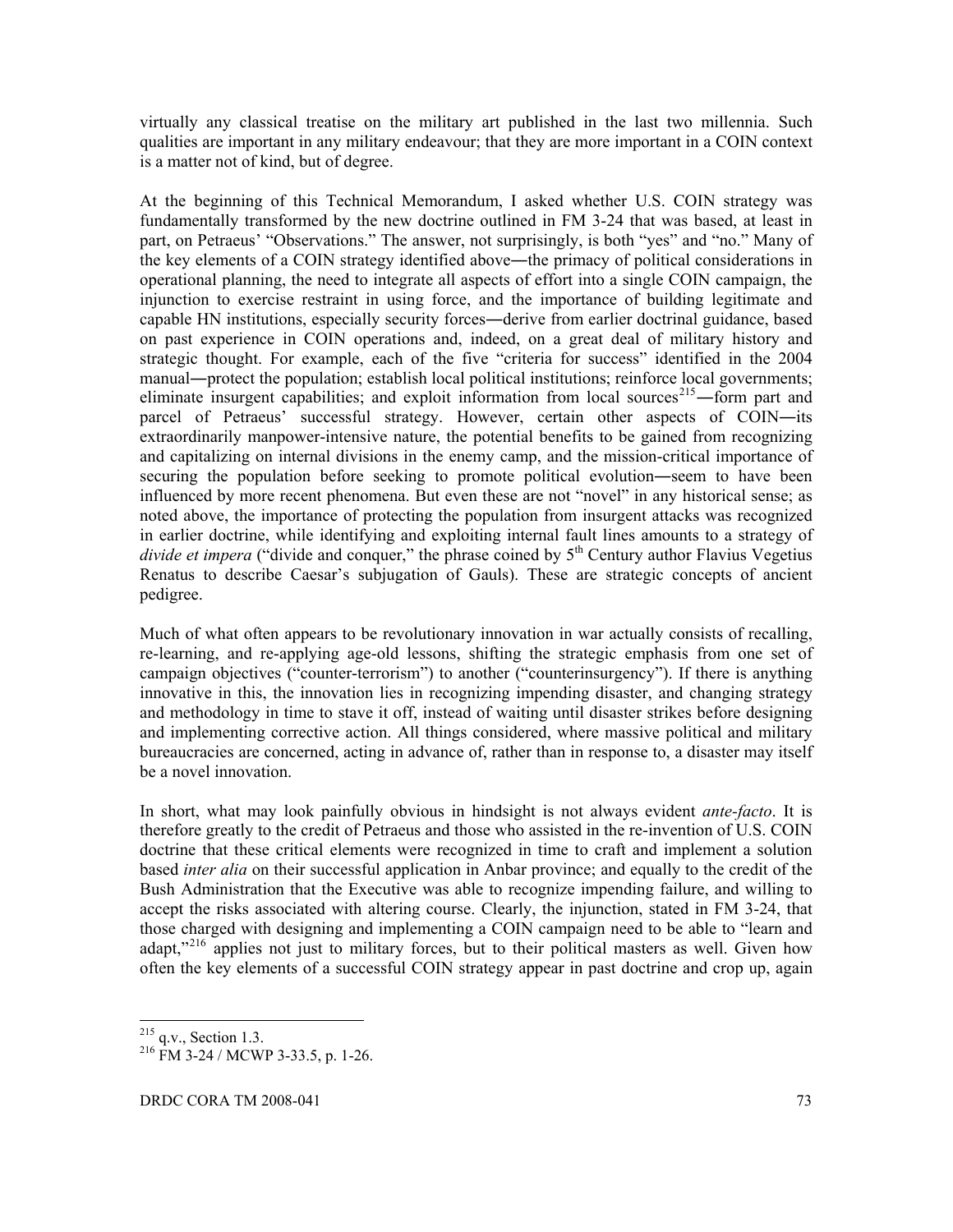and again, throughout military history, it might be equally appropriate to enjoin military commanders facing an insurgency to "re-learn, and adapt."

In concluding that the successes of the surge are due more to re-learning than to innovation, it is natural to go one step further, and argue that principles cannot be "re-learned" unless they have first been forgotten. But this is not necessarily true. As has been argued above, switching one's institutional focus from conventional to counter-insurgency warfare is more a matter of shifting and rebalancing than one of fundamental change. Such shifts are driven by external factors, especially threats and resource pressures, as much as by the preferences of leadership. If the U.S. military was focussed on fighting and winning corps- and army-scale conventional operations during the 1980s, this is not because COIN was deemed unimportant, but rather because it necessarily took a back seat to the far greater threat posed by the Red Army in Europe; and if this focus persisted into the 1990s, this was probably due as much to caution in the face of uncertainty and the innate conservatism of the military establishment, as to institutional inertia. In short, if the U.S. military had to relearn COIN after 9/11, one must not be too eager to assign blame. As one senior U.S. military officer has argued, "[e]verybody beats up the Army and the Marine Corps because we forgot about counterinsurgency after Vietnam. [But] we didn't forget; there was just no money in it."<sup>[217](#page-88-0)</sup>

If there is one meta-principle that emerges from this investigation, it is this: many if not most of the key strategic elements of COIN operations tend to increase individual risk for personnel involved. The need for more troops; the imperative of getting them out of their fortified bases and living among the people; the importance of patrolling on foot in densely-populated urban areas; the injunction to avoid the use of heavy firepower; the requirement to eschew action if the potential political cost exceeds the anticipated operational benefit; the need to proceed with discretion in order to establish and maintain public support; the value in maintaining long-term observation of insurgents for purposes of intelligence-gathering, rather than engaging and destroying them the moment they are identified; the notion that "tolerable" performance by host nation personnel is usually preferable to perfect performance by supporting foreign personnel; and, perhaps most of all, the primordial importance of protecting the people, are all counterintuitive to conventional military practice because they expose personnel to higher levels of individual risk. Taken in conjunction with the fact that asymmetric insurgent tactics tend to dilute the qualitative superiority enjoyed by Western military forces, this means that casualty ratios for forces engaged in a COIN campaign will almost certainly be higher than those that the same force would, *ceteris paribus*, expect to incur in a conventional conflict. This assessment, incidentally, is supported by U.S. casualty statistics in both Iraq and Afghanistan, where the counter-insurgency phases of the campaigns have seen far higher casualty rates than the initial combat operations that defeated, respectively, the Saddam and Taliban regimes.<sup>[218](#page-88-1)</sup>

In the final analysis, the success of the surge in Iraq between June and December 2007 is attributable to many factors, of which the reorientation of the strategic approach to the ongoing COIN campaign was only one. All of the other aspects of a military campaign necessary to support a comprehensive and effective strategy―well-trained and well-motivated troops, solid

<span id="page-88-0"></span><sup>&</sup>lt;sup>217</sup> This comment was offered on a not-for-attribution basis by a senior US military officer during a symposium entitled "Strategic Re-Assessment: From Long-Range Planning to Future Strategy and Forces" at the National Defense University, Washington, D.C., 3-4 June 2008.

<span id="page-88-1"></span><sup>&</sup>lt;sup>218</sup> A thorough review of US Casualty rates in the war on terror are addressed in a separate publication.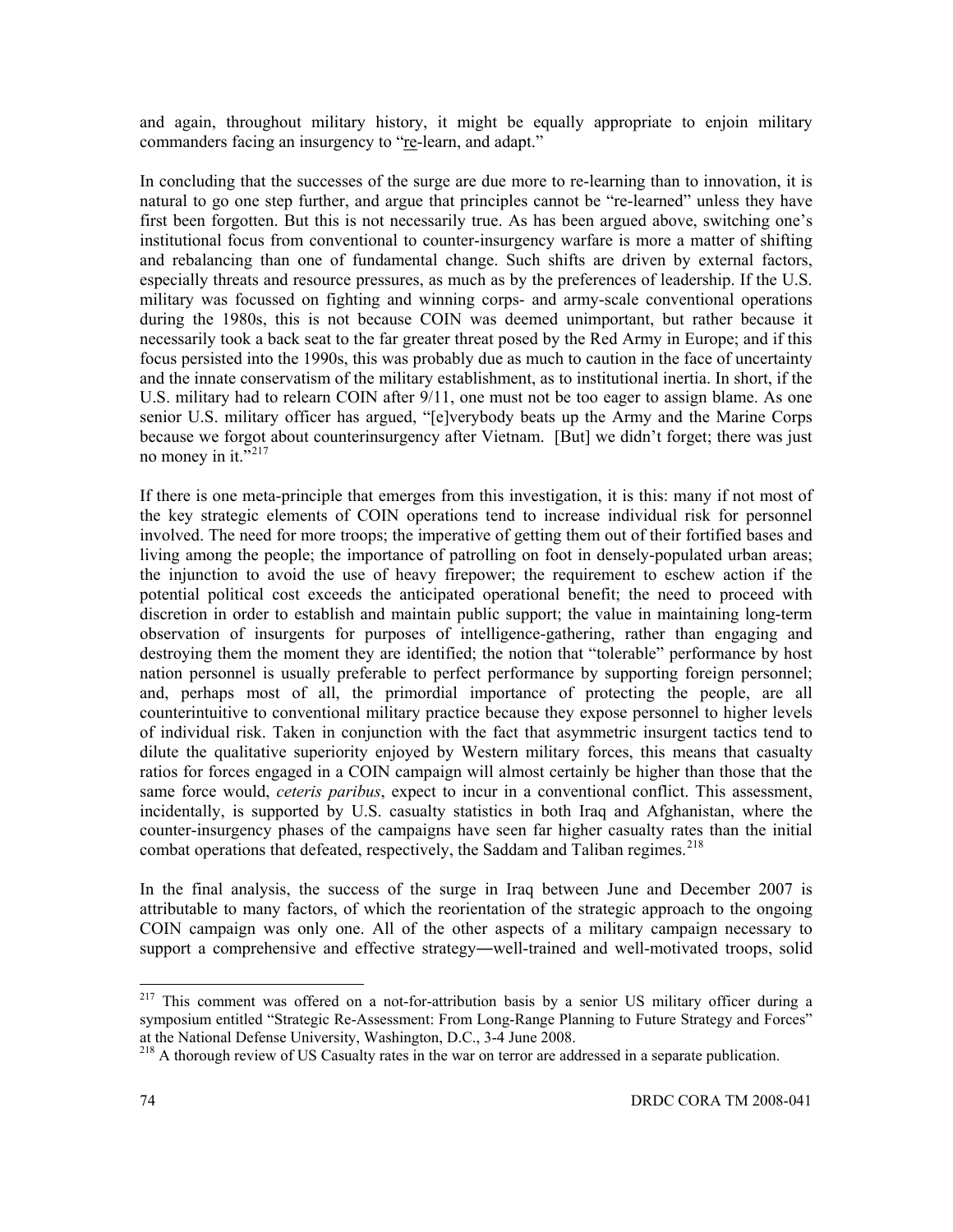political backing, sustained and resilient logistic support, adequate (which is to say, vast amounts of) financial support, and so forth―played equally important roles, and they would all benefit from further research and analysis (as would the question of whether the approach that appears to have worked in Iraq would, or would not, be likely to work in Afghanistan).

In the meantime, states contemplating the provision of assistance to a host nation engaged in fighting a counter-insurgency campaign would do well to familiarize themselves with the seven key elements of COIN strategy outlined above, as well as the more in-depth aspects of contemporary U.S. COIN doctrine and strategic thinking. Regardless of the origins, historical or recent, of the concepts and innovations contained in FM 3-24, the success thus far of the surge strategy in Iraq demonstrates the importance and value of these elements as a guide to counterinsurgency planning, and their growing relevance to the sort of asymmetric warfare that seems increasingly likely to characterize warfare in the modern world.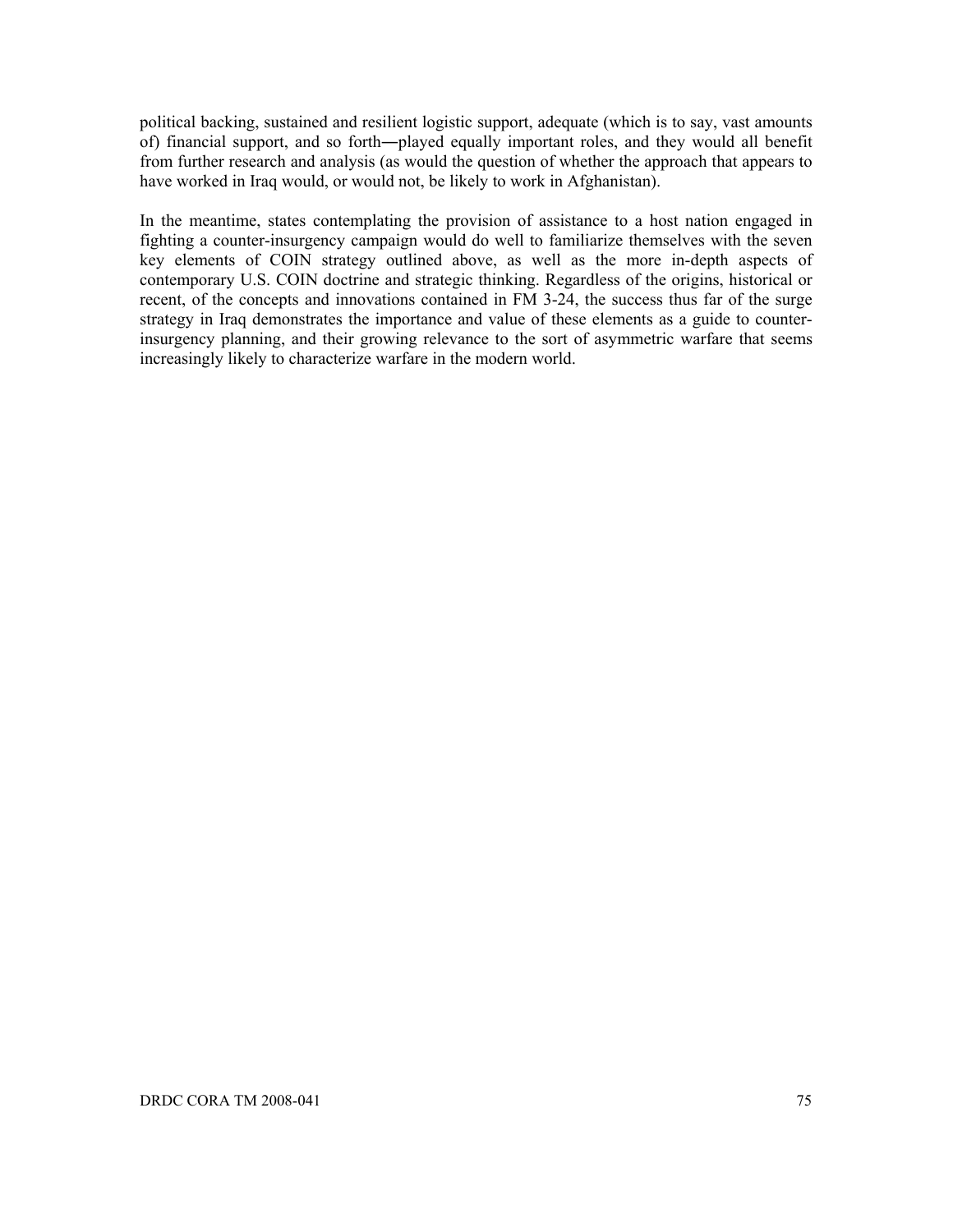# **Afterword**

Success, they say, has a thousand fathers; but some names, among many that doubtless deserve mention, surfaced repeatedly in the course of this study. While nothing in this paper should be taken to suggest that General David Petraeus was either the sole originator of the concepts set forth in FM 3-24 *Counterinsurgency*, or the sole author of the document itself, by virtue of his appointment, his frequent Congressional testimony, and the success of his tenure as Commander MNF-I, General Petraeus became the public face of the US COIN campaign in Iraq. He thus stands *primus inter pares* and features prominently herein. Other names of note include Lieutenant-Colonel David Kilcullen, Australian Army, who served as a consultant on COIN operations for the US Department of Defense, and reportedly played a significant role in developing the new strategy; Lieutenant Colonel John Nagl, US Army, author of *Learning to Eat Soup with a Knife* (Chicago: University of Chicago Press, 2005), who extracted important lessons from historical COIN campaigns and ongoing operations in Iraq, and incorporated them into FM 3-24; Colonel Sean MacFarland, Commander of the Ready First Brigade Combat Team,  $1<sup>st</sup>$ Armoured Division, US Army, whose unit helped to midwife the "Sunni Awakening" in Anbar province in the summer of 2006; Lieutenant General Raymond Odierno, Commander Multinational Corps Iraq, who put the new strategy into practice while the surge unfolded; and finally, Captain Travis Patriquin, US Army, who developed and disseminated, in a readilyunderstood form, crucial ideas on how to leverage Iraq's complex social and sectarian dynamics, and co-opt the Sunni sheiks in Anbar province.

Even the grandest of military theories, however, is of no use without capable and dedicated soldiers to put them into practice. This paper (with all humility, and with sincere apologies for any errors of fact, omission or interpretation it may contain) is dedicated to the tens of thousands of troops – American *and* Iraqi – whose labours and sacrifice during the surge gave Iraq another chance at freedom and peace. Their victory may indeed be "fragile and reversible"; victories often are. But it is real, and it is theirs.

In September 2007, just as the surge was beginning to make obvious and undeniable progress, the *Economist* – that bastion of conventional wisdom – predicted that reversing the deteriorating situation in Iraq would take "a miracle."<sup>[219](#page-90-0)</sup> In fact, what it took was a sharp commander with a solid plan, and tough, well-trained, well-disciplined and battle-hardened soldiers to carry it out. If what happened in Iraq over the past year was truly a miracle, then (to borrow a line from the film *Zulu*), it was "a short-chamber Boxer Henry .45 calibre miracle."

And a bayonet – with some guts behind it.

- Don Neill, August 2008

<span id="page-90-0"></span>l 219 "Waiting for the general (and a miracle)," *The Economist*, 6 September 2007.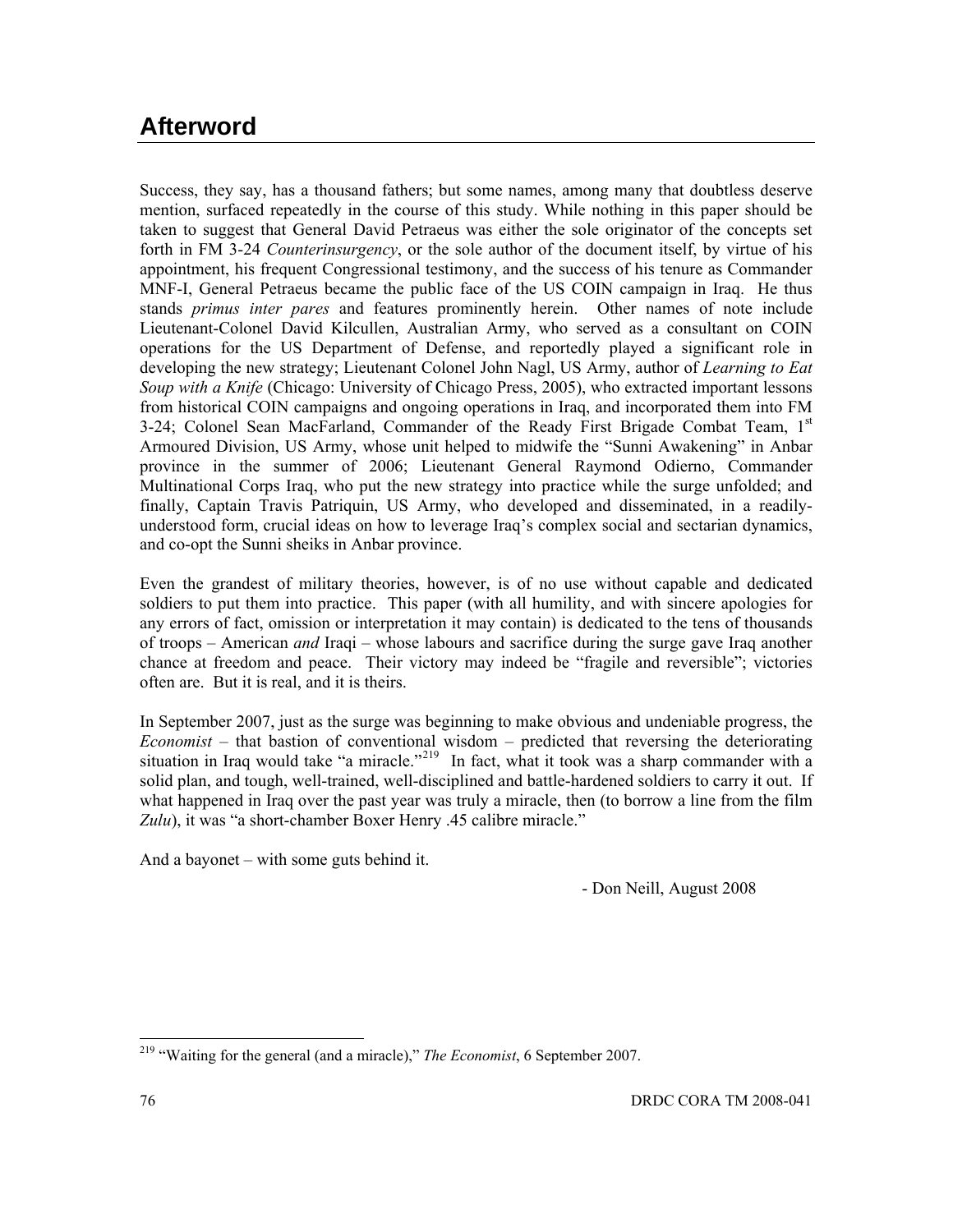## **Annex A Husseyn's Story**

The following story was posted at [www.thedonovan.com](http://www.thedonovan.com/) by William Tuttle, a U.S. Army aviator (helicopter pilot). Mr. Tuttle is currently working as a contractor providing flight instruction to Iraqi Air Force personnel in Iraq.<sup>[220](#page-91-0)</sup>

♦ ♦ ♦

#### **HUSSAYN'S STORY**

The visual-only sim[ulation] can be a stomach-churner, but a couple of the IqAF [Iraqi Air Force] Fling-Wing [helicopter] pilots who have come up here from Taji are pretty tough – the only thing that gets to them is my coffee.

Hussayn was recovering from a cup of my extra-strength double espresso with a bottle of tamarind soda (if you're curious, take a can of Doctah Peppah [*sic*] and add a couple of ounces of OJ, then sip, cautiously).

He gave me a bit of perspective on what it's like to have Crusader Myrmidons roaming your neighborhood.

"After Baghdad falls to the US, I am cashiered out of the Air Force and take a job in one of the markets in my neighborhood. One night, some of my friends are visiting, and we have a barbecue and are watching videos of cowboy movies. There is a knock on my door. I open it and there is a US patrol. They ask if they can enter my house and I say, 'Sure, come in.' I offer them some barbecue, because we see them on patrol; we recognize them and know how long they are out before they return to base. They say, 'No, thank you. We have eaten recently.'

"Then they ask if I have weapons. One of my friends says to me in Arabic, 'Tell them "No" because they will take your guns and you will be defenseless.' I tell him in Arabic, 'I will not lie to them or they will not trust us.'

"So I say, 'Yes, I have a submachinegun, an AK and a pistol.' The patrol leader says, 'Bring them, please. We need to see them.' So, I bring them out. The patrol leader examines them, the submachinegun, the AK and the pistol. He tells me, 'The lubricant you have been using is bad quality.' But I know he is really checking to see if they have been fired recently.

<span id="page-91-0"></span><sup>&</sup>lt;sup>220</sup> This post has been copied from http://www.thedonovan.com/archives/2008/05/hussayns story.html in its entirety and is used with the permission of the author, William Tuttle. It was originally published on 14 May 2008. The name 'Hussayn' is a pseudonym; the individual featured in the story would likely be subject to al Qaeda reprisals if his identity were known.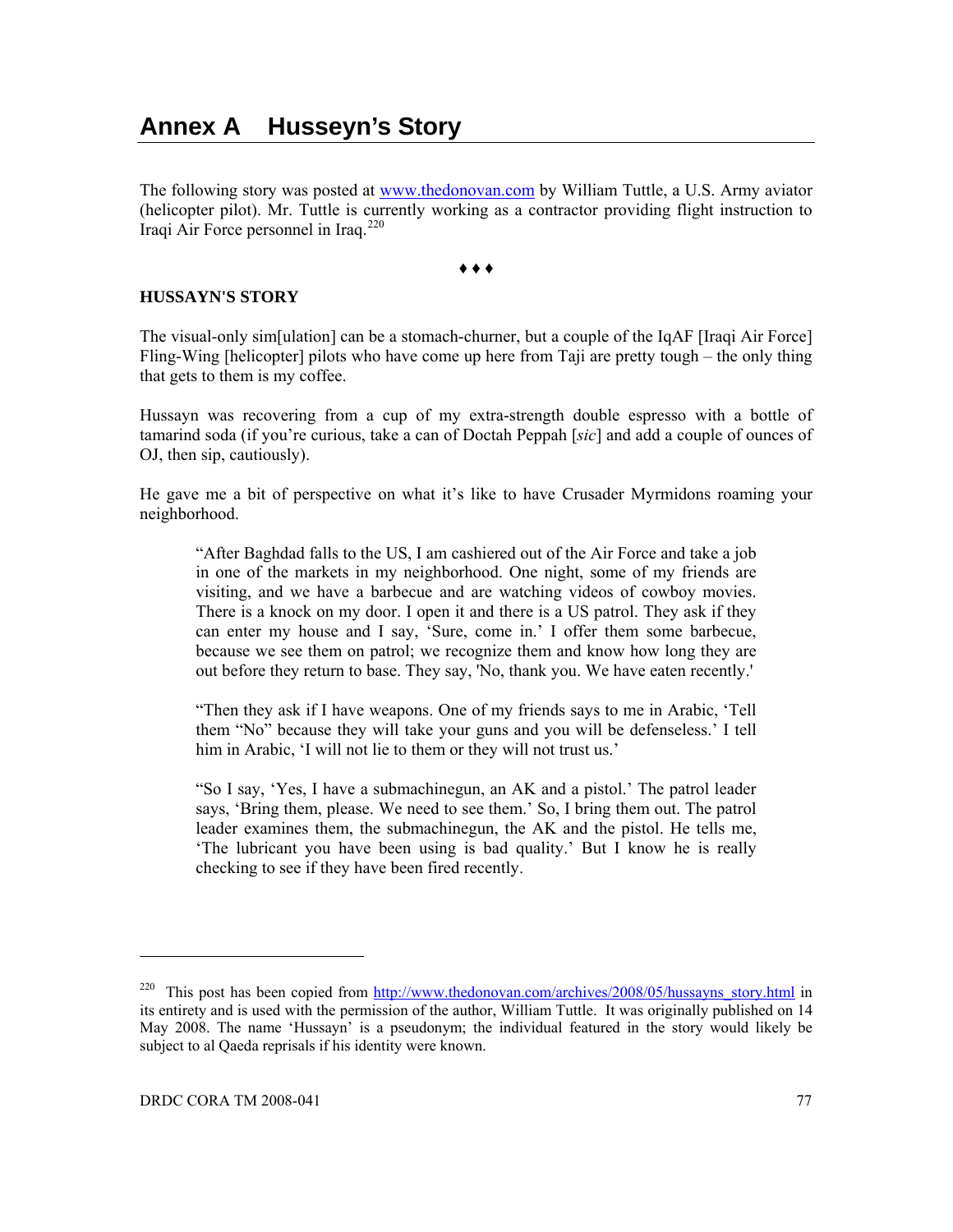"Two of his men strip the weapons, clean them, give me new lubricant, show me how to use new lubricant, re-assemble the weapons and return them to me. They say, 'We must leave now—thank you for allowing us into your home.'

"They return every night, the same patrol, and ask if my family is well. I offer them food, tea, they say, 'Thank you,' and sometimes they stay for a bite to eat, or a cup of tea. I see them in the marketplace, we say 'Hello, how are you?' and ask about their families, too. They are friends with all the neighborhood.

"One day, everything changes. The patrols are all in Humvees and they travel fast. The soldiers all look at us with suspicion from the Humvees and we do not understand why. Then I hear of Wahabi in the neighborhood, but I do not report them to the patrols―I cannot, the Humvees travel fast and no one comes to my house any more. More and more, we hear shooting down the street, and one morning a bomb destroys the market where I work. I could get another job in another market, but that market might also be destroyed by a bomb. Only a few Wahabi are where I live, but there is no one to tell—no patrols, no police.

"So I come back to the Air Force. I come back because I want to get the Wahabi out of my neighborhood, get them out of Iraq.

"One month ago, the patrols are back, and they are walking, not in Humvees. Different soldiers from the soldiers in the first patrols, but behaving like them―very courteous, very watchful.

"When the patrol knocks on my door, I say, 'Please come in―I would like some lubricant for my pistol.' The patrol leader looks at me with a funny look, then he smiles, then they all come in and drink tea and I draw a map of where the Wahabi are..."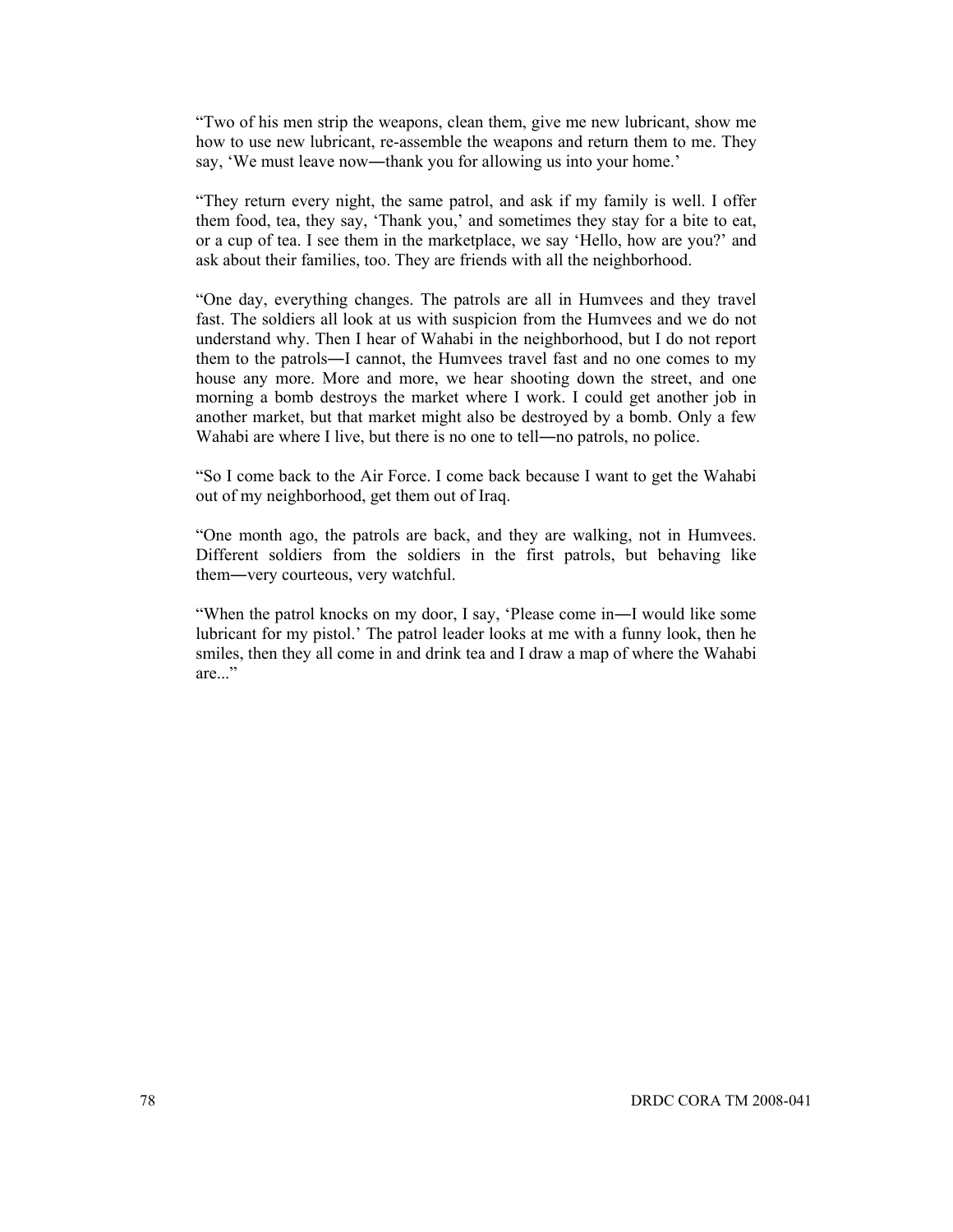# **List of symbols/abbreviations/acronyms/initialisms**

| <b>AFP</b>    | Air Force Publication                   |
|---------------|-----------------------------------------|
| AO            | Area of Operations                      |
| <b>AQI</b>    | al Qaeda in Iraq                        |
| <b>CLC</b>    | <b>Concerned Local Citizens</b>         |
| <b>COIN</b>   | counter-insurgency                      |
| <b>COPs</b>   | <b>Combat Outposts</b>                  |
| <b>DOD</b>    | U.S. Department of Defense              |
| <b>EFP</b>    | explosive-formed projectile             |
| <b>FM</b>     | Field Manual                            |
| <b>FMI</b>    | Field Manual-Interim                    |
| <b>FOB</b>    | <b>Forward Operating Bases</b>          |
| HN            | <b>Host Nation</b>                      |
| <b>HUMINT</b> | Human Intelligence                      |
| IAI           | Islamic Army in Iraq                    |
| <b>IDAD</b>   | <b>Internal Defense and Development</b> |
| <b>IED</b>    | <b>Improvised Explosive Device</b>      |
| IP            | Iraqi Police                            |
| <b>ISG</b>    | Iraq Study Group                        |
| JAM           | Jaish al Mahdi (Mahdi Army)             |
| LIC           | low-intensity conflict                  |
| <b>MCWP</b>   | Marine Corps Warfighting Publication    |
| <b>MOUT</b>   | Military Operations in Urban Terrain    |
| <b>PSYOPS</b> | <b>Psychological Operations</b>         |

DRDC CORA TM 2008-041 79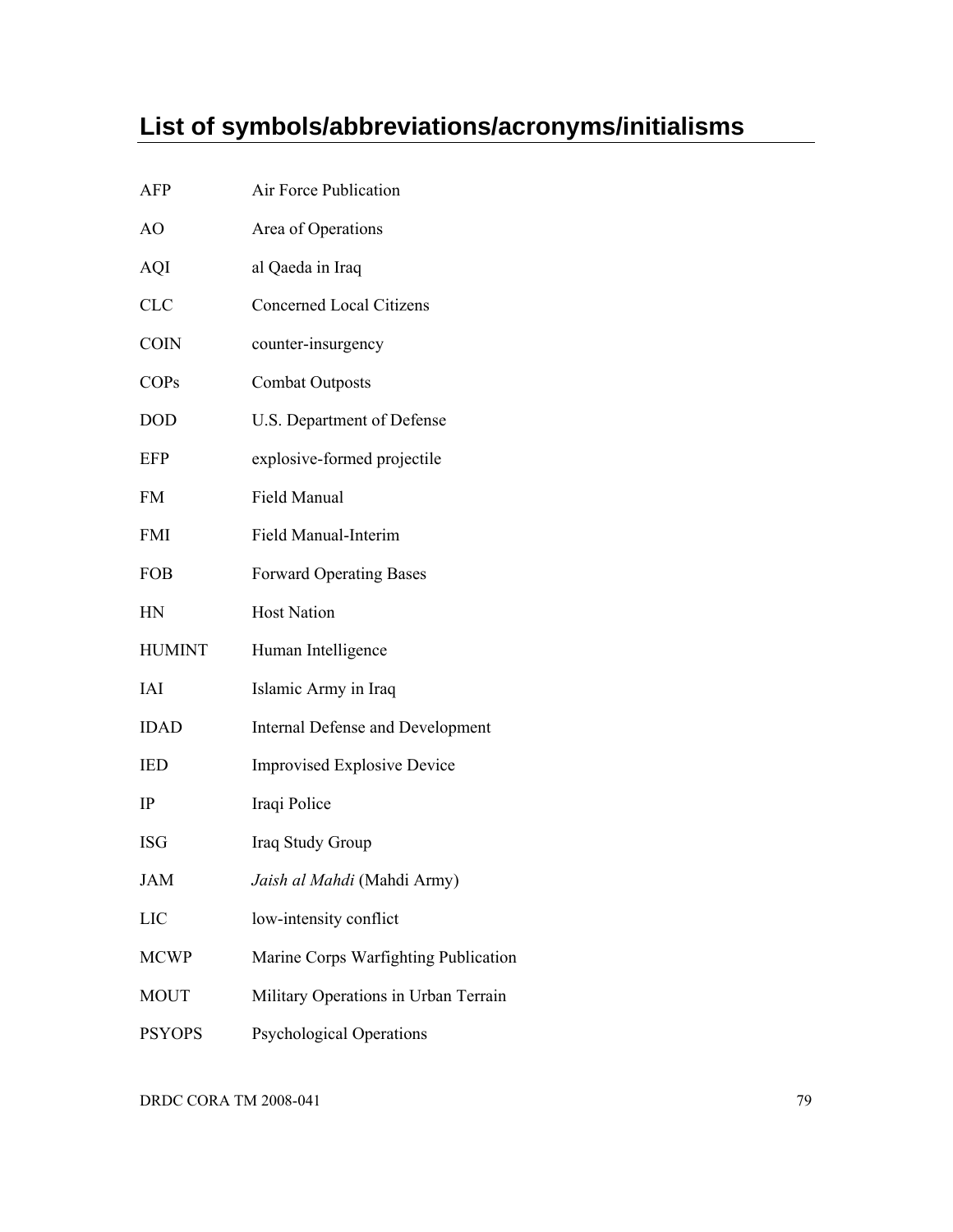- USIP United States Institute for Peace
- VBIED Vehicle-Borne Improvised Explosive Device
- WMD Weapons of Mass Destruction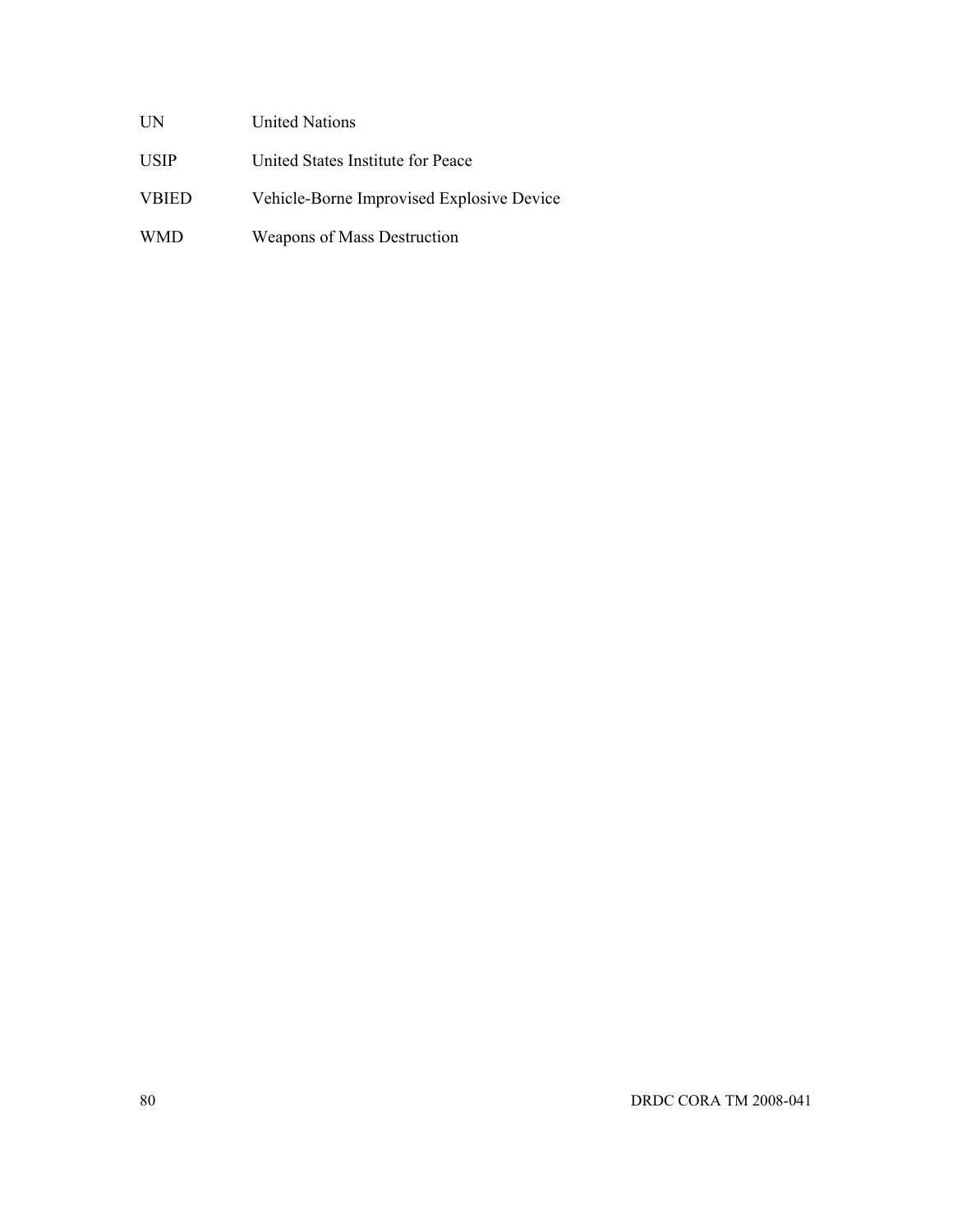# **Distribution list**

Document No.: DRDC CORA TM 2008-041

Information

Internal DG Chief Scientist DDG SMO Section Heads Library Authors

External

DM Assoc DM CDS VCDS DOS SJS ADM (Pol) ADM (S&T) CMS CLS CAS CMP Comd CANCOM Comd CEFCOM Comd CANSOFCOM Comd CANOSCOM ADM(IE) C Res & Cdts COS VCDS CDI Comd CFC Comd CLFCSC CFD CFPM DGIP DG Cap Dev DGFDA DGMFD

DRDC CORA TM 2008-041 81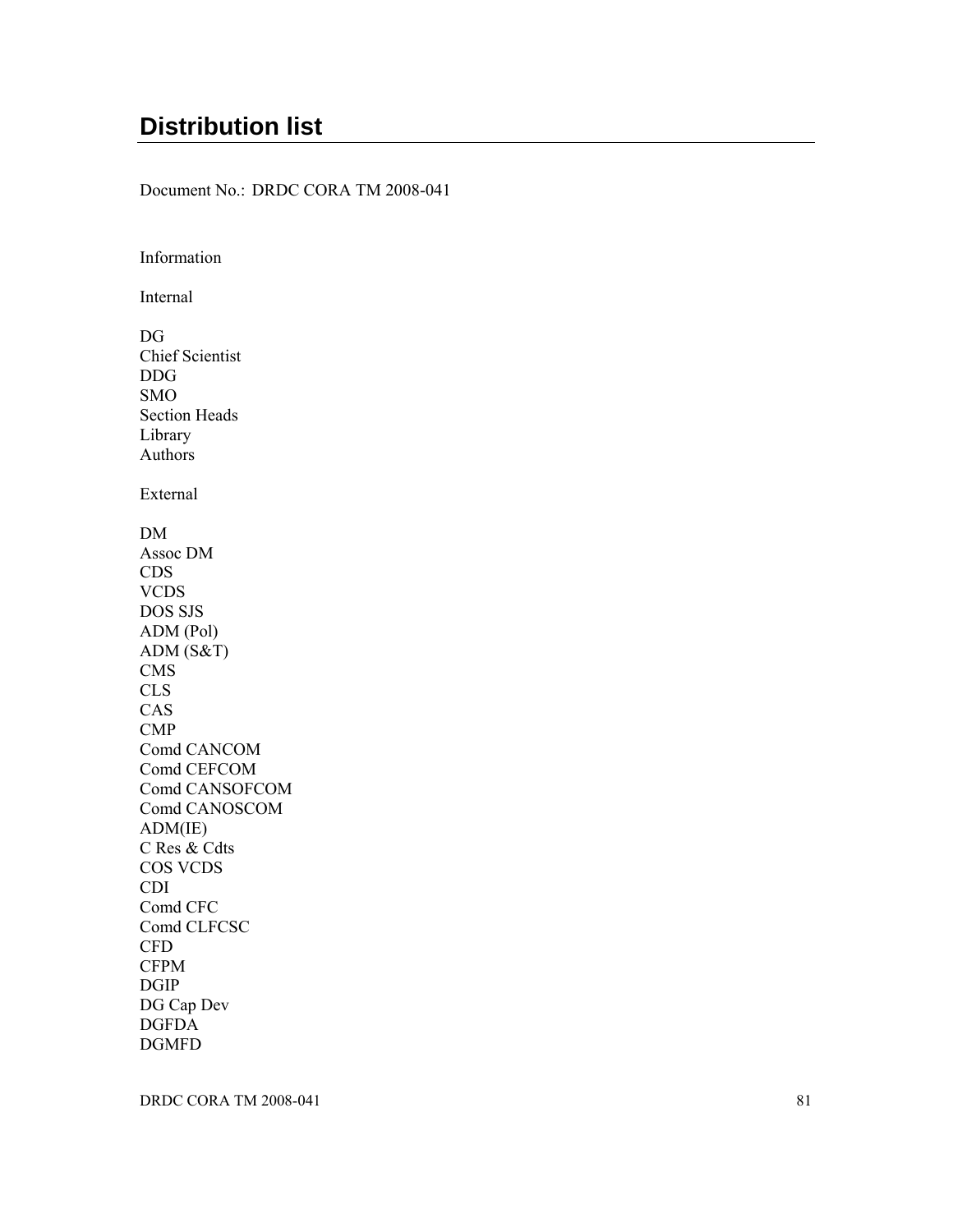DGLCD DGAFD DGIS Pol DG Pol Plan D Strat A D Pol Dev DMTAP D NATO Pol DPK Pol DWH Pol DAD DAT DLSP D Air Sp DMPOR DSOA DFSA DPFL DRDKIM

Monik Beauregard Deputy Executive Director International Assessment Staff Privy Council Office 59 Sparks Street Ottawa, ON K1A 0A3

Director – Policy Research Division Department of Foreign Affairs and International Trade Canada 125 Sussex Drive Ottawa, ON K1A 0G2

Dr. Jeremy Littlewood Canadian Centre of Intelligence and Security Studies The Norman Paterson School of International Affairs (NPSIA) Carleton University DT-1404 1125 Colonel By Drive Ottawa, ON K1S 5B6

Dr. Marc Milner **Director** The Brigadier Milton F. Gregg Centre for the Study of War and Society Tilley Hall Room 43 9 Macaulay Lane University of New Brunswick P.O. Box 4400 Fredericton NB E3B 5A3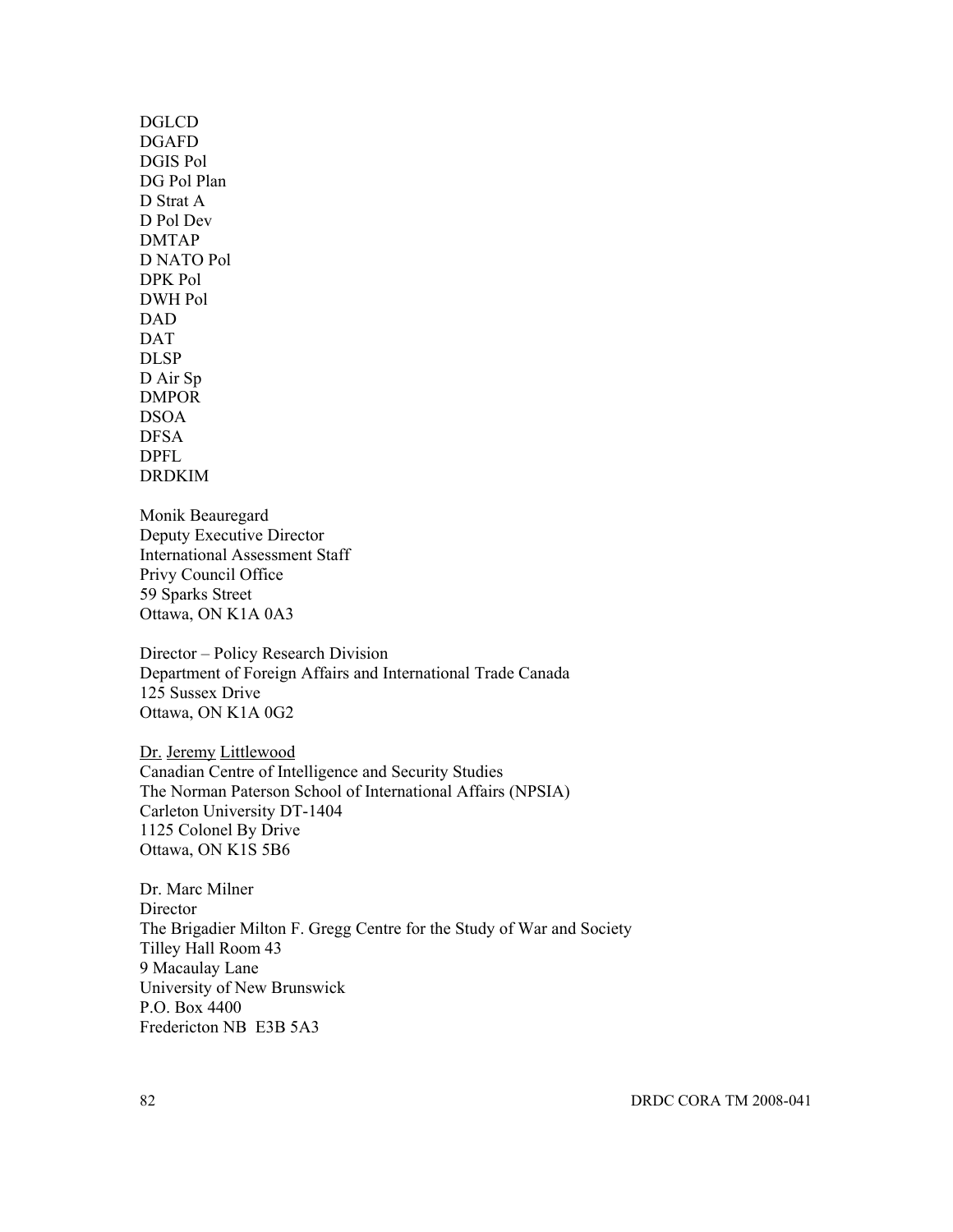Brigadier General (Ret) James S. Cox, OMM, CD, MA Analyst, Political and Social Affairs Division Parliamentary Information and Research Service Library of Parliament Ottawa, Canada K1A 0A9

Library Canadian Forces College 215 Yonge Blvd. Toronto, Ontario M5M 3H9

Professor Hugh White Head Strategic and Defence Studies Centre Level 3, Hedley Bull Centre Australian National University 130 Garran Road Canberra ACT 0200 Australia

Caroline Flintoft Director of Research and Publications International Crisis Group 149 Avenue Louise Level 24 B-1050 Brussels Belgium

Álvaro de Vasconcelos **Director** EU Institute for Security Studies 43 Avenue du Président Wilson 75775 Paris cedex 16 France

Dr. Oliver Thränert Stiftung Wissenschaft un Politic Deutsches Institut für Internationale Politik und Sicherheit Ludwigkirchplatz 3-4 10719 Berlin Germany

Dr. Karl-Heinz Kamp Director – Research Division NATO Defense College Via Giorgio Pelosi, 1 Cecchignola 00143 Rome, Italy

DRDC CORA TM 2008-041 83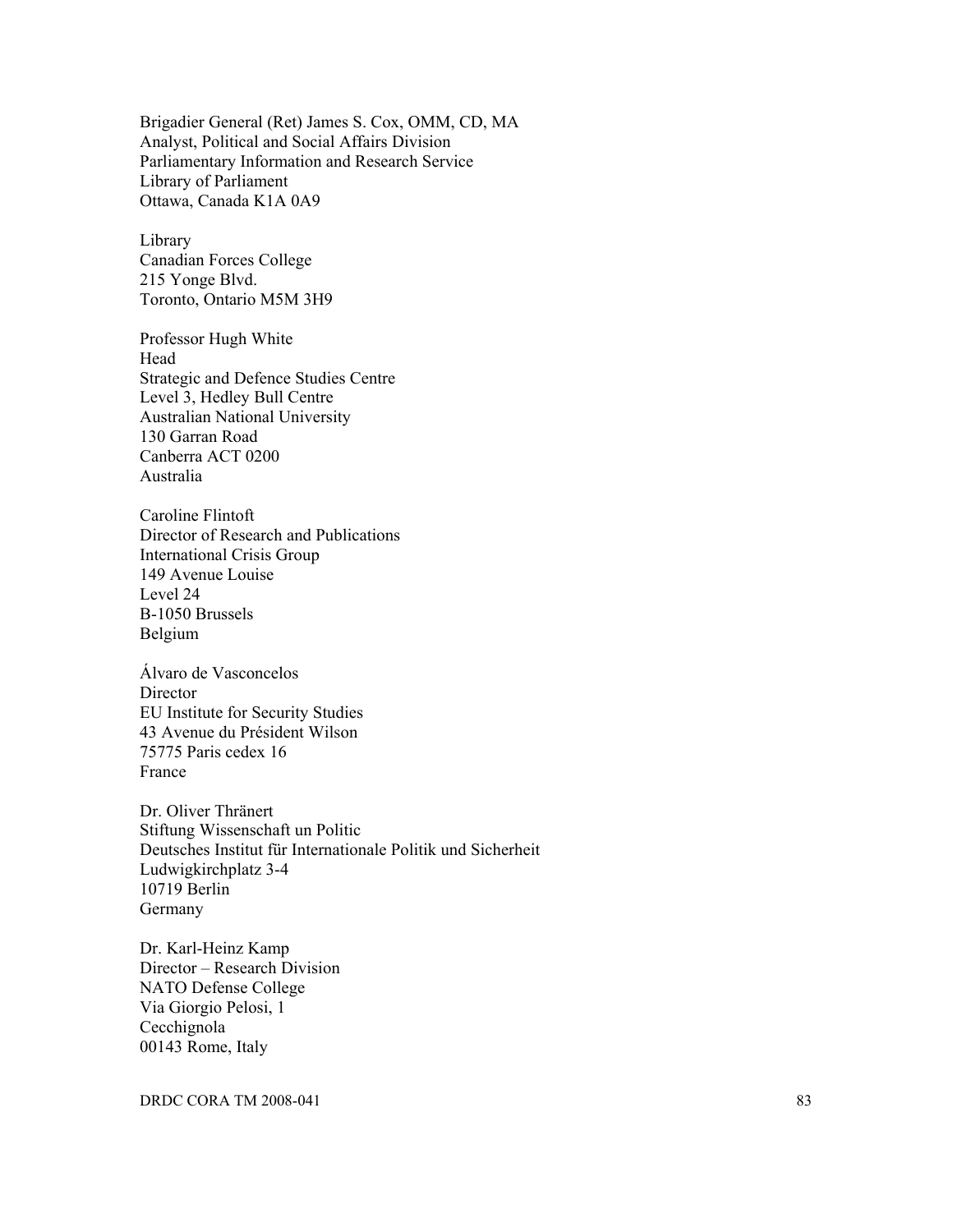Director of Research National Defence College Drottning Kristinas väg 37 Box 27805 SE-115 93 Stockholm Sweden

Professor Keith Krause Institut de hautes études internationales et du développement The Graduate Institute of International and Development Studies 132, rue de Lausanne Case postale 136 CH 1211 Genève 21 Switzerland

Dr. Robin Niblett **Director** Royal Institute of International Affairs Chatham House 10 James's Square London SW1Y 4LE United Kingdom

Dr. John Chipman Director-General and Chief Executive The International Institute for Strategic Studies Arundel House, 13-15 Arundel Street, Temple Place London WC2R 3DX United Kingdom

Dr. Jamie MacIntosh Advanced Research and Assessment Group (ARAG) Defence Academy of the United Kingdom **Headquarters** Greenhill House Shrivenham Nr Swindon Wiltshire SN6 8LA United Kingdom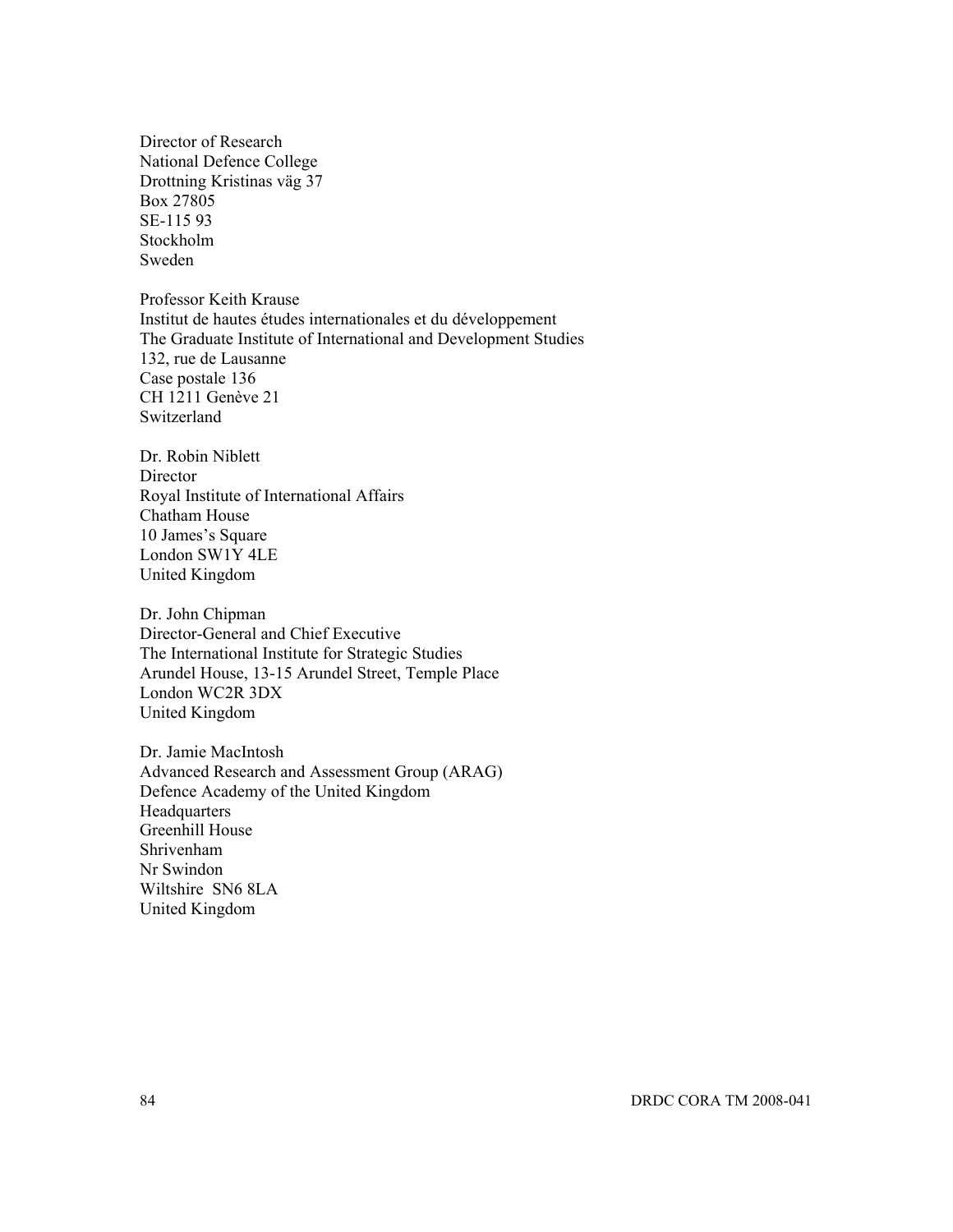Robert S. Litwak Director, International Security Studies Woodrow Wilson International Center for Scholars Ronald Reagan Building and International Trade Center One Woodrow Wilson Plaza 1300 Pennsylvania Ave., NW Washington, DC 20004-3027 United States

Dr. Eric Thompson International Affairs Group (IAG) The Center for Strategic Studies The CNA Corporation 4825 Mark Center Drive Alexandria, VA 22311 United States

Richard K. Betts Arnold A. Saltzman Institute of War and Peace Studies 420 West 118th Street 13th Floor, Room 1336, MC 3347 New York, NY 10027 United States

Professor Douglas C. Lovelace, Jr. Director Strategic Studies Institute (SSI) United States Army War College 122 Forbes Avenue Carlisle, Pennsylvania 17013-5244 United States

Dr. Jacob Kipp Deputy Director School of Advanced Military Studies (SAMS) Eisenhower Hall Rm. 271 Fort Leavenworth, KS 66027 United States

Lieutenant General, US Air Force (Ret.) Tad J. Oelstrom Director, National Security Program John F. Kennedy School of Government Harvard University 79 John F. Kennedy Street Cambridge, Massachusetts 02138 United States

DRDC CORA TM 2008-041 85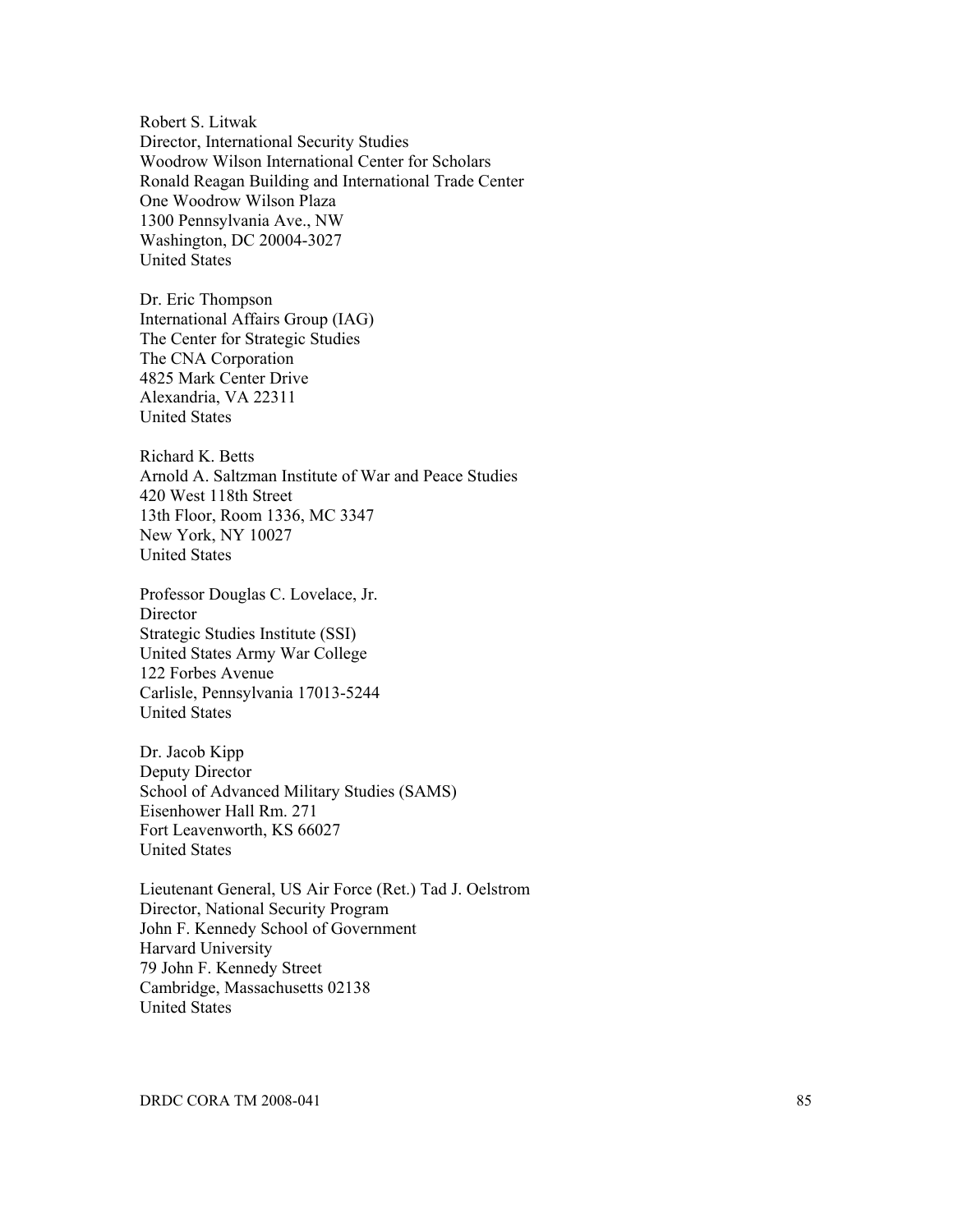[Dr. James Schear, Director of Research](http://www.ndu.edu/inss/staff/Staff_Bios_2005/Schear_Narrative_05.pdf)  Institute for National Strategic Studies (INSS) National Defense University Fort Lesley J. McNair Washington, DC 20319-5066 United States

Director, USAF Institute for National Security Studies HQ USAFA/DFES 2354 Fairchild Drive, Suite 5L27 USAF Academy, CO 80840 United States

Mr. Brian Fishman Director of Research Combating Terrorism Center Lincoln Hall U.S. Military Academy West Point, NY 10996 United States

Lieutenant Colonel Andrew M. Johnson School of Advanced Military Studies CGSC Special Operations Education Element 100 Stimson Avenue Fort Leavenworth, KS 66027-2301 United States

Dr. Jarrod Wiener **Director** Brussels School of International Studies University of Kent Boulevard de la Plaine 5 1050 Bruxelles Belgium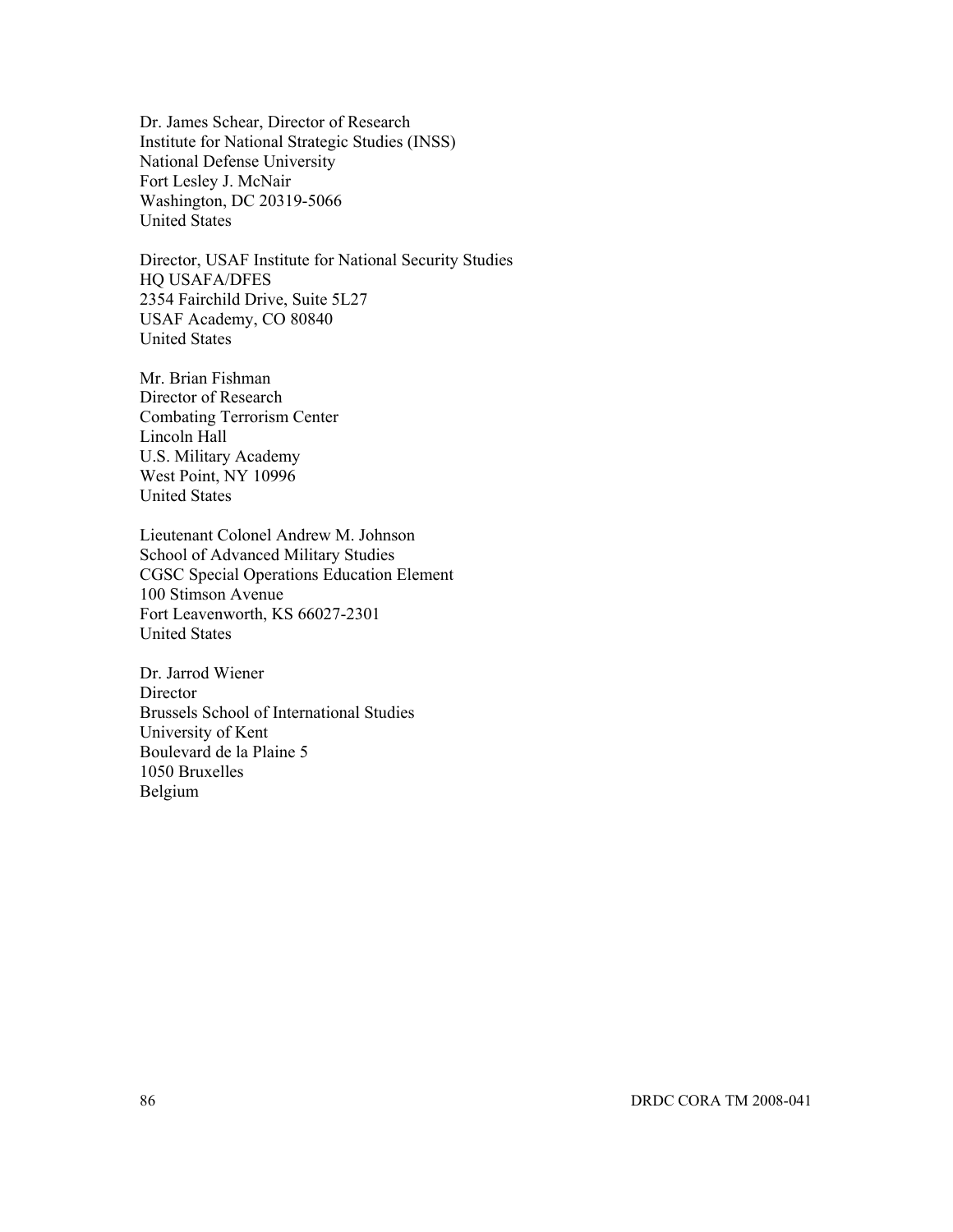|     | <b>DOCUMENT CONTROL DATA</b><br>(Security classification of title, body of abstract and indexing annotation must be entered when the overall document is classified)                                                                                                                                                                                                                                                                                   |                                                                                                                                   |                                                                                  |                                                                                                                                                       |  |  |
|-----|--------------------------------------------------------------------------------------------------------------------------------------------------------------------------------------------------------------------------------------------------------------------------------------------------------------------------------------------------------------------------------------------------------------------------------------------------------|-----------------------------------------------------------------------------------------------------------------------------------|----------------------------------------------------------------------------------|-------------------------------------------------------------------------------------------------------------------------------------------------------|--|--|
| 1.  | <b>ORIGINATOR</b> (The name and address of the organization preparing the document.<br>Organizations for whom the document was prepared, e.g. Centre sponsoring a<br>contractor's report, or tasking agency, are entered in section 8.)<br>Centre for Operational Research and Analysis<br>Defence R&D Canada<br>6CBS, NDHQ<br>Ottawa, Ontario K1A 0K2                                                                                                 |                                                                                                                                   | 2.                                                                               | SECURITY CLASSIFICATION<br>(Overall security classification of the document<br>including special warning terms if applicable.)<br><b>UNCLASSIFIED</b> |  |  |
| 3.  | TITLE (The complete document title as indicated on the title page. Its classification should be indicated by the appropriate abbreviation (S, C or U)<br>in parentheses after the title.)<br>"The graduate level of war": Continuity and change in U.S. counter-insurgency strategy                                                                                                                                                                    |                                                                                                                                   |                                                                                  |                                                                                                                                                       |  |  |
| 4.  | AUTHORS (last name, followed by initials – ranks, titles, etc. not to be used)                                                                                                                                                                                                                                                                                                                                                                         |                                                                                                                                   |                                                                                  |                                                                                                                                                       |  |  |
|     | Neill, D.A.                                                                                                                                                                                                                                                                                                                                                                                                                                            |                                                                                                                                   |                                                                                  |                                                                                                                                                       |  |  |
| 5.  | DATE OF PUBLICATION<br>(Month and year of publication of document.)                                                                                                                                                                                                                                                                                                                                                                                    | 6а.                                                                                                                               | NO. OF PAGES<br>(Total containing information,<br>including Annexes, Appendices, | 6b. NO. OF REFS<br>(Total cited in document.)                                                                                                         |  |  |
|     | August 2008                                                                                                                                                                                                                                                                                                                                                                                                                                            | etc.)                                                                                                                             | 101                                                                              | 0                                                                                                                                                     |  |  |
| 8.  | DESCRIPTIVE NOTES (The category of the document, e.g. technical report, technical note or memorandum. If appropriate, enter the type of report,<br>e.g. interim, progress, summary, annual or final. Give the inclusive dates when a specific reporting period is covered.)<br><b>Technical Memorandum</b><br>SPONSORING ACTIVITY (The name of the department project office or laboratory sponsoring the research and development – include address.) |                                                                                                                                   |                                                                                  |                                                                                                                                                       |  |  |
| 9a. | <b>PROJECT OR GRANT NO.</b> (If appropriate, the applicable research<br>and development project or grant number under which the document<br>was written. Please specify whether project or grant.)                                                                                                                                                                                                                                                     | 9b. CONTRACT NO. (If appropriate, the applicable number under<br>which the document was written.)                                 |                                                                                  |                                                                                                                                                       |  |  |
|     | 10a. ORIGINATOR'S DOCUMENT NUMBER (The official document<br>number by which the document is identified by the originating<br>activity. This number must be unique to this document.)<br>DRDC CORA TM 2008-041                                                                                                                                                                                                                                          | 10b. OTHER DOCUMENT NO(s). (Any other numbers which may be<br>assigned this document either by the originator or by the sponsor.) |                                                                                  |                                                                                                                                                       |  |  |
|     | 11. DOCUMENT AVAILABILITY (Any limitations on further dissemination of the document, other than those imposed by security classification.)                                                                                                                                                                                                                                                                                                             |                                                                                                                                   |                                                                                  |                                                                                                                                                       |  |  |
| 12. | Unlimited<br>DOCUMENT ANNOUNCEMENT (Any limitation to the bibliographic announcement of this document. This will normally correspond to the<br>Document Availability (11). However, where further distribution (beyond the audience specified in (11) is possible, a wider announcement<br>audience may be selected.))<br>Unlimited                                                                                                                    |                                                                                                                                   |                                                                                  |                                                                                                                                                       |  |  |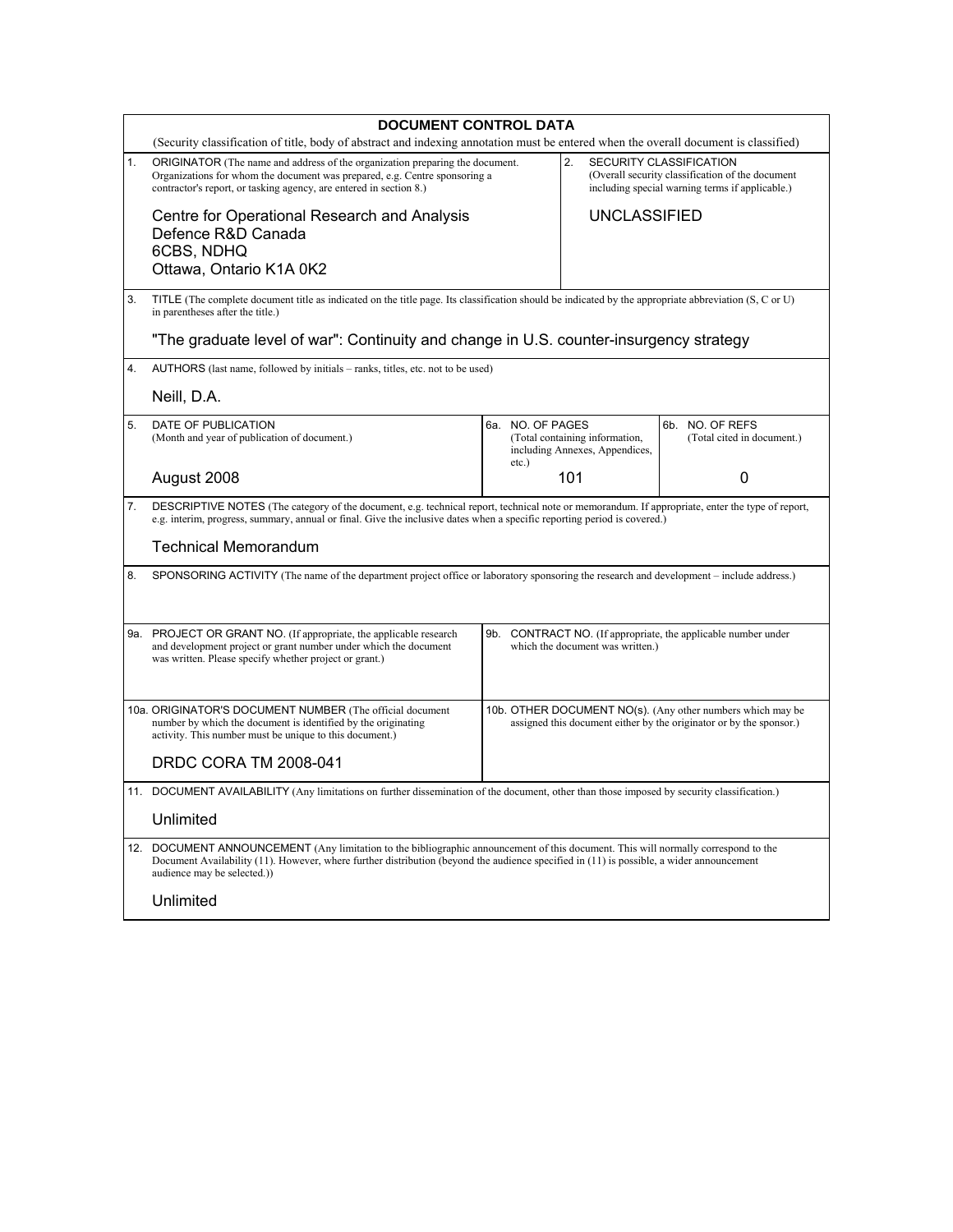13. ABSTRACT (A brief and factual summary of the document. It may also appear elsewhere in the body of the document itself. It is highly desirable that the abstract of classified documents be unclassified. Each paragraph of the abstract shall begin with an indication of the security classification of the information in the paragraph (unless the document itself is unclassified) represented as  $(S)$ ,  $(C)$ ,  $(R)$ , or  $(U)$ . It is not necessary to include here abstracts in both official languages unless the text is bilingual.)

In December 2006, the US Department of Defense (DOD) issued FM 3-24/MCWP 3-33.5 *Counterinsurgency*. This new doctrine manual was billed as a significant departure from the US military's previous approach to counterinsurgency (COIN) warfare, elements of which dated back to the immediate post-Vietnam period. This document has since been cited as the foundation upon which General David Petraeus built the 'surge' strategy that has been credited with forestalling civil war and stabilizing the security situation in Iraq. This paper examines that claim by comparing the new manual to the publications that it superseded (FMI 3-07.22 *Counterinsurgency Operations*, issued by the US Army in October 2004; and MCWP 3-33.5 *Counterinsurgency Operations*, issued by the US Marine Corps in January 1980) with a view to identifying how the US military's understanding of, and strategic approach to, COIN warfare was transformed by the new manual. It concludes that while most of the key strategic elements that enabled the COIN campaign in Iraq to succeed are drawn from earlier doctrine and historical experience, three factors – catering to the greater manpower requirements of COIN versus conventional operations, the importance of identifying and exploiting internal division in the insurgency, and the need to secure the population as the primary goal of a COIN force – were relatively recent innovations, and played a crucial role in the success of the surge strategy between June and December of 2007.

14. KEYWORDS, DESCRIPTORS or IDENTIFIERS (Technically meaningful terms or short phrases that characterize a document and could be helpful in cataloguing the document. They should be selected so that no security classification is required. Identifiers, such as equipment model designation, trade name, military project code name, geographic location may also be included. If possible keywords should be selected from a published thesaurus, e.g. Thesaurus of Engineering and Scientific Terms (TEST) and that thesaurus identified. If it is not possible to select indexing terms which are Unclassified, the classification of each should be indicated as with the title.)

U.S. Armed Forces; COIN; counter-insurgency; transformation; insurgency; Iraq; Afghanistan; strategy; operational doctrine; strategic doctrine; Petraeus; Iraq Study Group; surge; FM 3-24; U.S. Marine Corps